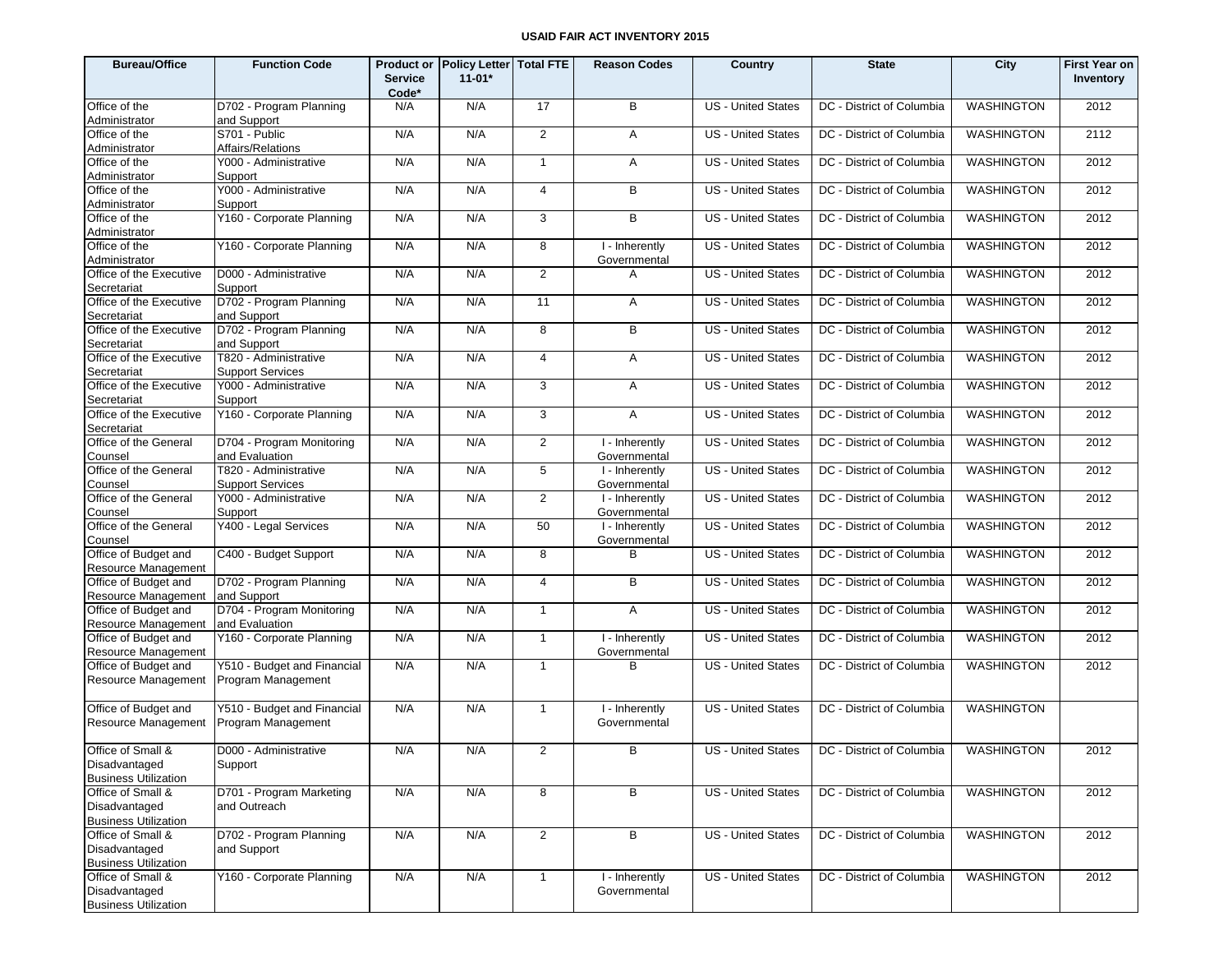| <b>Bureau/Office</b>                                                 | <b>Function Code</b>                                                   | <b>Service</b><br>Code* | Product or Policy Letter Total FTE<br>$11 - 01*$ |                | <b>Reason Codes</b>                         | Country                   | <b>State</b>              | City              | <b>First Year on</b><br>Inventory |
|----------------------------------------------------------------------|------------------------------------------------------------------------|-------------------------|--------------------------------------------------|----------------|---------------------------------------------|---------------------------|---------------------------|-------------------|-----------------------------------|
| Office of Civil Rights and B000 - Personnel<br><b>Diversity</b>      | <b>Administrative Support</b>                                          | N/A                     | N/A                                              | $\overline{1}$ | B                                           | <b>US</b> - United States | DC - District of Columbia | <b>WASHINGTON</b> | 2012                              |
| Office of Civil Rights and B501 - Agency Equal<br>Diversity          | <b>Employment Opportunity</b><br><b>Reviews</b>                        | N/A                     | N/A                                              | 9              | A                                           | <b>US</b> - United States | DC - District of Columbia | <b>WASHINGTON</b> | 2012                              |
| Office of Civil Rights and B999 - Other Personnel<br>Diversity       | Activities                                                             | N/A                     | N/A                                              | $\mathbf{1}$   | B                                           | <b>US - United States</b> | DC - District of Columbia | <b>WASHINGTON</b> | 2012                              |
| Office of Civil Rights and T820 - Administrative<br><b>Diversity</b> | <b>Support Services</b>                                                | N/A                     | N/A                                              | $\mathbf{1}$   | A                                           | <b>US - United States</b> | DC - District of Columbia | <b>WASHINGTON</b> | 2012                              |
| <b>Diversity</b>                                                     | Office of Civil Rights and Y160 - Corporate Planning                   | N/A                     | N/A                                              | $\mathbf{1}$   | I - Inherently<br>Governmental              | <b>US - United States</b> | DC - District of Columbia | <b>WASHINGTON</b> | 2012                              |
| Bureau for Food<br>Security                                          | C400 - Budget Support                                                  | N/A                     | N/A                                              | 2              | I - Inherently<br>Governmental              | <b>US</b> - United States | DC - District of Columbia | <b>WASHINGTON</b> | 2012                              |
| <b>Bureau for Food</b><br>Security                                   | D702 - Program Planning<br>and Support                                 | N/A                     | N/A                                              | 31             | I - Inherently<br>Governmental              | US - United States        | DC - District of Columbia | <b>WASHINGTON</b> | 2012                              |
| Bureau for Food<br>Security                                          | D704 - Program Monitoring<br>and Evaluation                            | N/A                     | N/A                                              | 3              | I - Inherently<br>Governmental              | <b>US - United States</b> | DC - District of Columbia | <b>WASHINGTON</b> | 2012                              |
| Bureau for Food<br>Security                                          | G904 - Family Services                                                 | N/A                     | N/A                                              | $\mathbf{1}$   | I - Inherently<br>Governmental              | US - United States        | DC - District of Columbia | <b>WASHINGTON</b> | 2012                              |
| Bureau for Food<br>Security                                          | H219 - Nutrition & Food<br><b>Production Services</b>                  | N/A                     | N/A                                              | 3              | $\overline{1}$ - Inherently<br>Governmental | <b>US</b> - United States | DC - District of Columbia | <b>WASHINGTON</b> | 2012                              |
| Bureau for Food<br>Security                                          | S700 - Natural Resource<br>Services                                    | N/A                     | N/A                                              | 20             | I - Inherently<br>Governmental              | <b>US - United States</b> | DC - District of Columbia | <b>WASHINGTON</b> | 2012                              |
| Bureau for Food<br>Security                                          | Y000 - Administrative<br>Support                                       | N/A                     | N/A                                              | $\mathbf{1}$   | I - Inherently<br>Governmental              | <b>US</b> - United States | DC - District of Columbia | <b>WASHINGTON</b> | 2012                              |
| Bureau for Food<br>Security                                          | Y160 - Corporate Planning                                              | N/A                     | N/A                                              | 5              | I - Inherently<br>Governmental              | <b>US - United States</b> | DC - District of Columbia | <b>WASHINGTON</b> | 2012                              |
| <b>Bureau for Economic</b><br>Growth, Education, and<br>Environment  | B501 - Agency Equal<br><b>Employment Opportunity</b><br><b>Reviews</b> | N/A                     | N/A                                              | $\mathbf{1}$   | I - Inherently<br>Governmental              | US - United States        | DC - District of Columbia | <b>WASHINGTON</b> | 2012                              |
| <b>Bureau for Economic</b><br>Growth, Education, and<br>Environment  | B999 - Other Personnel<br>Activities                                   | N/A                     | N/A                                              | 4              | A                                           | <b>US - United States</b> | DC - District of Columbia | <b>WASHINGTON</b> | 2012                              |
| <b>Bureau for Economic</b><br>Growth, Education, and<br>Environment  | C314 - Financial<br>Management and Program<br>Planning                 | N/A                     | N/A                                              | 9              | I - Inherently<br>Governmental              | <b>US - United States</b> | DC - District of Columbia | <b>WASHINGTON</b> | 2012                              |
| <b>Bureau for Economic</b><br>Growth, Education, and<br>Environment  | C400 - Budget Support                                                  | N/A                     | N/A                                              | $\overline{2}$ | I - Inherently<br>Governmental              | <b>US - United States</b> | DC - District of Columbia | <b>WASHINGTON</b> | 2012                              |
| <b>Bureau for Economic</b><br>Growth, Education, and<br>Environment  | C403 - Financial Program<br>Management                                 | N/A                     | N/A                                              | 3              | $\overline{I}$ -Inherently<br>Governmental  | US - United States        | DC - District of Columbia | <b>WASHINGTON</b> | 2012                              |
| <b>Bureau for Economic</b><br>Growth, Education, and<br>Environment  | C405 - Business<br>Performance Analysis                                | N/A                     | N/A                                              | $\mathbf{1}$   | I - Inherently<br>Governmental              | <b>US</b> - United States | DC - District of Columbia | <b>WASHINGTON</b> | 2012                              |
| <b>Bureau for Economic</b><br>Growth, Education, and<br>Environment  | D000 - Administrative<br>Support                                       | N/A                     | N/A                                              | $\overline{4}$ | I - Inherently<br>Governmental              | <b>US</b> - United States | DC - District of Columbia | <b>WASHINGTON</b> | 2012                              |
| Bureau for Economic<br>Growth, Education, and<br>Environment         | D351 - Economic Analysis                                               | N/A                     | N/A                                              | $\sqrt{5}$     | I - Inherently<br>Governmental              | <b>US</b> - United States | DC - District of Columbia | <b>WASHINGTON</b> | 2012                              |
| Bureau for Economic<br>Growth, Education, and<br>Environment         | D702 - Program Planning<br>and Support                                 | N/A                     | N/A                                              | $\mathbf{1}$   | В                                           | US - United States        | DC - District of Columbia | <b>WASHINGTON</b> | 2012                              |
| <b>Bureau for Economic</b><br>Growth, Education, and<br>Environment  | D702 - Program Planning<br>and Support                                 | N/A                     | N/A                                              | 81             | I - Inherently<br>Governmental              | <b>US</b> - United States | DC - District of Columbia | <b>WASHINGTON</b> | 2012                              |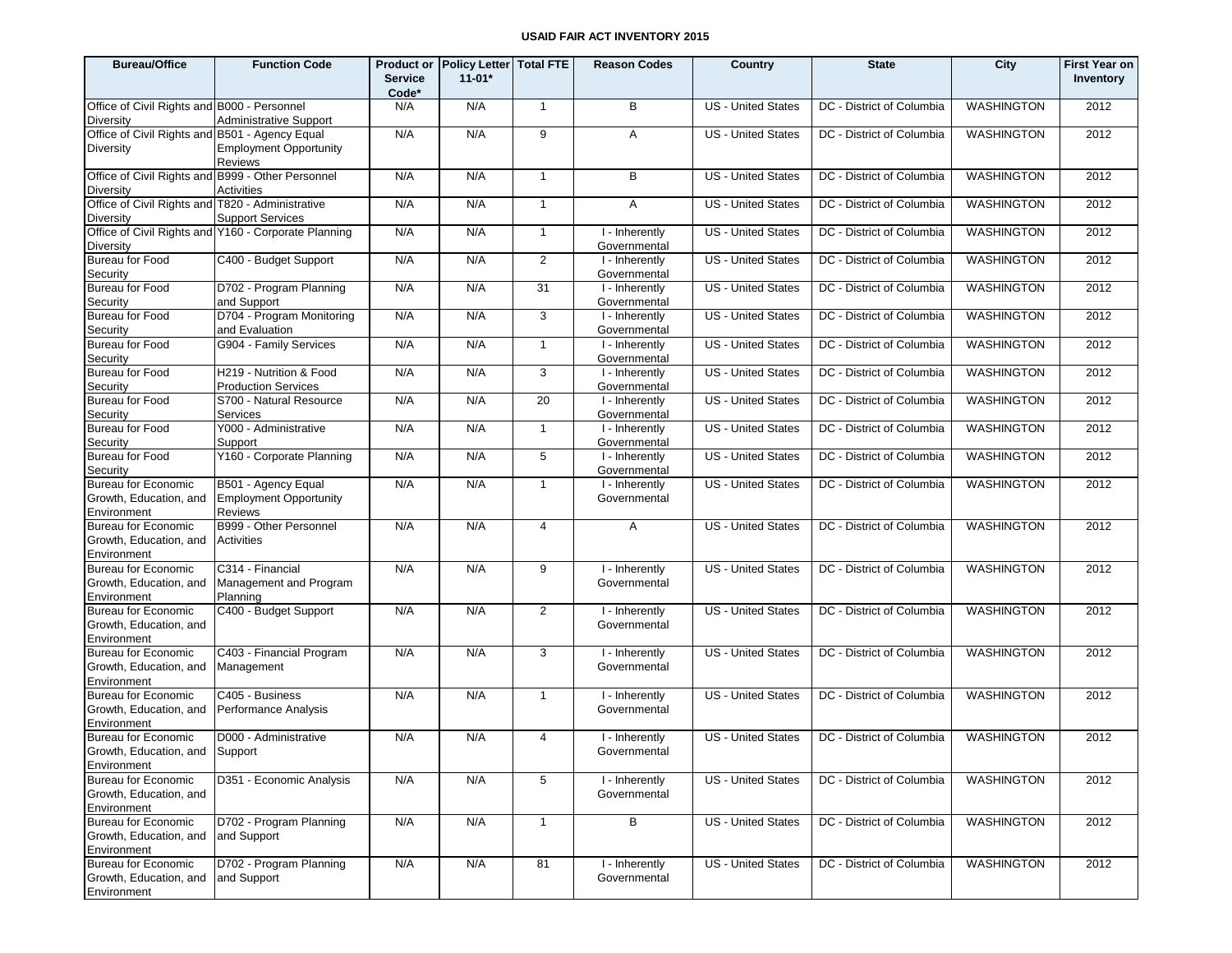| <b>Bureau/Office</b>                                                | <b>Function Code</b>                                              | <b>Service</b><br>Code* | Product or Policy Letter Total FTE<br>$11 - 01*$ |                         | <b>Reason Codes</b>                            | Country                   | <b>State</b>              | City              | <b>First Year on</b><br>Inventory |
|---------------------------------------------------------------------|-------------------------------------------------------------------|-------------------------|--------------------------------------------------|-------------------------|------------------------------------------------|---------------------------|---------------------------|-------------------|-----------------------------------|
| <b>Bureau for Economic</b><br>Growth, Education, and<br>Environment | D704 - Program Monitoring<br>and Evaluation                       | N/A                     | N/A                                              | 4                       | I - Inherently<br>Governmental                 | <b>US - United States</b> | DC - District of Columbia | <b>WASHINGTON</b> | 2012                              |
| <b>Bureau for Economic</b><br>Growth, Education, and<br>Environment | D707 - Program Evaluation                                         | N/A                     | N/A                                              | $\mathbf{1}$            | I - Inherently<br>Governmental                 | <b>US - United States</b> | DC - District of Columbia | WASHINGTON        | 2012                              |
| <b>Bureau for Economic</b><br>Growth, Education, and<br>Environment | E120 - Environmental and<br><b>Natural Resource Services</b>      | N/A                     | N/A                                              | 3                       | I - Inherently<br>Governmental                 | <b>US - United States</b> | DC - District of Columbia | <b>WASHINGTON</b> | 2012                              |
| <b>Bureau for Economic</b><br>Growth, Education, and<br>Environment | E600 - Environmental<br>Planning/NEPA                             | N/A                     | N/A                                              | 3                       | I - Inherently<br>Governmental                 | <b>US - United States</b> | DC - District of Columbia | <b>WASHINGTON</b> | 2012                              |
| <b>Bureau for Economic</b><br>Growth, Education, and<br>Environment | E601 - Environmental Impact<br><b>Statements</b>                  | N/A                     | N/A                                              | $\mathbf{1}$            | I - Inherently<br>Governmental                 | <b>US - United States</b> | DC - District of Columbia | <b>WASHINGTON</b> | 2012                              |
| <b>Bureau for Economic</b><br>Growth, Education, and<br>Environment | E602 - Environmental Impact<br><b>Statement Reviews</b>           | N/A                     | N/A                                              | $\overline{\mathbf{c}}$ | I - Inherently<br>Governmental                 | UA - Ukraine              | DC - District of Columbia | WASHINGTON        | 2012                              |
| <b>Bureau for Economic</b><br>Growth, Education, and<br>Environment | S700 - Natural Resource<br>Services                               | N/A                     | N/A                                              | 12                      | I - Inherently<br>Governmental                 | <b>US</b> - United States | DC - District of Columbia | <b>WASHINGTON</b> | 2012                              |
| <b>Bureau for Economic</b><br>Growth, Education, and<br>Environment | S701 - Public<br>Affairs/Relations                                | N/A                     | N/A                                              | 2                       | I - Inherently<br>Governmental                 | <b>US - United States</b> | DC - District of Columbia | <b>WASHINGTON</b> | 2012                              |
| <b>Bureau for Economic</b><br>Growth, Education, and<br>Environment | S735 - Engineering Services                                       | N/A                     | N/A                                              | $\mathbf{1}$            | <b>T</b> -Inherently<br>Governmental           | <b>US - United States</b> | DC - District of Columbia | <b>WASHINGTON</b> | 2012                              |
| <b>Bureau for Economic</b><br>Growth, Education, and<br>Environment | T700 - Miscellaneous<br>Program Management                        | N/A                     | N/A                                              | 12                      | I - Inherently<br>Governmental                 | <b>US - United States</b> | DC - District of Columbia | <b>WASHINGTON</b> | 2012                              |
| <b>Bureau for Economic</b><br>Growth, Education, and<br>Environment | U800 - Training Development<br>and Support                        | N/A                     | N/A                                              | $\overline{7}$          | I - Inherently<br>Governmental                 | <b>US - United States</b> | DC - District of Columbia | <b>WASHINGTON</b> | 2012                              |
| <b>Bureau for Economic</b><br>Growth, Education, and<br>Environment | Y160 - Corporate Planning                                         | N/A                     | N/A                                              | 8                       | I - Inherently<br>Governmental                 | <b>US - United States</b> | DC - District of Columbia | <b>WASHINGTON</b> | 2012                              |
| <b>Bureau for Economic</b><br>Growth, Education, and<br>Environment | Y815 - Administrative<br>Support Program<br>Management            | N/A                     | N/A                                              | $\mathbf{1}$            | I - Inherently<br>Governmental                 | <b>US - United States</b> | DC - District of Columbia | <b>WASHINGTON</b> | 2012                              |
| <b>Bureau for Global</b><br>Health                                  | C400 - Budget Support                                             | N/A                     | N/A                                              | $\overline{2}$          | I - Inherently<br>Governmental                 | <b>US - United States</b> | DC - District of Columbia | <b>WASHINGTON</b> | 2012                              |
| <b>Bureau for Global</b><br>Health                                  | D000 - Administrative<br>Support                                  | N/A                     | N/A                                              | 3                       | I - Inherently<br>Governmental                 | <b>US - United States</b> | DC - District of Columbia | <b>WASHINGTON</b> | 2012                              |
| <b>Bureau for Global</b><br>Health                                  | D702 - Program Planning<br>and Support                            | N/A                     | N/A                                              | 17                      | I - Inherently<br>Governmental                 | US - United States        | DC - District of Columbia | <b>WASHINGTON</b> | 2012                              |
| <b>Bureau for Global</b>                                            | D704 - Program Monitoring<br>and Evaluation                       | N/A                     | N/A                                              | 3                       | I - Inherently<br>Governmental                 | <b>US - United States</b> | DC - District of Columbia | <b>WASHINGTON</b> | 2012                              |
| Health<br><b>Bureau for Global</b>                                  | E602 - Environmental Impact                                       | N/A                     | N/A                                              | $\mathbf{1}$            | I - Inherently                                 | US - United States        | DC - District of Columbia | <b>WASHINGTON</b> | 2012                              |
| Health<br><b>Bureau for Global</b>                                  | <b>Statement Reviews</b><br>G904 - Family Services                | N/A                     | N/A                                              | 106                     | Governmental<br>I - Inherently                 | US - United States        | DC - District of Columbia | <b>WASHINGTON</b> | 2012                              |
| Health<br><b>Bureau for Global</b>                                  | H401 - Medical Officers                                           | N/A                     | N/A                                              | $\mathbf{1}$            | Governmental<br>I - Inherently                 | US - United States        | DC - District of Columbia | <b>WASHINGTON</b> | 2012                              |
| Health<br><b>Bureau for Global</b>                                  | T700 - Miscellaneous                                              | N/A                     | N/A                                              | 56                      | Governmental<br>I - Inherently                 | US - United States        | DC - District of Columbia | <b>WASHINGTON</b> | 2012                              |
| Health<br><b>Bureau for Global</b>                                  | Program Management<br>T820 - Administrative                       | N/A                     | N/A                                              | $\overline{7}$          | Governmental<br>I - Inherently                 | <b>US</b> - United States | DC - District of Columbia | <b>WASHINGTON</b> | 2012                              |
| Health<br><b>Bureau for Global</b><br>Health                        | <b>Support Services</b><br>T821 - Special Studies and<br>Analysis | N/A                     | N/A                                              | $\mathbf{1}$            | Governmental<br>I - Inherently<br>Governmental | US - United States        | DC - District of Columbia | <b>WASHINGTON</b> | 2012                              |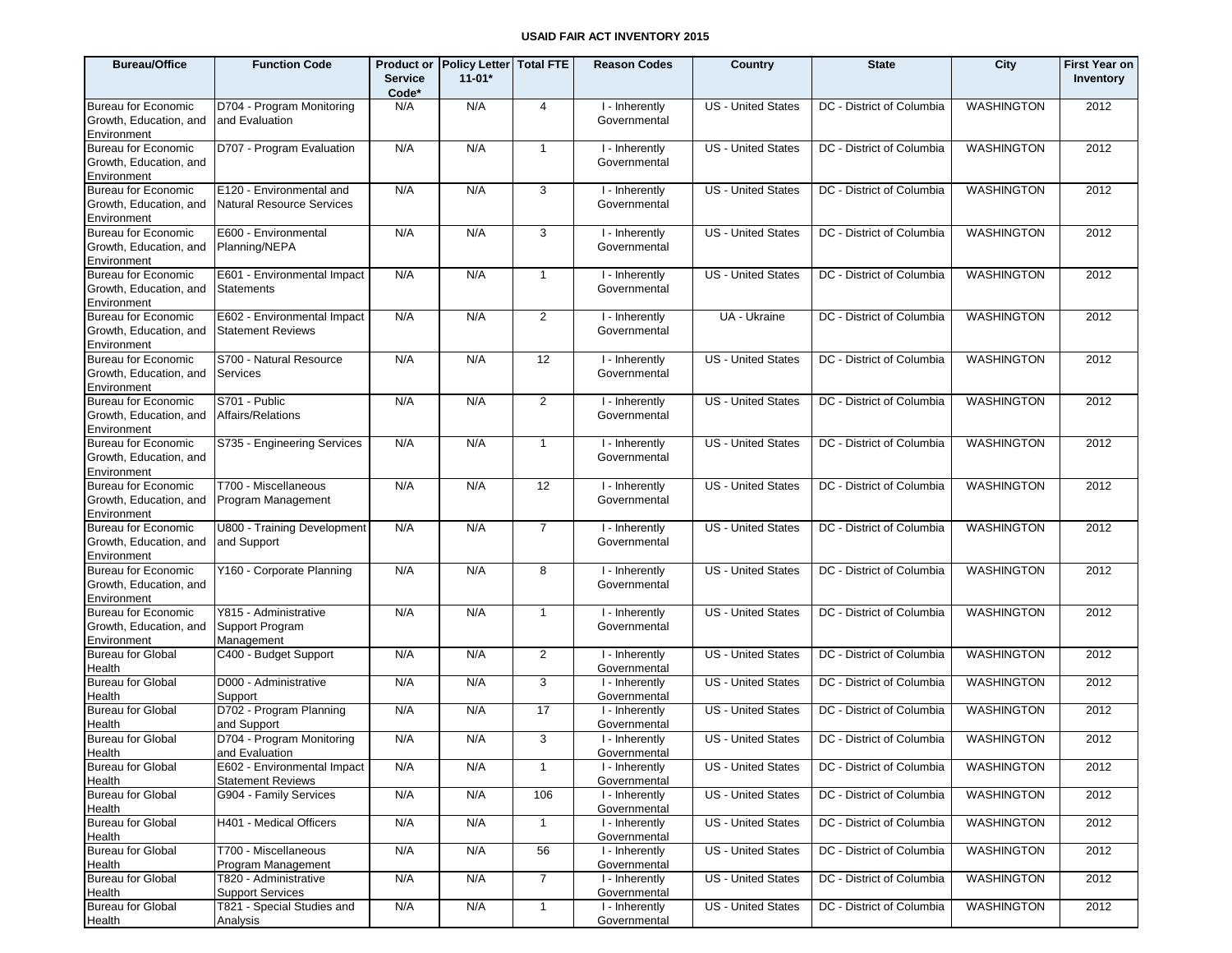| <b>Bureau/Office</b>                                | <b>Function Code</b>                                                            | <b>Service</b> | Product or Policy Letter Total FTE<br>$11 - 01*$ |                | <b>Reason Codes</b>            | Country                   | <b>State</b>              | City              | <b>First Year on</b><br>Inventory |
|-----------------------------------------------------|---------------------------------------------------------------------------------|----------------|--------------------------------------------------|----------------|--------------------------------|---------------------------|---------------------------|-------------------|-----------------------------------|
| <b>Bureau for Global</b>                            | Y160 - Corporate Planning                                                       | Code*<br>N/A   | N/A                                              | 5              | I - Inherently                 | <b>US</b> - United States | DC - District of Columbia | <b>WASHINGTON</b> | 2012                              |
| Health                                              |                                                                                 |                |                                                  |                | Governmental                   |                           |                           |                   |                                   |
| <b>Bureau for Global</b><br>Health                  | Y510 - Budget and Financial<br>Program Management                               | N/A            | N/A                                              | $\mathbf{1}$   | I - Inherently<br>Governmental | <b>US</b> - United States | DC - District of Columbia | <b>WASHINGTON</b> | 2012                              |
| <b>Bureau for Foreign</b><br>Assistance             | B999 - Other Personnel<br>Activities                                            | N/A            | N/A                                              | $\overline{1}$ | $\mathsf{A}$                   | <b>US</b> - United States | DC - District of Columbia | WASHINGTON        | 2012                              |
| Bureau for Foreign<br>Assistance                    | C400 - Budget Support                                                           | N/A            | N/A                                              | 5              | I - Inherently<br>Governmental | <b>US</b> - United States | DC - District of Columbia | WASHINGTON        | 2012                              |
| Bureau for Foreign<br>Assistance                    | D351 - Economic Analysis                                                        | N/A            | N/A                                              | $\mathbf{1}$   | I - Inherently<br>Governmental | <b>US</b> - United States | DC - District of Columbia | WASHINGTON        | 2012                              |
| Bureau for Foreign<br>Assistance                    | D702 - Program Planning<br>and Support                                          | N/A            | N/A                                              | 38             | I - Inherently<br>Governmental | <b>US</b> - United States | DC - District of Columbia | WASHINGTON        | 2012                              |
| Bureau for Foreign<br>Assistance                    | D704 - Program Monitoring<br>and Evaluation                                     | N/A            | N/A                                              | $\mathbf{1}$   | I - Inherently<br>Governmental | <b>US</b> - United States | DC - District of Columbia | WASHINGTON        | 2012                              |
| Bureau for Foreign<br>Assistance                    | D707 - Program Evaluation                                                       | N/A            | N/A                                              | 4              | I - Inherently<br>Governmental | <b>US</b> - United States | DC - District of Columbia | WASHINGTON        | 2012                              |
| Bureau for Foreign<br>Assistance                    | W829 - Client Services                                                          | N/A            | N/A                                              | 3              | I - Inherently<br>Governmental | <b>US</b> - United States | DC - District of Columbia | WASHINGTON        | 2012                              |
| Bureau for Foreign<br>Assistance                    | Y160 - Corporate Planning                                                       | N/A            | N/A                                              | $\mathbf{1}$   | I - Inherently<br>Governmental | <b>US</b> - United States | DC - District of Columbia | <b>WASHINGTON</b> | 2012                              |
| <b>Bureau for Legislative</b><br>and Public Affairs | B999 - Other Personnel<br>Activities                                            | N/A            | N/A                                              | 3              | A                              | <b>US</b> - United States | DC - District of Columbia | WASHINGTON        | 2012                              |
| <b>Bureau for Legislative</b><br>and Public Affairs | D501 - Customer Services                                                        | N/A            | N/A                                              | $\overline{2}$ | В                              | <b>US</b> - United States | DC - District of Columbia | WASHINGTON        | 2012                              |
| <b>Bureau for Legislative</b><br>and Public Affairs | S701 - Public<br>Affairs/Relations                                              | N/A            | N/A                                              | $\overline{4}$ | B                              | US - United States        | DC - District of Columbia | WASHINGTON        | 2012                              |
| <b>Bureau for Legislative</b><br>and Public Affairs | T807 - Visual Information                                                       | N/A            | N/A                                              | $\mathbf{1}$   | В                              | <b>US</b> - United States | DC - District of Columbia | WASHINGTON        | 2012                              |
| <b>Bureau for Legislative</b><br>and Public Affairs | Y000 - Administrative<br>Support                                                | N/A            | N/A                                              | $\overline{4}$ | В                              | US - United States        | DC - District of Columbia | WASHINGTON        | 2012                              |
| <b>Bureau for Legislative</b><br>and Public Affairs | Y515 - Public Affairs Program<br><b>Activities and Operations</b>               | N/A            | N/A                                              | $\mathbf{1}$   | В                              | <b>US</b> - United States | DC - District of Columbia | WASHINGTON        | 2012                              |
| <b>Bureau for Legislative</b><br>and Public Affairs | Y620 - Legislative Affairs                                                      | N/A            | N/A                                              | $\mathbf{1}$   | $\overline{B}$                 | <b>US</b> - United States | DC - District of Columbia | <b>WASHINGTON</b> | 2012                              |
| <b>Bureau for Legislative</b><br>and Public Affairs | Y820 - Administrative<br>Management and<br><b>Correspondence Services</b>       | N/A            | N/A                                              | $\overline{2}$ | B                              | <b>US</b> - United States | DC - District of Columbia | <b>WASHINGTON</b> | 2012                              |
| <b>Bureau for Legislative</b><br>and Public Affairs | D702 - Program Planning<br>and Support                                          | N/A            | N/A                                              | 2              | I - Inherently<br>Governmental | <b>US</b> - United States | DC - District of Columbia | WASHINGTON        | 2012                              |
| <b>Bureau for Legislative</b><br>and Public Affairs | S701 - Public<br>Affairs/Relations                                              | N/A            | N/A                                              | $\overline{7}$ | I - Inherently<br>Governmental | <b>US</b> - United States | DC - District of Columbia | <b>WASHINGTON</b> | 2012                              |
| <b>Bureau for Legislative</b><br>and Public Affairs | T700 - Miscellaneous<br>Program Management                                      | N/A            | N/A                                              | 2              | I - Inherently<br>Governmental | <b>US</b> - United States | DC - District of Columbia | WASHINGTON        | 2012                              |
| <b>Bureau for Legislative</b><br>and Public Affairs | T820 - Administrative<br>Support Services                                       | N/A            | N/A                                              | 3              | I - Inherently<br>Governmental | <b>US</b> - United States | DC - District of Columbia | <b>WASHINGTON</b> | 2012                              |
| <b>Bureau for Legislative</b><br>and Public Affairs | Y160 - Corporate Planning                                                       | N/A            | N/A                                              | $\mathbf{3}$   | I - Inherently<br>Governmental | US - United States        | DC - District of Columbia | WASHINGTON        | 2012                              |
| <b>Bureau for Legislative</b><br>and Public Affairs | Y527 - Other Protocol<br>Activities                                             | N/A            | N/A                                              | $\mathbf{1}$   | I - Inherently<br>Governmental | <b>US</b> - United States | DC - District of Columbia | <b>WASHINGTON</b> | 2012                              |
| <b>Bureau for Legislative</b><br>and Public Affairs | Y620 - Legislative Affairs                                                      | N/A            | N/A                                              | 11             | I - Inherently<br>Governmental | <b>US</b> - United States | DC - District of Columbia | WASHINGTON        | 2012                              |
| Office of Security                                  | <b>1510 - Personnel Security</b><br>Clearances and Background<br>Investigations | N/A            | N/A                                              | 9              | B                              | <b>US</b> - United States | DC - District of Columbia | WASHINGTON        | 2012                              |
| Office of Security                                  | M301 - Management<br>Headquarters-Intelligence                                  | N/A            | N/A                                              | 6              | B                              | <b>US</b> - United States | DC - District of Columbia | WASHINGTON        | 2012                              |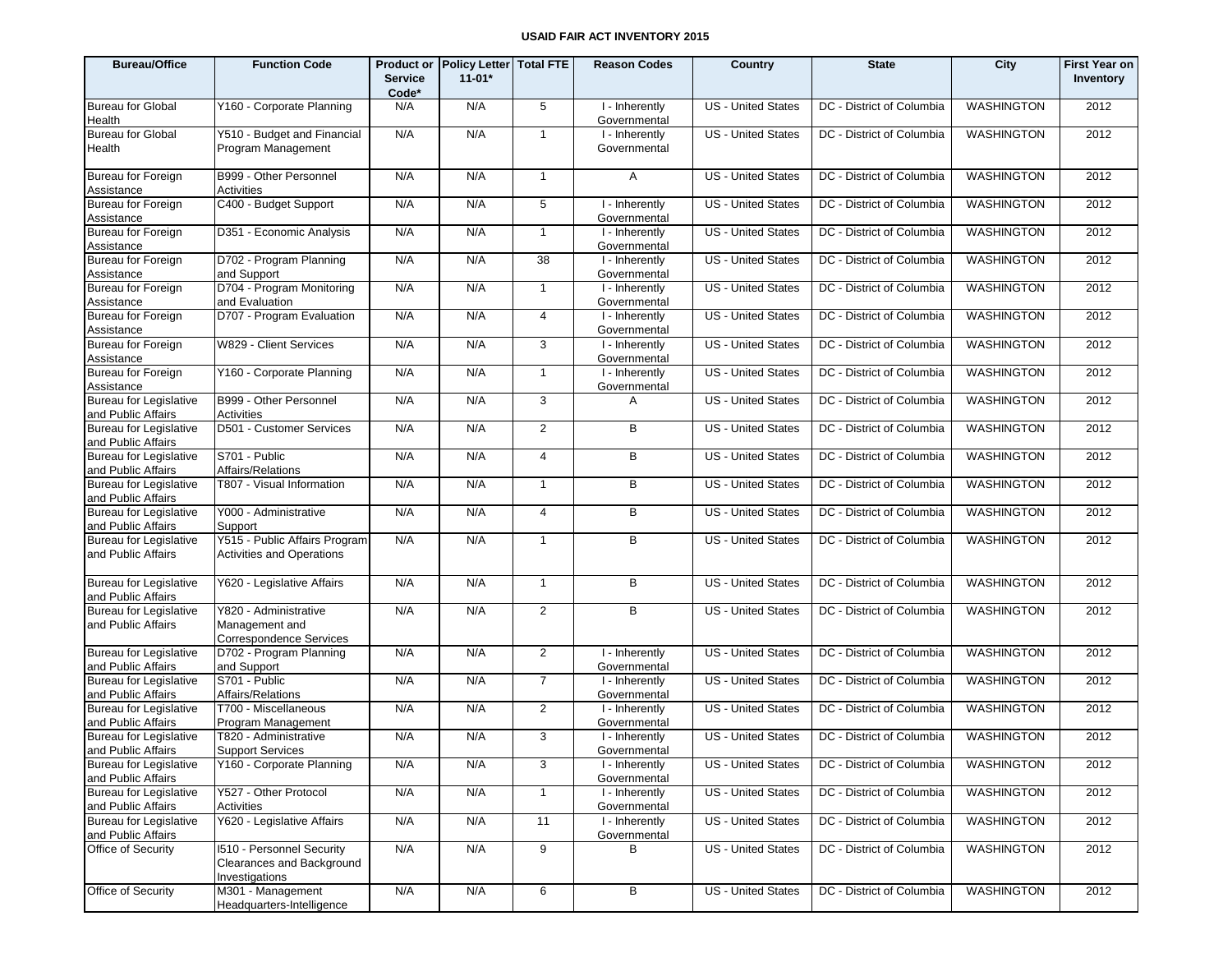| <b>Bureau/Office</b>                        | <b>Function Code</b>                                                            | <b>Service</b><br>Code* | Product or Policy Letter Total FTE<br>$11 - 01*$ |                 | <b>Reason Codes</b>                         | Country                   | <b>State</b>              | City              | <b>First Year on</b><br>Inventory |
|---------------------------------------------|---------------------------------------------------------------------------------|-------------------------|--------------------------------------------------|-----------------|---------------------------------------------|---------------------------|---------------------------|-------------------|-----------------------------------|
| Office of Security                          | <b>1510 - Personnel Security</b><br>Clearances and Background<br>Investigations | N/A                     | N/A                                              | 15              | I - Inherently<br>Governmental              | <b>US</b> - United States | DC - District of Columbia | <b>WASHINGTON</b> | 2012                              |
| Office of Security                          | M301 - Management<br>Headquarters-Intelligence                                  | N/A                     | N/A                                              | $\mathbf{1}$    | I - Inherently<br>Governmental              | <b>US</b> - United States | DC - District of Columbia | <b>WASHINGTON</b> | 2012                              |
| Office of Security                          | S540 - Security of Classified<br>Material                                       | N/A                     | N/A                                              | 5               | I - Inherently<br>Governmental              | <b>US</b> - United States | DC - District of Columbia | WASHINGTON        | 2012                              |
| Office of Security                          | S745 - Security and<br><b>Protection Services</b>                               | N/A                     | N/A                                              | $\overline{24}$ | I - Inherently<br>Governmental              | <b>US</b> - United States | DC - District of Columbia | WASHINGTON        | 2012                              |
| Office of Security                          | T820 - Administrative<br><b>Support Services</b>                                | N/A                     | N/A                                              | $\overline{2}$  | I - Inherently<br>Governmental              | <b>US</b> - United States | DC - District of Columbia | WASHINGTON        | 2012                              |
| Office of Security                          | W410 - Information<br>Operations and Information<br>Assurance/Security          | N/A                     | N/A                                              | $\mathbf{1}$    | I - Inherently<br>Governmental              | <b>US</b> - United States | DC - District of Columbia | WASHINGTON        | 2012                              |
| Office of Security                          | Y160 - Corporate Planning                                                       | N/A                     | N/A                                              | 2               | I - Inherently<br>Governmental              | <b>US</b> - United States | DC - District of Columbia | <b>WASHINGTON</b> | 2012                              |
| <b>Global Development</b><br>_ab            | B999 - Other Personnel<br>Activities                                            | N/A                     | N/A                                              | $\mathbf{1}$    | A                                           | <b>US</b> - United States | DC - District of Columbia | <b>WASHINGTON</b> | 2012                              |
| <b>Global Development</b><br>_ab            | B000 - Personnel<br><b>Administrative Support</b>                               | N/A                     | N/A                                              | $\mathbf{1}$    | $\overline{1}$ - Inherently<br>Governmental | <b>US</b> - United States | DC - District of Columbia | <b>WASHINGTON</b> | 2012                              |
| <b>Global Development</b><br>_ab            | C400 - Budget Support                                                           | N/A                     | N/A                                              | 2               | I - Inherently<br>Governmental              | <b>US</b> - United States | DC - District of Columbia | <b>WASHINGTON</b> | 2012                              |
| <b>Global Development</b><br>_ab            | D702 - Program Planning<br>and Support                                          | N/A                     | N/A                                              | 47              | I - Inherently<br>Governmental              | <b>US</b> - United States | DC - District of Columbia | <b>WASHINGTON</b> | 2012                              |
| <b>Global Development</b><br>.ab            | D704 - Program Monitoring<br>and Evaluation                                     | N/A                     | N/A                                              | $\overline{12}$ | I - Inherently<br>Governmental              | <b>US</b> - United States | DC - District of Columbia | <b>WASHINGTON</b> | 2012                              |
| <b>Global Development</b><br>_ab            | D707 - Program Evaluation                                                       | N/A                     | N/A                                              | 16              | I - Inherently<br>Governmental              | <b>US</b> - United States | DC - District of Columbia | <b>WASHINGTON</b> | 2012                              |
| <b>Global Development</b><br>.ab            | E120 - Environmental and<br>Natural Resource Services                           | N/A                     | N/A                                              | $\mathbf{1}$    | I - Inherently<br>Governmental              | <b>US</b> - United States | DC - District of Columbia | <b>WASHINGTON</b> | 2012                              |
| <b>Global Development</b><br>_ab            | L101 - Application Reviews<br>and Evaluations                                   | N/A                     | N/A                                              | $\mathbf{1}$    | I - Inherently<br>Governmental              | <b>US</b> - United States | DC - District of Columbia | <b>WASHINGTON</b> | 2012                              |
| <b>Global Development</b><br>.ab            | L200 - Grants Monitoring and<br>Evaluation                                      | N/A                     | N/A                                              | 2               | I - Inherently<br>Governmental              | <b>US</b> - United States | DC - District of Columbia | <b>WASHINGTON</b> | 2012                              |
| <b>Global Development</b><br>_ab            | T820 - Administrative<br><b>Support Services</b>                                | N/A                     | N/A                                              | $\overline{7}$  | I - Inherently<br>Governmental              | <b>US</b> - United States | DC - District of Columbia | <b>WASHINGTON</b> | 2012                              |
| <b>Global Development</b><br>_ab            | Y160 - Corporate Planning                                                       | N/A                     | N/A                                              | $\overline{4}$  | I - Inherently<br>Governmental              | <b>US</b> - United States | DC - District of Columbia | <b>WASHINGTON</b> | 2012                              |
| <b>Global Development</b><br>_ab            | Y511 - Budget Execution<br><b>Support Services</b>                              | N/A                     | N/A                                              | 3               | I - Inherently<br>Governmental              | <b>US</b> - United States | DC - District of Columbia | <b>WASHINGTON</b> | 2012                              |
| <b>Global Development</b><br>_ab            | Y515 - Public Affairs Program<br><b>Activities and Operations</b>               | N/A                     | N/A                                              | $\mathbf{1}$    | I - Inherently<br>Governmental              | <b>US</b> - United States | DC - District of Columbia | <b>WASHINGTON</b> | 2012                              |
| Bureau for Policy,<br>Planning and Learning | B999 - Other Personnel<br>Activities                                            | N/A                     | N/A                                              | $\mathbf{1}$    | A                                           | <b>US</b> - United States | DC - District of Columbia | WASHINGTON        | 2012                              |
| Bureau for Policy,<br>Planning and Learning | B999 - Other Personnel<br><b>Activities</b>                                     | N/A                     | N/A                                              | 3               | I - Inherently<br>Governmental              | <b>US</b> - United States | DC - District of Columbia | <b>WASHINGTON</b> | 2012                              |
| Bureau for Policy,<br>Planning and Learning | D000 - Administrative<br>Support                                                | N/A                     | N/A                                              | 2               | I - Inherently<br>Governmental              | US - United States        | DC - District of Columbia | WASHINGTON        | 2012                              |
| Bureau for Policy,<br>Planning and Learning | D702 - Program Planning<br>and Support                                          | N/A                     | N/A                                              | $\overline{4}$  | Α                                           | <b>US</b> - United States | DC - District of Columbia | WASHINGTON        | 2012                              |
| Bureau for Policy,<br>Planning and Learning | D702 - Program Planning<br>and Support                                          | N/A                     | N/A                                              | 18              | I - Inherently<br>Governmental              | US - United States        | DC - District of Columbia | WASHINGTON        | 2012                              |
| Bureau for Policy,<br>Planning and Learning | D704 - Program Monitoring<br>and Evaluation                                     | N/A                     | N/A                                              | $\overline{2}$  | A                                           | US - United States        | DC - District of Columbia | WASHINGTON        | 2012                              |
| Bureau for Policy,<br>Planning and Learning | D704 - Program Monitoring<br>and Evaluation                                     | N/A                     | N/A                                              | 14              | I - Inherently<br>Governmental              | <b>US</b> - United States | DC - District of Columbia | WASHINGTON        | 2012                              |
| Bureau for Policy,<br>Planning and Learning | D707 - Program Evaluation                                                       | N/A                     | N/A                                              | 15              | I - Inherently<br>Governmental              | <b>US</b> - United States | DC - District of Columbia | WASHINGTON        | 2012                              |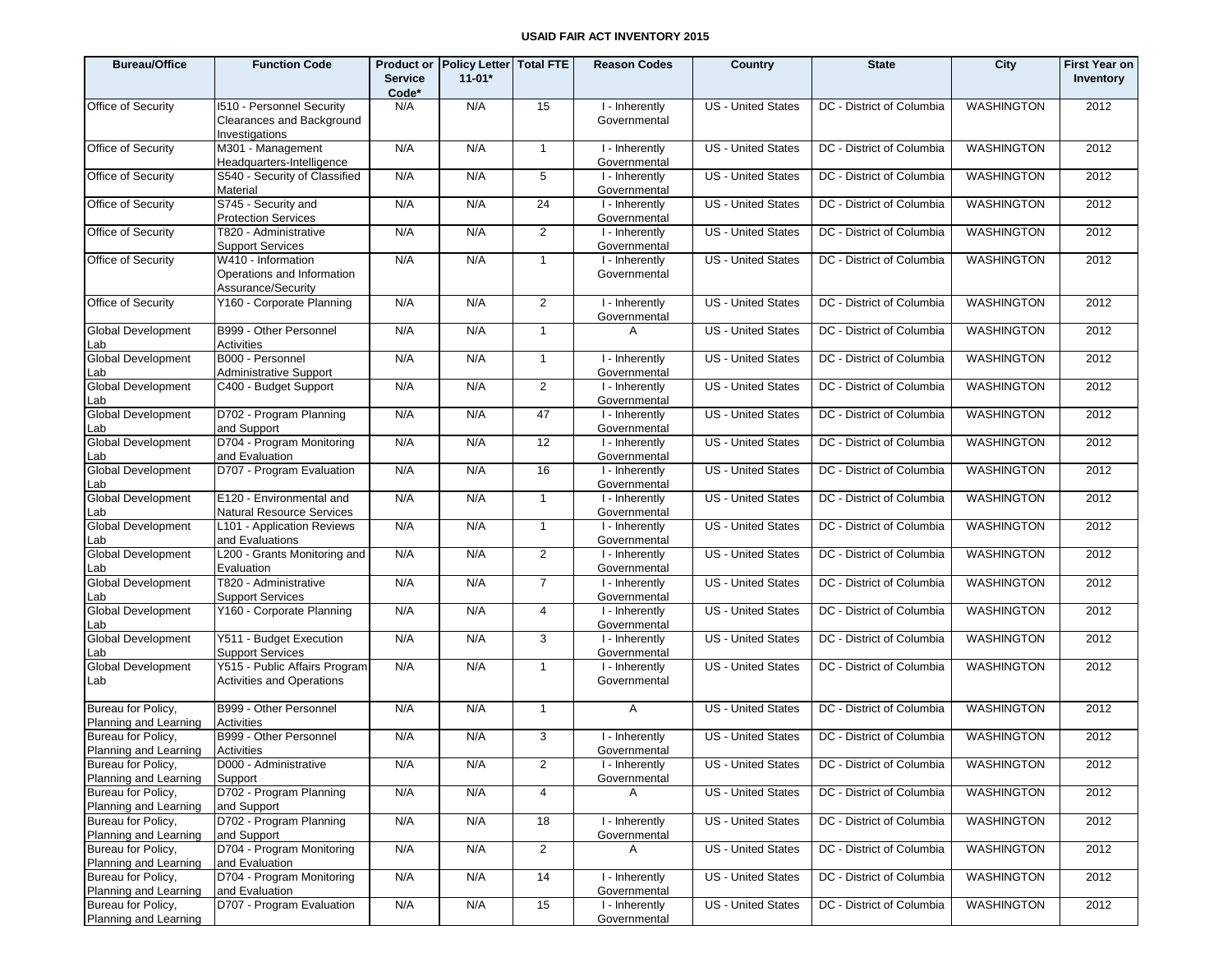| <b>Bureau/Office</b>                                                                       | <b>Function Code</b>                                                                  | <b>Service</b><br>Code* | Product or Policy Letter Total FTE<br>$11 - 01*$ |                | <b>Reason Codes</b>                            | Country                   | <b>State</b>              | City              | <b>First Year on</b><br>Inventory |
|--------------------------------------------------------------------------------------------|---------------------------------------------------------------------------------------|-------------------------|--------------------------------------------------|----------------|------------------------------------------------|---------------------------|---------------------------|-------------------|-----------------------------------|
| Bureau for Policy,<br>Planning and Learning                                                | U300 - Specialized Skill<br>Training                                                  | N/A                     | N/A                                              | $\mathbf{1}$   | I - Inherently<br>Governmental                 | <b>US</b> - United States | DC - District of Columbia | <b>WASHINGTON</b> | 2012                              |
| Bureau for Policy,<br>Planning and Learning                                                | Y160 - Corporate Planning                                                             | N/A                     | N/A                                              | 5              | I - Inherently<br>Governmental                 | <b>US - United States</b> | DC - District of Columbia | <b>WASHINGTON</b> | 2012                              |
| Office of US<br>Representative to<br>Development<br>Assistance                             | D702 - Program Planning<br>and Support                                                | N/A                     | N/A                                              | $\mathbf{1}$   | I - Inherently<br>Governmental                 | FR - France               | OUT - Outside US          | <b>PARIS</b>      | 2012                              |
| Committee/Paris<br>Office of Development<br>Cooperation/Tokyo                              | D702 - Program Planning<br>and Support                                                | N/A                     | N/A                                              | $\mathbf{1}$   | I - Inherently                                 | JP - Japan                | OUT - Outside US          | <b>TOKYO</b>      | 2012                              |
| Senior Development                                                                         | D702 - Program Planning                                                               | N/A                     | N/A                                              | $\mathbf{1}$   | Governmental<br>I - Inherently<br>Governmental | CN - China                | OUT - Outside US          | <b>BEJING</b>     | 2012                              |
| <b>Counselor for Beijing</b><br>Office of the Assistant<br>Administrator for<br>Management | and Support<br>D702 - Program Planning<br>and Support                                 | N/A                     | N/A                                              | 3              | I - Inherently<br>Governmental                 | <b>US - United States</b> | DC - District of Columbia | <b>WASHINGTON</b> | 2012                              |
| Office of the Assistant<br>Administrator for<br>Management                                 | D707 - Program Evaluation                                                             | N/A                     | N/A                                              | 4              | I - Inherently<br>Governmental                 | <b>US - United States</b> | DC - District of Columbia | <b>WASHINGTON</b> | 2012                              |
| Office of the Assistant<br>Administrator for<br>Management                                 | Y160 - Corporate Planning                                                             | N/A                     | N/A                                              | 4              | I - Inherently<br>Governmental                 | US - United States        | DC - District of Columbia | <b>WASHINGTON</b> | 2012                              |
| Assistance                                                                                 | Office of Acquisition and C307 - General Accounting                                   | N/A                     | N/A                                              | $\overline{7}$ | I - Inherently<br>Governmental                 | US - United States        | DC - District of Columbia | <b>WASHINGTON</b> | 2012                              |
| Office of Acquisition and C999 - Other Financial<br>Assistance                             | <b>Management Activities</b>                                                          | N/A                     | N/A                                              | 6              | I - Inherently<br>Governmental                 | US - United States        | DC - District of Columbia | <b>WASHINGTON</b> | 2012                              |
| Assistance                                                                                 | Office of Acquisition and D702 - Program Planning<br>and Support                      | N/A                     | N/A                                              | $\mathbf{1}$   | B                                              | US - United States        | DC - District of Columbia | <b>WASHINGTON</b> | 2012                              |
| Assistance                                                                                 | Office of Acquisition and D702 - Program Planning<br>and Support                      | N/A                     | N/A                                              | 8              | I - Inherently<br>Governmental                 | US - United States        | DC - District of Columbia | <b>WASHINGTON</b> | 2012                              |
| Office of Acquisition and F000 - Administrative<br>Assistance                              | Support                                                                               | N/A                     | N/A                                              | 3              | в                                              | US - United States        | DC - District of Columbia | <b>WASHINGTON</b> | 2012                              |
| Office of Acquisition and F200 - Contracting<br>Assistance                                 | (Operational)                                                                         | N/A                     | N/A                                              | $\mathbf{1}$   | B                                              | <b>US</b> - United States | DC - District of Columbia | <b>WASHINGTON</b> | 2012                              |
| Office of Acquisition and F200 - Contracting<br>Assistance                                 | (Operational)                                                                         | N/A                     | N/A                                              | 163            | I - Inherently<br>Governmental                 | US - United States        | DC - District of Columbia | <b>WASHINGTON</b> | 2012                              |
| Assistance                                                                                 | Office of Acquisition and F300 - Contracting (Analysis)                               | N/A                     | N/A                                              | $\mathbf{1}$   | I - Inherently<br>Governmental                 | <b>US</b> - United States | DC - District of Columbia | <b>WASHINGTON</b> | 2012                              |
| Assistance                                                                                 | Office of Acquisition and L200 - Grants Monitoring and<br>Evaluation                  | N/A                     | N/A                                              | 3              | I - Inherently<br>Governmental                 | US - United States        | DC - District of Columbia | WASHINGTON        | 2012                              |
| Assistance                                                                                 | Office of Acquisition and T710 - Traffic/Transportation<br><b>Management Services</b> | N/A                     | N/A                                              | 6              | в                                              | US - United States        | DC - District of Columbia | <b>WASHINGTON</b> | 2012                              |
| Office of Acquisition and W601 - Information<br>Assistance                                 | <b>Technology Management</b>                                                          | N/A                     | N/A                                              | $\mathbf{1}$   | B                                              | US - United States        | DC - District of Columbia | <b>WASHINGTON</b> | 2012                              |
| Assistance                                                                                 | Office of Acquisition and T710 - Traffic/Transportation<br><b>Management Services</b> | N/A                     | N/A                                              | $\overline{2}$ | I - Inherently<br>Governmental                 | <b>US</b> - United States | DC - District of Columbia | <b>WASHINGTON</b> | 2012                              |
| Assistance                                                                                 | Office of Acquisition and Y160 - Corporate Planning                                   | N/A                     | N/A                                              | $\overline{3}$ | I - Inherently<br>Governmental                 | US - United States        | DC - District of Columbia | <b>WASHINGTON</b> | 2012                              |
| Office of Management,<br>Policy, Budget and<br>Performance                                 | C400 - Budget Support                                                                 | N/A                     | N/A                                              | 6              | I - Inherently<br>Governmental                 | US - United States        | DC - District of Columbia | WASHINGTON        | 2012                              |
| Office of Management,<br>Policy, Budget and<br>Performance                                 | D702 - Program Planning<br>and Support                                                | N/A                     | N/A                                              | 16             | I - Inherently<br>Governmental                 | US - United States        | DC - District of Columbia | WASHINGTON        | 2012                              |
| Office of Management,<br>Policy, Budget and<br>Performance                                 | D707 - Program Evaluation                                                             | N/A                     | N/A                                              | $\mathbf{3}$   | I - Inherently<br>Governmental                 | US - United States        | DC - District of Columbia | <b>WASHINGTON</b> | 2012                              |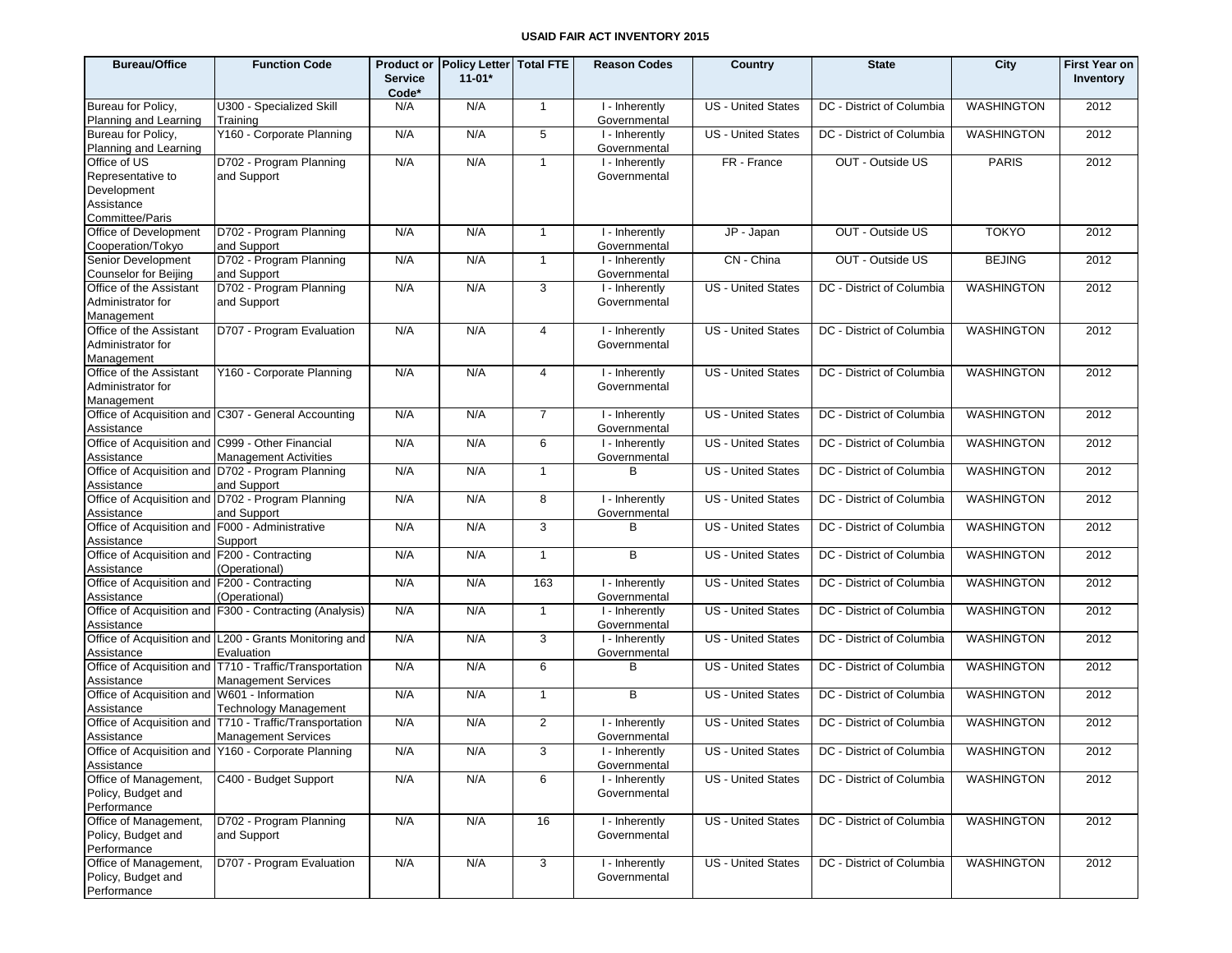| <b>Bureau/Office</b>                            | <b>Function Code</b>                                        | <b>Service</b><br>Code* | Product or Policy Letter Total FTE<br>$11 - 01*$ |                 | <b>Reason Codes</b>            | Country                   | <b>State</b>              | City              | <b>First Year on</b><br>Inventory |
|-------------------------------------------------|-------------------------------------------------------------|-------------------------|--------------------------------------------------|-----------------|--------------------------------|---------------------------|---------------------------|-------------------|-----------------------------------|
| Office of Management,                           | E601 - Environmental Impact                                 | N/A                     | N/A                                              | $\overline{1}$  | I - Inherently                 | <b>US</b> - United States | DC - District of Columbia | WASHINGTON        | 2012                              |
| Policy, Budget and<br>Performance               | <b>Statements</b>                                           |                         |                                                  |                 | Governmental                   |                           |                           |                   |                                   |
| Office of Management,                           | F200 - Contracting                                          | N/A                     | N/A                                              | $\overline{1}$  | I - Inherently                 | <b>US</b> - United States | DC - District of Columbia | WASHINGTON        | 2012                              |
| Policy, Budget and<br>Performance               | (Operational)                                               |                         |                                                  |                 | Governmental                   |                           |                           |                   |                                   |
| Office of Management,                           | Y160 - Corporate Planning                                   | N/A                     | N/A                                              | $\overline{2}$  | I - Inherently                 | <b>US</b> - United States | DC - District of Columbia | <b>WASHINGTON</b> | 2012                              |
| Policy, Budget and                              |                                                             |                         |                                                  |                 | Governmental                   |                           |                           |                   |                                   |
| Performance                                     |                                                             |                         |                                                  |                 |                                |                           |                           |                   |                                   |
| Office of Management,                           | D000 - Administrative                                       | N/A                     | N/A                                              | $\mathbf{1}$    | I - Inherently                 | <b>US - United States</b> | DC - District of Columbia | WASHINGTON        | 2012                              |
| Policy, Budget and<br>Performance               | Support                                                     |                         |                                                  |                 | Governmental                   |                           |                           |                   |                                   |
| Office of Management                            | B999 - Other Personnel                                      | N/A                     | N/A                                              | $\overline{1}$  | I - Inherently                 | <b>US</b> - United States | DC - District of Columbia | <b>WASHINGTON</b> | 2012                              |
| Services                                        | Activities                                                  |                         |                                                  |                 | Governmental                   |                           |                           |                   |                                   |
| Office of Management                            | D000 - Administrative                                       | N/A                     | N/A                                              | 3               | I - Inherently<br>Governmental | <b>US</b> - United States | DC - District of Columbia | <b>WASHINGTON</b> | 2012                              |
| Services<br>Office of Management                | Support<br>D702 - Program Planning                          | N/A                     | N/A                                              | $\overline{17}$ | I - Inherently                 | <b>US</b> - United States | DC - District of Columbia | <b>WASHINGTON</b> | 2012                              |
| Services                                        | and Support                                                 |                         |                                                  |                 | Governmental                   |                           |                           |                   |                                   |
| Office of Management                            | S733 - Building Services                                    | N/A                     | N/A                                              | $\overline{4}$  | B                              | <b>US</b> - United States | DC - District of Columbia | <b>WASHINGTON</b> | 2012                              |
| Services                                        |                                                             |                         |                                                  |                 |                                |                           |                           |                   |                                   |
| Office of Management<br>Services                | T710 - Traffic/Transportation<br><b>Management Services</b> | N/A                     | N/A                                              | 10              | B                              | <b>US</b> - United States | DC - District of Columbia | <b>WASHINGTON</b> | 2012                              |
| Office of Management                            | T806 - Printing and                                         | N/A                     | N/A                                              | $\mathbf{1}$    | B                              | <b>US</b> - United States | DC - District of Columbia | <b>WASHINGTON</b> | 2012                              |
| Services                                        | Reproduction                                                |                         |                                                  |                 |                                |                           |                           |                   |                                   |
| Office of Management<br>Services                | T807 - Visual Information                                   | N/A                     | N/A                                              | $\mathbf{1}$    | I - Inherently<br>Governmental | <b>US</b> - United States | DC - District of Columbia | <b>WASHINGTON</b> | 2012                              |
| Office of Management<br>Services                | Y840 - Directives and<br>Records Management<br>Services     | N/A                     | N/A                                              | 11              | <sub>B</sub>                   | <b>US</b> - United States | DC - District of Columbia | <b>WASHINGTON</b> | 2012                              |
| Office of Management<br>Services                | D702 - Program Planning<br>and Support                      | N/A                     | N/A                                              | $\mathbf{1}$    | B                              | <b>US - United States</b> | DC - District of Columbia | WASHINGTON        | 2012                              |
| Office of Management<br>Services                | D704 - Program Monitoring<br>and Evaluation                 | N/A                     | N/A                                              | 2               | I - Inherently<br>Governmental | <b>US - United States</b> | DC - District of Columbia | WASHINGTON        | 2012                              |
| Office of Management<br>Services                | D707 - Program Evaluation                                   | N/A                     | N/A                                              | $\overline{2}$  | I - Inherently<br>Governmental | <b>US - United States</b> | DC - District of Columbia | WASHINGTON        | 2012                              |
| Office of Management<br>Services                | G904 - Family Services                                      | N/A                     | N/A                                              | $\overline{1}$  | $\mathsf{A}$                   | <b>US - United States</b> | DC - District of Columbia | WASHINGTON        | 2012                              |
| Office of Management<br>Services                | S200 - Installation, Base, or<br><b>Facility Management</b> | N/A                     | N/A                                              | 2               | I - Inherently<br>Governmental | <b>US - United States</b> | DC - District of Columbia | WASHINGTON        | 2012                              |
| Office of Management<br>Services                | S733 - Building Services                                    | N/A                     | N/A                                              | $\overline{1}$  | I - Inherently<br>Governmental | <b>US - United States</b> | DC - District of Columbia | WASHINGTON        | 2012                              |
| Office of the Chief<br><b>Financial Officer</b> | C000 - Administrative<br>Support                            | N/A                     | N/A                                              | 3               | I - Inherently<br>Governmental | <b>US - United States</b> | DC - District of Columbia | WASHINGTON        | 2012                              |
| Office of the Chief<br>Financial Officer        | C307 - General Accounting                                   | N/A                     | N/A                                              | $\mathbf{1}$    | I - Inherently<br>Governmental | <b>US - United States</b> | DC - District of Columbia | WASHINGTON        | 2012                              |
| Office of the Chief<br><b>Financial Officer</b> | D702 - Program Planning<br>and Support                      | N/A                     | N/A                                              | $\overline{1}$  | I - Inherently<br>Governmental | <b>US</b> - United States | DC - District of Columbia | <b>WASHINGTON</b> | 2012                              |
| Office of the Chief                             | D704 - Program Monitoring                                   | N/A                     | N/A                                              | 3               | I - Inherently                 | US - United States        | DC - District of Columbia | WASHINGTON        | 2012                              |
| <b>Financial Officer</b>                        | and Evaluation                                              |                         |                                                  |                 | Governmental                   |                           |                           |                   |                                   |
| Office of the Chief<br><b>Financial Officer</b> | 1440 - Management<br>Evaluations/Audits                     | N/A                     | N/A                                              | $\overline{2}$  | I - Inherently<br>Governmental | US - United States        | DC - District of Columbia | WASHINGTON        | 2012                              |
| Office of the Chief                             | W410 - Information                                          | N/A                     | N/A                                              | $\mathbf{1}$    | B                              | <b>US</b> - United States | DC - District of Columbia | <b>WASHINGTON</b> | 2012                              |
| <b>Financial Officer</b>                        | Operations and Information<br>Assurance/Security            |                         |                                                  |                 |                                |                           |                           |                   |                                   |
| Office of the Chief<br><b>Financial Officer</b> | W829 - Client Services                                      | N/A                     | N/A                                              | $\mathbf{1}$    | B                              | US - United States        | DC - District of Columbia | WASHINGTON        | 2012                              |
| Office of the Chief<br><b>Financial Officer</b> | Y160 - Corporate Planning                                   | N/A                     | N/A                                              | $\overline{2}$  | I - Inherently<br>Governmental | US - United States        | DC - District of Columbia | <b>WASHINGTON</b> | 2012                              |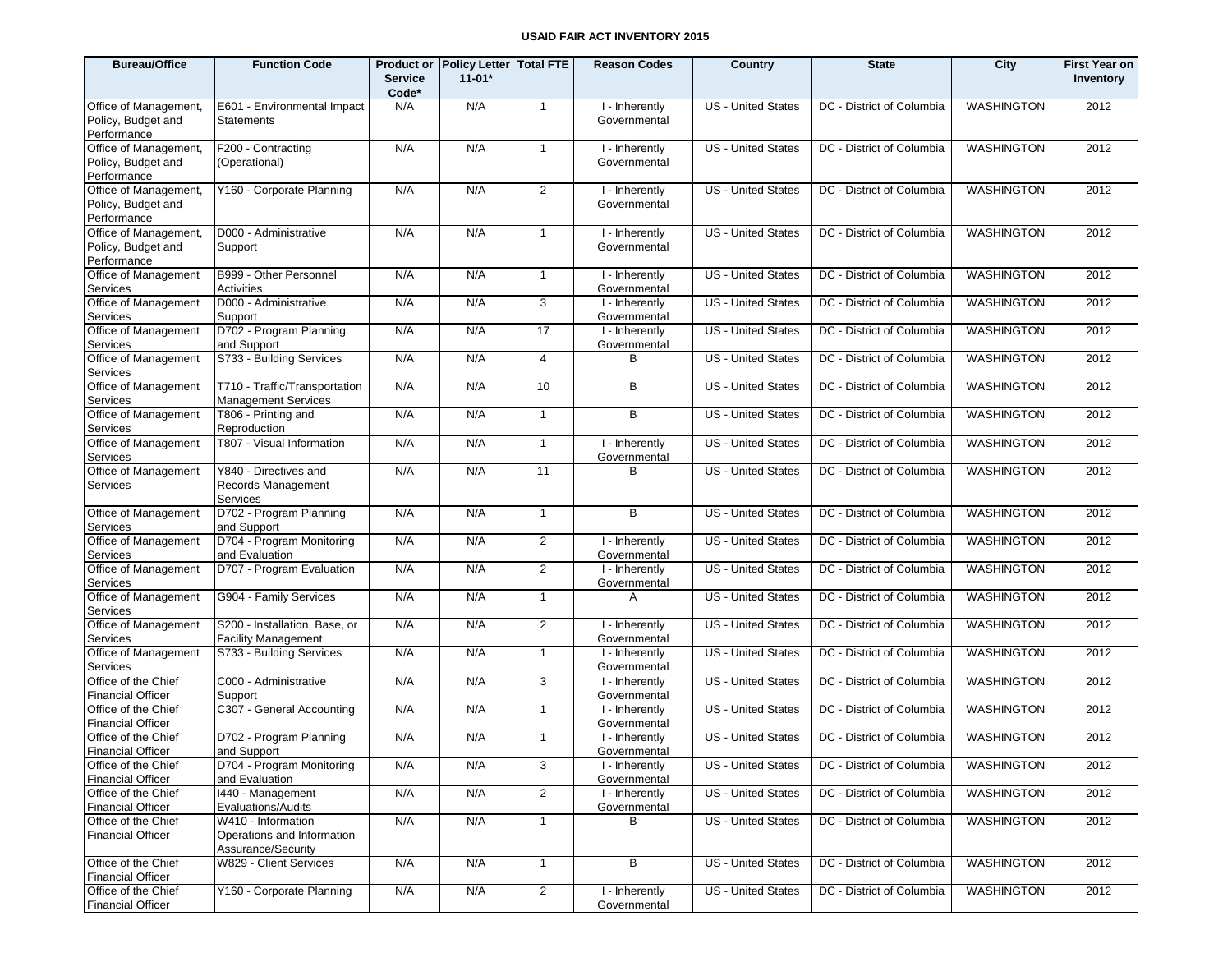| <b>Bureau/Office</b>                            | <b>Function Code</b>                                                   |                         | Product or Policy Letter Total FTE |                | <b>Reason Codes</b>            | Country                   | <b>State</b>                                   | City              | <b>First Year on</b> |
|-------------------------------------------------|------------------------------------------------------------------------|-------------------------|------------------------------------|----------------|--------------------------------|---------------------------|------------------------------------------------|-------------------|----------------------|
|                                                 |                                                                        | <b>Service</b><br>Code* | $11 - 01*$                         |                |                                |                           |                                                |                   | Inventory            |
| Office of the Chief                             | Y510 - Budget and Financial                                            | N/A                     | N/A                                | 5              | I - Inherently                 | <b>US</b> - United States | DC - District of Columbia                      | <b>WASHINGTON</b> | 2012                 |
| <b>Financial Officer</b>                        | Program Management                                                     |                         |                                    |                | Governmental                   |                           |                                                |                   |                      |
| Office of the Chief<br><b>Financial Officer</b> | C308 - Financial Report<br>Generation                                  | N/A                     | N/A                                | 3              | I - Inherently<br>Governmental | <b>US</b> - United States | DC - District of Columbia                      | WASHINGTON        | 2012                 |
| Office of the Chief                             | C314 - Financial                                                       | N/A                     | N/A                                | 21             | I - Inherently                 | <b>US</b> - United States | DC - District of Columbia                      | WASHINGTON        | 2012                 |
| <b>Financial Officer</b>                        | Management and Program<br>Planning                                     |                         |                                    |                | Governmental                   |                           |                                                |                   |                      |
| Office of the Chief<br><b>Financial Officer</b> | C400 - Budget Support                                                  | N/A                     | N/A                                | 3              | I - Inherently<br>Governmental | <b>US</b> - United States | DC - District of Columbia                      | <b>WASHINGTON</b> | 2012                 |
| Office of the Chief<br><b>Financial Officer</b> | D411 - Compliance<br>Assessments                                       | N/A                     | N/A                                | 17             | I - Inherently<br>Governmental | <b>US</b> - United States | DC - District of Columbia                      | <b>WASHINGTON</b> | 2012                 |
| Office of the Chief<br><b>Financial Officer</b> | C403 - Financial Program<br>Management                                 | N/A                     | N/A                                | $\mathbf{1}$   | I - Inherently<br>Governmental | <b>US</b> - United States | DC - District of Columbia                      | <b>WASHINGTON</b> | 2012                 |
| Office of the Chief<br><b>Financial Officer</b> | C307 - General Accounting                                              | N/A                     | N/A                                | 44             | I - Inherently<br>Governmental | <b>US</b> - United States | DC - District of Columbia                      | <b>WASHINGTON</b> | 2012                 |
| Office of Chief<br><b>Information Officer</b>   | B999 - Other Personnel<br>Activities                                   | N/A                     | N/A                                | $\overline{1}$ | I - Inherently<br>Governmental | <b>US</b> - United States | DC - District of Columbia                      | <b>WASHINGTON</b> | 2012                 |
| Office of Chief<br>Information Officer          | D700 - Systems Design,<br>Testing and Certification                    | N/A                     | N/A                                | $\overline{2}$ | B                              | <b>US</b> - United States | DC - District of Columbia                      | <b>WASHINGTON</b> | 2012                 |
| Office of Chief<br><b>Information Officer</b>   | W601 - Information<br>Technology Management                            | N/A                     | N/A                                | 33             | B                              | <b>US</b> - United States | DC - District of Columbia                      | <b>WASHINGTON</b> | 2012                 |
| Office of Chief                                 | W826 - Systems Design,                                                 | N/A                     | N/A                                | 6              | B                              | <b>US</b> - United States | DC - District of Columbia                      | <b>WASHINGTON</b> | 2012                 |
| <b>Information Officer</b>                      | Development and<br><b>Programming Services</b>                         |                         |                                    |                |                                |                           |                                                |                   |                      |
| Office of Chief<br><b>Information Officer</b>   | W829 - Client Services                                                 | N/A                     | N/A                                | $\mathbf{1}$   | B                              | <b>US</b> - United States | DC - District of Columbia                      | WASHINGTON        | 2012                 |
| Office of Chief<br><b>Information Officer</b>   | D702 - Program Planning<br>and Support                                 | N/A                     | N/A                                | 6              | B                              | <b>US</b> - United States | DC - District of Columbia                      | WASHINGTON        | 2012                 |
| Office of Chief<br><b>Information Officer</b>   | D704 - Program Monitoring<br>and Evaluation                            | N/A                     | N/A                                | 9              | B                              | <b>US</b> - United States | DC - District of Columbia                      | WASHINGTON        | 2012                 |
| Office of Chief<br><b>Information Officer</b>   | F200 - Contracting<br>(Operational)                                    | N/A                     | N/A                                | 3              | B                              | <b>US</b> - United States | DC - District of Columbia                      | <b>WASHINGTON</b> | 2012                 |
| Office of Chief<br><b>Information Officer</b>   | T710 - Traffic/Transportation<br><b>Management Services</b>            | N/A                     | N/A                                | 2              | B                              | <b>US</b> - United States | DC - District of Columbia                      | WASHINGTON        | 2012                 |
| Office of Chief<br><b>Information Officer</b>   | W410 - Information<br>Operations and Information<br>Assurance/Security | N/A                     | N/A                                | 18             | B                              | <b>US</b> - United States | DC - District of Columbia                      | <b>WASHINGTON</b> | 2012                 |
| Office of Chief<br><b>Information Officer</b>   | D702 - Program Planning<br>and Support                                 | N/A                     | N/A                                | $\overline{1}$ | I - Inherently<br>Governmental | <b>US</b> - United States | DC - District of Columbia                      | <b>WASHINGTON</b> | 2012                 |
| Office of Chief<br>Information Officer          | F200 - Contracting<br>(Operational)                                    | N/A                     | N/A                                | $\mathbf{1}$   | I - Inherently<br>Governmental | <b>US</b> - United States | DC - District of Columbia                      | <b>WASHINGTON</b> | 2012                 |
| Human Capital and<br><b>Talent Management</b>   | B000 - Personnel<br><b>Administrative Support</b>                      | N/A                     | N/A                                | 2              | B                              | <b>US</b> - United States | DC - District of Columbia                      | <b>WASHINGTON</b> | 2012                 |
| Human Capital and<br><b>Talent Management</b>   | B100 - Classification                                                  | N/A                     | N/A                                | $\overline{4}$ | B                              | <b>US</b> - United States | DC - District of Columbia                      | <b>WASHINGTON</b> | 2012                 |
| Human Capital and                               | B301 - Processing                                                      | N/A                     | N/A                                | 18             | B                              |                           | US - United States   DC - District of Columbia | WASHINGTON        | 2012                 |
| <b>Talent Management</b><br>Human Capital and   | B400 - Employee Relations                                              | N/A                     | N/A                                | $\overline{2}$ | B                              | <b>US</b> - United States | DC - District of Columbia                      | WASHINGTON        | 2012                 |
| <b>Talent Management</b><br>Human Capital and   | B700 - Personnel                                                       | N/A                     | N/A                                | 11             | В                              | <b>US</b> - United States | DC - District of Columbia                      | <b>WASHINGTON</b> | 2012                 |
| <b>Talent Management</b><br>Human Capital and   | Management Specialist<br>B999 - Other Personnel                        | N/A                     | N/A                                | $\overline{4}$ | B                              | <b>US</b> - United States | DC - District of Columbia                      | <b>WASHINGTON</b> | 2012                 |
| <b>Talent Management</b>                        | Activities                                                             |                         |                                    |                |                                |                           |                                                |                   |                      |
| Human Capital and<br><b>Talent Management</b>   | B301 - Processing                                                      | N/A                     | N/A                                | 4              | I - Inherently<br>Governmental | US - United States        | DC - District of Columbia                      | <b>WASHINGTON</b> | 2012                 |
| Human Capital and<br><b>Talent Management</b>   | B302 - Manpower Research<br>and Analysis                               | N/A                     | N/A                                | 11             | I - Inherently<br>Governmental | <b>US</b> - United States | DC - District of Columbia                      | <b>WASHINGTON</b> | 2012                 |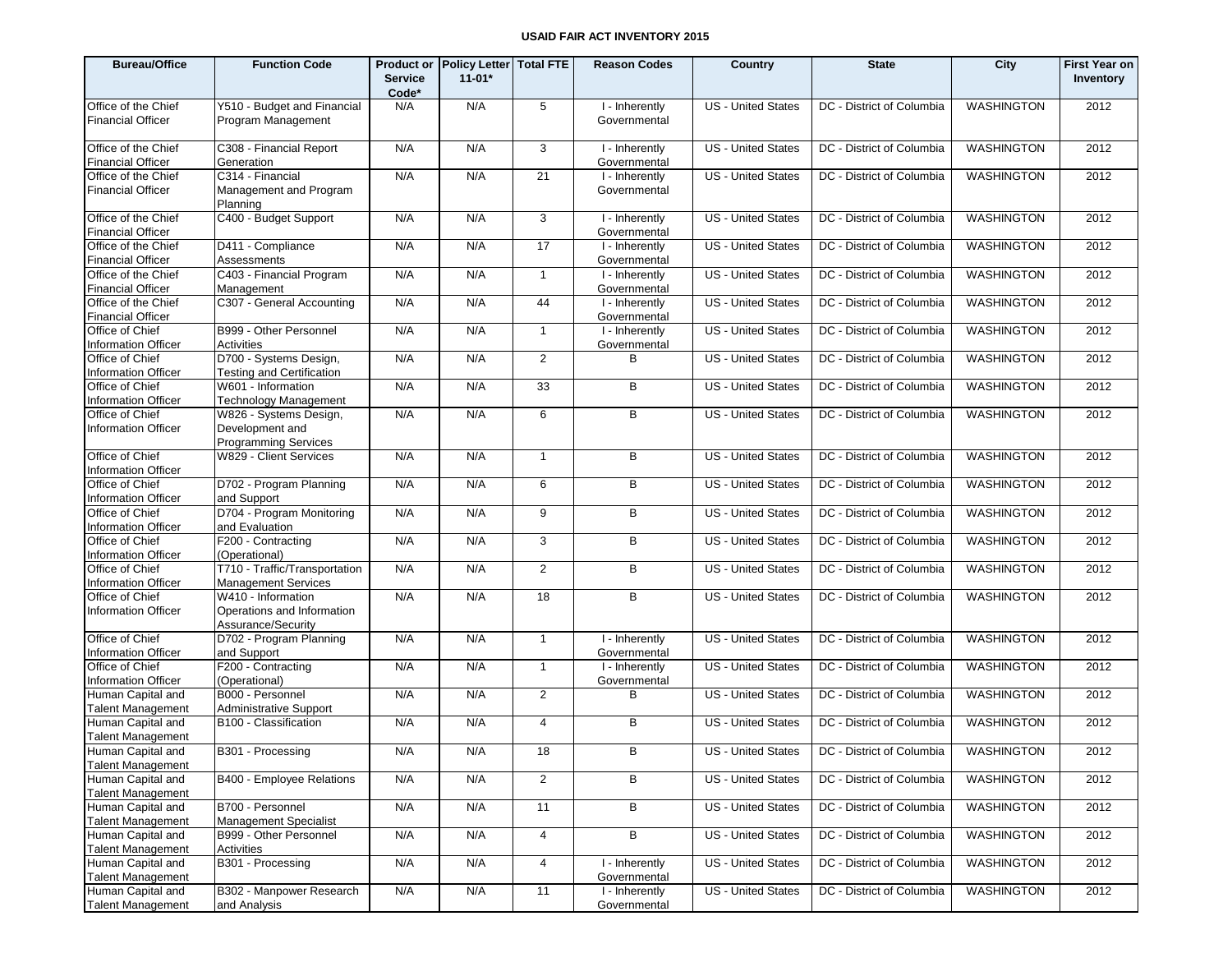| <b>Bureau/Office</b>                          | <b>Function Code</b>                                        | <b>Service</b><br>Code* | Product or Policy Letter Total FTE<br>$11 - 01*$ |                | <b>Reason Codes</b>            | Country                   | <b>State</b>              | City              | <b>First Year on</b><br>Inventory |
|-----------------------------------------------|-------------------------------------------------------------|-------------------------|--------------------------------------------------|----------------|--------------------------------|---------------------------|---------------------------|-------------------|-----------------------------------|
| Human Capital and<br><b>Talent Management</b> | B400 - Employee Relations                                   | N/A                     | N/A                                              | 5              | I - Inherently<br>Governmental | <b>US</b> - United States | DC - District of Columbia | <b>WASHINGTON</b> | 2012                              |
| Human Capital and<br><b>Talent Management</b> | B700 - Personnel<br><b>Management Specialist</b>            | N/A                     | N/A                                              | 35             | I - Inherently<br>Governmental | US - United States        | DC - District of Columbia | <b>WASHINGTON</b> | 2012                              |
| Human Capital and<br><b>Talent Management</b> | B701 - Personnel Operations<br>Management                   | N/A                     | N/A                                              | 26             | I - Inherently<br>Governmental | <b>US</b> - United States | DC - District of Columbia | <b>WASHINGTON</b> | 2012                              |
| Human Capital and<br><b>Talent Management</b> | B702 - Personnel IT Support                                 | N/A                     | N/A                                              | $\overline{4}$ | I - Inherently<br>Governmental | US - United States        | DC - District of Columbia | <b>WASHINGTON</b> | 2012                              |
| Human Capital and<br><b>Talent Management</b> | B999 - Other Personnel<br>Activities                        | N/A                     | N/A                                              | $\overline{4}$ | I - Inherently<br>Governmental | US - United States        | DC - District of Columbia | <b>WASHINGTON</b> | 2012                              |
| Human Capital and<br><b>Talent Management</b> | C400 - Budget Support                                       | N/A                     | N/A                                              | $\overline{4}$ | I - Inherently<br>Governmental | US - United States        | DC - District of Columbia | <b>WASHINGTON</b> | 2012                              |
| Human Capital and<br><b>Talent Management</b> | H206 - Social Work                                          | N/A                     | N/A                                              | $\overline{2}$ | I - Inherently<br>Governmental | US - United States        | DC - District of Columbia | <b>WASHINGTON</b> | 2012                              |
| Human Capital and<br><b>Talent Management</b> | T820 - Administrative<br><b>Support Services</b>            | N/A                     | N/A                                              | 3              | I - Inherently<br>Governmental | US - United States        | DC - District of Columbia | <b>WASHINGTON</b> | 2012                              |
| Human Capital and<br><b>Talent Management</b> | U301 - Training Management                                  | N/A                     | N/A                                              | 3              | I - Inherently<br>Governmental | US - United States        | DC - District of Columbia | <b>WASHINGTON</b> | 2012                              |
| Human Capital and<br><b>Talent Management</b> | Y160 - Corporate Planning                                   | N/A                     | N/A                                              | 3              | I - Inherently<br>Governmental | <b>US</b> - United States | DC - District of Columbia | <b>WASHINGTON</b> | 2012                              |
| Human Capital and<br><b>Talent Management</b> | Y000 - Administrative<br>Support                            | N/A                     | N/A                                              | 3              | I - Inherently<br>Governmental | US - United States        | DC - District of Columbia | <b>WASHINGTON</b> | 2012                              |
| Human Capital and<br><b>Talent Management</b> | U800 - Training Development<br>and Support                  | N/A                     | N/A                                              | $\overline{2}$ | I - Inherently<br>Governmental | US - United States        | DC - District of Columbia | <b>WASHINGTON</b> | 2012                              |
| O/S Language Training                         | C403 - Financial Program<br>Management                      | N/A                     | N/A                                              | $\overline{2}$ | I - Inherently<br>Governmental | <b>US</b> - United States | DC - District of Columbia | <b>WASHINGTON</b> | 2012                              |
| O/S Language Training                         | D351 - Economic Analysis                                    | N/A                     | N/A                                              | $\mathbf{1}$   | I - Inherently<br>Governmental | US - United States        | DC - District of Columbia | <b>WASHINGTON</b> | 2012                              |
| O/S Language Training                         | D702 - Program Planning<br>and Support                      | N/A                     | N/A                                              | 19             | I - Inherently<br>Governmental | <b>US</b> - United States | DC - District of Columbia | <b>WASHINGTON</b> | 2012                              |
| O/S Language Training                         | F200 - Contracting<br>(Operational)                         | N/A                     | N/A                                              | 5              | I - Inherently<br>Governmental | US - United States        | DC - District of Columbia | <b>WASHINGTON</b> | 2012                              |
| O/S Language Training                         | G101 - Disaster Relief<br>Services                          | N/A                     | N/A                                              | $\overline{1}$ | I - Inherently<br>Governmental | <b>US - United States</b> | DC - District of Columbia | <b>WASHINGTON</b> | 2012                              |
| O/S Language Training                         | G904 - Family Services                                      | N/A                     | N/A                                              | 3              | I - Inherently<br>Governmental | US - United States        | DC - District of Columbia | <b>WASHINGTON</b> | 2012                              |
| O/S Language Training                         | S700 - Natural Resource<br>Services                         | N/A                     | N/A                                              | 5              | I - Inherently<br>Governmental | US - United States        | DC - District of Columbia | <b>WASHINGTON</b> | 2012                              |
| O/S Language Training                         | T700 - Miscellaneous<br>Program Management                  | N/A                     | N/A                                              | 6              | I - Inherently<br>Governmental | US - United States        | DC - District of Columbia | <b>WASHINGTON</b> | 2012                              |
| Complement                                    | B999 - Other Personnel<br>Activities                        | N/A                     | N/A                                              | 8              | в                              | <b>US</b> - United States | DC - District of Columbia | <b>WASHINGTON</b> | 2012                              |
| Complement                                    | T710 - Traffic/Transportation<br><b>Management Services</b> | N/A                     | N/A                                              | $\mathbf{1}$   | B                              | US - United States        | DC - District of Columbia | <b>WASHINGTON</b> | 2012                              |
| Complement                                    | B000 - Personnel<br><b>Administrative Support</b>           | N/A                     | N/A                                              | $\overline{4}$ | I - Inherently<br>Governmental | <b>US - United States</b> | DC - District of Columbia | <b>WASHINGTON</b> | 2012                              |
| Complement                                    | B700 - Personnel<br><b>Management Specialist</b>            | N/A                     | N/A                                              | 1              | I - Inherently<br>Governmental | US - United States        | DC - District of Columbia | <b>WASHINGTON</b> | 2012                              |
| Complement                                    | B701 - Personnel Operations<br>Management                   | N/A                     | N/A                                              | $\mathbf{1}$   | I - Inherently<br>Governmental | US - United States        | DC - District of Columbia | <b>WASHINGTON</b> | 2012                              |
| Complement                                    | B999 - Other Personnel<br>Activities                        | N/A                     | N/A                                              | $\mathbf{1}$   | I - Inherently<br>Governmental | US - United States        | DC - District of Columbia | <b>WASHINGTON</b> | 2012                              |
| Complement                                    | C403 - Financial Program<br>Management                      | N/A                     | N/A                                              | $\overline{7}$ | I - Inherently<br>Governmental | <b>US</b> - United States | DC - District of Columbia | <b>WASHINGTON</b> | 2012                              |
| Complement                                    | D351 - Economic Analysis                                    | N/A                     | N/A                                              | 6              | I - Inherently<br>Governmental | US - United States        | DC - District of Columbia | <b>WASHINGTON</b> | 2012                              |
| Complement                                    | D702 - Program Planning<br>and Support                      | N/A                     | N/A                                              | 25             | I - Inherently<br>Governmental | US - United States        | DC - District of Columbia | <b>WASHINGTON</b> | 2012                              |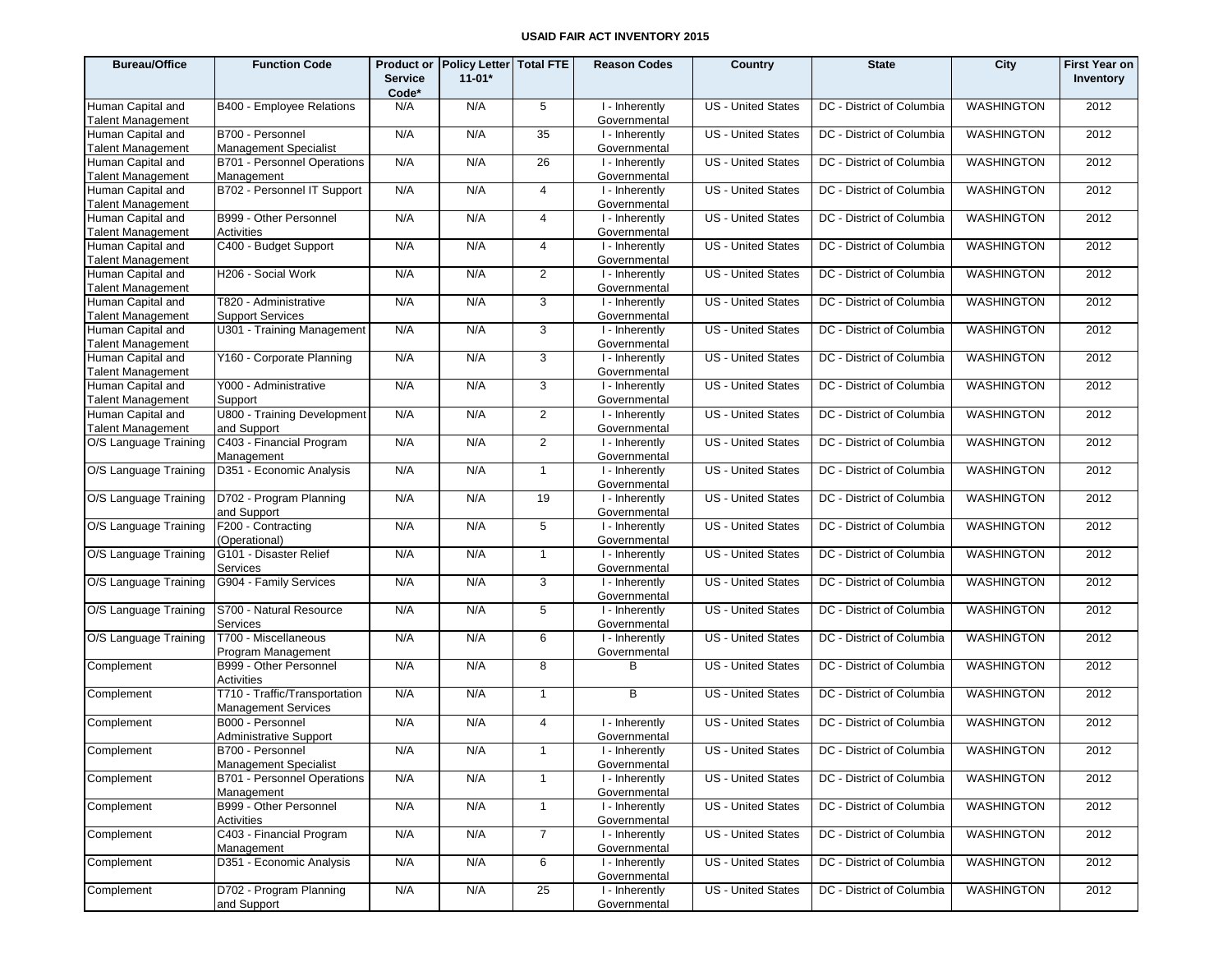| <b>Bureau/Office</b>                                                 | <b>Function Code</b>                                    | <b>Service</b><br>Code* | Product or Policy Letter Total FTE<br>$11 - 01*$ |                | <b>Reason Codes</b>            | Country                   | <b>State</b>              | City              | <b>First Year on</b><br>Inventory |
|----------------------------------------------------------------------|---------------------------------------------------------|-------------------------|--------------------------------------------------|----------------|--------------------------------|---------------------------|---------------------------|-------------------|-----------------------------------|
| Complement                                                           | D704 - Program Monitoring<br>and Evaluation             | N/A                     | N/A                                              | $\overline{1}$ | I - Inherently<br>Governmental | <b>US</b> - United States | DC - District of Columbia | <b>WASHINGTON</b> | 2012                              |
| Complement                                                           | F200 - Contracting<br>(Operational)                     | N/A                     | N/A                                              | 17             | I - Inherently<br>Governmental | <b>US</b> - United States | DC - District of Columbia | <b>WASHINGTON</b> | 2012                              |
| Complement                                                           | G904 - Family Services                                  | N/A                     | N/A                                              | 16             | I - Inherently<br>Governmental | <b>US</b> - United States | DC - District of Columbia | <b>WASHINGTON</b> | 2012                              |
| Complement                                                           | S700 - Natural Resource<br>Services                     | N/A                     | N/A                                              | 12             | I - Inherently<br>Governmental | <b>US</b> - United States | DC - District of Columbia | <b>WASHINGTON</b> | 2012                              |
| Complement                                                           | S745 - Security and<br><b>Protection Services</b>       | N/A                     | N/A                                              | 2              | I - Inherently<br>Governmental | <b>US</b> - United States | DC - District of Columbia | <b>WASHINGTON</b> | 2012                              |
| Complement                                                           | T700 - Miscellaneous<br>Program Management              | N/A                     | N/A                                              | 9              | I - Inherently<br>Governmental | <b>US</b> - United States | DC - District of Columbia | <b>WASHINGTON</b> | 2012                              |
| Complement                                                           | Y160 - Corporate Planning                               | N/A                     | N/A                                              | $\overline{7}$ | I - Inherently<br>Governmental | <b>US</b> - United States | DC - District of Columbia | <b>WASHINGTON</b> | 2012                              |
| Complement                                                           | Y215 - Operation Planning<br>and Control                | N/A                     | N/A                                              | $\overline{4}$ | I - Inherently<br>Governmental | <b>US</b> - United States | DC - District of Columbia | <b>WASHINGTON</b> | 2012                              |
| Complement                                                           | Y400 - Legal Services                                   | N/A                     | N/A                                              | 5              | I - Inherently<br>Governmental | <b>US</b> - United States | DC - District of Columbia | <b>WASHINGTON</b> | 2012                              |
| Complement                                                           | Y815 - Administrative<br>Support Program<br>Management  | N/A                     | N/A                                              | $\overline{1}$ | I - Inherently<br>Governmental | <b>US</b> - United States | DC - District of Columbia | <b>WASHINGTON</b> | 2012                              |
| Complement                                                           | D707 - Program Evaluation                               | N/A                     | N/A                                              | 100            | I - Inherently<br>Governmental | <b>US</b> - United States | DC - District of Columbia | <b>WASHINGTON</b> | 2012                              |
| Bureau for Democracy,<br>Conflict, and<br>Humanitarian<br>Assistance | B999 - Other Personnel<br><b>Activities</b>             | N/A                     | N/A                                              | $\overline{1}$ | A                              | <b>US</b> - United States | DC - District of Columbia | <b>WASHINGTON</b> | 2012                              |
| Bureau for Democracy,<br>Conflict, and<br>Humanitarian<br>Assistance | C314 - Financial<br>Management and Program<br>Planning  | N/A                     | N/A                                              | $\overline{7}$ | I - Inherently<br>Governmental | <b>US</b> - United States | DC - District of Columbia | <b>WASHINGTON</b> | 2012                              |
| Bureau for Democracy,<br>Conflict, and<br>Humanitarian<br>Assistance | D000 - Administrative<br>Support                        | N/A                     | N/A                                              | $\overline{1}$ | I - Inherently<br>Governmental | <b>US - United States</b> | DC - District of Columbia | <b>WASHINGTON</b> | 2012                              |
| Bureau for Democracy,<br>Conflict, and<br>Humanitarian<br>Assistance | D702 - Program Planning<br>and Support                  | N/A                     | N/A                                              | 6              | B                              | <b>US - United States</b> | DC - District of Columbia | WASHINGTON        | 2012                              |
| Bureau for Democracy,<br>Conflict, and<br>Humanitarian<br>Assistance | D702 - Program Planning<br>and Support                  | N/A                     | N/A                                              | 79             | I - Inherently<br>Governmental | <b>US</b> - United States | DC - District of Columbia | WASHINGTON        | 2012                              |
| Bureau for Democracy,<br>Conflict, and<br>Humanitarian<br>Assistance | D704 - Program Monitoring<br>and Evaluation             | N/A                     | N/A                                              | 13             | I - Inherently<br>Governmental | <b>US - United States</b> | DC - District of Columbia | <b>WASHINGTON</b> | 2012                              |
| Bureau for Democracy,<br>Conflict, and<br>Humanitarian<br>Assistance | D707 - Program Evaluation                               | N/A                     | N/A                                              | $\overline{1}$ | Α                              | <b>US</b> - United States | DC - District of Columbia | <b>WASHINGTON</b> | 2012                              |
| Bureau for Democracy,<br>Conflict, and<br>Humanitarian<br>Assistance | E120 - Environmental and<br>Natural Resource Services   | N/A                     | N/A                                              | 6              | I - Inherently<br>Governmental | <b>US</b> - United States | DC - District of Columbia | WASHINGTON        | 2012                              |
| Bureau for Democracy,<br>Conflict, and<br>Humanitarian<br>Assistance | E602 - Environmental Impact<br><b>Statement Reviews</b> | N/A                     | N/A                                              | $\mathbf{1}$   | I - Inherently<br>Governmental | US - United States        | DC - District of Columbia | WASHINGTON        | 2012                              |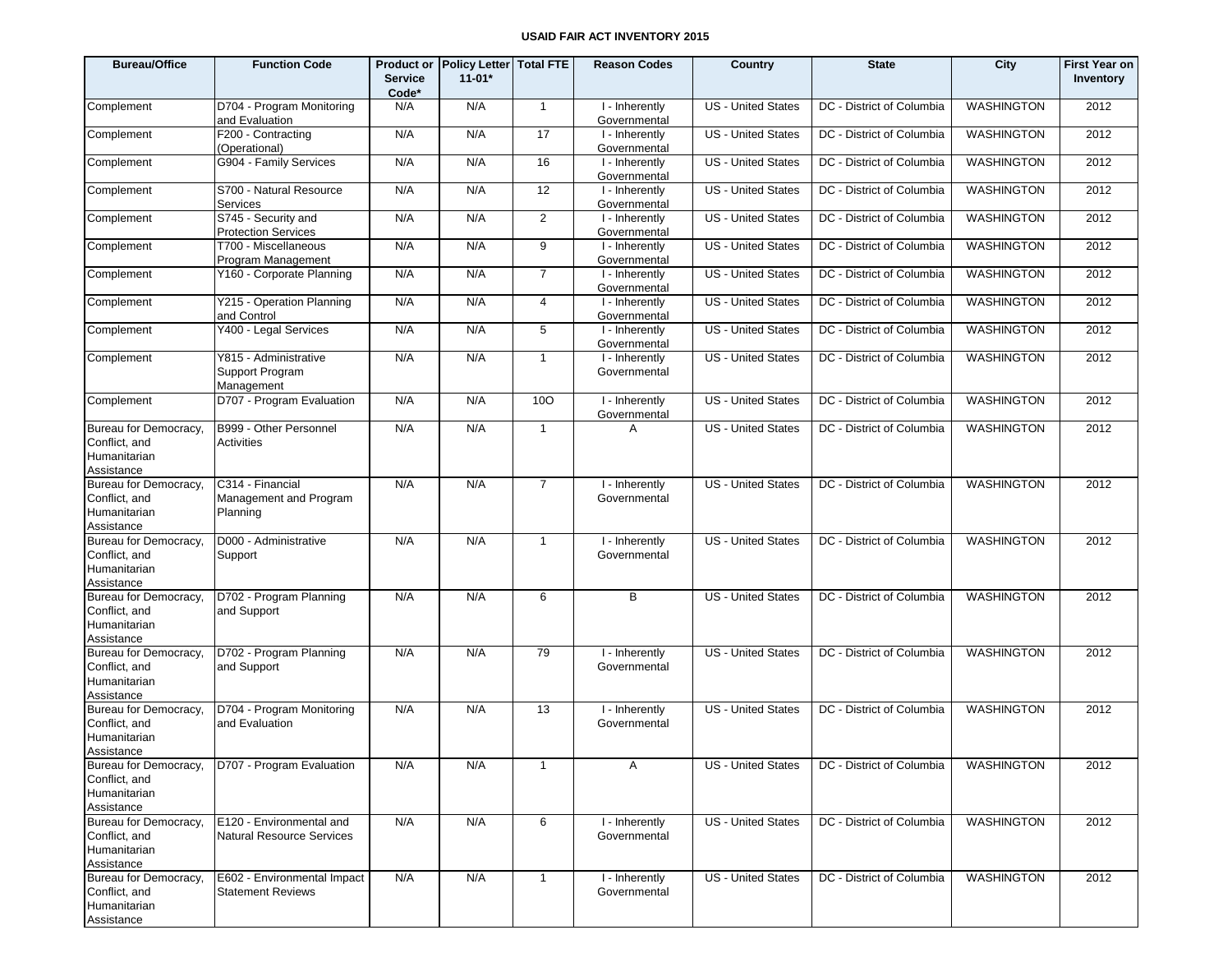| <b>Bureau/Office</b>                                                 | <b>Function Code</b>                                                              | <b>Service</b><br>Code* | Product or Policy Letter Total FTE<br>$11 - 01*$ |                | <b>Reason Codes</b>            | Country                   | <b>State</b>                        | City              | <b>First Year on</b><br>Inventory |
|----------------------------------------------------------------------|-----------------------------------------------------------------------------------|-------------------------|--------------------------------------------------|----------------|--------------------------------|---------------------------|-------------------------------------|-------------------|-----------------------------------|
| Bureau for Democracy,<br>Conflict, and<br>Humanitarian<br>Assistance | F140 - Technology Transfer<br>and International Cooperative<br>Program Management | N/A                     | N/A                                              | $\mathbf{1}$   | I - Inherently<br>Governmental | <b>US</b> - United States | DC - District of Columbia           | <b>WASHINGTON</b> | 2012                              |
| Bureau for Democracy,<br>Conflict, and<br>Humanitarian<br>Assistance | G101 - Disaster Relief<br>Services                                                | N/A                     | N/A                                              | 2              | B                              | <b>US</b> - United States | DC - District of Columbia           | <b>WASHINGTON</b> | 2012                              |
| Bureau for Democracy,<br>Conflict, and<br>Humanitarian<br>Assistance | G101 - Disaster Relief<br>Services                                                | N/A                     | N/A                                              | 4              | I - Inherently<br>Governmental | <b>US</b> - United States | DC - District of Columbia           | <b>WASHINGTON</b> | 2012                              |
| Bureau for Democracy,<br>Conflict, and<br>Humanitarian<br>Assistance | G904 - Family Services                                                            | N/A                     | N/A                                              | $\overline{4}$ | I - Inherently<br>Governmental | <b>US</b> - United States | DC - District of Columbia           | <b>WASHINGTON</b> | 2012                              |
| Bureau for Democracy,<br>Conflict, and<br>Humanitarian<br>Assistance | S700 - Natural Resource<br>Services                                               | N/A                     | N/A                                              | 3              | I - Inherently<br>Governmental | <b>US</b> - United States | DC - District of Columbia           | <b>WASHINGTON</b> | 2012                              |
| Bureau for Democracy,<br>Conflict, and<br>Humanitarian<br>Assistance | S701 - Public<br>Affairs/Relations                                                | N/A                     | N/A                                              | $\mathbf{1}$   | I - Inherently<br>Governmental | <b>US</b> - United States | DC - District of Columbia           | <b>WASHINGTON</b> | 2012                              |
| Bureau for Democracy,<br>Conflict, and<br>Humanitarian<br>Assistance | S701 - Public<br>Affairs/Relations                                                | N/A                     | N/A                                              | $\mathbf{1}$   | B                              | <b>US</b> - United States | DC - District of Columbia           | <b>WASHINGTON</b> | 2012                              |
| Bureau for Democracy,<br>Conflict, and<br>Humanitarian<br>Assistance | S735 - Engineering Services                                                       | N/A                     | N/A                                              | $\overline{2}$ | I - Inherently<br>Governmental | <b>US</b> - United States | DC - District of Columbia           | <b>WASHINGTON</b> | 2012                              |
| Bureau for Democracy,<br>Conflict, and<br>Humanitarian<br>Assistance | T700 - Miscellaneous<br>Program Management                                        | N/A                     | N/A                                              | 5              | B                              | <b>US</b> - United States | DC - District of Columbia           | <b>WASHINGTON</b> | 2012                              |
| Bureau for Democracy,<br>Conflict, and<br>Humanitarian<br>Assistance | T700 - Miscellaneous<br>Program Management                                        | N/A                     | N/A                                              | 54             | I - Inherently<br>Governmental | <b>US</b> - United States | DC - District of Columbia           | <b>WASHINGTON</b> | 2012                              |
| Bureau for Democracy,<br>Conflict, and<br>Humanitarian<br>Assistance | T710 - Traffic/Transportation<br><b>Management Services</b>                       | N/A                     | N/A                                              | $\mathbf{1}$   | B                              | <b>US</b> - United States | DC - District of Columbia           | <b>WASHINGTON</b> | 2012                              |
| Bureau for Democracy,<br>Conflict, and<br>Humanitarian<br>Assistance | T820 - Administrative<br><b>Support Services</b>                                  | N/A                     | N/A                                              | $\mathbf{1}$   | I - Inherently<br>Governmental | <b>US</b> - United States | DC - District of Columbia           | <b>WASHINGTON</b> | 2012                              |
| Bureau for Democracy,<br>Conflict, and<br>Humanitarian<br>Assistance | U505 -<br>Business/Financial/Budget<br>Training                                   | N/A                     | N/A                                              | $\mathbf{1}$   | I - Inherently<br>Governmental | DJ - Djibouti             | UM - U.S. Minor Outlying<br>Islands | <b>WASHINGTON</b> | 2012                              |
| Bureau for Democracy,<br>Conflict, and<br>Humanitarian<br>Assistance | U800 - Training Development<br>and Support                                        | N/A                     | N/A                                              | $\overline{2}$ | I - Inherently<br>Governmental | <b>US - United States</b> | DC - District of Columbia           | <b>WASHINGTON</b> | 2012                              |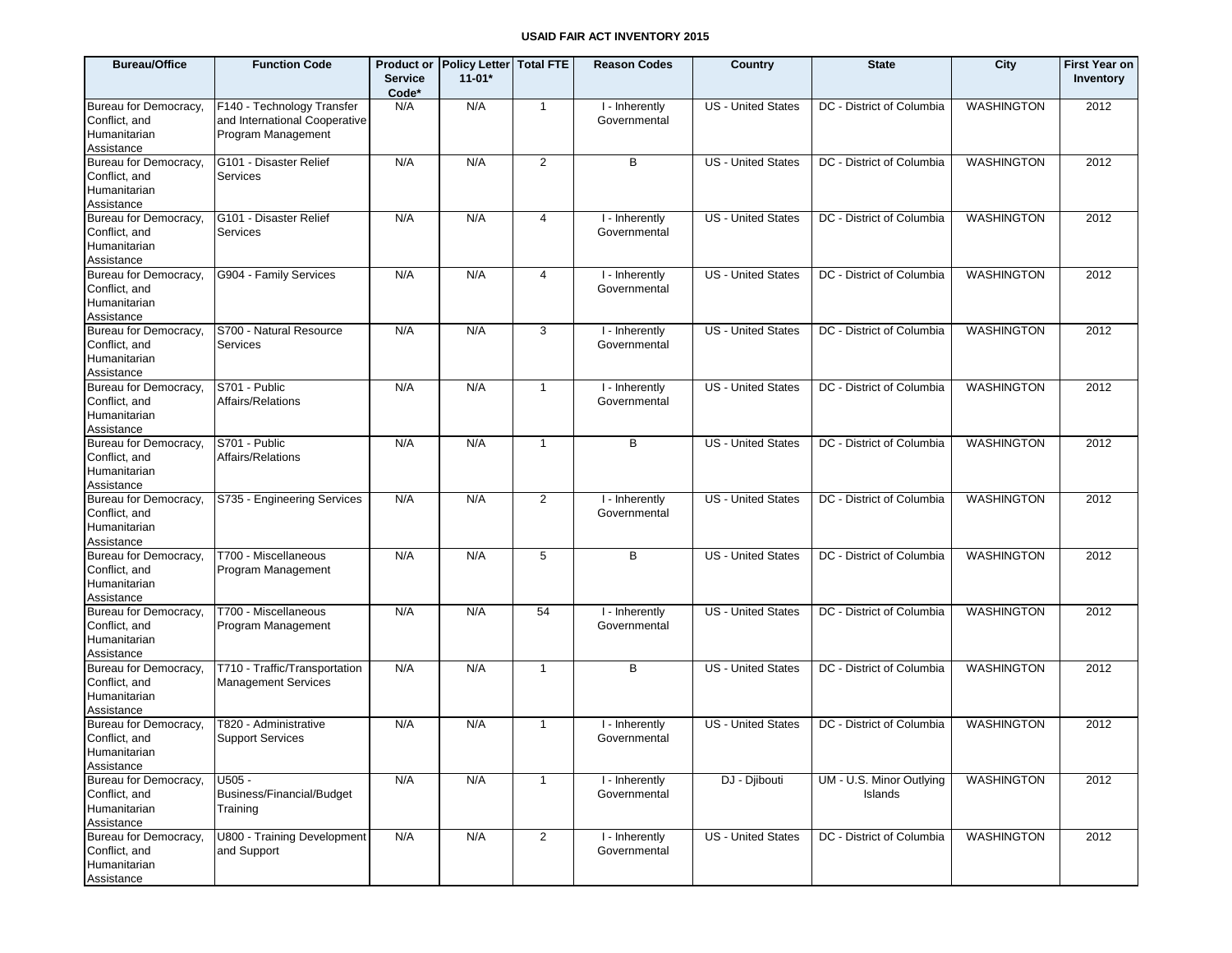| <b>Bureau/Office</b>                                                 | <b>Function Code</b>                                                              | <b>Service</b><br>Code* | Product or Policy Letter Total FTE<br>$11 - 01*$ |                | <b>Reason Codes</b>            | <b>Country</b>            | <b>State</b>              | City              | <b>First Year on</b><br>Inventory |
|----------------------------------------------------------------------|-----------------------------------------------------------------------------------|-------------------------|--------------------------------------------------|----------------|--------------------------------|---------------------------|---------------------------|-------------------|-----------------------------------|
| Bureau for Democracy,<br>Conflict, and<br>Humanitarian<br>Assistance | Y000 - Administrative<br>Support                                                  | N/A                     | N/A                                              | $\overline{1}$ | I - Inherently<br>Governmental | <b>US</b> - United States | DC - District of Columbia | <b>WASHINGTON</b> | 2012                              |
| Bureau for Democracy,<br>Conflict, and<br>Humanitarian<br>Assistance | Y160 - Corporate Planning                                                         | N/A                     | N/A                                              | 12             | I - Inherently<br>Governmental | <b>US</b> - United States | DC - District of Columbia | <b>WASHINGTON</b> | 2012                              |
| Bureau for Democracy,<br>Conflict, and<br>Humanitarian<br>Assistance | Y815 - Administrative<br>Support Program<br>Management                            | N/A                     | N/A                                              | $\overline{2}$ | B                              | <b>US</b> - United States | DC - District of Columbia | <b>WASHINGTON</b> | 2012                              |
| Bureau for Europe and<br>Eurasia                                     | B999 - Other Personnel<br>Activities                                              | N/A                     | N/A                                              | 2              | A                              | <b>US</b> - United States | DC - District of Columbia | <b>WASHINGTON</b> | 2012                              |
| Bureau for Europe and<br>Eurasia                                     | C314 - Financial<br>Management and Program<br>Planning                            | N/A                     | N/A                                              | 3              | I - Inherently<br>Governmental | <b>US - United States</b> | DC - District of Columbia | <b>WASHINGTON</b> | 2012                              |
| Bureau for Europe and<br>Eurasia                                     | D000 - Administrative<br>Support                                                  | N/A                     | N/A                                              | 3              | I - Inherently<br>Governmental | <b>US - United States</b> | DC - District of Columbia | <b>WASHINGTON</b> | 2012                              |
| Bureau for Europe and<br>Eurasia                                     | D702 - Program Planning<br>and Support                                            | N/A                     | N/A                                              | $\mathbf{1}$   | A                              | US - United States        | DC - District of Columbia | <b>WASHINGTON</b> | 2012                              |
| Bureau for Europe and<br>Eurasia                                     | D702 - Program Planning<br>and Support                                            | N/A                     | N/A                                              | 17             | I - Inherently<br>Governmental | <b>US - United States</b> | DC - District of Columbia | <b>WASHINGTON</b> | 2012                              |
| Bureau for Europe and<br>Eurasia                                     | D704 - Program Monitoring<br>and Evaluation                                       | N/A                     | N/A                                              | $\overline{2}$ | I - Inherently<br>Governmental | <b>US</b> - United States | DC - District of Columbia | <b>WASHINGTON</b> | 2012                              |
| Bureau for Europe and<br>Eurasia                                     | E602 - Environmental Impact<br><b>Statement Reviews</b>                           | N/A                     | N/A                                              | $\overline{2}$ | I - Inherently<br>Governmental | <b>US</b> - United States | DC - District of Columbia | <b>WASHINGTON</b> | 2012                              |
| Bureau for Europe and<br>Eurasia                                     | F140 - Technology Transfer<br>and International Cooperative<br>Program Management | N/A                     | N/A                                              | $\overline{2}$ | I - Inherently<br>Governmental | <b>US</b> - United States | DC - District of Columbia | <b>WASHINGTON</b> | 2012                              |
| Bureau for Europe and<br>Eurasia                                     | G904 - Family Services                                                            | N/A                     | N/A                                              | $\mathbf{1}$   | I - Inherently<br>Governmental | <b>US</b> - United States | DC - District of Columbia | <b>WASHINGTON</b> | 2012                              |
| Bureau for Europe and<br>Eurasia                                     | T700 - Miscellaneous<br>Program Management                                        | N/A                     | N/A                                              | 4              | I - Inherently<br>Governmental | US - United States        | DC - District of Columbia | <b>WASHINGTON</b> | 2012                              |
| Bureau for Europe and<br>Eurasia                                     | U800 - Training Development<br>and Support                                        | N/A                     | N/A                                              | $\mathbf{1}$   | I - Inherently<br>Governmental | <b>US</b> - United States | DC - District of Columbia | <b>WASHINGTON</b> | 2012                              |
| Bureau for Europe and<br>Eurasia                                     | Y000 - Administrative<br>Support                                                  | N/A                     | N/A                                              | $\mathbf{1}$   | I - Inherently<br>Governmental | US - United States        | DC - District of Columbia | <b>WASHINGTON</b> | 2012                              |
| Bureau for Europe and<br>Eurasia                                     | Y160 - Corporate Planning                                                         | N/A                     | N/A                                              | 9              | I - Inherently<br>Governmental | UA - Ukraine              | DC - District of Columbia | <b>WASHINGTON</b> | 2012                              |
| Bureau for Europe and<br>Eurasia                                     | Y999 - Other Functions                                                            | N/A                     | N/A                                              | $\mathbf{1}$   | I - Inherently<br>Governmental | <b>US</b> - United States | DC - District of Columbia | <b>WASHINGTON</b> | 2012                              |
| <b>USAID Albania</b>                                                 | D702 - Program Planning<br>and Support                                            | N/A                     | N/A                                              | $\overline{2}$ | I - Inherently<br>Governmental | AL - Albania              | OUT - Outside US          | Tirana            | 2012                              |
| <b>USAID Armenia</b>                                                 | D704 - Program Monitoring<br>and Evaluation                                       | N/A                     | N/A                                              | $\overline{2}$ | I - Inherently<br>Governmental | AM - Armenia              | OUT - Outside US          | <b>YEREVAN</b>    | 2012                              |
| <b>USAID Armenia</b>                                                 | T700 - Miscellaneous<br>Program Management                                        | N/A                     | N/A                                              | $\overline{2}$ | I - Inherently<br>Governmental | AM - Armenia              | OUT - Outside US          | YEREVAN           | 2012                              |
| <b>USAID Armenia</b>                                                 | Y160 - Corporate Planning                                                         | N/A                     | N/A                                              | $\mathbf{1}$   | I - Inherently<br>Governmental | AM - Armenia              | OUT - Outside US          | YEREVAN           | 2012                              |
| <b>USAID Azerbaijan</b>                                              | D704 - Program Monitoring<br>and Evaluation                                       | N/A                     | N/A                                              | $\mathbf{1}$   | I - Inherently<br>Governmental | AZ - Azerbaijan           | OUT - Outside US          | <b>BAKU</b>       | 2012                              |
| <b>USAID Azerbaijan</b>                                              | T700 - Miscellaneous<br>Program Management                                        | N/A                     | N/A                                              | $\mathbf{1}$   | I - Inherently<br>Governmental | AZ - Azerbaijan           | OUT - Outside US          | <b>BAKU</b>       | 2012                              |
| <b>USAID Azerbaijan</b>                                              | Y160 - Corporate Planning                                                         | N/A                     | N/A                                              | $\mathbf{1}$   | I - Inherently<br>Governmental | AZ - Azerbaijan           | OUT - Outside US          | <b>BAKU</b>       | 2012                              |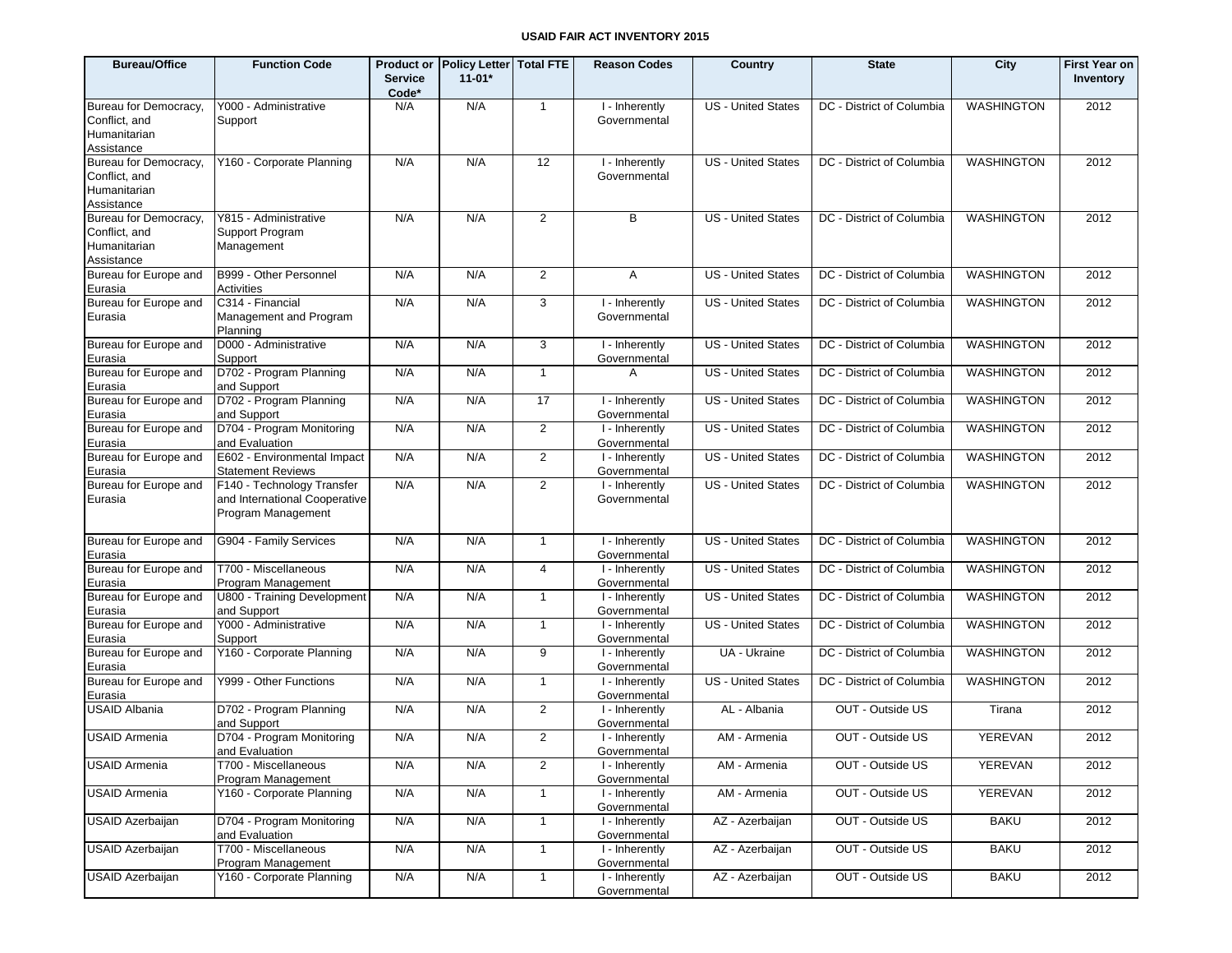| <b>Bureau/Office</b>                  | <b>Function Code</b>                                                 | <b>Service</b><br>Code* | Product or Policy Letter Total FTE<br>$11 - 01*$ |                | <b>Reason Codes</b>                         | Country                                               | <b>State</b>     | City            | <b>First Year on</b><br>Inventory |
|---------------------------------------|----------------------------------------------------------------------|-------------------------|--------------------------------------------------|----------------|---------------------------------------------|-------------------------------------------------------|------------------|-----------------|-----------------------------------|
| <b>USAID Bosnia-</b><br>Herzegovina   | C314 - Financial<br>Management and Program                           | N/A                     | N/A                                              | $\overline{1}$ | I - Inherently<br>Governmental              | BA - Bosnia and<br>Herzegovina                        | OUT - Outside US | SARAJEVO        | 2012                              |
|                                       | Planning                                                             |                         |                                                  |                |                                             |                                                       |                  |                 |                                   |
| <b>USAID Bosnia-</b><br>Herzegovina   | C403 - Financial Program<br>Management                               | N/A                     | N/A                                              | $\overline{2}$ | I - Inherently<br>Governmental              | BA - Bosnia and<br>Herzegovina                        | OUT - Outside US | <b>SARAJEVO</b> | 2012                              |
| USAID Bosnia-                         | D702 - Program Planning                                              | N/A                     | N/A                                              | 4              | I - Inherently                              | BA - Bosnia and                                       | OUT - Outside US | SARAJEVO        | 2012                              |
| Herzegovina                           | and Support                                                          |                         |                                                  |                | Governmental                                | Herzegovina                                           |                  |                 |                                   |
| <b>USAID Bosnia-</b>                  | F200 - Contracting                                                   | N/A                     | N/A                                              | $\mathbf{1}$   | $\overline{1}$ - Inherently                 | BA - Bosnia and                                       | OUT - Outside US | <b>SARAJEVO</b> | 2012                              |
| Herzegovina                           | (Operational)                                                        |                         |                                                  |                | Governmental                                | Herzegovina                                           |                  |                 |                                   |
| USAID Bosnia-                         | Y160 - Corporate Planning                                            | N/A                     | N/A                                              | $\mathbf{1}$   | I - Inherently                              | BA - Bosnia and                                       | OUT - Outside US | <b>SARAJEVO</b> | 2012                              |
| Herzegovina<br><b>USAID Bosnia-</b>   | Y815 - Administrative                                                | N/A                     | N/A                                              | $\mathbf{1}$   | Governmental<br>$\overline{1}$ - Inherently | Herzegovina<br>BA - Bosnia and                        | OUT - Outside US | SARAJEVO        | 2012                              |
| Herzegovina                           | Support Program<br>Management                                        |                         |                                                  |                | Governmental                                | Herzegovina                                           |                  |                 |                                   |
| <b>USAID Caucasus</b>                 | C403 - Financial Program<br>Management                               | N/A                     | N/A                                              | $\overline{2}$ | $\overline{1}$ - Inherently<br>Governmental | GE - Georgia                                          | OUT - Outside US | <b>CAUCASUS</b> | 2012                              |
| <b>USAID Caucasus</b>                 | D702 - Program Planning                                              | N/A                     | N/A                                              | 3              | I - Inherently<br>Governmental              | GW - Guinea-Bissau                                    | OUT - Outside US | <b>CAUCASUS</b> | 2012                              |
| <b>USAID Caucasus</b>                 | and Support<br>E120 - Environmental and<br>Natural Resource Services | N/A                     | N/A                                              | $\mathbf{1}$   | I - Inherently<br>Governmental              | GE - Georgia                                          | OUT - Outside US | <b>CAUCASUS</b> | 2012                              |
| <b>USAID Caucasus</b>                 | F200 - Contracting<br>(Operational)                                  | N/A                     | N/A                                              | 3              | I - Inherently<br>Governmental              | GE - Georgia                                          | OUT - Outside US | <b>CAUCASUS</b> | 2012                              |
| <b>USAID Caucasus</b>                 | T700 - Miscellaneous<br>Program Management                           | N/A                     | N/A                                              | $\mathbf{1}$   | I - Inherently<br>Governmental              | GE - Georgia                                          | OUT - Outside US | <b>CAUCASUS</b> | 2012                              |
| <b>USAID Caucasus</b>                 | Y160 - Corporate Planning                                            | N/A                     | N/A                                              | 3              | I - Inherently<br>Governmental              | GE - Georgia                                          | OUT - Outside US | <b>CAUCASUS</b> | 2012                              |
| <b>USAID Caucasus</b>                 | Y400 - Legal Services                                                | N/A                     | N/A                                              | $\overline{2}$ | I - Inherently<br>Governmental              | GE - Georgia                                          | OUT - Outside US | <b>CAUCASUS</b> | 2012                              |
| <b>USAID Caucasus</b>                 | Y815 - Administrative<br>Support Program<br>Management               | N/A                     | N/A                                              | $\mathbf{1}$   | I - Inherently<br>Governmental              | GE - Georgia                                          | OUT - Outside US | <b>CAUCASUS</b> | 2012                              |
| <b>USAID Kosovo</b>                   | C403 - Financial Program<br>Management                               | N/A                     | N/A                                              | $\mathbf{1}$   | I - Inherently<br>Governmental              | KV - Kosovo                                           | OUT - Outside US | <b>PRISTINA</b> | 2012                              |
| <b>USAID Kosovo</b>                   | D702 - Program Planning<br>and Support                               | N/A                     | N/A                                              | 3              | I - Inherently<br>Governmental              | KV - Kosovo                                           | OUT - Outside US | <b>PRISTINA</b> | 2012                              |
| <b>USAID Kosovo</b>                   | F200 - Contracting<br>(Operational)                                  | N/A                     | N/A                                              | $\overline{2}$ | I - Inherently<br>Governmental              | KV - Kosovo                                           | OUT - Outside US | <b>PRISTINA</b> | 2012                              |
| <b>USAID Kosovo</b>                   | $\overline{1700}$ - Miscellaneous<br>Program Management              | N/A                     | N/A                                              | $\overline{2}$ | I - Inherently<br>Governmental              | KV - Kosovo                                           | OUT - Outside US | <b>PRISTINA</b> | 2012                              |
| <b>USAID Kosovo</b>                   | Y160 - Corporate Planning                                            | N/A                     | N/A                                              | $\overline{2}$ | I - Inherently<br>Governmental              | KV - Kosovo                                           | OUT - Outside US | <b>PRISTINA</b> | 2012                              |
| <b>USAID Kosovo</b>                   | Y400 - Legal Services                                                | N/A                     | N/A                                              | $\mathbf{1}$   | I - Inherently<br>Governmental              | KV - Kosovo                                           | OUT - Outside US | PRISTINA        | 2012                              |
| <b>USAID Kosovo</b>                   | Y815 - Administrative<br>Support Program<br>Management               | N/A                     | N/A                                              | $\mathbf{1}$   | I - Inherently<br>Governmental              | KV - Kosovo                                           | OUT - Outside US | <b>PRISTINA</b> | 2012                              |
| <b>USAID Macedonia</b>                | Y160 - Corporate Planning                                            | N/A                     | N/A                                              | $\mathbf{1}$   | I - Inherently<br>Governmental              | MK - Macedonia, The<br>Former Yugoslav<br>Republic of | OUT - Outside US | <b>SKOPJE</b>   | 2012                              |
| <b>USAID Macedonia</b>                | D702 - Program Planning<br>and Support                               | N/A                     | N/A                                              | $\mathbf{3}$   | I - Inherently<br>Governmental              | MK - Macedonia, The<br>Former Yugoslav<br>Republic of | OUT - Outside US | <b>SKOPJE</b>   | 2012                              |
| <b>USAID Serbia and</b><br>Montenegro | C403 - Financial Program<br>Management                               | N/A                     | N/A                                              | $\mathbf{1}$   | I - Inherently<br>Governmental              | CS - Serbia and<br>Montenegro                         | OUT - Outside US |                 | 2012                              |
| <b>USAID Serbia and</b><br>Montenegro | D702 - Program Planning<br>and Support                               | N/A                     | N/A                                              | $\overline{1}$ | I - Inherently<br>Governmental              | CS - Serbia and<br>Montenegro                         | OUT - Outside US |                 | 2012                              |
| <b>USAID Serbia and</b><br>Montenegro | T700 - Miscellaneous<br>Program Management                           | N/A                     | N/A                                              | $\mathbf{1}$   | I - Inherently<br>Governmental              | CS - Serbia and<br>Montenegro                         | OUT - Outside US |                 | 2012                              |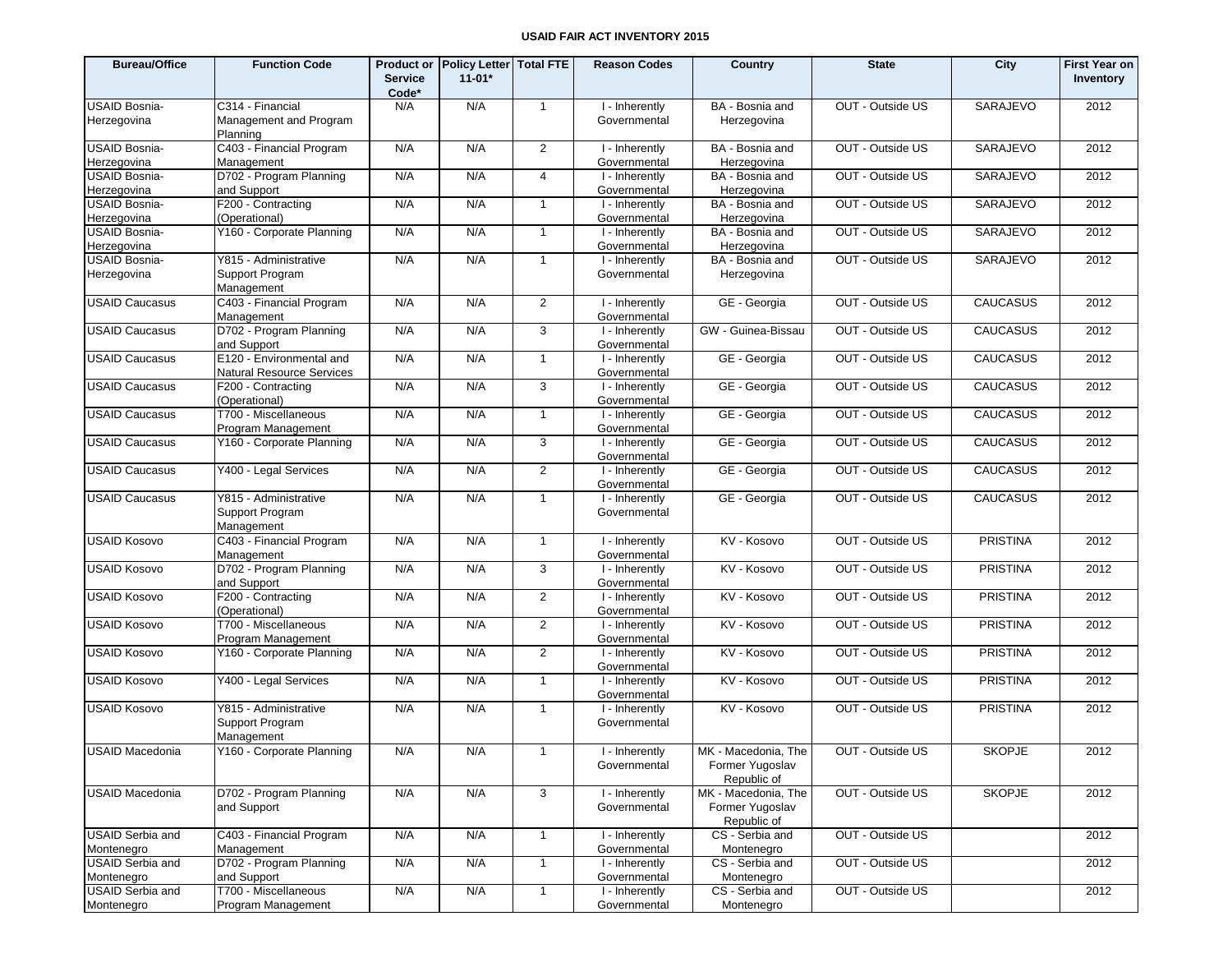| <b>Bureau/Office</b>                         | <b>Function Code</b>                                                              | <b>Service</b><br>Code* | Product or Policy Letter   Total FTE<br>$11-01*$ |                | <b>Reason Codes</b>                        | Country                   | <b>State</b>              | City              | <b>First Year on</b><br>Inventory |
|----------------------------------------------|-----------------------------------------------------------------------------------|-------------------------|--------------------------------------------------|----------------|--------------------------------------------|---------------------------|---------------------------|-------------------|-----------------------------------|
| <b>USAID Ukraine</b>                         | D351 - Economic Analysis                                                          | N/A                     | N/A                                              | $\mathbf{1}$   | I - Inherently<br>Governmental             | UA - Ukraine              | OUT - Outside US          | KIEV              | 2012                              |
| <b>USAID Ukraine</b>                         | D702 - Program Planning<br>and Support                                            | N/A                     | N/A                                              | 10             | I - Inherently<br>Governmental             | UA - Ukraine              | OUT - Outside US          | KIEV              | 2012                              |
| <b>USAID Ukraine</b>                         | D704 - Program Monitoring<br>and Evaluation                                       | N/A                     | N/A                                              | $\overline{1}$ | I - Inherently<br>Governmental             | UA - Ukraine              | OUT - Outside US          | KIEV              | 2012                              |
| <b>USAID Ukraine</b>                         | F200 - Contracting<br>(Operational)                                               | N/A                     | N/A                                              | 3              | $\overline{I}$ -Inherently<br>Governmental | UA - Ukraine              | OUT - Outside US          | KIEV              | 2012                              |
| <b>USAID Ukraine</b>                         | G904 - Family Services                                                            | N/A                     | N/A                                              | $\mathbf{1}$   | I - Inherently<br>Governmental             | UA - Ukraine              | OUT - Outside US          | KIEV              | 2012                              |
| <b>USAID Ukraine</b>                         | S700 - Natural Resource<br>Services                                               | N/A                     | N/A                                              | $\mathbf{1}$   | I - Inherently<br>Governmental             | UA - Ukraine              | OUT - Outside US          | <b>KIEV</b>       | 2012                              |
| <b>USAID Ukraine</b>                         | T700 - Miscellaneous<br>Program Management                                        | N/A                     | N/A                                              | 3              | I - Inherently<br>Governmental             | UA - Ukraine              | OUT - Outside US          | KIEV              | 2012                              |
| <b>USAID Ukraine</b>                         | Y160 - Corporate Planning                                                         | N/A                     | N/A                                              | 2              | $\overline{I}$ -Inherently<br>Governmental | UA - Ukraine              | OUT - Outside US          | <b>KIEV</b>       | 2012                              |
| <b>USAID Ukraine</b>                         | Y815 - Administrative<br>Support Program<br>Management                            | N/A                     | N/A                                              | 2              | I - Inherently<br>Governmental             | UA - Ukraine              | OUT - Outside US          | <b>KIEV</b>       | 2012                              |
| <b>USAID Ukraine</b>                         | Y400 - Legal Services                                                             | N/A                     | N/A                                              | 2              | I - Inherently<br>Governmental             | UA - Ukraine              | OUT - Outside US          | KIEV              | 2012                              |
| Office of the USAID<br>Representative Cyprus | Y160 - Corporate Planning                                                         | N/A                     | N/A                                              | $\overline{1}$ | I - Inherently<br>Governmental             | CY - Cyprus               | OUT - Outside US          | <b>NICOSIA</b>    | 2012                              |
| <b>Bureau for Africa</b>                     | D000 - Administrative<br>Support                                                  | N/A                     | N/A                                              | 3              | A                                          | <b>US - United States</b> | DC - District of Columbia | <b>WASHINGTON</b> | 2012                              |
| <b>Bureau for Africa</b>                     | D702 - Program Planning<br>and Support                                            | N/A                     | N/A                                              | $\overline{1}$ | A                                          | <b>US - United States</b> | DC - District of Columbia | WASHINGTON        | 2012                              |
| <b>Bureau for Africa</b>                     | D707 - Program Evaluation                                                         | N/A                     | N/A                                              | $\mathbf{1}$   | Α                                          | <b>US</b> - United States | DC - District of Columbia | WASHINGTON        | 2012                              |
| <b>Bureau for Africa</b>                     | Y000 - Administrative<br>Support                                                  | N/A                     | N/A                                              | $\overline{1}$ | A                                          | <b>US</b> - United States | DC - District of Columbia | <b>WASHINGTON</b> | 2012                              |
| <b>Bureau for Africa</b>                     | D000 - Administrative<br>Support                                                  | N/A                     | N/A                                              | 5              | B                                          | <b>US - United States</b> | DC - District of Columbia | <b>WASHINGTON</b> | 2012                              |
| <b>Bureau for Africa</b>                     | D702 - Program Planning<br>and Support                                            | N/A                     | N/A                                              | 2              | B                                          | <b>US - United States</b> | DC - District of Columbia | <b>WASHINGTON</b> | 2012                              |
| <b>Bureau for Africa</b>                     | C314 - Financial<br>Management and Program<br>Planning                            | N/A                     | N/A                                              | 2              | I - Inherently<br>Governmental             | <b>US - United States</b> | DC - District of Columbia | <b>WASHINGTON</b> | 2012                              |
| <b>Bureau for Africa</b>                     | D000 - Administrative<br>Support                                                  | N/A                     | N/A                                              | $\overline{1}$ | I - Inherently<br>Governmental             | <b>US - United States</b> | DC - District of Columbia | <b>WASHINGTON</b> | 2012                              |
| <b>Bureau for Africa</b>                     | D351 - Economic Analysis                                                          | N/A                     | N/A                                              | $\overline{2}$ | I - Inherently<br>Governmental             | <b>US</b> - United States | DC - District of Columbia | WASHINGTON        | 2012                              |
| <b>Bureau for Africa</b>                     | D702 - Program Planning<br>and Support                                            | N/A                     | N/A                                              | 74             | I - Inherently<br>Governmental             | <b>US</b> - United States | DC - District of Columbia | <b>WASHINGTON</b> | 2012                              |
| <b>Bureau for Africa</b>                     | D704 - Program Monitoring<br>and Evaluation                                       | N/A                     | N/A                                              | 10             | I - Inherently<br>Governmental             | US - United States        | DC - District of Columbia | WASHINGTON        | 2012                              |
| <b>Bureau for Africa</b>                     | E602 - Environmental Impact<br><b>Statement Reviews</b>                           | N/A                     | N/A                                              | $\overline{1}$ | I - Inherently<br>Governmental             | US - United States        | DC - District of Columbia | <b>WASHINGTON</b> | 2012                              |
| <b>Bureau for Africa</b>                     | F140 - Technology Transfer<br>and International Cooperative<br>Program Management | N/A                     | N/A                                              | $\mathbf{1}$   | I - Inherently<br>Governmental             | US - United States        | DC - District of Columbia | <b>WASHINGTON</b> | 2012                              |
| <b>Bureau for Africa</b>                     | G904 - Family Services                                                            | N/A                     | N/A                                              | $\overline{7}$ | I - Inherently<br>Governmental             | US - United States        | DC - District of Columbia | WASHINGTON        | 2012                              |
| <b>Bureau for Africa</b>                     | S700 - Natural Resource<br>Services                                               | N/A                     | N/A                                              | $\overline{2}$ | I - Inherently<br>Governmental             | <b>US</b> - United States | DC - District of Columbia | WASHINGTON        | 2012                              |
| <b>Bureau for Africa</b>                     | T700 - Miscellaneous<br>Program Management                                        | N/A                     | N/A                                              | $\sqrt{5}$     | I - Inherently<br>Governmental             | <b>US</b> - United States | DC - District of Columbia | <b>WASHINGTON</b> | 2012                              |
| <b>Bureau for Africa</b>                     | T821 - Special Studies and<br>Analysis                                            | N/A                     | N/A                                              | $\mathbf{1}$   | I - Inherently<br>Governmental             | US - United States        | DC - District of Columbia | WASHINGTON        | 2012                              |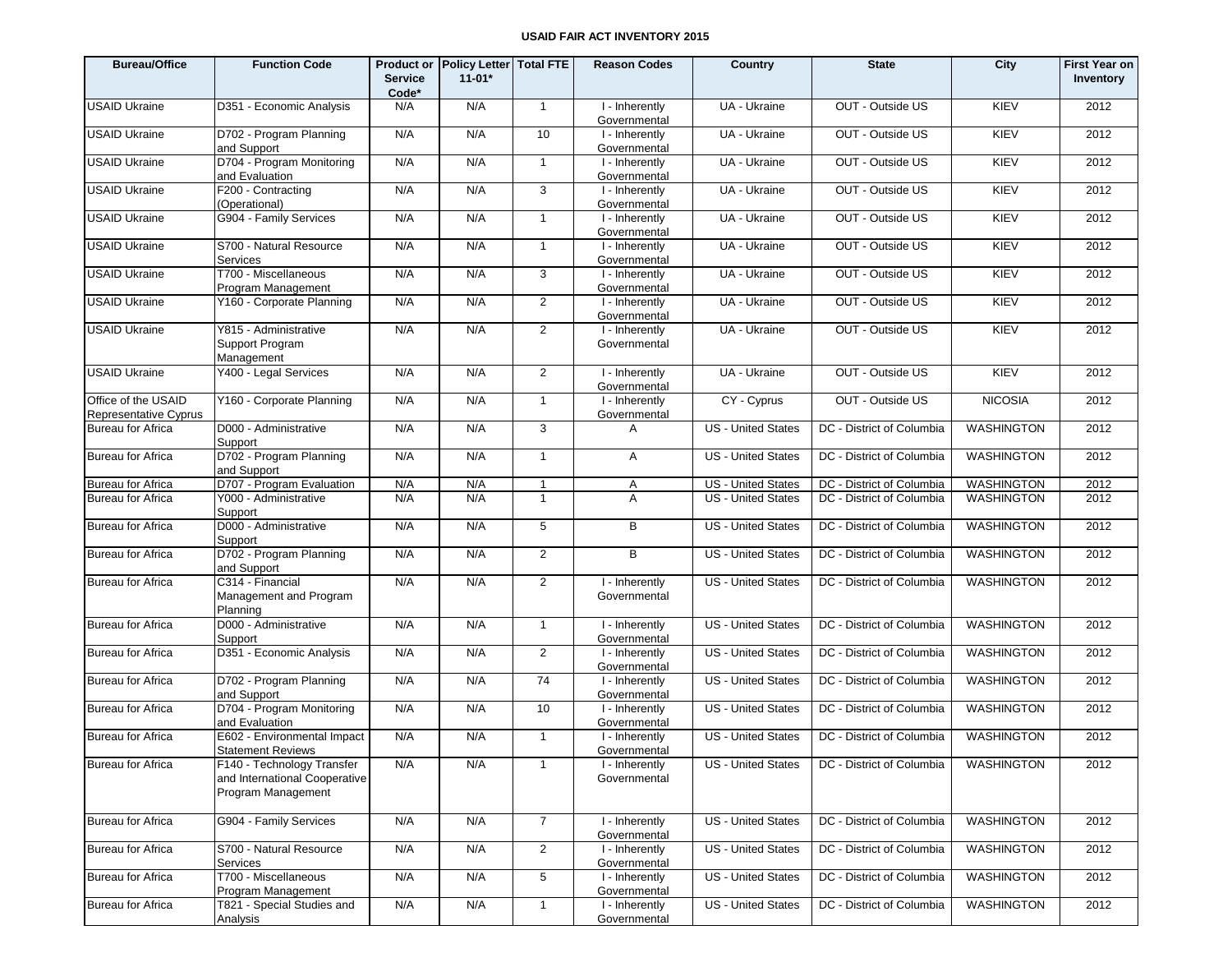| <b>Bureau/Office</b>                       | <b>Function Code</b>                                         | <b>Service</b><br>Code* | Product or Policy Letter Total FTE<br>$11 - 01*$ |                | <b>Reason Codes</b>            | Country                                          | <b>State</b>              | City              | <b>First Year on</b><br>Inventory |
|--------------------------------------------|--------------------------------------------------------------|-------------------------|--------------------------------------------------|----------------|--------------------------------|--------------------------------------------------|---------------------------|-------------------|-----------------------------------|
| <b>Bureau for Africa</b>                   | U800 - Training Development<br>and Support                   | N/A                     | N/A                                              | $\mathbf{1}$   | I - Inherently<br>Governmental | US - United States                               | DC - District of Columbia | <b>WASHINGTON</b> | 2012                              |
| <b>Bureau for Africa</b>                   | Y000 - Administrative<br>Support                             | N/A                     | N/A                                              | $\mathbf{1}$   | I - Inherently<br>Governmental | <b>US</b> - United States                        | DC - District of Columbia | <b>WASHINGTON</b> | 2012                              |
| <b>Bureau for Africa</b>                   | Y160 - Corporate Planning                                    | N/A                     | N/A                                              | 6              | I - Inherently<br>Governmental | <b>US</b> - United States                        | DC - District of Columbia | <b>WASHINGTON</b> | 2012                              |
| <b>Bureau for Africa</b>                   | Y510 - Budget and Financial<br>Program Management            | N/A                     | N/A                                              | 3              | I - Inherently<br>Governmental | <b>US</b> - United States                        | DC - District of Columbia | <b>WASHINGTON</b> | 2012                              |
| <b>Bureau for Africa</b>                   | Y511 - Budget Execution<br><b>Support Services</b>           | N/A                     | N/A                                              | 4              | I - Inherently<br>Governmental | <b>US</b> - United States                        | DC - District of Columbia | <b>WASHINGTON</b> | 2012                              |
| <b>USAID Angola</b>                        | D702 - Program Planning<br>and Support                       | N/A                     | N/A                                              | 3              | I - Inherently<br>Governmental | AO - Angola                                      | OUT - Outside US          |                   | 2012                              |
| <b>USAID Angola</b>                        | Y160 - Corporate Planning                                    | N/A                     | N/A                                              | $\overline{1}$ | I - Inherently<br>Governmental | AO - Angola                                      | OUT - Outside US          |                   | 2012                              |
| <b>USAID Benin</b>                         | D702 - Program Planning<br>and Support                       | N/A                     | N/A                                              | 2              | I - Inherently<br>Governmental | BJ - Benin                                       | OUT - Outside US          |                   | 2012                              |
| <b>USAID Benin</b>                         | G904 - Family Services                                       | N/A                     | N/A                                              | $\overline{1}$ | I - Inherently<br>Governmental | BJ - Benin                                       | OUT - Outside US          |                   | 2012                              |
| <b>USAID Benin</b>                         | Y160 - Corporate Planning                                    | N/A                     | N/A                                              | $\mathbf{1}$   | I - Inherently<br>Governmental | BJ - Benin                                       | OUT - Outside US          |                   |                                   |
| USAID Dem Rep Congo C314 - Financial       | Management and Program<br>Planning                           | N/A                     | N/A                                              | $\overline{1}$ | I - Inherently<br>Governmental | CD - Congo, The<br>Democratic Republic<br>of the | OUT - Outside US          | <b>KINSHASA</b>   | 2012                              |
|                                            | USAID Dem Rep Congo C403 - Financial Program<br>Management   | N/A                     | N/A                                              | $\mathbf{1}$   | I - Inherently<br>Governmental | CD - Congo, The<br>Democratic Republic<br>of the | OUT - Outside US          | <b>KINSHASA</b>   | 2012                              |
|                                            | USAID Dem Rep Congo   D351 - Economic Analysis               | N/A                     | N/A                                              | $\mathbf{1}$   | I - Inherently<br>Governmental | CD - Congo, The<br>Democratic Republic<br>of the | OUT - Outside US          | <b>KINSHASA</b>   | 2012                              |
|                                            | USAID Dem Rep Congo   D702 - Program Planning<br>and Support | N/A                     | N/A                                              | 9              | I - Inherently<br>Governmental | CD - Congo, The<br>Democratic Republic<br>of the | OUT - Outside US          | <b>KINSHASA</b>   | 2012                              |
| USAID Dem Rep Congo F200 - Contracting     | (Operational)                                                | N/A                     | N/A                                              | 3              | I - Inherently<br>Governmental | CD - Congo, The<br>Democratic Republic<br>of the | OUT - Outside US          | <b>KINSHASA</b>   | 2012                              |
| USAID Dem Rep Congo                        | G904 - Family Services                                       | N/A                     | N/A                                              | 9              | I - Inherently<br>Governmental | CD - Congo, The<br>Democratic Republic<br>of the | OUT - Outside US          | <b>KINSHASA</b>   | 2012                              |
|                                            | USAID Dem Rep Congo S700 - Natural Resource<br>Services      | N/A                     | N/A                                              | 2              | I - Inherently<br>Governmental | CD - Congo, The<br>Democratic Republic<br>of the | OUT - Outside US          | <b>KINSHASA</b>   | 2012                              |
| USAID Dem Rep Congo   T700 - Miscellaneous | Program Management                                           | N/A                     | N/A                                              | 8              | I - Inherently<br>Governmental | CD - Congo, The<br>Democratic Republic<br>of the | OUT - Outside US          | <b>KINSHASA</b>   | 2012                              |
|                                            | USAID Dem Rep Congo Y160 - Corporate Planning                | N/A                     | N/A                                              | 2              | I - Inherently<br>Governmental | CD - Congo, The<br>Democratic Republic<br>of the | OUT - Outside US          | <b>KINSHASA</b>   | 2012                              |
| USAID Dem Rep Congo                        | Y400 - Legal Services                                        | N/A                     | N/A                                              | $\mathbf{1}$   | I - Inherently<br>Governmental | CD - Congo, The<br>Democratic Republic<br>of the | OUT - Outside US          | <b>KINSHASA</b>   | 2012                              |
| <b>USAID Dem Rep Congo</b>                 | Y815 - Administrative<br>Support Program<br>Management       | N/A                     | N/A                                              | 3              | I - Inherently<br>Governmental | CD - Congo, The<br>Democratic Republic<br>of the | OUT - Outside US          | <b>KINSHASA</b>   | 2012                              |
| <b>USAID East Africa</b>                   | D702 - Program Planning<br>and Support                       | N/A                     | N/A                                              | $\overline{2}$ | I - Inherently<br>Governmental | BI - Burundi                                     | OUT - Outside US          | <b>BUJUMBURA</b>  | 2012                              |
| <b>USAID East Africa</b>                   | F200 - Contracting<br>(Operational)                          | N/A                     | N/A                                              | $\mathbf{1}$   | I - Inherently<br>Governmental | BI - Burundi                                     | OUT - Outside US          | <b>BUJUMBURA</b>  | 2012                              |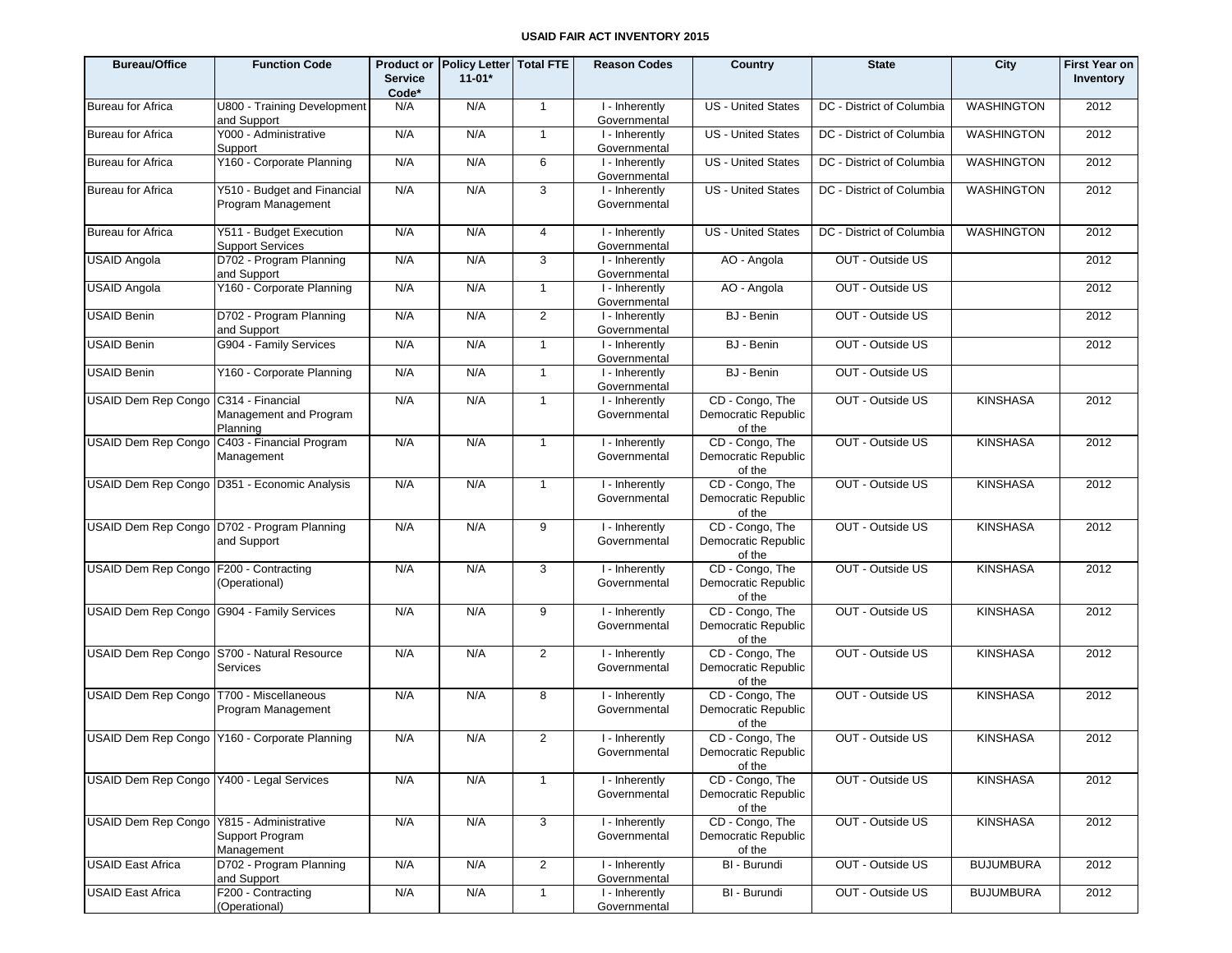| <b>Bureau/Office</b>     | <b>Function Code</b>                                       | <b>Service</b><br>Code* | <b>Product or Policy Letter Total FTE</b><br>$11-01*$ |                | <b>Reason Codes</b>            | Country       | <b>State</b>     | City | <b>First Year on</b><br>Inventory |
|--------------------------|------------------------------------------------------------|-------------------------|-------------------------------------------------------|----------------|--------------------------------|---------------|------------------|------|-----------------------------------|
| <b>USAID East Africa</b> | C314 - Financial<br>Management and Program<br>Planning     | N/A                     | N/A                                                   | $\overline{2}$ | I - Inherently<br>Governmental | KE - Kenya    | OUT - Outside US |      | 2012                              |
| <b>USAID East Africa</b> | C403 - Financial Program<br>Management                     | N/A                     | N/A                                                   | $\overline{2}$ | I - Inherently<br>Governmental | KE - Kenya    | OUT - Outside US |      | 2012                              |
| <b>USAID East Africa</b> | D702 - Program Planning<br>and Support                     | N/A                     | N/A                                                   | $\mathbf{1}$   | I - Inherently<br>Governmental | KE - Kenya    | OUT - Outside US |      | 2012                              |
| <b>USAID Ethiopia</b>    | C314 - Financial<br>Management and Program<br>Planning     | N/A                     | N/A                                                   | $\mathbf{1}$   | I - Inherently<br>Governmental | ET - Ethiopia | OUT - Outside US |      | 2012                              |
| <b>USAID Ethiopia</b>    | C403 - Financial Program<br>Management                     | N/A                     | N/A                                                   | $\mathbf{1}$   | I - Inherently<br>Governmental | ET - Ethiopia | OUT - Outside US |      | 2012                              |
| <b>USAID Ethiopia</b>    | D351 - Economic Analysis                                   | N/A                     | N/A                                                   | $\mathbf{1}$   | I - Inherently<br>Governmental | ET - Ethiopia | OUT - Outside US |      | 2012                              |
| <b>USAID Ethiopia</b>    | D702 - Program Planning<br>and Support                     | N/A                     | N/A                                                   | 5              | I - Inherently<br>Governmental | ET - Ethiopia | OUT - Outside US |      | 2012                              |
| <b>USAID Ethiopia</b>    | D704 - Program Monitoring<br>and Evaluation                | N/A                     | N/A                                                   | $\overline{2}$ | I - Inherently<br>Governmental | ET - Ethiopia | OUT - Outside US |      | 2012                              |
| <b>USAID Ethiopia</b>    | F200 - Contracting<br>(Operational)                        | N/A                     | N/A                                                   | $\overline{4}$ | I - Inherently<br>Governmental | ET - Ethiopia | OUT - Outside US |      | 2012                              |
| <b>USAID Ethiopia</b>    | G904 - Family Services                                     | N/A                     | N/A                                                   | 10             | I - Inherently<br>Governmental | ET - Ethiopia | OUT - Outside US |      | 2012                              |
| <b>USAID Ethiopia</b>    | S700 - Natural Resource<br>Services                        | N/A                     | N/A                                                   | 3              | I - Inherently<br>Governmental | ET - Ethiopia | OUT - Outside US |      | 2012                              |
| <b>USAID Ethiopia</b>    | S735 - Engineering Services                                | N/A                     | N/A                                                   | $\overline{2}$ | I - Inherently<br>Governmental | ET - Ethiopia | OUT - Outside US |      | 2012                              |
| <b>USAID Ethiopia</b>    | T700 - Miscellaneous<br>Program Management                 | N/A                     | N/A                                                   | 3              | I - Inherently<br>Governmental | ET - Ethiopia | OUT - Outside US |      | 2012                              |
| <b>USAID Ethiopia</b>    | Y160 - Corporate Planning                                  | N/A                     | N/A                                                   | $\overline{2}$ | I - Inherently<br>Governmental | ET - Ethiopia | OUT - Outside US |      | 2012                              |
| <b>USAID Ethiopia</b>    | Y400 - Legal Services                                      | N/A                     | N/A                                                   | $\overline{2}$ | I - Inherently<br>Governmental | ET - Ethiopia | OUT - Outside US |      | 2012                              |
| <b>USAID Ethiopia</b>    | Y815 - Administrative<br>Support Program<br>Management     | N/A                     | N/A                                                   | $\mathbf{1}$   | I - Inherently<br>Governmental | ET - Ethiopia | OUT - Outside US |      | 2012                              |
| <b>USAID Ghana</b>       | C403 - Financial Program<br>Management                     | N/A                     | N/A                                                   | $\mathbf{1}$   | I - Inherently<br>Governmental | GH - Ghana    | OUT - Outside US |      | 2012                              |
| <b>USAID Ghana</b>       | D351 - Economic Analysis                                   | N/A                     | N/A                                                   | $\mathbf{1}$   | I - Inherently<br>Governmental | GH - Ghana    | OUT - Outside US |      | 2012                              |
| <b>USAID Ghana</b>       | D702 - Program Planning<br>and Support                     | N/A                     | N/A                                                   | $\overline{4}$ | I - Inherently<br>Governmental | GH - Ghana    | OUT - Outside US |      | 2012                              |
| <b>USAID Ghana</b>       | G904 - Family Services                                     | N/A                     | N/A                                                   | $\overline{4}$ | I - Inherently<br>Governmental | GH - Ghana    | OUT - Outside US |      | 2012                              |
| <b>USAID Ghana</b>       | S700 - Natural Resource<br>Services                        | N/A                     | N/A                                                   | 5              | I - Inherently<br>Governmental | GH - Ghana    | OUT - Outside US |      | 2012                              |
| <b>USAID Ghana</b>       | T700 - Miscellaneous<br>Program Management                 | N/A                     | N/A                                                   | 3              | I - Inherently<br>Governmental | GH - Ghana    | OUT - Outside US |      | 2012                              |
| <b>USAID Ghana</b>       | Y160 - Corporate Planning                                  | N/A                     | N/A                                                   | $\overline{2}$ | I - Inherently<br>Governmental | GH - Ghana    | OUT - Outside US |      | 2012                              |
| <b>USAID Ghana</b>       | Y815 - Administrative<br>Support Program<br>Management     | N/A                     | N/A                                                   | $\mathbf{1}$   | I - Inherently<br>Governmental | GH - Ghana    | OUT - Outside US |      | 2012                              |
| <b>USAID Guinea</b>      | D700 - Systems Design,<br><b>Testing and Certification</b> | N/A                     | N/A                                                   | $\mathbf{1}$   | I - Inherently<br>Governmental | GN - Guinea   | OUT - Outside US |      | 2012                              |
| <b>USAID Guinea</b>      | D702 - Program Planning<br>and Support                     | N/A                     | N/A                                                   | 3              | I - Inherently<br>Governmental | GN - Guinea   | OUT - Outside US |      | 2012                              |
| <b>USAID Guinea</b>      | F200 - Contracting<br>(Operational)                        | N/A                     | N/A                                                   | $\mathbf{1}$   | I - Inherently<br>Governmental | GN - Guinea   | OUT - Outside US |      | 2012                              |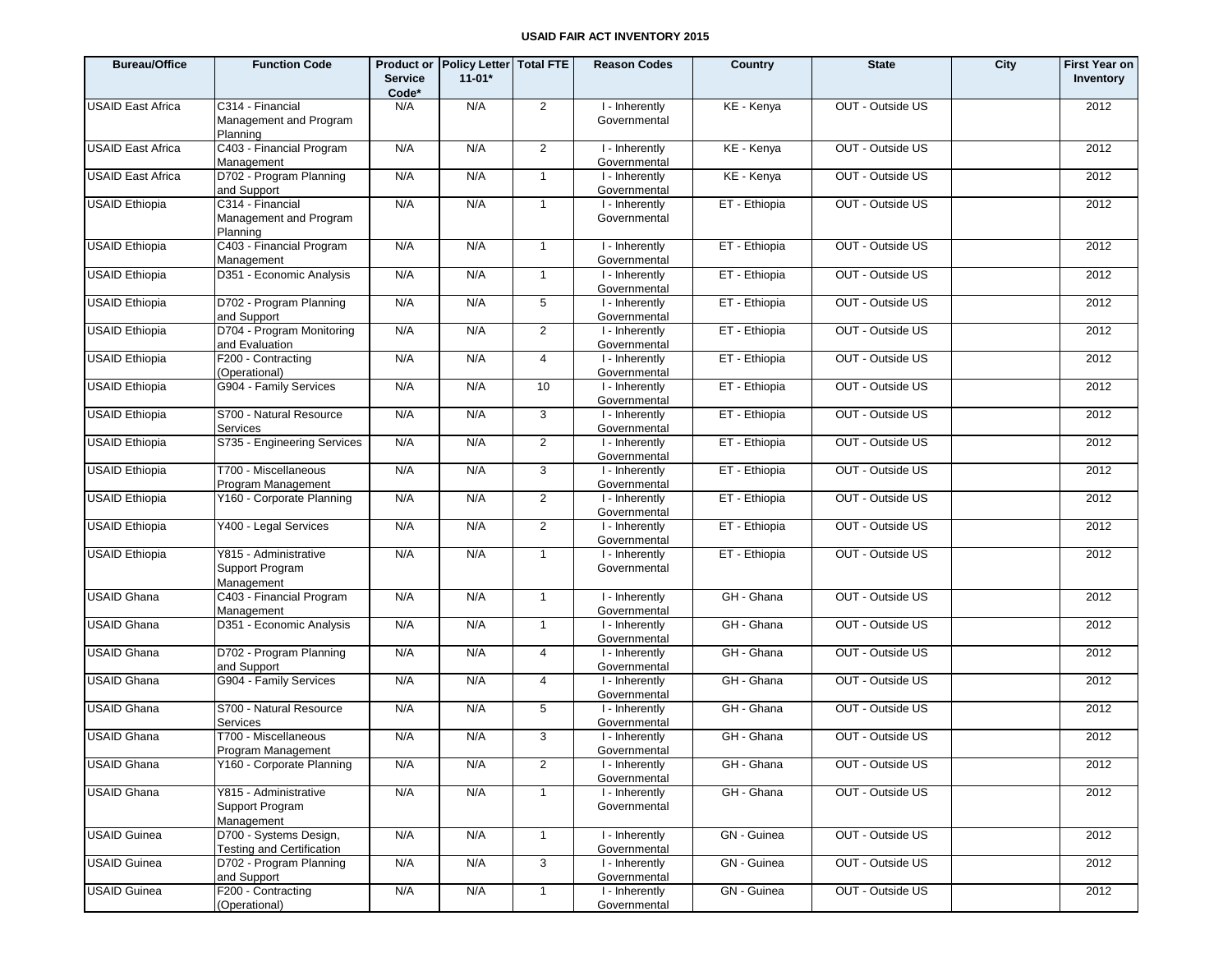| <b>Bureau/Office</b>    | <b>Function Code</b>                                   | <b>Service</b><br>Code* | Product or Policy Letter Total FTE<br>$11 - 01*$ |                | <b>Reason Codes</b>            | Country         | <b>State</b>     | <b>City</b>  | <b>First Year on</b><br>Inventory |
|-------------------------|--------------------------------------------------------|-------------------------|--------------------------------------------------|----------------|--------------------------------|-----------------|------------------|--------------|-----------------------------------|
| <b>USAID Guinea</b>     | G904 - Family Services                                 | N/A                     | N/A                                              | $\overline{1}$ | I - Inherently<br>Governmental | GN - Guinea     | OUT - Outside US |              | 2012                              |
| <b>USAID Guinea</b>     | S700 - Natural Resource<br>Services                    | N/A                     | N/A                                              | $\overline{1}$ | I - Inherently<br>Governmental | GN - Guinea     | OUT - Outside US |              | 2012                              |
| <b>USAID Guinea</b>     | T700 - Miscellaneous<br>Program Management             | N/A                     | N/A                                              | $\overline{1}$ | I - Inherently<br>Governmental | GN - Guinea     | OUT - Outside US |              | 2012                              |
| <b>USAID Guinea</b>     | Y160 - Corporate Planning                              | N/A                     | N/A                                              | $\overline{2}$ | I - Inherently<br>Governmental | GN - Guinea     | OUT - Outside US |              | 2012                              |
| <b>USAID Guinea</b>     | Y815 - Administrative<br>Support Program<br>Management | N/A                     | N/A                                              | $\mathbf{1}$   | I - Inherently<br>Governmental | GN - Guinea     | OUT - Outside US |              | 2012                              |
| <b>USAID Kenya</b>      | D351 - Economic Analysis                               | N/A                     | N/A                                              | $\mathbf{1}$   | I - Inherently<br>Governmental | KE - Kenya      | OUT - Outside US |              | 2012                              |
| <b>USAID Kenya</b>      | D702 - Program Planning<br>and Support                 | N/A                     | N/A                                              | 4              | I - Inherently<br>Governmental | KE - Kenya      | OUT - Outside US |              | 2012                              |
| <b>USAID Kenya</b>      | F200 - Contracting<br>(Operational)                    | N/A                     | N/A                                              | 4              | I - Inherently<br>Governmental | KE - Kenya      | OUT - Outside US |              | 2012                              |
| <b>USAID Kenya</b>      | G904 - Family Services                                 | N/A                     | N/A                                              | 4              | I - Inherently<br>Governmental | KE - Kenya      | OUT - Outside US |              | 2012                              |
| <b>USAID Kenya</b>      | S700 - Natural Resource<br>Services                    | N/A                     | N/A                                              | $\mathbf{1}$   | I - Inherently<br>Governmental | KE - Kenya      | OUT - Outside US |              | 2012                              |
| <b>USAID Kenya</b>      | T700 - Miscellaneous<br>Program Management             | N/A                     | N/A                                              | 3              | I - Inherently<br>Governmental | KE - Kenya      | OUT - Outside US |              | 2012                              |
| <b>USAID Kenya</b>      | Y160 - Corporate Planning                              | N/A                     | N/A                                              | $\overline{2}$ | I - Inherently<br>Governmental | KE - Kenya      | OUT - Outside US |              | 2012                              |
| <b>USAID Kenya</b>      | Y815 - Administrative<br>Support Program<br>Management | N/A                     | N/A                                              | $\overline{2}$ | I - Inherently<br>Governmental | KE - Kenya      | OUT - Outside US |              | 2012                              |
| <b>USAID Liberia</b>    | C314 - Financial<br>Management and Program<br>Planning | N/A                     | N/A                                              | $\mathbf{1}$   | I - Inherently<br>Governmental | LR - Liberia    | OUT - Outside US |              | 2012                              |
| <b>USAID Liberia</b>    | C403 - Financial Program<br>Management                 | N/A                     | N/A                                              | $\mathbf{1}$   | I - Inherently<br>Governmental | LR - Liberia    | OUT - Outside US |              | 2012                              |
| <b>USAID Liberia</b>    | D702 - Program Planning<br>and Support                 | N/A                     | N/A                                              | 8              | I - Inherently<br>Governmental | LR - Liberia    | OUT - Outside US |              | 2012                              |
| <b>USAID Liberia</b>    | F200 - Contracting<br>(Operational)                    | N/A                     | N/A                                              | $\mathbf{1}$   | I - Inherently<br>Governmental | LR - Liberia    | OUT - Outside US |              | 2012                              |
| USAID Liberia           | G904 - Family Services                                 | N/A                     | N/A                                              | 4              | I - Inherently<br>Governmental | LR - Liberia    | OUT - Outside US |              | 2012                              |
| <b>USAID Liberia</b>    | S700 - Natural Resource<br>Services                    | N/A                     | N/A                                              | $\overline{2}$ | I - Inherently<br>Governmental | LR - Liberia    | OUT - Outside US |              | 2012                              |
| <b>USAID Liberia</b>    | S735 - Engineering Services                            | N/A                     | N/A                                              | $\mathbf{1}$   | I - Inherently<br>Governmental | LR - Liberia    | OUT - Outside US |              | 2012                              |
| <b>USAID Liberia</b>    | T700 - Miscellaneous<br>Program Management             | N/A                     | N/A                                              | 8              | I - Inherently<br>Governmental | LR - Liberia    | OUT - Outside US |              | 2012                              |
| <b>USAID Liberia</b>    | Y160 - Corporate Planning                              | N/A                     | N/A                                              | 2              | I - Inherently<br>Governmental | LR - Liberia    | OUT - Outside US |              | 2012                              |
| <b>USAID Liberia</b>    | Y815 - Administrative<br>Support Program<br>Management | N/A                     | N/A                                              | $\overline{2}$ | I - Inherently<br>Governmental | LR - Liberia    | OUT - Outside US |              | 2012                              |
| <b>USAID Madagascar</b> | C403 - Financial Program<br>Management                 | N/A                     | N/A                                              | $\mathbf{1}$   | I - Inherently<br>Governmental | MG - Madagascar | OUT - Outside US | ANTANANARIVO | 2012                              |
| <b>USAID Madagascar</b> | D702 - Program Planning<br>and Support                 | N/A                     | N/A                                              | $\overline{2}$ | I - Inherently<br>Governmental | MG - Madagascar | OUT - Outside US | ANTANANARIVO | 2012                              |
| <b>USAID Madagascar</b> | G101 - Disaster Relief<br>Services                     | N/A                     | N/A                                              | $\mathbf{1}$   | I - Inherently<br>Governmental | MG - Madagascar | OUT - Outside US | ANTANANARIVO | 2012                              |
| <b>USAID Madagascar</b> | G904 - Family Services                                 | N/A                     | N/A                                              | $\mathbf{1}$   | I - Inherently<br>Governmental | MG - Madagascar | OUT - Outside US | ANTANANARIVO | 2012                              |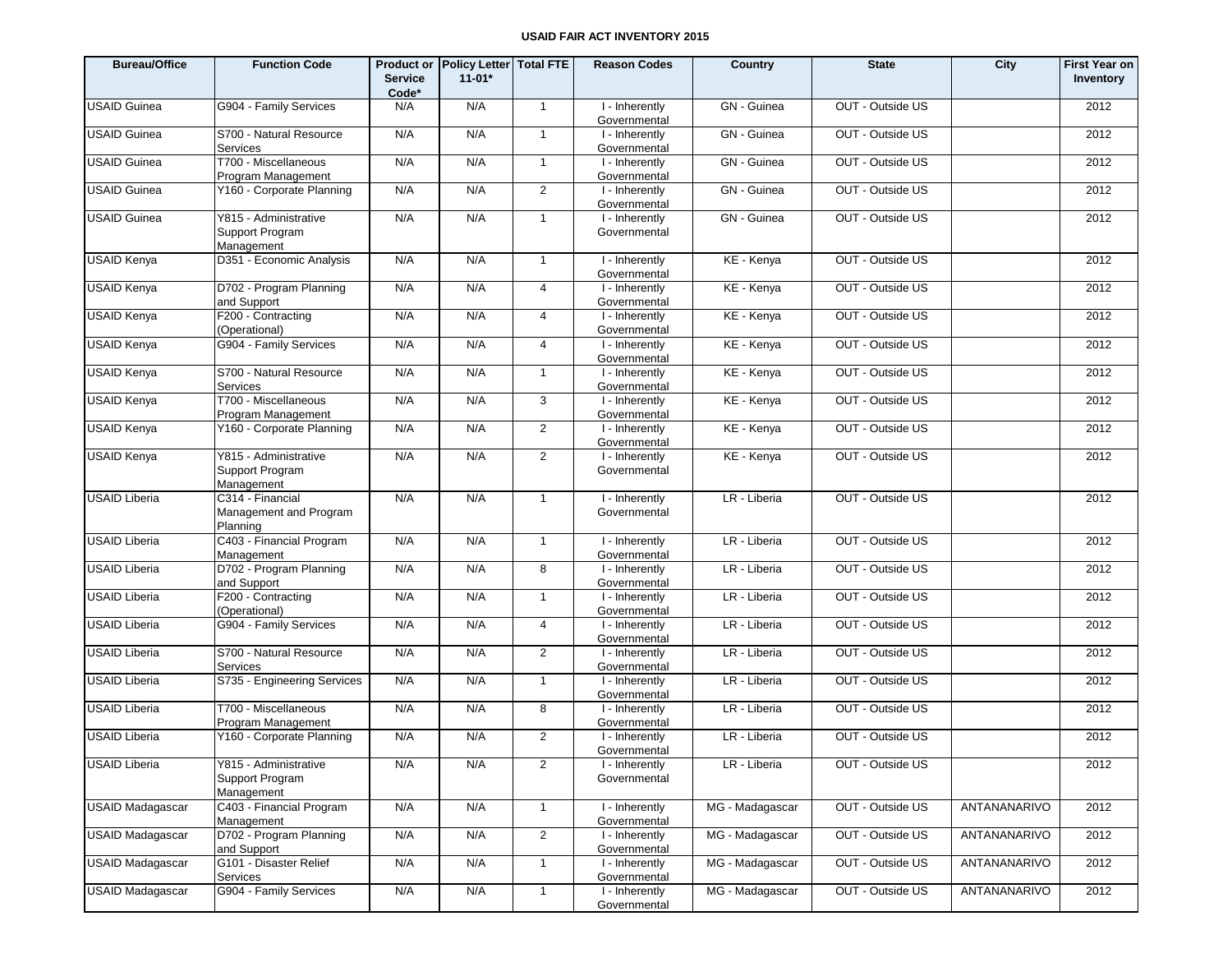| <b>Bureau/Office</b>    | <b>Function Code</b>                                   | <b>Service</b><br>Code* | Product or Policy Letter Total FTE<br>$11 - 01*$ |                | <b>Reason Codes</b>            | Country         | <b>State</b>     | City          | <b>First Year on</b><br>Inventory |
|-------------------------|--------------------------------------------------------|-------------------------|--------------------------------------------------|----------------|--------------------------------|-----------------|------------------|---------------|-----------------------------------|
| <b>USAID Madagascar</b> | S700 - Natural Resource<br><b>Services</b>             | N/A                     | N/A                                              | $\mathbf{1}$   | I - Inherently<br>Governmental | MG - Madagascar | OUT - Outside US | ANTANANARIVO  | 2012                              |
| <b>USAID Madagascar</b> | Y160 - Corporate Planning                              | N/A                     | N/A                                              | $\mathbf{1}$   | I - Inherently<br>Governmental | MG - Madagascar | OUT - Outside US | ANTANANARIVO  | 2012                              |
| <b>USAID Madagascar</b> | Y815 - Administrative<br>Support Program<br>Management | N/A                     | N/A                                              | $\mathbf{1}$   | I - Inherently<br>Governmental | MG - Madagascar | OUT - Outside US | ANTANANARIVO  | 2012                              |
| <b>USAID Mali</b>       | C314 - Financial<br>Management and Program<br>Planning | N/A                     | N/A                                              | $\overline{1}$ | I - Inherently<br>Governmental | ML - Mali       | OUT - Outside US |               | 2012                              |
| <b>USAID Mali</b>       | C403 - Financial Program<br>Management                 | N/A                     | N/A                                              | $\mathbf{1}$   | I - Inherently<br>Governmental | ML - Mali       | OUT - Outside US |               | 2012                              |
| <b>USAID Mali</b>       | F200 - Contracting<br>(Operational)                    | N/A                     | N/A                                              | 3              | I - Inherently<br>Governmental | ML - Mali       | OUT - Outside US |               | 2012                              |
| <b>USAID Mali</b>       | G904 - Family Services                                 | N/A                     | N/A                                              | 2              | I - Inherently<br>Governmental | ML - Mali       | OUT - Outside US |               | 2012                              |
| <b>USAID Mali</b>       | S700 - Natural Resource<br><b>Services</b>             | N/A                     | N/A                                              | 3              | I - Inherently<br>Governmental | ML - Mali       | OUT - Outside US |               | 2012                              |
| <b>USAID Mali</b>       | T700 - Miscellaneous<br>Program Management             | N/A                     | N/A                                              | 9              | I - Inherently<br>Governmental | ML - Mali       | OUT - Outside US |               | 2012                              |
| <b>USAID Mali</b>       | Y160 - Corporate Planning                              | N/A                     | N/A                                              | 2              | I - Inherently<br>Governmental | ML - Mali       | OUT - Outside US |               | 2012                              |
| <b>USAID Mali</b>       | Y400 - Legal Services                                  | N/A                     | N/A                                              | $\mathbf{1}$   | I - Inherently<br>Governmental | ML - Mali       | OUT - Outside US |               | 2012                              |
| <b>USAID Mali</b>       | Y815 - Administrative<br>Support Program<br>Management | N/A                     | N/A                                              | $\mathbf{1}$   | I - Inherently<br>Governmental | ML - Mali       | OUT - Outside US |               | 2012                              |
| <b>USAID Mozambique</b> | C403 - Financial Program<br>Management                 | N/A                     | N/A                                              | $\overline{1}$ | I - Inherently<br>Governmental | MZ - Mozambique | OUT - Outside US | <b>MAPUTO</b> | 2012                              |
| <b>USAID Mozambique</b> | D351 - Economic Analysis                               | N/A                     | N/A                                              | $\overline{1}$ | I - Inherently<br>Governmental | MZ - Mozambique | OUT - Outside US | <b>MAPUTO</b> | 2012                              |
| USAID Mozambique        | D702 - Program Planning<br>and Support                 | N/A                     | N/A                                              | 6              | I - Inherently<br>Governmental | MZ - Mozambique | OUT - Outside US | <b>MAPUTO</b> | 2012                              |
| <b>USAID Mozambique</b> | F200 - Contracting<br>(Operational)                    | N/A                     | N/A                                              | $\overline{1}$ | I - Inherently<br>Governmental | MZ - Mozambique | OUT - Outside US | <b>MAPUTO</b> | 2012                              |
| <b>USAID Mozambique</b> | G904 - Family Services                                 | N/A                     | N/A                                              | 3              | I - Inherently<br>Governmental | MZ - Mozambique | OUT - Outside US | <b>MAPUTO</b> | 2012                              |
| USAID Mozambique        | S700 - Natural Resource<br>Services                    | N/A                     | N/A                                              | 3              | I - Inherently<br>Governmental | MZ - Mozambique | OUT - Outside US | <b>MAPUTO</b> | 2012                              |
| <b>USAID Mozambique</b> | S735 - Engineering Services                            | N/A                     | N/A                                              | $\overline{1}$ | I - Inherently<br>Governmental | MZ - Mozambique | OUT - Outside US | <b>MAPUTO</b> | 2012                              |
| <b>USAID Mozambique</b> | T700 - Miscellaneous<br>Program Management             | N/A                     | N/A                                              | $\overline{1}$ | I - Inherently<br>Governmental | MZ - Mozambique | OUT - Outside US | <b>MAPUTO</b> | 2012                              |
| <b>USAID Mozambique</b> | Y160 - Corporate Planning                              | N/A                     | N/A                                              | 2              | I - Inherently<br>Governmental | MZ - Mozambique | OUT - Outside US | <b>MAPUTO</b> | 2012                              |
| <b>USAID Mozambique</b> | Y400 - Legal Services                                  | N/A                     | N/A                                              | $\overline{1}$ | I - Inherently<br>Governmental | MZ - Mozambique | OUT - Outside US | <b>MAPUTO</b> | 2012                              |
| <b>USAID Mozambique</b> | Y815 - Administrative<br>Support Program<br>Management | N/A                     | N/A                                              | $\overline{1}$ | I - Inherently<br>Governmental | MZ - Mozambique | OUT - Outside US | <b>MAPUTO</b> | 2012                              |
| <b>USAID Malawi</b>     | C314 - Financial<br>Management and Program<br>Planning | N/A                     | N/A                                              | $\mathbf{1}$   | I - Inherently<br>Governmental | MW - Malawi     | OUT - Outside US |               | 2012                              |
| <b>USAID Malawi</b>     | C403 - Financial Program<br>Management                 | N/A                     | N/A                                              | $\overline{1}$ | I - Inherently<br>Governmental | MW - Malawi     | OUT - Outside US |               | 2012                              |
| <b>USAID Malawi</b>     | D351 - Economic Analysis                               | N/A                     | N/A                                              | $\overline{1}$ | I - Inherently<br>Governmental | MW - Malawi     | OUT - Outside US |               | 2012                              |
| <b>USAID Malawi</b>     | D702 - Program Planning<br>and Support                 | N/A                     | N/A                                              | $\sqrt{5}$     | I - Inherently<br>Governmental | MW - Malawi     | OUT - Outside US |               | 2012                              |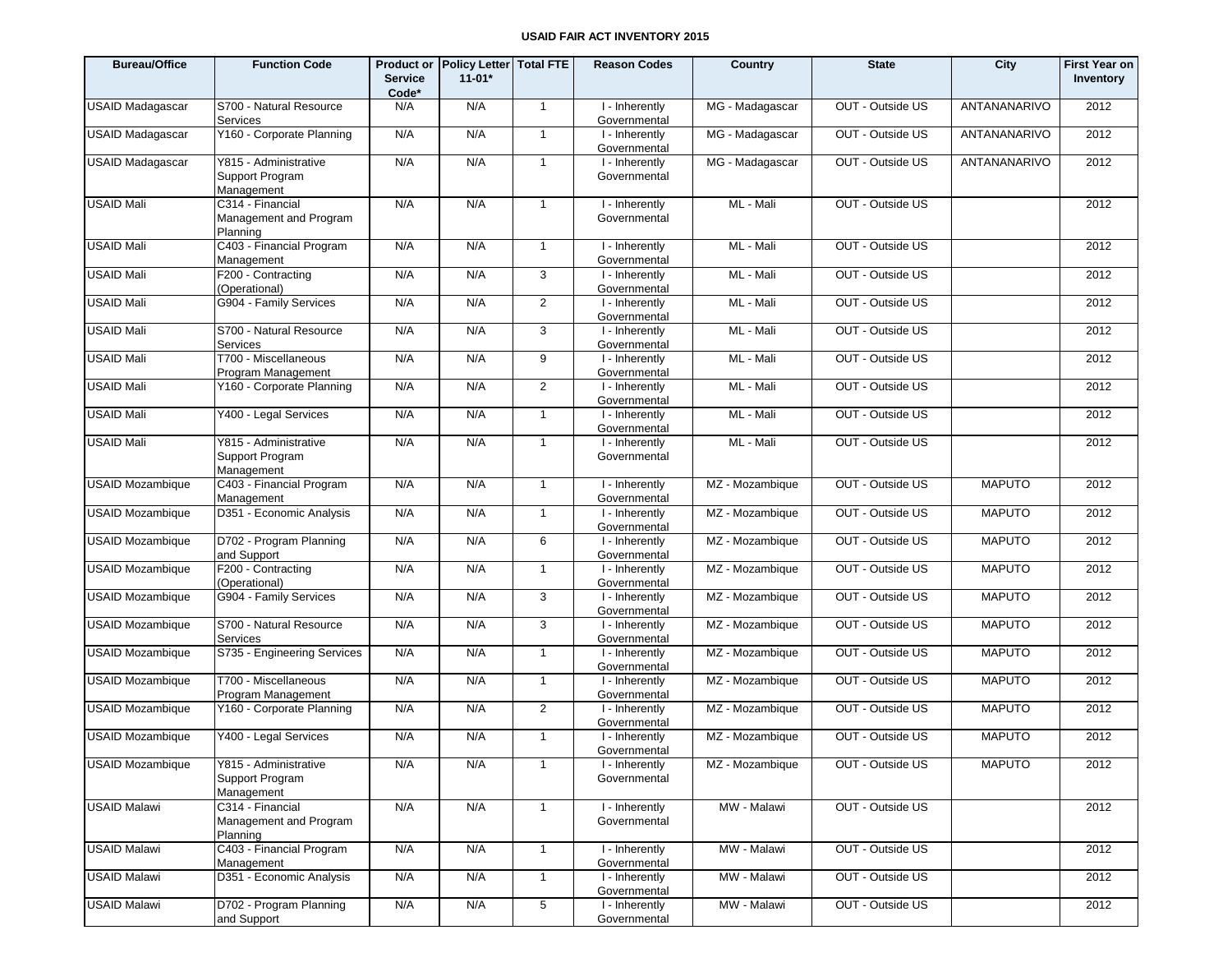| <b>Bureau/Office</b> | <b>Function Code</b>                                   | <b>Service</b><br>Code* | Product or Policy Letter Total FTE<br>$11 - 01*$ |                 | <b>Reason Codes</b>              | Country      | <b>State</b>     | City          | <b>First Year on</b><br>Inventory |
|----------------------|--------------------------------------------------------|-------------------------|--------------------------------------------------|-----------------|----------------------------------|--------------|------------------|---------------|-----------------------------------|
| <b>USAID Malawi</b>  | F200 - Contracting<br>(Operational)                    | N/A                     | N/A                                              | $\overline{1}$  | I - Inherently<br>Governmental   | MW - Malawi  | OUT - Outside US |               | 2012                              |
| <b>USAID Malawi</b>  | G904 - Family Services                                 | N/A                     | N/A                                              | $\overline{7}$  | I - Inherently<br>Governmental   | MW - Malawi  | OUT - Outside US |               | 2012                              |
| <b>USAID Malawi</b>  | S700 - Natural Resource<br>Services                    | N/A                     | N/A                                              | $\overline{2}$  | I - Inherently<br>Governmental   | MW - Malawi  | OUT - Outside US |               | 2012                              |
| <b>USAID Malawi</b>  | T700 - Miscellaneous<br>Program Management             | N/A                     | N/A                                              | 3               | I - Inherently<br>Governmental   | MW - Malawi  | OUT - Outside US |               | 2012                              |
| <b>USAID Malawi</b>  | Y160 - Corporate Planning                              | N/A                     | N/A                                              | $\overline{2}$  | I - Inherently<br>Governmental   | MW - Malawi  | OUT - Outside US |               | 2012                              |
| <b>USAID Malawi</b>  | Y815 - Administrative<br>Support Program<br>Management | N/A                     | N/A                                              | $\overline{1}$  | I - Inherently<br>Governmental   | MW - Malawi  | OUT - Outside US |               | 2012                              |
| <b>USAID Nigeria</b> | C314 - Financial<br>Management and Program<br>Planning | N/A                     | N/A                                              | $\overline{1}$  | I - Inherently<br>Governmental   | NG - Nigeria | OUT - Outside US | <b>ABUJA</b>  | 2012                              |
| <b>USAID Nigeria</b> | C403 - Financial Program<br>Management                 | N/A                     | N/A                                              | $\overline{1}$  | I - Inherently<br>Governmental   | NG - Nigeria | OUT - Outside US | <b>ABUJA</b>  | 2012                              |
| <b>USAID Nigeria</b> | D351 - Economic Analysis                               | N/A                     | N/A                                              | $\overline{1}$  | I - Inherently<br>Governmental   | NG - Nigeria | OUT - Outside US | <b>ABUJA</b>  | 2012                              |
| <b>USAID Nigeria</b> | D702 - Program Planning<br>and Support                 | N/A                     | N/A                                              | 6               | I - Inherently<br>Governmental   | NG - Nigeria | OUT - Outside US | <b>ABUJA</b>  | 2012                              |
| <b>USAID Nigeria</b> | F200 - Contracting<br>(Operational)                    | N/A                     | N/A                                              | 3               | I - Inherently<br>Governmental   | NG - Nigeria | OUT - Outside US | <b>ABUJA</b>  | 2012                              |
| <b>USAID Nigeria</b> | G904 - Family Services                                 | N/A                     | N/A                                              | 6               | I - Inherently<br>Governmental   | NG - Nigeria | OUT - Outside US | <b>ABUJA</b>  | 2012                              |
| <b>USAID Nigeria</b> | S700 - Natural Resource<br>Services                    | N/A                     | N/A                                              | 2               | I - Inherently<br>Governmental   | NG - Nigeria | OUT - Outside US | <b>ABUJA</b>  | 2012                              |
| <b>USAID Nigeria</b> | T700 - Miscellaneous<br>Program Management             | N/A                     | N/A                                              | 5               | I - Inherently<br>Governmental   | NG - Nigeria | OUT - Outside US | <b>ABUJA</b>  | 2012                              |
| <b>USAID Nigeria</b> | Y160 - Corporate Planning                              | N/A                     | N/A                                              | 2               | I - Inherently<br>Governmental   | NG - Nigeria | OUT - Outside US | <b>ABUJA</b>  | 2012                              |
| <b>USAID Nigeria</b> | Y400 - Legal Services                                  | N/A                     | N/A                                              | 2               | I - Inherently<br>Governmental   | NG - Nigeria | OUT - Outside US | <b>ABUJA</b>  | 2012                              |
| <b>USAID Nigeria</b> | Y815 - Administrative<br>Support Program<br>Management | N/A                     | N/A                                              | $\overline{2}$  | I - Inherently<br>Governmental   | NG - Nigeria | OUT - Outside US | <b>ABUJA</b>  | 2012                              |
| <b>USAID Namibia</b> | D702 - Program Planning<br>and Support                 | N/A                     | N/A                                              | $\overline{1}$  | I - Inherently<br>Governmental   | NA - Namibia | OUT - Outside US |               | 2012                              |
| <b>USAID Namibia</b> | G904 - Family Services                                 | N/A                     | N/A                                              | $\overline{2}$  | I - Inherently<br>Governmental   | NA - Namibia | OUT - Outside US |               | 2012                              |
| <b>USAID Namibia</b> | Y160 - Corporate Planning                              | N/A                     | N/A                                              | $\overline{1}$  | I - Inherently<br>Governmental   | NA - Namibia | OUT - Outside US |               | 2012                              |
| <b>USAID Namibia</b> | Y815 - Administrative<br>Support Program<br>Management | N/A                     | N/A                                              | $\overline{1}$  | I - Inherently<br>Governmental   | NA - Namibia | OUT - Outside US |               | 2012                              |
| <b>USAID Rwanda</b>  | C314 - Financial<br>Management and Program<br>Planning | N/A                     | N/A                                              | $\mathbf{1}$    | I - Inherently<br>Governmental   | RW - Rwanda  | OUT - Outside US | <b>KIGALI</b> | 2012                              |
| <b>USAID Rwanda</b>  | C403 - Financial Program<br>Management                 | N/A                     | N/A                                              | $\overline{1}$  | I - Inherently<br>Governmental   | RW - Rwanda  | OUT - Outside US | KIGALI        | 2012                              |
| <b>USAID Rwanda</b>  | D351 - Economic Analysis                               | N/A                     | N/A                                              | $\overline{1}$  | $1 -$ Inherently<br>Governmental | RW - Rwanda  | OUT - Outside US | KIGALI        | 2012                              |
| <b>USAID Rwanda</b>  | D702 - Program Planning<br>and Support                 | N/A                     | N/A                                              | 5               | I - Inherently<br>Governmental   | RW - Rwanda  | OUT - Outside US | KIGALI        | 2012                              |
| <b>USAID Rwanda</b>  | F200 - Contracting<br>(Operational)                    | N/A                     | N/A                                              | $\overline{2}$  | I - Inherently<br>Governmental   | RW - Rwanda  | OUT - Outside US | KIGALI        | 2012                              |
| <b>USAID Rwanda</b>  | G904 - Family Services                                 | N/A                     | N/A                                              | $5\phantom{.0}$ | I - Inherently<br>Governmental   | RW - Rwanda  | OUT - Outside US | KIGALI        | 2012                              |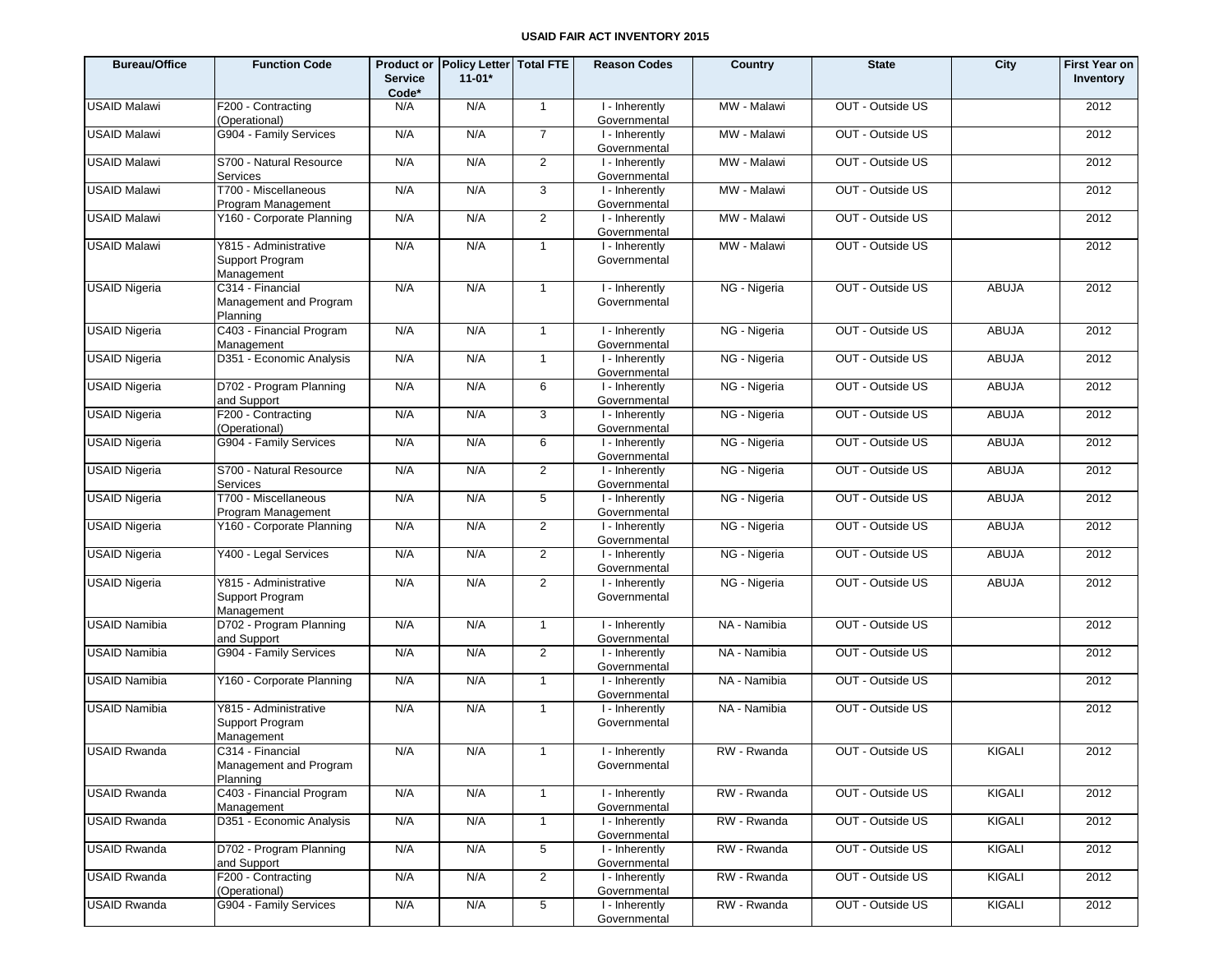| <b>Bureau/Office</b>                         | <b>Function Code</b>                                   | <b>Service</b><br>Code* | Product or Policy Letter Total FTE<br>$11-01*$ |                | <b>Reason Codes</b>            | Country           | <b>State</b>     | City            | <b>First Year on</b><br>Inventory |
|----------------------------------------------|--------------------------------------------------------|-------------------------|------------------------------------------------|----------------|--------------------------------|-------------------|------------------|-----------------|-----------------------------------|
| <b>USAID Rwanda</b>                          | S700 - Natural Resource<br>Services                    | N/A                     | N/A                                            | $\overline{1}$ | I - Inherently<br>Governmental | RW - Rwanda       | OUT - Outside US | <b>KIGALI</b>   | 2012                              |
| <b>USAID Rwanda</b>                          | T700 - Miscellaneous<br>Program Management             | N/A                     | N/A                                            | 3              | I - Inherently<br>Governmental | RW - Rwanda       | OUT - Outside US | <b>KIGALI</b>   | 2012                              |
| <b>USAID Rwanda</b>                          | Y160 - Corporate Planning                              | N/A                     | N/A                                            | $\overline{2}$ | I - Inherently<br>Governmental | RW - Rwanda       | OUT - Outside US | KIGALI          | 2012                              |
| <b>USAID Rwanda</b>                          | Y400 - Legal Services                                  | N/A                     | N/A                                            | $\mathbf{1}$   | I - Inherently<br>Governmental | RW - Rwanda       | OUT - Outside US | <b>KIGALI</b>   | 2012                              |
| <b>USAID Senegal</b>                         | Y400 - Legal Services                                  | N/A                     | N/A                                            | $\mathbf{3}$   | I - Inherently<br>Governmental | SN - Senegal      | OUT - Outside US |                 | 2012                              |
| <b>USAID Senegal</b>                         | Y815 - Administrative<br>Support Program<br>Management | N/A                     | N/A                                            | $\mathbf{1}$   | I - Inherently<br>Governmental | SN - Senegal      | OUT - Outside US |                 | 2012                              |
| <b>USAID Senegal</b>                         | C403 - Financial Program<br>Management                 | N/A                     | N/A                                            | 4              | I - Inherently<br>Governmental | SN - Senegal      | OUT - Outside US |                 | 2012                              |
| <b>USAID Senegal</b>                         | D351 - Economic Analysis                               | N/A                     | N/A                                            | $\mathbf{1}$   | I - Inherently<br>Governmental | SN - Senegal      | OUT - Outside US |                 | 2012                              |
| <b>USAID Senegal</b>                         | D702 - Program Planning<br>and Support                 | N/A                     | N/A                                            | 5              | I - Inherently<br>Governmental | SN - Senegal      | OUT - Outside US |                 | 2012                              |
| <b>USAID Senegal</b>                         | G904 - Family Services                                 | N/A                     | N/A                                            | 8              | I - Inherently<br>Governmental | SN - Senegal      | OUT - Outside US |                 | 2012                              |
| <b>USAID Senegal</b>                         | S700 - Natural Resource<br>Services                    | N/A                     | N/A                                            | 8              | I - Inherently<br>Governmental | SN - Senegal      | OUT - Outside US |                 | 2012                              |
| <b>USAID Senegal</b>                         | T700 - Miscellaneous<br>Program Management             | N/A                     | N/A                                            | 10             | I - Inherently<br>Governmental | SN - Senegal      | OUT - Outside US |                 | 2012                              |
| <b>USAID Senegal</b>                         | Y160 - Corporate Planning                              | N/A                     | N/A                                            | $\overline{2}$ | I - Inherently<br>Governmental | SN - Senegal      | OUT - Outside US |                 | 2012                              |
| <b>USAID Senegal</b>                         | F200 - Contracting<br>(Operational)                    | N/A                     | N/A                                            | $\overline{4}$ | I - Inherently<br>Governmental | SN - Senegal      | OUT - Outside US |                 | 2012                              |
| <b>USAID Southern Africa</b>                 | C314 - Financial<br>Management and Program<br>Planning | N/A                     | N/A                                            | 3              | I - Inherently<br>Governmental | ZA - South Africa | OUT - Outside US | <b>PRETORIA</b> | 2012                              |
| <b>USAID Southern Africa</b>                 | C403 - Financial Program<br>Management                 | N/A                     | N/A                                            | $\overline{1}$ | I - Inherently<br>Governmental | ZA - South Africa | OUT - Outside US | <b>PRETORIA</b> | 2012                              |
| <b>USAID Southern Africa</b>                 | D351 - Economic Analysis                               | N/A                     | N/A                                            | 3              | I - Inherently<br>Governmental | ZA - South Africa | OUT - Outside US | <b>PRETORIA</b> | 2012                              |
| <b>USAID Southern Africa</b>                 | D702 - Program Planning<br>and Support                 | N/A                     | N/A                                            | 8              | I - Inherently<br>Governmental | ZA - South Africa | OUT - Outside US | <b>PRETORIA</b> | 2012                              |
| <b>USAID Southern Africa</b>                 | F200 - Contracting<br>(Operational)                    | N/A                     | N/A                                            | 9              | I - Inherently<br>Governmental | ZA - South Africa | OUT - Outside US | <b>PRETORIA</b> | 2012                              |
| <b>USAID Southern Africa</b>                 | G904 - Family Services                                 | N/A                     | N/A                                            | 9              | I - Inherently<br>Governmental | ZA - South Africa | OUT - Outside US | <b>PRETORIA</b> | 2012                              |
| <b>USAID Southern Africa</b>                 | S700 - Natural Resource<br>Services                    | N/A                     | N/A                                            | 8              | I - Inherently<br>Governmental | ZA - South Africa | OUT - Outside US | <b>PRETORIA</b> | 2012                              |
| <b>USAID Southern Africa</b>                 | S735 - Engineering Services                            | N/A                     | N/A                                            | $\overline{2}$ | I - Inherently<br>Governmental | ZA - South Africa | OUT - Outside US | <b>PRETORIA</b> | 2012                              |
| USAID Southern Africa   T700 - Miscellaneous | Program Management                                     | N/A                     | N/A                                            | $\mathcal{P}$  | I - Inherently<br>Governmental | ZA - South Africa | OUT - Outside US | <b>PRETORIA</b> | 2012                              |
| <b>USAID Southern Africa</b>                 | Y160 - Corporate Planning                              | N/A                     | N/A                                            | 3              | I - Inherently<br>Governmental | ZA - South Africa | OUT - Outside US | <b>PRETORIA</b> | 2012                              |
| <b>USAID Southern Africa</b>                 | Y400 - Legal Services                                  | N/A                     | N/A                                            | $\mathbf{3}$   | I - Inherently<br>Governmental | ZA - South Africa | OUT - Outside US | <b>PRETORIA</b> | 2012                              |
| <b>USAID Southern Africa</b>                 | Y815 - Administrative<br>Support Program<br>Management | N/A                     | N/A                                            | $\mathbf{3}$   | I - Inherently<br>Governmental | ZA - South Africa | OUT - Outside US | <b>PRETORIA</b> | 2012                              |
| <b>USAID South Sudan</b>                     | C314 - Financial<br>Management and Program<br>Planning | N/A                     | N/A                                            | $\mathbf{1}$   | I - Inherently<br>Governmental | SS - South Sudan  | OUT - Outside US |                 | 2012                              |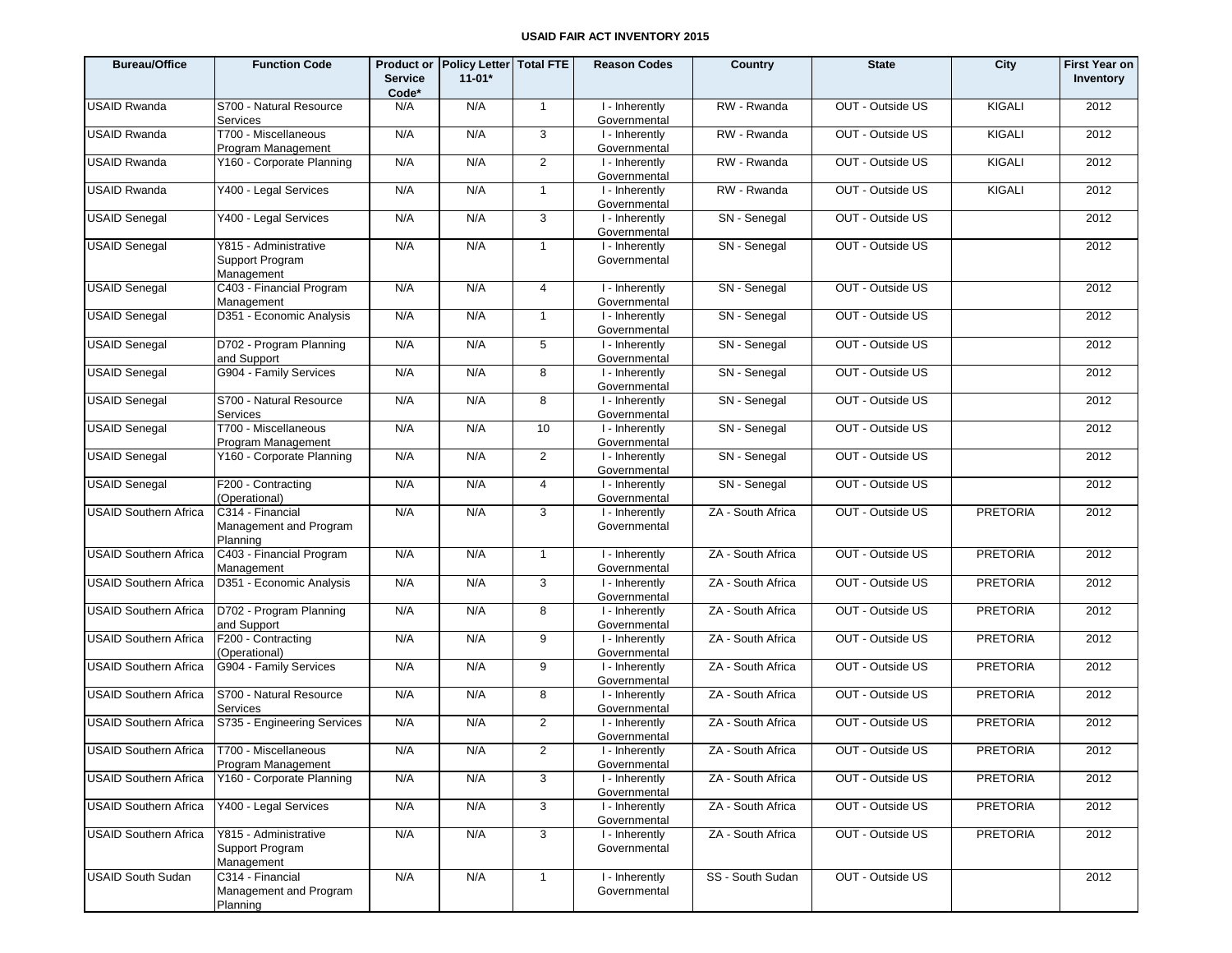| <b>Bureau/Office</b>     | <b>Function Code</b>                                   | <b>Service</b><br>Code* | Product or Policy Letter   Total FTE<br>$11 - 01*$ |                | <b>Reason Codes</b>            | Country                              | <b>State</b>     | City          | <b>First Year on</b><br>Inventory |
|--------------------------|--------------------------------------------------------|-------------------------|----------------------------------------------------|----------------|--------------------------------|--------------------------------------|------------------|---------------|-----------------------------------|
| <b>USAID South Sudan</b> | C403 - Financial Program<br>Management                 | N/A                     | N/A                                                | $\mathbf{1}$   | I - Inherently<br>Governmental | SS - South Sudan                     | OUT - Outside US |               | 2012                              |
| <b>USAID South Sudan</b> | D351 - Economic Analysis                               | N/A                     | N/A                                                | $\overline{1}$ | I - Inherently<br>Governmental | SS - South Sudan                     | OUT - Outside US |               | 2012                              |
| <b>USAID South Sudan</b> | D702 - Program Planning<br>and Support                 | N/A                     | N/A                                                | 2              | I - Inherently<br>Governmental | SS - South Sudan                     | OUT - Outside US |               | 2012                              |
| USAID South Sudan        | F200 - Contracting<br>(Operational)                    | N/A                     | N/A                                                | 2              | I - Inherently<br>Governmental | SS - South Sudan                     | OUT - Outside US |               | 2012                              |
| <b>USAID South Sudan</b> | G904 - Family Services                                 | N/A                     | N/A                                                | 5              | I - Inherently<br>Governmental | SS - South Sudan                     | OUT - Outside US |               | 2012                              |
| <b>USAID South Sudan</b> | S700 - Natural Resource<br>Services                    | N/A                     | N/A                                                | 2              | I - Inherently<br>Governmental | SS - South Sudan                     | OUT - Outside US |               | 2012                              |
| <b>USAID South Sudan</b> | S735 - Engineering Services                            | N/A                     | N/A                                                | $\overline{1}$ | I - Inherently<br>Governmental | SS - South Sudan                     | OUT - Outside US |               | 2012                              |
| <b>USAID South Sudan</b> | T700 - Miscellaneous<br>Program Management             | N/A                     | N/A                                                | 5              | I - Inherently<br>Governmental | SS - South Sudan                     | OUT - Outside US |               | 2012                              |
| <b>USAID South Sudan</b> | Y160 - Corporate Planning                              | N/A                     | N/A                                                | 3              | I - Inherently<br>Governmental | SS - South Sudan                     | OUT - Outside US |               | 2012                              |
| USAID South Sudan        | Y400 - Legal Services                                  | N/A                     | N/A                                                | $\mathbf{1}$   | I - Inherently<br>Governmental | SS - South Sudan                     | OUT - Outside US |               | 2012                              |
| <b>USAID South Sudan</b> | Y815 - Administrative<br>Support Program<br>Management | N/A                     | N/A                                                | $\overline{1}$ | I - Inherently<br>Governmental | SS - South Sudan                     | OUT - Outside US |               | 2012                              |
| <b>USAID Sudan</b>       | Y160 - Corporate Planning                              | N/A                     | N/A                                                | $\overline{1}$ | I - Inherently<br>Governmental | SD - Sudan                           | OUT - Outside US |               | 2012                              |
| <b>USAID Sudan</b>       | T700 - Miscellaneous<br>Program Management             | N/A                     | N/A                                                | $\overline{1}$ | I - Inherently<br>Governmental | SD - Sudan                           | OUT - Outside US |               | 2012                              |
| <b>USAID Sudan</b>       | G904 - Family Services                                 | N/A                     | N/A                                                | $\mathbf{I}$   | I - Inherently<br>Governmental | SD - Sudan                           | OUT - Outside US |               | 2012                              |
| <b>USAID Tanzania</b>    | C403 - Financial Program<br>Management                 | N/A                     | N/A                                                | $\overline{1}$ | I - Inherently<br>Governmental | TZ - Tanzania, United<br>Republic of | OUT - Outside US | DAR ES SALAAM | 2012                              |
| <b>USAID Tanzania</b>    | D351 - Economic Analysis                               | N/A                     | N/A                                                | $\mathbf{1}$   | I - Inherently<br>Governmental | TZ - Tanzania, United<br>Republic of | OUT - Outside US | DAR ES SALAAM | 2012                              |
| <b>USAID Tanzania</b>    | D702 - Program Planning<br>and Support                 | N/A                     | N/A                                                | 3              | I - Inherently<br>Governmental | TZ - Tanzania, United<br>Republic of | OUT - Outside US | DAR ES SALAAM | 2012                              |
| <b>USAID Tanzania</b>    | D704 - Program Monitoring<br>and Evaluation            | N/A                     | N/A                                                | 2              | I - Inherently<br>Governmental | TZ - Tanzania, United<br>Republic of | OUT - Outside US | DAR ES SALAAM | 2012                              |
| <b>USAID Tanzania</b>    | F200 - Contracting<br>(Operational)                    | N/A                     | N/A                                                | 4              | I - Inherently<br>Governmental | TZ - Tanzania, United<br>Republic of | OUT - Outside US | DAR ES SALAAM | 2012                              |
| <b>USAID Tanzania</b>    | G904 - Family Services                                 | N/A                     | N/A                                                | 6              | I - Inherently<br>Governmental | TZ - Tanzania, United<br>Republic of | OUT - Outside US | DAR ES SALAAM | 2012                              |
| <b>USAID Tanzania</b>    | S700 - Natural Resource<br>Services                    | N/A                     | N/A                                                | 3              | I - Inherently<br>Governmental | TZ - Tanzania, United<br>Republic of | OUT - Outside US | DAR ES SALAAM | 2012                              |
| <b>USAID Tanzania</b>    | T700 - Miscellaneous<br>Program Management             | N/A                     | N/A                                                | 3              | I - Inherently<br>Governmental | TZ - Tanzania, United<br>Republic of | OUT - Outside US | DAR ES SALAAM | 2012                              |
| <b>USAID Tanzania</b>    | U300 - Specialized Skill<br>Training                   | N/A                     | N/A                                                | $\overline{1}$ | I - Inherently<br>Governmental | TZ - Tanzania, United<br>Republic of | OUT - Outside US | DAR ES SALAAM | 2012                              |
| <b>USAID Tanzania</b>    | U505 -<br>Business/Financial/Budget<br>Training        | N/A                     | N/A                                                | 2              | I - Inherently<br>Governmental | TZ - Tanzania, United<br>Republic of | OUT - Outside US | DAR ES SALAAM | 2012                              |
| <b>USAID Tanzania</b>    | Y160 - Corporate Planning                              | N/A                     | N/A                                                | $\mathbf{3}$   | I - Inherently<br>Governmental | TZ - Tanzania, United<br>Republic of | OUT - Outside US | DAR ES SALAAM | 2012                              |
| <b>USAID Tanzania</b>    | Y400 - Legal Services                                  | N/A                     | N/A                                                | $\mathbf{1}$   | I - Inherently<br>Governmental | TZ - Tanzania, United<br>Republic of | OUT - Outside US | DAR ES SALAAM | 2012                              |
| <b>USAID Tanzania</b>    | Y815 - Administrative<br>Support Program<br>Management | N/A                     | N/A                                                | $\overline{1}$ | I - Inherently<br>Governmental | TZ - Tanzania, United<br>Republic of | OUT - Outside US | DAR ES SALAAM | 2012                              |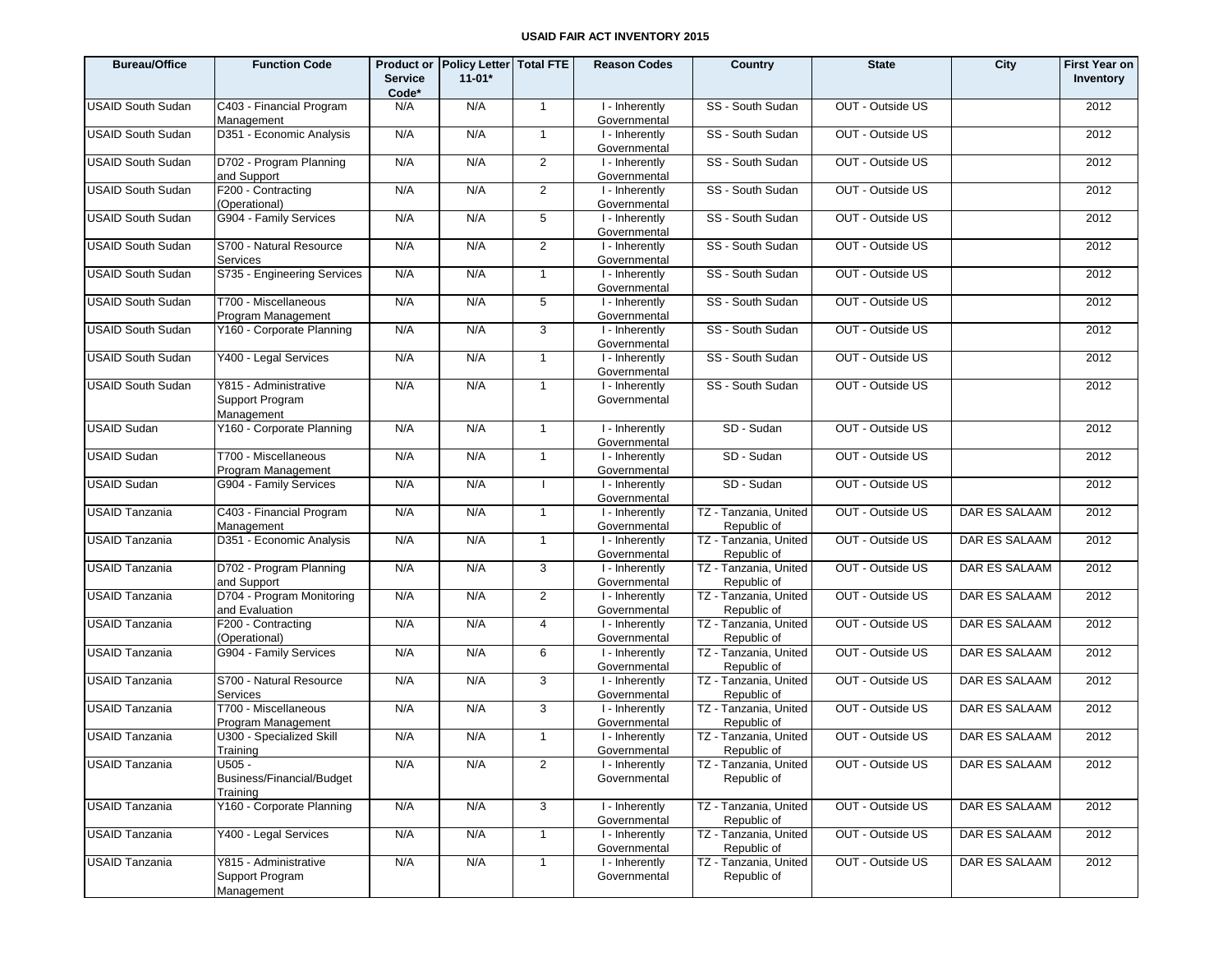| <b>Bureau/Office</b>     | <b>Function Code</b>                                   | <b>Service</b><br>Code* | Product or Policy Letter Total FTE<br>$11 - 01*$ |                | <b>Reason Codes</b>            | Country     | <b>State</b>     | City | <b>First Year on</b><br>Inventory |
|--------------------------|--------------------------------------------------------|-------------------------|--------------------------------------------------|----------------|--------------------------------|-------------|------------------|------|-----------------------------------|
| <b>USAID Uganda</b>      | C314 - Financial<br>Management and Program<br>Planning | N/A                     | N/A                                              | $\overline{1}$ | I - Inherently<br>Governmental | UG - Uganda | OUT - Outside US |      | 2012                              |
| <b>USAID Uganda</b>      | C403 - Financial Program<br>Management                 | N/A                     | N/A                                              | $\overline{2}$ | I - Inherently<br>Governmental | UG - Uganda | OUT - Outside US |      | 2012                              |
| <b>USAID Uganda</b>      | D351 - Economic Analysis                               | N/A                     | N/A                                              | $\mathbf{1}$   | I - Inherently<br>Governmental | UG - Uganda | OUT - Outside US |      | 2012                              |
| <b>USAID Uganda</b>      | D702 - Program Planning<br>and Support                 | N/A                     | N/A                                              | 5              | I - Inherently<br>Governmental | UG - Uganda | OUT - Outside US |      | 2012                              |
| <b>USAID Uganda</b>      | D704 - Program Monitoring<br>and Evaluation            | N/A                     | N/A                                              | $\mathbf{1}$   | I - Inherently<br>Governmental | UG - Uganda | OUT - Outside US |      | 2012                              |
| <b>USAID Uganda</b>      | F200 - Contracting<br>(Operational)                    | N/A                     | N/A                                              | 3              | I - Inherently<br>Governmental | UG - Uganda | OUT - Outside US |      | 2012                              |
| <b>USAID Uganda</b>      | G904 - Family Services                                 | N/A                     | N/A                                              | 5              | I - Inherently<br>Governmental | UG - Uganda | OUT - Outside US |      | 2012                              |
| <b>USAID Uganda</b>      | S700 - Natural Resource<br>Services                    | N/A                     | N/A                                              | $\overline{2}$ | I - Inherently<br>Governmental | UG - Uganda | OUT - Outside US |      | 2012                              |
| <b>USAID Uganda</b>      | S735 - Engineering Services                            | N/A                     | N/A                                              | $\mathbf{1}$   | I - Inherently<br>Governmental | UG - Uganda | OUT - Outside US |      | 2012                              |
| <b>USAID Uganda</b>      | T700 - Miscellaneous<br>Program Management             | N/A                     | N/A                                              | 3              | I - Inherently<br>Governmental | UG - Uganda | OUT - Outside US |      | 2012                              |
| <b>USAID Uganda</b>      | Y160 - Corporate Planning                              | N/A                     | N/A                                              | $\overline{2}$ | I - Inherently<br>Governmental | UG - Uganda | OUT - Outside US |      | 2012                              |
| <b>USAID Uganda</b>      | Y815 - Administrative<br>Support Program<br>Management | N/A                     | N/A                                              | $\mathbf{1}$   | I - Inherently<br>Governmental | UG - Uganda | OUT - Outside US |      | 2012                              |
| <b>USAID West Africa</b> | C314 - Financial<br>Management and Program<br>Planning | N/A                     | N/A                                              | 2              | I - Inherently<br>Governmental | GH - Ghana  | OUT - Outside US |      | 2012                              |
| <b>USAID West Africa</b> | C403 - Financial Program<br>Management                 | N/A                     | N/A                                              | $\overline{2}$ | I - Inherently<br>Governmental | GH - Ghana  | OUT - Outside US |      | 2012                              |
| <b>USAID West Africa</b> | D351 - Economic Analysis                               | N/A                     | N/A                                              | $\mathbf{1}$   | I - Inherently<br>Governmental | GH - Ghana  | OUT - Outside US |      | 2012                              |
| <b>USAID West Africa</b> | D702 - Program Planning<br>and Support                 | N/A                     | N/A                                              | 5              | I - Inherently<br>Governmental | GH - Ghana  | OUT - Outside US |      | 2012                              |
| <b>USAID West Africa</b> | F200 - Contracting<br>(Operational)                    | N/A                     | N/A                                              | $\overline{2}$ | I - Inherently<br>Governmental | GH - Ghana  | OUT - Outside US |      | 2012                              |
| <b>USAID West Africa</b> | G904 - Family Services                                 | N/A                     | N/A                                              | 4              | I - Inherently<br>Governmental | GH - Ghana  | OUT - Outside US |      | 2012                              |
| <b>USAID West Africa</b> | S700 - Natural Resource<br>Services                    | N/A                     | N/A                                              | 4              | I - Inherently<br>Governmental | GH - Ghana  | OUT - Outside US |      | 2012                              |
| <b>USAID West Africa</b> | T700 - Miscellaneous<br>Program Management             | N/A                     | N/A                                              | 4              | I - Inherently<br>Governmental | GH - Ghana  | OUT - Outside US |      | 2012                              |
| <b>USAID West Africa</b> | Y160 - Corporate Planning                              | N/A                     | N/A                                              | 3              | I - Inherently<br>Governmental | GH - Ghana  | OUT - Outside US |      | 2012                              |
| <b>USAID West Africa</b> | Y400 - Legal Services                                  | N/A                     | N/A                                              | $\overline{2}$ | I - Inherently<br>Governmental | GH - Ghana  | OUT - Outside US |      | 2012                              |
| <b>USAID West Africa</b> | Y815 - Administrative<br>Support Program<br>Management | N/A                     | N/A                                              | $\mathbf{1}$   | I - Inherently<br>Governmental | GH - Ghana  | OUT - Outside US |      | 2012                              |
| <b>USAID Zambia</b>      | C314 - Financial<br>Management and Program<br>Planning | N/A                     | N/A                                              | $\mathbf{1}$   | I - Inherently<br>Governmental | ZM - Zambia | OUT - Outside US |      | 2012                              |
| <b>USAID Zambia</b>      | C403 - Financial Program<br>Management                 | N/A                     | N/A                                              | $\mathbf{1}$   | I - Inherently<br>Governmental | ZM - Zambia | OUT - Outside US |      | 2012                              |
| <b>USAID Zambia</b>      | D702 - Program Planning<br>and Support                 | N/A                     | N/A                                              | $\overline{2}$ | I - Inherently<br>Governmental | ZM - Zambia | OUT - Outside US |      | 2012                              |
| <b>USAID Zambia</b>      | F200 - Contracting<br>(Operational)                    | N/A                     | N/A                                              | 3              | I - Inherently<br>Governmental | ZM - Zambia | OUT - Outside US |      | 2012                              |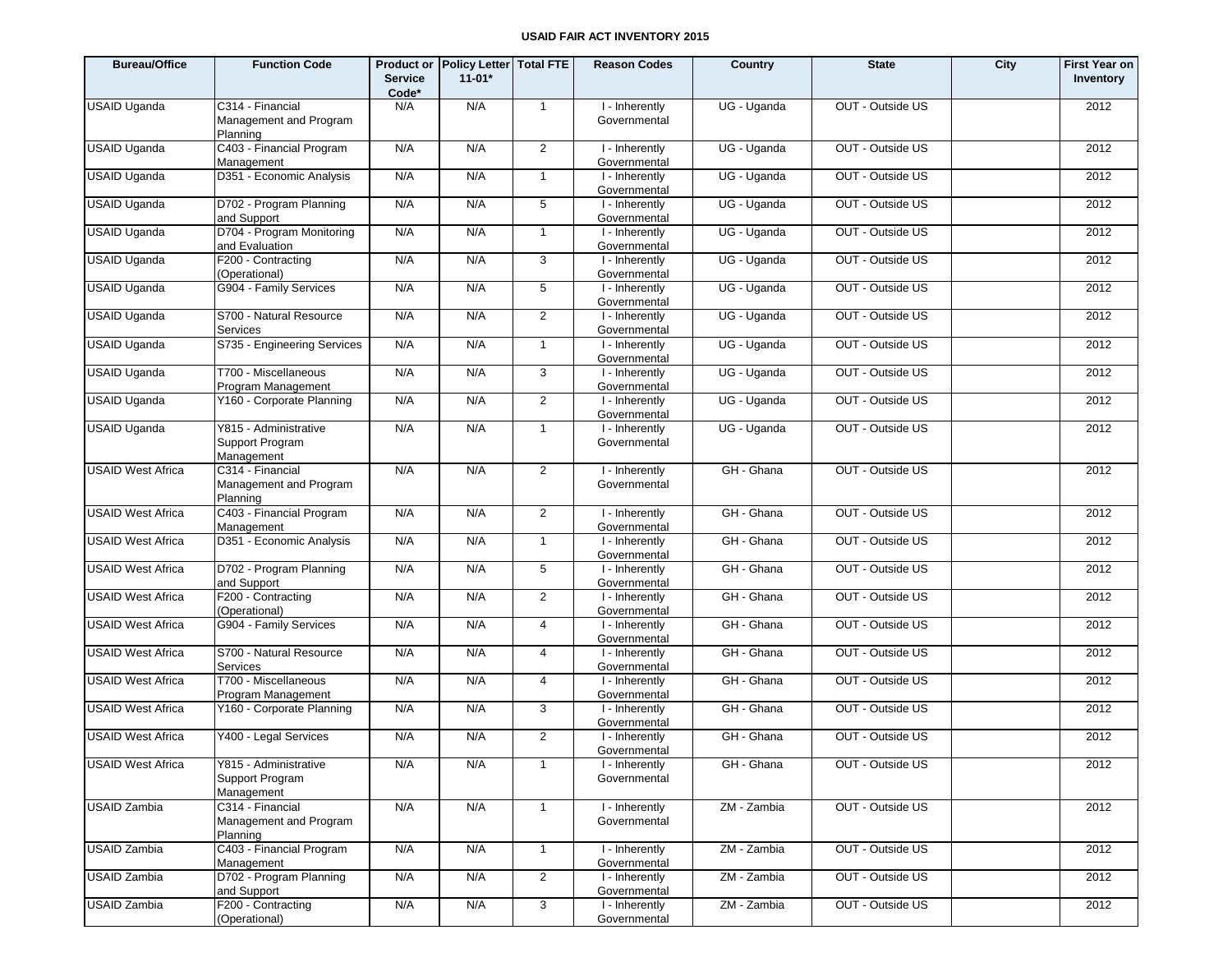| <b>Bureau/Office</b>    | <b>Function Code</b>                                                              | <b>Service</b><br>Code* | Product or Policy Letter Total FTE<br>$11-01*$ |                 | <b>Reason Codes</b>            | Country                   | <b>State</b>                                   | City              | <b>First Year on</b><br>Inventory |
|-------------------------|-----------------------------------------------------------------------------------|-------------------------|------------------------------------------------|-----------------|--------------------------------|---------------------------|------------------------------------------------|-------------------|-----------------------------------|
| <b>USAID Zambia</b>     | G904 - Family Services                                                            | N/A                     | N/A                                            | $\overline{4}$  | I - Inherently<br>Governmental | ZM - Zambia               | OUT - Outside US                               |                   | 2012                              |
| <b>USAID Zambia</b>     | S700 - Natural Resource<br>Services                                               | N/A                     | N/A                                            | 2               | I - Inherently<br>Governmental | ZM - Zambia               | OUT - Outside US                               |                   | 2012                              |
| <b>USAID Zambia</b>     | T700 - Miscellaneous<br>Program Management                                        | N/A                     | N/A                                            | $\mathbf{3}$    | I - Inherently<br>Governmental | ZM - Zambia               | OUT - Outside US                               |                   | 2012                              |
| <b>USAID Zambia</b>     | Y160 - Corporate Planning                                                         | N/A                     | N/A                                            | $\overline{2}$  | I - Inherently<br>Governmental | ZM - Zambia               | OUT - Outside US                               |                   | 2012                              |
| <b>USAID Zambia</b>     | Y400 - Legal Services                                                             | N/A                     | N/A                                            | $\mathbf{1}$    | I - Inherently<br>Governmental | ZM - Zambia               | OUT - Outside US                               |                   | 2012                              |
| <b>USAID Zambia</b>     | Y815 - Administrative<br>Support Program<br>Management                            | N/A                     | N/A                                            | $\mathbf{1}$    | I - Inherently<br>Governmental | ZM - Zambia               | OUT - Outside US                               |                   | 2012                              |
| <b>USAID Zimbabwe</b>   | C403 - Financial Program<br>Management                                            | N/A                     | N/A                                            | $\overline{2}$  | I - Inherently<br>Governmental | ZW - Zimbabwe             | OUT - Outside US                               |                   | 2012                              |
| <b>USAID Zimbabwe</b>   | D351 - Economic Analysis                                                          | N/A                     | N/A                                            | $\mathbf{1}$    | I - Inherently<br>Governmental | ZW - Zimbabwe             | OUT - Outside US                               |                   | 2012                              |
| <b>USAID Zimbabwe</b>   | D702 - Program Planning<br>and Support                                            | N/A                     | N/A                                            | 6               | I - Inherently<br>Governmental | ZW - Zimbabwe             | OUT - Outside US                               |                   | 2012                              |
| <b>USAID Zimbabwe</b>   | D704 - Program Monitoring<br>and Evaluation                                       | N/A                     | N/A                                            | $\mathbf{1}$    | I - Inherently<br>Governmental | ZW - Zimbabwe             | OUT - Outside US                               |                   | 2012                              |
| <b>USAID Zimbabwe</b>   | F200 - Contracting<br>(Operational)                                               | N/A                     | N/A                                            | $\mathbf{1}$    | I - Inherently<br>Governmental | ZW - Zimbabwe             | OUT - Outside US                               |                   | 2012                              |
| <b>USAID Zimbabwe</b>   | G904 - Family Services                                                            | N/A                     | N/A                                            | 3               | I - Inherently<br>Governmental | ZW - Zimbabwe             | OUT - Outside US                               |                   | 2012                              |
| <b>USAID Zimbabwe</b>   | T700 - Miscellaneous<br>Program Management                                        | N/A                     | N/A                                            | $\mathbf{1}$    | I - Inherently<br>Governmental | ZW - Zimbabwe             | OUT - Outside US                               |                   | 2012                              |
| <b>USAID Zimbabwe</b>   | Y160 - Corporate Planning                                                         | N/A                     | N/A                                            | $\overline{2}$  | I - Inherently<br>Governmental | ZW - Zimbabwe             | OUT - Outside US                               |                   | 2012                              |
| <b>USAID Zimbabwe</b>   | Y815 - Administrative<br>Support Program<br>Management                            | N/A                     | N/A                                            | $\overline{2}$  | I - Inherently<br>Governmental | ZW - Zimbabwe             | OUT - Outside US                               |                   | 2012                              |
| Bureau for Asia         | D000 - Administrative<br>Support                                                  | N/A                     | N/A                                            | $\mathbf{1}$    | I - Inherently<br>Governmental | <b>US</b> - United States | DC - District of Columbia                      | <b>WASHINGTON</b> | 2012                              |
| <b>Bureau for Asia</b>  | D351 - Economic Analysis                                                          | N/A                     | N/A                                            | 2               | I - Inherently<br>Governmental | US - United States        | DC - District of Columbia                      | <b>WASHINGTON</b> | 2012                              |
| <b>Bureau for Asia</b>  | D702 - Program Planning<br>and Support                                            | N/A                     | N/A                                            | 17              | I - Inherently<br>Governmental | <b>US</b> - United States | DC - District of Columbia                      | <b>WASHINGTON</b> | 2012                              |
| <b>Bureau for Asia</b>  | D704 - Program Monitoring<br>and Evaluation                                       | N/A                     | N/A                                            | $\overline{4}$  | I - Inherently<br>Governmental | <b>US</b> - United States | DC - District of Columbia                      | <b>WASHINGTON</b> | 2012                              |
| <b>Bureau for Asia</b>  | E602 - Environmental Impact<br><b>Statement Reviews</b>                           | N/A                     | N/A                                            | $\mathbf{1}$    | I - Inherently<br>Governmental | <b>US</b> - United States | DC - District of Columbia                      | <b>WASHINGTON</b> | 2012                              |
| <b>Bureau for Asia</b>  | F140 - Technology Transfer<br>and International Cooperative<br>Program Management | N/A                     | N/A                                            | $\overline{7}$  | I - Inherently<br>Governmental | US - United States        | DC - District of Columbia                      | <b>WASHINGTON</b> | 2012                              |
| <b>Bureau for Asia</b>  | T700 - Miscellaneous<br>Program Management                                        | N/A                     | N/A                                            | 4               | I - Inherently<br>Governmental |                           | US - United States   DC - District of Columbia | <b>WASHINGTON</b> | 2012                              |
| Bureau for Asia         | T820 - Administrative<br><b>Support Services</b>                                  | N/A                     | N/A                                            | 5               | I - Inherently<br>Governmental | US - United States        | DC - District of Columbia                      | <b>WASHINGTON</b> | 2012                              |
| Bureau for Asia         | Y160 - Corporate Planning                                                         | N/A                     | N/A                                            | $5\phantom{.0}$ | I - Inherently<br>Governmental | US - United States        | DC - District of Columbia                      | <b>WASHINGTON</b> | 2012                              |
| <b>Bureau for Asia</b>  | Y511 - Budget Execution<br><b>Support Services</b>                                | N/A                     | N/A                                            | $\overline{2}$  | I - Inherently<br>Governmental | US - United States        | DC - District of Columbia                      | <b>WASHINGTON</b> | 2012                              |
| Bureau for Asia         | Y160 - Corporate Planning                                                         | N/A                     | N/A                                            | 3               | A                              | US - United States        | DC - District of Columbia                      | WASHINGTON        | 2012                              |
| <b>USAID Bangladesh</b> | C403 - Financial Program<br>Management                                            | N/A                     | N/A                                            | 4               | I - Inherently<br>Governmental | BD - Bangladesh           | OUT - Outside US                               | <b>DHAKA</b>      | 2012                              |
| <b>USAID Bangladesh</b> | D702 - Program Planning<br>and Support                                            | N/A                     | N/A                                            | $\sqrt{5}$      | I - Inherently<br>Governmental | <b>BD</b> - Bangladesh    | OUT - Outside US                               | <b>DHAKA</b>      | 2012                              |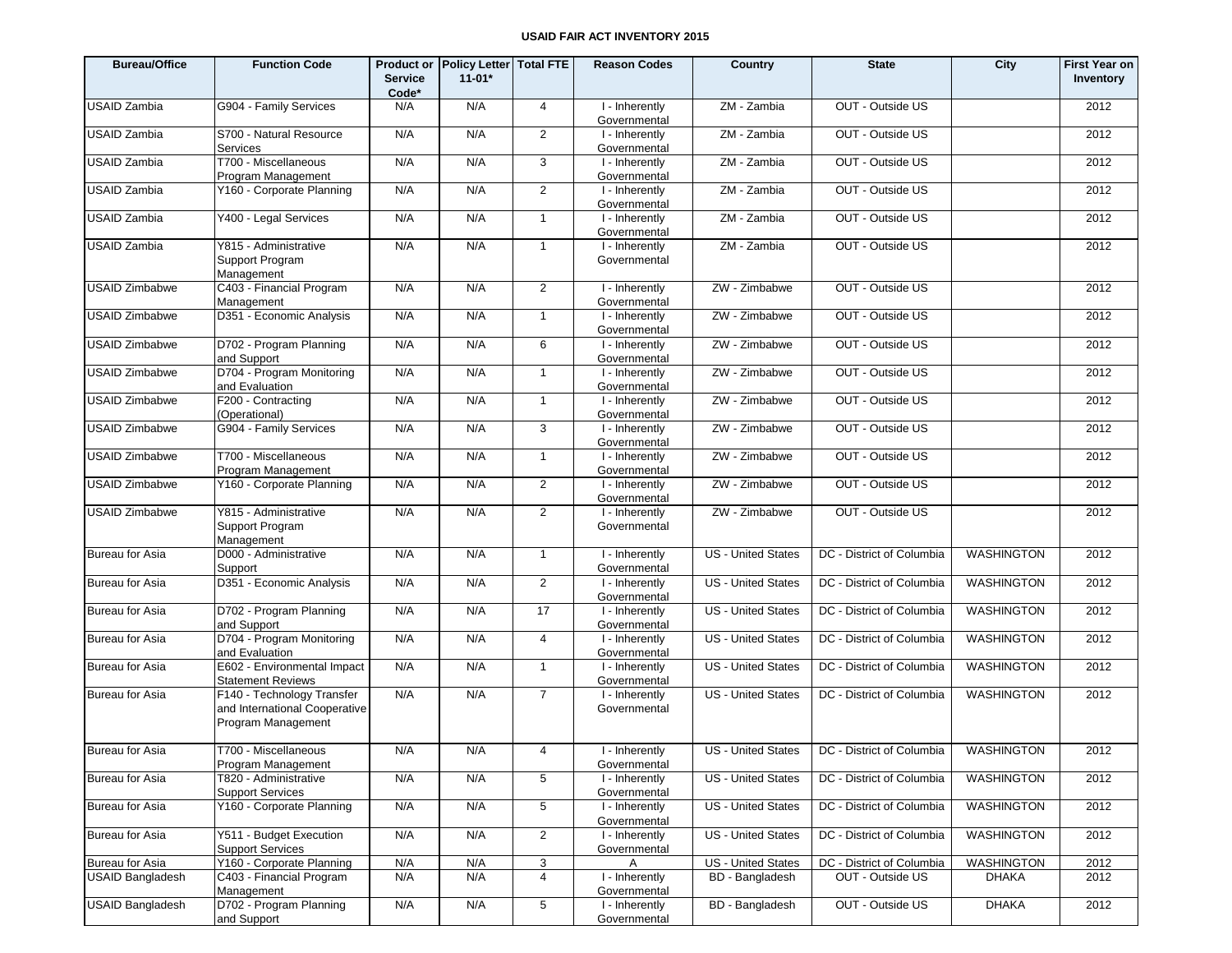| <b>Bureau/Office</b>              | <b>Function Code</b>                                   | <b>Product or</b><br><b>Service</b><br>Code* | Policy Letter   Total FTE<br>$11-01*$ |                | <b>Reason Codes</b>                         | Country                | <b>State</b>     | City          | <b>First Year on</b><br>Inventory |
|-----------------------------------|--------------------------------------------------------|----------------------------------------------|---------------------------------------|----------------|---------------------------------------------|------------------------|------------------|---------------|-----------------------------------|
| <b>USAID Bangladesh</b>           | F200 - Contracting<br>(Operational)                    | N/A                                          | N/A                                   | 3              | I - Inherently<br>Governmental              | BD - Bangladesh        | OUT - Outside US | <b>DHAKA</b>  | 2012                              |
| <b>USAID Bangladesh</b>           | G904 - Family Services                                 | N/A                                          | N/A                                   | 5              | I - Inherently<br>Governmental              | <b>BD</b> - Bangladesh | OUT - Outside US | <b>DHAKA</b>  | 2012                              |
| <b>USAID Bangladesh</b>           | S700 - Natural Resource<br>Services                    | N/A                                          | N/A                                   | 10             | I - Inherently<br>Governmental              | <b>BD</b> - Bangladesh | OUT - Outside US | <b>DHAKA</b>  | 2012                              |
| <b>USAID Bangladesh</b>           | T700 - Miscellaneous<br>Program Management             | N/A                                          | N/A                                   | 5              | I - Inherently<br>Governmental              | BD - Bangladesh        | OUT - Outside US | <b>DHAKA</b>  | 2012                              |
| <b>USAID Bangladesh</b>           | Y160 - Corporate Planning                              | N/A                                          | N/A                                   | 2              | I - Inherently<br>Governmental              | BD - Bangladesh        | OUT - Outside US | <b>DHAKA</b>  | 2012                              |
| <b>USAID Bangladesh</b>           | Y400 - Legal Services                                  | N/A                                          | N/A                                   | $\mathbf{1}$   | I - Inherently<br>Governmental              | OM - Oman              | OUT - Outside US | <b>DHAKA</b>  | 2012                              |
| <b>USAID Bangladesh</b>           | Y815 - Administrative<br>Support Program<br>Management | N/A                                          | N/A                                   | 3              | I - Inherently<br>Governmental              | BD - Bangladesh        | OUT - Outside US | <b>DHAKA</b>  | 2012                              |
| <b>USAID Cambodia</b>             | C403 - Financial Program<br>Management                 | N/A                                          | N/A                                   | $\mathbf{1}$   | I - Inherently<br>Governmental              | KH - Cambodia          | OUT - Outside US | PHNOM PENH    | 2012                              |
| <b>USAID Cambodia</b>             | D702 - Program Planning<br>and Support                 | N/A                                          | N/A                                   | 3              | I - Inherently<br>Governmental              | KH - Cambodia          | OUT - Outside US | PHNOM PENH    | 2012                              |
| <b>USAID Cambodia</b>             | F200 - Contracting<br>(Operational)                    | N/A                                          | N/A                                   | $\mathbf{1}$   | I - Inherently<br>Governmental              | KH - Cambodia          | OUT - Outside US | PHNOM PENH    | 2012                              |
| <b>USAID Cambodia</b>             | G904 - Family Services                                 | N/A                                          | N/A                                   | 4              | I - Inherently<br>Governmental              | KH - Cambodia          | OUT - Outside US | PHNOM PENH    | 2012                              |
| <b>USAID Cambodia</b>             | S700 - Natural Resource<br><b>Services</b>             | N/A                                          | N/A                                   | 4              | $\overline{1}$ - Inherently<br>Governmental | KH - Cambodia          | OUT - Outside US | PHNOM PENH    | 2012                              |
| <b>USAID Cambodia</b>             | T700 - Miscellaneous<br>Program Management             | N/A                                          | N/A                                   | 3              | I - Inherently<br>Governmental              | KH - Cambodia          | OUT - Outside US | PHNOM PENH    | 2012                              |
| <b>USAID Cambodia</b>             | Y160 - Corporate Planning                              | N/A                                          | N/A                                   | $\overline{2}$ | $\overline{1}$ - Inherently<br>Governmental | KH - Cambodia          | OUT - Outside US | PHNOM PENH    | 2012                              |
| <b>USAID Cambodia</b>             | Y815 - Administrative<br>Support Program<br>Management | N/A                                          | N/A                                   | $\mathbf{1}$   | I - Inherently<br>Governmental              | KH - Cambodia          | OUT - Outside US | PHNOM PENH    | 2012                              |
| <b>USAID Central Asian</b><br>Rep | C314 - Financial<br>Management and Program<br>Planning | N/A                                          | N/A                                   | $\overline{2}$ | I - Inherently<br>Governmental              | KZ - Kazakhstan        | OUT - Outside US | <b>ALMATY</b> | 2012                              |
| <b>USAID Central Asian</b><br>Rep | C403 - Financial Program<br>Management                 | N/A                                          | N/A                                   | $\overline{2}$ | I - Inherently<br>Governmental              | KZ - Kazakhstan        | OUT - Outside US | <b>ALMATY</b> | 2012                              |
| <b>USAID Central Asian</b><br>Rep | D351 - Economic Analysis                               | N/A                                          | N/A                                   | 2              | I - Inherently<br>Governmental              | KZ - Kazakhstan        | OUT - Outside US | <b>ALMATY</b> | 2012                              |
| <b>USAID Central Asian</b><br>Rep | D702 - Program Planning<br>and Support                 | N/A                                          | N/A                                   | 5              | I - Inherently<br>Governmental              | KZ - Kazakhstan        | OUT - Outside US | <b>ALMATY</b> | 2012                              |
| <b>USAID Central Asian</b><br>Rep | D704 - Program Monitoring<br>and Evaluation            | N/A                                          | N/A                                   | $\overline{2}$ | I - Inherently<br>Governmental              | KZ - Kazakhstan        | OUT - Outside US | <b>ALMATY</b> | 2012                              |
| <b>USAID Central Asian</b><br>Rep | F200 - Contracting<br>(Operational)                    | N/A                                          | N/A                                   | 4              | I - Inherently<br>Governmental              | KZ - Kazakhstan        | OUT - Outside US | <b>ALMATY</b> | 2012                              |
| <b>USAID Central Asian</b><br>Rep | G904 - Family Services                                 | N/A                                          | N/A                                   | $\overline{2}$ | I - Inherently<br>Governmental              | KZ - Kazakhstan        | OUT - Outside US | <b>ALMATY</b> | 2012                              |
| <b>USAID Central Asian</b><br>Rep | S700 - Natural Resource<br><b>Services</b>             | N/A                                          | N/A                                   | $\overline{2}$ | I - Inherently<br>Governmental              | KZ - Kazakhstan        | OUT - Outside US | <b>ALMATY</b> | 2012                              |
| <b>USAID Central Asian</b><br>Rep | T700 - Miscellaneous<br>Program Management             | N/A                                          | N/A                                   | 6              | I - Inherently<br>Governmental              | KZ - Kazakhstan        | OUT - Outside US | <b>ALMATY</b> | 2012                              |
| <b>USAID Central Asian</b><br>Rep | Y160 - Corporate Planning                              | N/A                                          | N/A                                   | $\overline{2}$ | I - Inherently<br>Governmental              | KZ - Kazakhstan        | OUT - Outside US | <b>ALMATY</b> | 2012                              |
| <b>USAID Central Asian</b><br>Rep | Y400 - Legal Services                                  | N/A                                          | N/A                                   | $\mathbf{1}$   | I - Inherently<br>Governmental              | KZ - Kazakhstan        | OUT - Outside US | <b>ALMATY</b> | 2012                              |
| <b>USAID Central Asian</b><br>Rep | Y815 - Administrative<br>Support Program<br>Management | N/A                                          | N/A                                   | 4              | I - Inherently<br>Governmental              | KZ - Kazakhstan        | OUT - Outside US | <b>ALMATY</b> | 2012                              |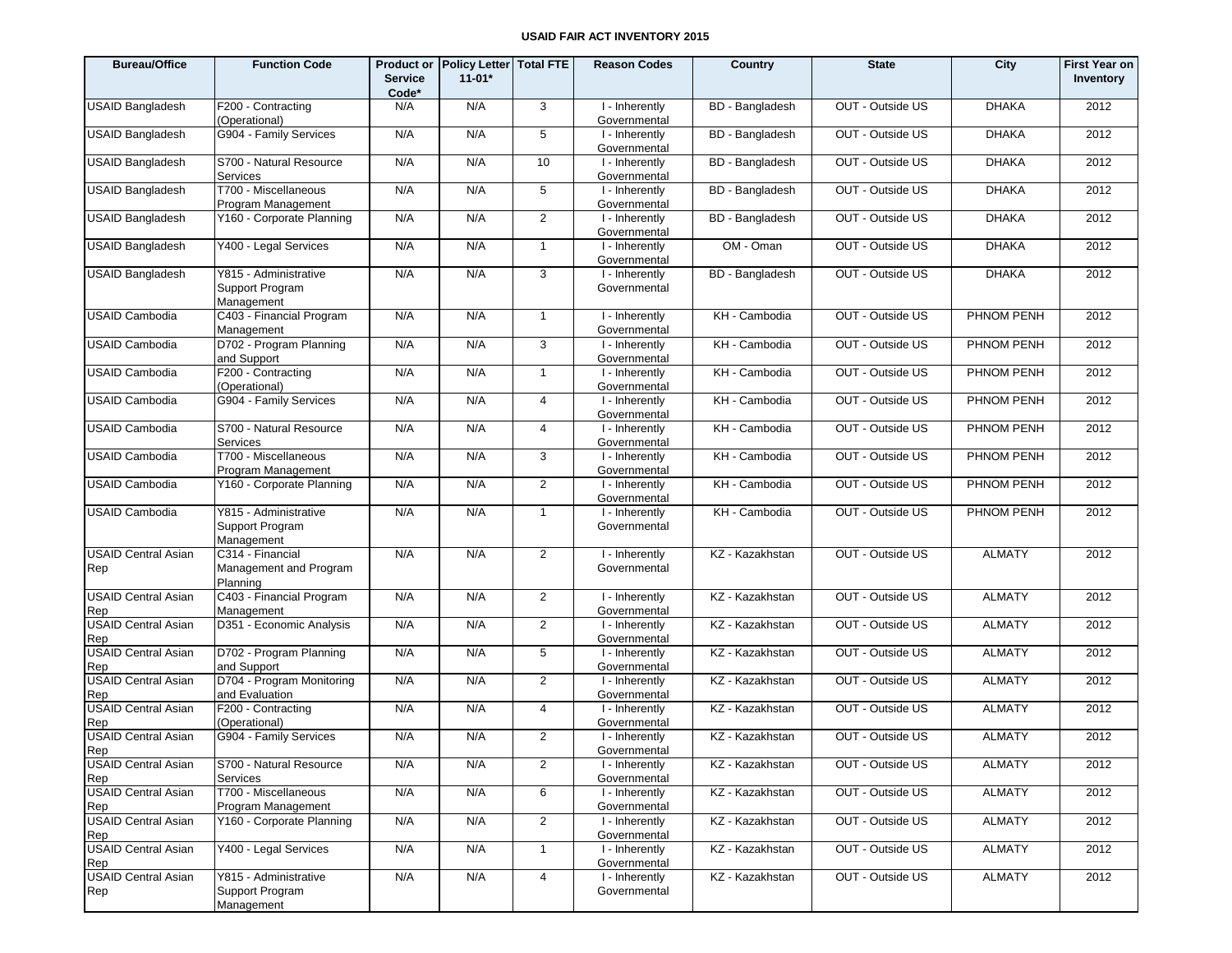| <b>Bureau/Office</b>              | <b>Function Code</b>                                   | <b>Service</b><br>Code* | Product or Policy Letter Total FTE<br>$11 - 01*$ |                | <b>Reason Codes</b>                         | Country           | <b>State</b>     | City             | <b>First Year on</b><br>Inventory |
|-----------------------------------|--------------------------------------------------------|-------------------------|--------------------------------------------------|----------------|---------------------------------------------|-------------------|------------------|------------------|-----------------------------------|
| <b>USAID Central Asian</b><br>Rep | D704 - Program Monitoring<br>and Evaluation            | N/A                     | N/A                                              | $\mathbf{1}$   | I - Inherently<br>Governmental              | TJ - Tajikistan   | OUT - Outside US | <b>DUSHANBE</b>  | 2012                              |
| <b>USAID Central Asian</b><br>Rep | S700 - Natural Resource<br>Services                    | N/A                     | N/A                                              | $\mathbf{1}$   | I - Inherently<br>Governmental              | TJ - Tajikistan   | OUT - Outside US | <b>DUSHANBE</b>  | 2012                              |
| <b>USAID Central Asian</b><br>Rep | T700 - Miscellaneous<br>Program Management             | N/A                     | N/A                                              | 3              | I - Inherently<br>Governmental              | TJ - Tajikistan   | OUT - Outside US | <b>DUSHANBE</b>  | 2012                              |
| <b>USAID Central Asian</b><br>Rep | D702 - Program Planning<br>and Support                 | N/A                     | N/A                                              | 2              | I - Inherently<br>Governmental              | TM - Turkmenistan | OUT - Outside US | <b>ASHGABAT</b>  | 2012                              |
| <b>USAID Central Asian</b><br>Rep | D704 - Program Monitoring<br>and Evaluation            | N/A                     | N/A                                              | $\mathbf{1}$   | I - Inherently<br>Governmental              | TM - Turkmenistan | OUT - Outside US | <b>ASHGABAT</b>  | 2012                              |
| USAID India                       | C403 - Financial Program<br>Management                 | N/A                     | N/A                                              | $\mathbf{1}$   | I - Inherently<br>Governmental              | IN - India        | OUT - Outside US | <b>NEW DELHI</b> | 2012                              |
| USAID India                       | D702 - Program Planning<br>and Support                 | N/A                     | N/A                                              | $\overline{4}$ | I - Inherently<br>Governmental              | IN - India        | OUT - Outside US | <b>NEW DELHI</b> | 2012                              |
| <b>USAID India</b>                | D704 - Program Monitoring<br>and Evaluation            | N/A                     | N/A                                              | $\mathbf{1}$   | I - Inherently<br>Governmental              | IN - India        | OUT - Outside US | <b>NEW DELHI</b> | 2012                              |
| USAID India                       | F200 - Contracting<br>(Operational)                    | N/A                     | N/A                                              | 2              | I - Inherently<br>Governmental              | IN - India        | OUT - Outside US | <b>NEW DELHI</b> | 2012                              |
| <b>USAID India</b>                | G904 - Family Services                                 | N/A                     | N/A                                              | 3              | I - Inherently<br>Governmental              | IN - India        | OUT - Outside US | <b>NEW DELHI</b> | 2012                              |
| USAID India                       | S700 - Natural Resource<br>Services                    | N/A                     | N/A                                              | 5              | I - Inherently<br>Governmental              | IN - India        | OUT - Outside US | <b>NEW DELHI</b> | 2012                              |
| USAID India                       | Y160 - Corporate Planning                              | N/A                     | N/A                                              | 2              | I - Inherently<br>Governmental              | IN - India        | OUT - Outside US | <b>NEW DELHI</b> | 2012                              |
| USAID India                       | Y400 - Legal Services                                  | N/A                     | N/A                                              | 2              | I - Inherently<br>Governmental              | IN - India        | OUT - Outside US | <b>NEW DELHI</b> | 2012                              |
| USAID India                       | Y815 - Administrative<br>Support Program<br>Management | N/A                     | N/A                                              | $\mathbf{1}$   | I - Inherently<br>Governmental              | IN - India        | OUT - Outside US | <b>NEW DELHI</b> | 2012                              |
| USAID Indonesia                   | C403 - Financial Program<br>Management                 | N/A                     | N/A                                              | 2              | I - Inherently<br>Governmental              | ID - Indonesia    | OUT - Outside US | <b>JAKARTA</b>   | 2012                              |
| USAID Indonesia                   | D702 - Program Planning<br>and Support                 | N/A                     | N/A                                              | 8              | I - Inherently<br>Governmental              | ID - Indonesia    | OUT - Outside US | <b>JAKARTA</b>   | 2012                              |
| USAID Indonesia                   | D704 - Program Monitoring<br>and Evaluation            | N/A                     | N/A                                              | 2              | I - Inherently<br>Governmental              | ID - Indonesia    | OUT - Outside US | <b>JAKARTA</b>   | 2012                              |
| USAID Indonesia                   | F200 - Contracting<br>(Operational)                    | N/A                     | N/A                                              | 3              | I - Inherently<br>Governmental              | ID - Indonesia    | OUT - Outside US | <b>JAKARTA</b>   | 2012                              |
| USAID Indonesia                   | G904 - Family Services                                 | N/A                     | N/A                                              | 3              | I - Inherently<br>Governmental              | ID - Indonesia    | OUT - Outside US | <b>JAKARTA</b>   | 2012                              |
| USAID Indonesia                   | S700 - Natural Resource<br>Services                    | N/A                     | N/A                                              | 9              | $\overline{1}$ - Inherently<br>Governmental | ID - Indonesia    | OUT - Outside US | <b>JAKARTA</b>   | 2012                              |
| USAID Indonesia                   | T700 - Miscellaneous<br>Program Management             | N/A                     | N/A                                              | 6              | I - Inherently<br>Governmental              | ID - Indonesia    | OUT - Outside US | <b>JAKARTA</b>   | 2012                              |
| USAID Indonesia                   | Y160 - Corporate Planning                              | N/A                     | N/A                                              | 3              | I - Inherently<br>Governmental              | ID - Indonesia    | OUT - Outside US | <b>JAKARTA</b>   | 2012                              |
| USAID Indonesia                   | Y400 - Legal Services                                  | N/A                     | N/A                                              | $\overline{1}$ | I - Inherently<br>Governmental              | ID - Indonesia    | OUT - Outside US | <b>JAKARTA</b>   | 2012                              |
| USAID Indonesia                   | Y815 - Administrative<br>Support Program<br>Management | N/A                     | N/A                                              | $\overline{1}$ | I - Inherently<br>Governmental              | ID - Indonesia    | OUT - Outside US | <b>JAKARTA</b>   | 2012                              |
| <b>USAID Nepal</b>                | C403 - Financial Program<br>Management                 | N/A                     | N/A                                              | $\mathbf{1}$   | I - Inherently<br>Governmental              | NP - Nepal        | OUT - Outside US | KATHMANDU        | 2012                              |
| <b>USAID Nepal</b>                | D702 - Program Planning<br>and Support                 | N/A                     | N/A                                              | 3              | I - Inherently<br>Governmental              | NP - Nepal        | OUT - Outside US | <b>KATHMANDU</b> | 2012                              |
| <b>USAID Nepal</b>                | F200 - Contracting<br>(Operational)                    | N/A                     | N/A                                              | $\mathbf{1}$   | I - Inherently<br>Governmental              | NP - Nepal        | OUT - Outside US | KATHMANDU        | 2012                              |
| <b>USAID Nepal</b>                | G904 - Family Services                                 | N/A                     | N/A                                              | 3              | I - Inherently<br>Governmental              | NP - Nepal        | OUT - Outside US | <b>KATHMANDU</b> | 2012                              |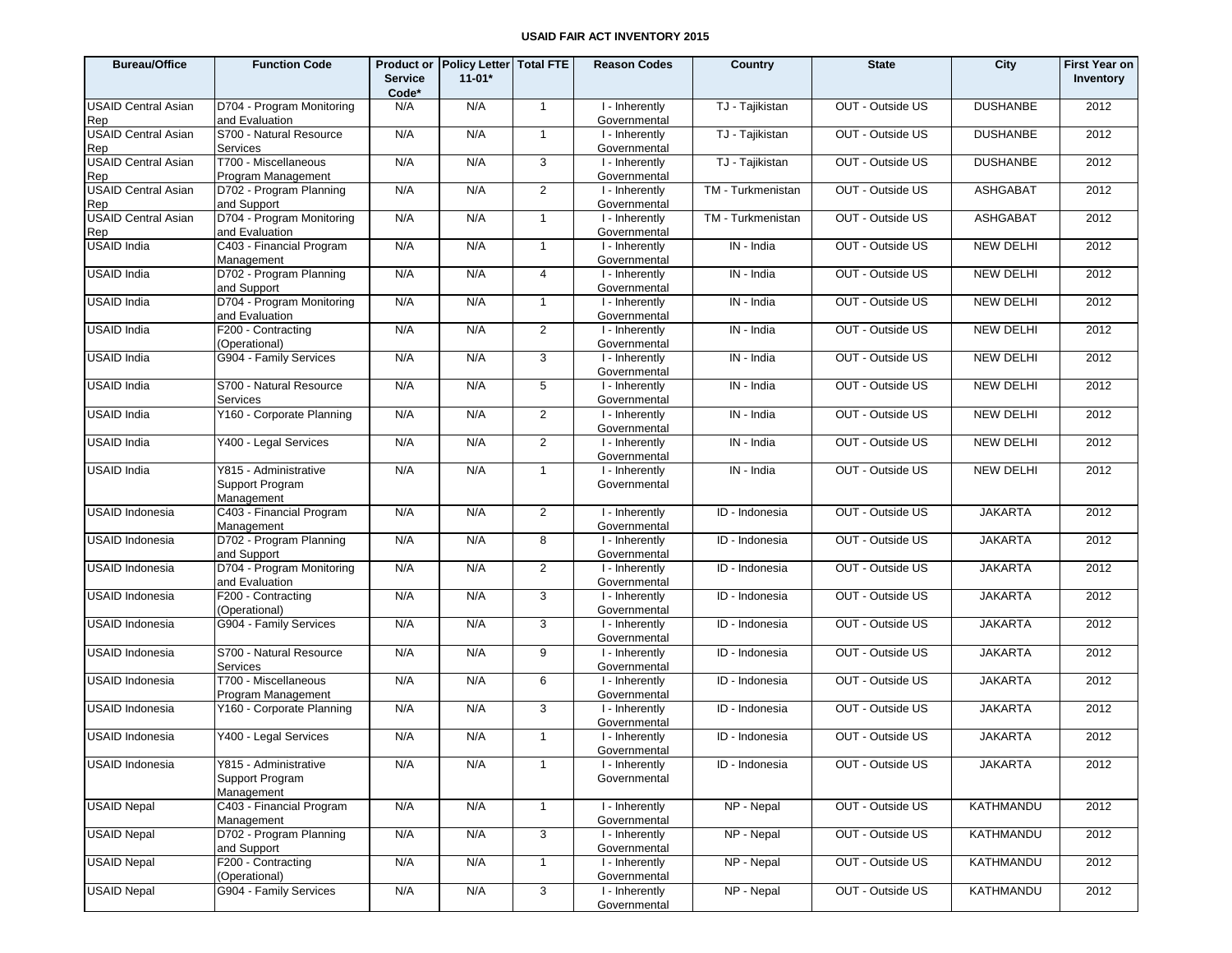| <b>Bureau/Office</b>                                 | <b>Function Code</b>                                   | <b>Service</b><br>Code* | Product or Policy Letter Total FTE<br>$11-01*$ |                | <b>Reason Codes</b>                         | Country          | <b>State</b>     | City             | <b>First Year on</b><br>Inventory |
|------------------------------------------------------|--------------------------------------------------------|-------------------------|------------------------------------------------|----------------|---------------------------------------------|------------------|------------------|------------------|-----------------------------------|
| <b>USAID Nepal</b>                                   | S700 - Natural Resource<br>Services                    | N/A                     | N/A                                            | $\overline{1}$ | I - Inherently<br>Governmental              | NP - Nepal       | OUT - Outside US | KATHMANDU        | 2012                              |
| <b>USAID Nepal</b>                                   | T700 - Miscellaneous<br>Program Management             | N/A                     | N/A                                            | 3              | I - Inherently<br>Governmental              | NP - Nepal       | OUT - Outside US | <b>KATHMANDU</b> | 2012                              |
| <b>USAID Nepal</b>                                   | Y160 - Corporate Planning                              | N/A                     | N/A                                            | $\mathbf{1}$   | I - Inherently<br>Governmental              | NP - Nepal       | OUT - Outside US | KATHMANDU        | 2012                              |
| <b>USAID Nepal</b>                                   | Y815 - Administrative<br>Support Program<br>Management | N/A                     | N/A                                            | $\mathbf{1}$   | I - Inherently<br>Governmental              | NP - Nepal       | OUT - Outside US | KATHMANDU        | 2012                              |
| <b>USAID Philippines</b>                             | C403 - Financial Program<br>Management                 | N/A                     | N/A                                            | $\overline{4}$ | I - Inherently<br>Governmental              | PH - Philippines | OUT - Outside US | <b>MANILA</b>    | 2012                              |
| <b>USAID Philippines</b>                             | D351 - Economic Analysis                               | N/A                     | N/A                                            | $\mathbf{1}$   | $\overline{1}$ - Inherently<br>Governmental | PH - Philippines | OUT - Outside US | <b>MANILA</b>    | 2012                              |
| <b>USAID Philippines</b>                             | F200 - Contracting<br>(Operational)                    | N/A                     | N/A                                            | 4              | I - Inherently<br>Governmental              | PH - Philippines | OUT - Outside US | <b>MANILA</b>    | 2012                              |
| <b>USAID Philippines</b>                             | G904 - Family Services                                 | N/A                     | N/A                                            | $\overline{2}$ | $\overline{1}$ - Inherently<br>Governmental | PH - Philippines | OUT - Outside US | <b>MANILA</b>    | 2012                              |
| <b>USAID Philippines</b>                             | S700 - Natural Resource<br>Services                    | N/A                     | N/A                                            | 5              | I - Inherently<br>Governmental              | PH - Philippines | OUT - Outside US | <b>MANILA</b>    | 2012                              |
| <b>USAID Philippines</b>                             | T700 - Miscellaneous<br>Program Management             | N/A                     | N/A                                            | 3              | $\overline{1}$ - Inherently<br>Governmental | PH - Philippines | OUT - Outside US | <b>MANILA</b>    | 2012                              |
| <b>USAID Philippines</b>                             | Y160 - Corporate Planning                              | N/A                     | N/A                                            | $\overline{2}$ | I - Inherently<br>Governmental              | PH - Philippines | OUT - Outside US | <b>MANILA</b>    | 2012                              |
| <b>USAID Philippines</b>                             | Y400 - Legal Services                                  | N/A                     | N/A                                            | $\mathbf{1}$   | $\overline{1}$ - Inherently<br>Governmental | PH - Philippines | OUT - Outside US | <b>MANILA</b>    | 2012                              |
| <b>USAID Philippines</b>                             | Y815 - Administrative<br>Support Program<br>Management | N/A                     | N/A                                            | $\overline{2}$ | $\overline{1}$ - Inherently<br>Governmental | PH - Philippines | OUT - Outside US | <b>MANILA</b>    | 2012                              |
| <b>USAID Philippines</b>                             | D702 - Program Planning<br>and Support                 | N/A                     | N/A                                            | 8              | I - Inherently<br>Governmental              | PH - Philippines | OUT - Outside US | <b>MANILA</b>    | 2012                              |
| <b>USAID Regional</b><br>Development<br>Mission/Asia | D702 - Program Planning<br>and Support                 | N/A                     | N/A                                            | 15             | I - Inherently<br>Governmental              | TH - Thailand    | OUT - Outside US | Bangkok          | 2012                              |
| <b>USAID Regional</b><br>Development<br>Mission/Asia | F200 - Contracting<br>(Operational)                    | N/A                     | N/A                                            | 6              | I - Inherently<br>Governmental              | TH - Thailand    | OUT - Outside US | Bangkok          | 2012                              |
| <b>USAID Regional</b><br>Development<br>Mission/Asia | G904 - Family Services                                 | N/A                     | N/A                                            | 6              | I - Inherently<br>Governmental              | TH - Thailand    | OUT - Outside US | Bangkok          | 2012                              |
| <b>USAID Regional</b><br>Development<br>Mission/Asia | S700 - Natural Resource<br>Services                    | N/A                     | N/A                                            | $\overline{7}$ | I - Inherently<br>Governmental              | TH - Thailand    | OUT - Outside US | Bangkok          | 2012                              |
| <b>USAID Regional</b><br>Development<br>Mission/Asia | Y815 - Administrative<br>Support Program<br>Management | N/A                     | N/A                                            | $\overline{2}$ | I - Inherently<br>Governmental              | TH - Thailand    | OUT - Outside US | Bangkok          | 2012                              |
| <b>USAID Regional</b><br>Development<br>Mission/Asia | C314 - Financial<br>Management and Program<br>Planning | N/A                     | N/A                                            | $\overline{2}$ | I - Inherently<br>Governmental              | TH - Thailand    | OUT - Outside US | <b>BANGKOK</b>   | 2012                              |
| <b>USAID Regional</b><br>Development<br>Mission/Asia | C403 - Financial Program<br>Management                 | N/A                     | N/A                                            | $\overline{2}$ | I - Inherently<br>Governmental              | TH - Thailand    | OUT - Outside US | <b>BANGKOK</b>   | 2012                              |
| <b>USAID Regional</b><br>Development<br>Mission/Asia | D351 - Economic Analysis                               | N/A                     | N/A                                            | $\overline{2}$ | I - Inherently<br>Governmental              | TH - Thailand    | OUT - Outside US | <b>BANGKOK</b>   | 2012                              |
| <b>USAID Regional</b><br>Development<br>Mission/Asia | D704 - Program Monitoring<br>and Evaluation            | N/A                     | N/A                                            | $\mathbf{1}$   | I - Inherently<br>Governmental              | TH - Thailand    | OUT - Outside US | <b>BANGKOK</b>   | 2012                              |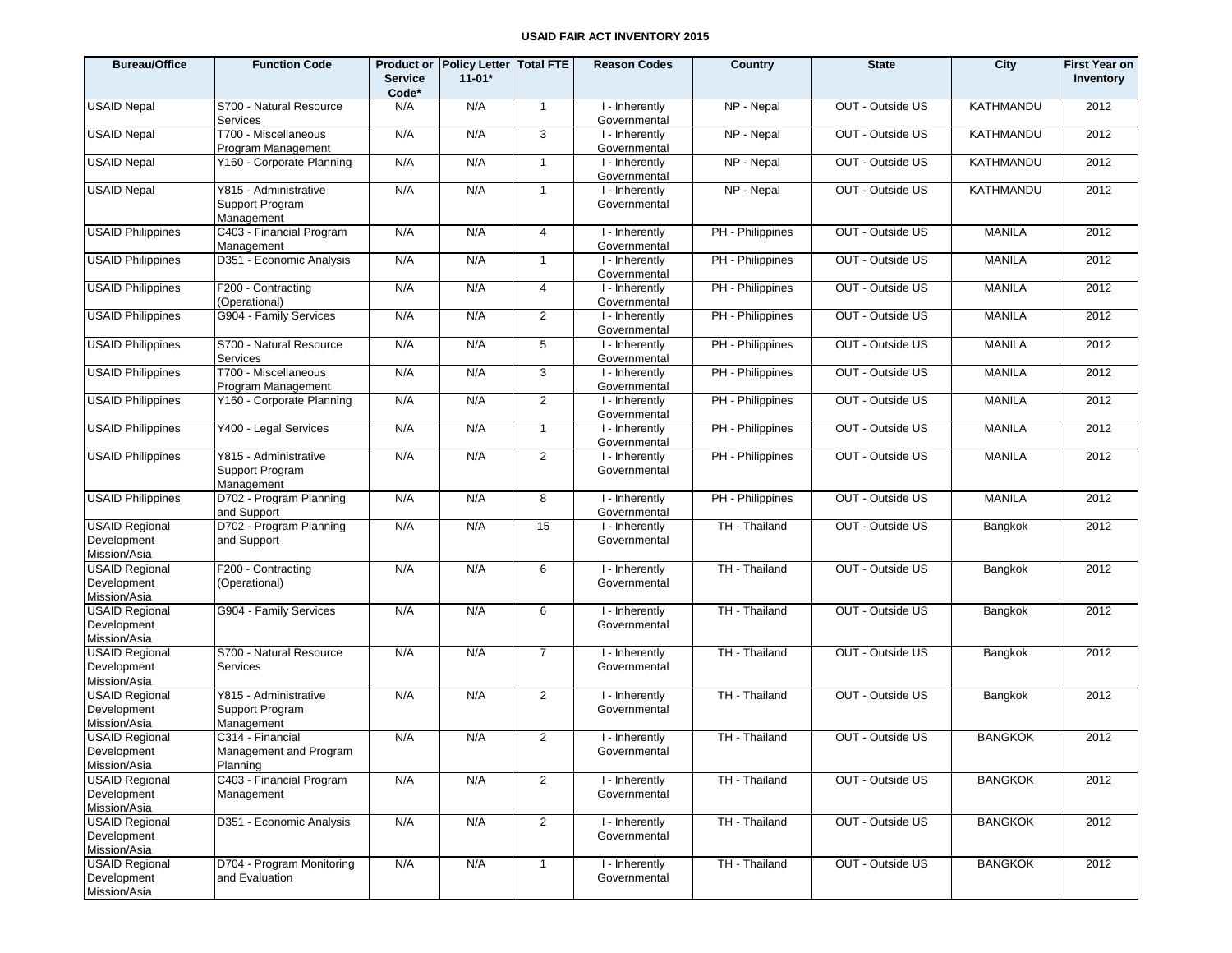| <b>Bureau/Office</b>                                         | <b>Function Code</b>                                           | <b>Product or</b><br><b>Service</b><br>Code* | <b>Policy Letter</b><br>$11 - 01*$ | <b>Total FTE</b> | <b>Reason Codes</b>            | Country          | <b>State</b>     | City               | <b>First Year on</b><br>Inventory |
|--------------------------------------------------------------|----------------------------------------------------------------|----------------------------------------------|------------------------------------|------------------|--------------------------------|------------------|------------------|--------------------|-----------------------------------|
| <b>USAID Regional</b>                                        | T700 - Miscellaneous                                           | N/A                                          | N/A                                | 5                | I - Inherently                 | TH - Thailand    | OUT - Outside US | <b>BANGKOK</b>     | 2012                              |
| Development                                                  | Program Management                                             |                                              |                                    |                  | Governmental                   |                  |                  |                    |                                   |
| Mission/Asia                                                 | Y160 - Corporate Planning                                      |                                              |                                    |                  |                                |                  | OUT - Outside US |                    | 2012                              |
| <b>USAID Regional</b><br>Development                         |                                                                | N/A                                          | N/A                                | $\overline{2}$   | I - Inherently<br>Governmental | TH - Thailand    |                  | <b>BANGKOK</b>     |                                   |
| Mission/Asia                                                 |                                                                |                                              |                                    |                  |                                |                  |                  |                    |                                   |
| <b>USAID Regional</b>                                        | Y815 - Administrative                                          | N/A                                          | N/A                                | $\overline{2}$   | I - Inherently                 | TH - Thailand    | OUT - Outside US | <b>BANGKOK</b>     | 2012                              |
| Development                                                  | Support Program                                                |                                              |                                    |                  | Governmental                   |                  |                  |                    |                                   |
| Mission/Asia                                                 | Management                                                     |                                              |                                    |                  |                                |                  |                  |                    |                                   |
| <b>USAID Sri Lanka</b>                                       | D702 - Program Planning<br>and Support                         | N/A                                          | N/A                                | $\overline{2}$   | I - Inherently<br>Governmental | LK - Sri Lanka   | OUT - Outside US | <b>COLOMBO</b>     | 2012                              |
| <b>USAID Sri Lanka</b>                                       | D704 - Program Monitoring<br>and Evaluation                    | N/A                                          | N/A                                | $\mathbf{1}$     | I - Inherently<br>Governmental | LK - Sri Lanka   | OUT - Outside US | <b>COLOMBO</b>     | 2012                              |
| <b>USAID Sri Lanka</b>                                       | F200 - Contracting<br>(Operational)                            | N/A                                          | N/A                                | $\mathbf{1}$     | I - Inherently<br>Governmental | LK - Sri Lanka   | OUT - Outside US | <b>COLOMBO</b>     | 2012                              |
| <b>USAID Sri Lanka</b>                                       | S700 - Natural Resource<br>Services                            | N/A                                          | N/A                                | $\mathbf{1}$     | I - Inherently<br>Governmental | LK - Sri Lanka   | OUT - Outside US | <b>COLOMBO</b>     | 2012                              |
| USAID Sri Lanka                                              | T700 - Miscellaneous<br>Program Management                     | N/A                                          | N/A                                | $\mathbf{1}$     | I - Inherently<br>Governmental | LK - Sri Lanka   | OUT - Outside US | COLOMBO            | 2012                              |
| <b>USAID Sri Lanka</b>                                       | Y160 - Corporate Planning                                      | N/A                                          | N/A                                | $\mathbf{1}$     | I - Inherently<br>Governmental | LK - Sri Lanka   | OUT - Outside US | <b>COLOMBO</b>     | 2012                              |
| USAID Sri Lanka                                              | Y815 - Administrative<br>Support Program<br>Management         | N/A                                          | N/A                                | $\mathbf{1}$     | I - Inherently<br>Governmental | LK - Sri Lanka   | OUT - Outside US | COLOMBO            | 2012                              |
| <b>USAID Timor Leste</b>                                     | D702 - Program Planning<br>and Support                         | N/A                                          | N/A                                | 5                | I - Inherently<br>Governmental | TL - Timor-Leste | OUT - Outside US |                    | 2012                              |
| <b>USAID Timor Leste</b>                                     | Y160 - Corporate Planning                                      | N/A                                          | N/A                                | $\mathbf{1}$     | I - Inherently<br>Governmental | TL - Timor-Leste | OUT - Outside US |                    | 2012                              |
| <b>USAID Timor Leste</b>                                     | Y815 - Administrative<br>Support Program<br>Management         | N/A                                          | N/A                                | $\mathbf{1}$     | I - Inherently<br>Governmental | TL - Timor-Leste | OUT - Outside US |                    | 2012                              |
| <b>USAID Vietnam</b>                                         | D702 - Program Planning<br>and Support                         | N/A                                          | N/A                                | $\overline{2}$   | I - Inherently<br>Governmental | VN - Viet Nam    | OUT - Outside US | <b>HANOI</b>       | 2012                              |
| <b>USAID Vietnam</b>                                         | F200 - Contracting<br>(Operational)                            | N/A                                          | N/A                                | $\mathbf{1}$     | I - Inherently<br>Governmental | VN - Viet Nam    | OUT - Outside US | <b>HANOI</b>       | 2012                              |
| <b>USAID Vietnam</b>                                         | G904 - Family Services                                         | N/A                                          | N/A                                | $\overline{2}$   | I - Inherently<br>Governmental | VN - Viet Nam    | OUT - Outside US | <b>HANOI</b>       | 2012                              |
| <b>USAID Vietnam</b>                                         | S700 - Natural Resource<br>Services                            | N/A                                          | N/A                                | $\overline{2}$   | I - Inherently<br>Governmental | VN - Viet Nam    | OUT - Outside US | <b>HANOI</b>       | 2012                              |
| <b>USAID Vietnam</b>                                         | T700 - Miscellaneous<br>Program Management                     | N/A                                          | N/A                                | $\overline{4}$   | I - Inherently<br>Governmental | VN - Viet Nam    | OUT - Outside US | <b>HANOI</b>       | 2012                              |
| <b>USAID Vietnam</b>                                         | Y160 - Corporate Planning                                      | N/A                                          | N/A                                | $\mathbf{1}$     | I - Inherently<br>Governmental | VN - Viet Nam    | OH - Ohio        | <b>HANOI</b>       | 2012                              |
| <b>USAID Vietnam</b>                                         | Y815 - Administrative<br>Support Program<br>Management         | N/A                                          | N/A                                | $\mathbf{1}$     | I - Inherently<br>Governmental | VN - Viet Nam    | OUT - Outside US | <b>HANOI</b>       | 2012                              |
| Office of the USAID<br>Representative<br>Mongolia            | D702 - Program Planning<br>and Support                         | N/A                                          | N/A                                | $\mathbf{1}$     | I - Inherently<br>Governmental | MN - Mongolia    | OUT - Outside US | <b>ULAANBAATAR</b> | 2012                              |
| Kyrgyzstan                                                   | Office of the USAID Rep D702 - Program Planning<br>and Support | N/A                                          | N/A                                | $\mathbf{1}$     | I - Inherently<br>Governmental | KG - Kyrgyzstan  | OUT - Outside US | <b>BISHKEK</b>     | 2012                              |
| Office of the USAID Rep   T700 - Miscellaneous<br>Kyrgyzstan | Program Management                                             | N/A                                          | N/A                                | $\overline{2}$   | I - Inherently<br>Governmental | KG - Kyrgyzstan  | OUT - Outside US | <b>BISHKEK</b>     | 2012                              |
| Kyrgyzstan                                                   | Office of the USAID Rep Y160 - Corporate Planning              | N/A                                          | N/A                                | $\mathbf{1}$     | I - Inherently<br>Governmental | KG - Kyrgyzstan  | OUT - Outside US | <b>BISHKEK</b>     | 2012                              |
| <b>USAID BURMA</b>                                           | D702 - Program Planning<br>and Support                         | N/A                                          | N/A                                | $\overline{2}$   | I - Inherently<br>Governmental | MM - Myanmar     | OUT - Outside US | <b>BURMA</b>       | 2013                              |
| <b>USAID BURMA</b>                                           | G904 - Family Services                                         | N/A                                          | N/A                                | $\mathbf{1}$     | I - Inherently<br>Governmental | MM - Myanmar     | OUT - Outside US | <b>BURMA</b>       | 2013                              |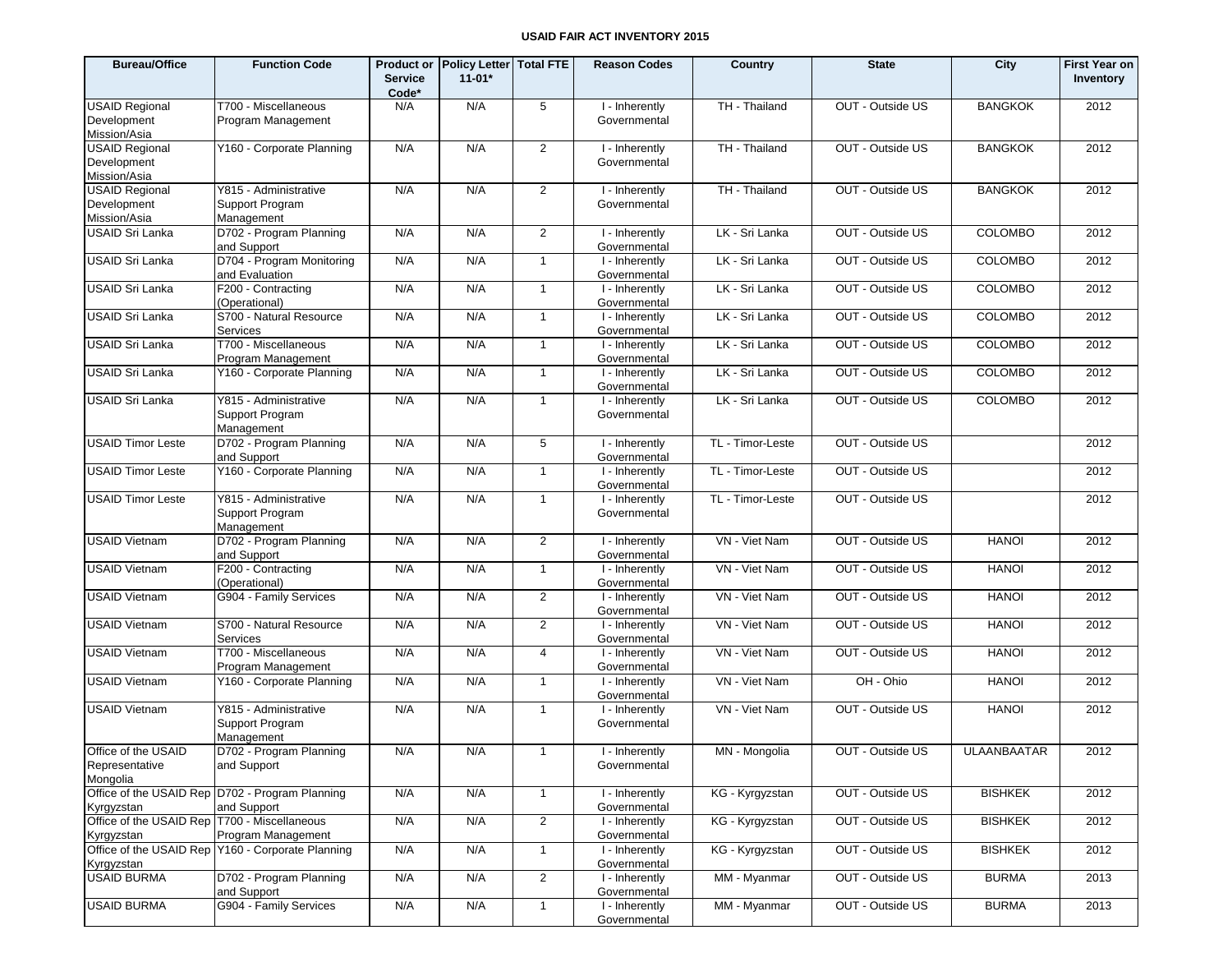| <b>Bureau/Office</b>     | <b>Function Code</b>                                   | <b>Product or</b><br><b>Service</b><br>Code* | <b>Policy Letter   Total FTE</b><br>$11-01*$ |                | <b>Reason Codes</b>            | Country                   | <b>State</b>              | City              | <b>First Year on</b><br>Inventory |
|--------------------------|--------------------------------------------------------|----------------------------------------------|----------------------------------------------|----------------|--------------------------------|---------------------------|---------------------------|-------------------|-----------------------------------|
| <b>USAID BURMA</b>       | S700 - Natural Resource<br>Services                    | N/A                                          | N/A                                          | $\overline{2}$ | I - Inherently<br>Governmental | MM - Myanmar              | OUT - Outside US          | <b>BURMA</b>      | 2013                              |
| <b>USAID BURMA</b>       | T700 - Miscellaneous<br>Program Management             | N/A                                          | N/A                                          | $\overline{2}$ | I - Inherently<br>Governmental | MM - Myanmar              | OUT - Outside US          | <b>BURMA</b>      | 2013                              |
| <b>USAID BURMA</b>       | Y160 - Corporate Planning                              | N/A                                          | N/A                                          | $\mathbf{1}$   | I - Inherently<br>Governmental | MM - Myanmar              | OUT - Outside US          | <b>BURMA</b>      | 2013                              |
| <b>USAID Afghanistan</b> | C314 - Financial<br>Management and Program<br>Planning | N/A                                          | N/A                                          | 4              | I - Inherently<br>Governmental | AF - Afghanistan          | OUT - Outside US          | <b>KABUL</b>      | 2012                              |
| <b>USAID Afghanistan</b> | C403 - Financial Program<br>Management                 | N/A                                          | N/A                                          | $\overline{2}$ | I - Inherently<br>Governmental | AF - Afghanistan          | OUT - Outside US          | <b>KABUL</b>      | 2012                              |
| <b>USAID Afghanistan</b> | D351 - Economic Analysis                               | N/A                                          | N/A                                          | 3              | I - Inherently<br>Governmental | AF - Afghanistan          | OUT - Outside US          | <b>KABUL</b>      | 2012                              |
| <b>USAID Afghanistan</b> | D702 - Program Planning<br>and Support                 | N/A                                          | N/A                                          | 72             | I - Inherently<br>Governmental | AF - Afghanistan          | OUT - Outside US          | <b>KABUL</b>      | 2012                              |
| <b>USAID Afghanistan</b> | D704 - Program Monitoring<br>and Evaluation            | N/A                                          | N/A                                          | 5              | I - Inherently<br>Governmental | AF - Afghanistan          | OUT - Outside US          | <b>KABUL</b>      | 2012                              |
| <b>USAID Afghanistan</b> | F200 - Contracting<br>(Operational)                    | N/A                                          | N/A                                          | 12             | I - Inherently<br>Governmental | AF - Afghanistan          | OUT - Outside US          | <b>KABUL</b>      | 2012                              |
| <b>USAID Afghanistan</b> | G904 - Family Services                                 | N/A                                          | N/A                                          | 6              | I - Inherently<br>Governmental | AF - Afghanistan          | OUT - Outside US          | <b>KABUL</b>      | 2012                              |
| <b>USAID Afghanistan</b> | S700 - Natural Resource<br><b>Services</b>             | N/A                                          | N/A                                          | 14             | I - Inherently<br>Governmental | AF - Afghanistan          | OUT - Outside US          | <b>KABUL</b>      | 2012                              |
| <b>USAID Afghanistan</b> | S735 - Engineering Services                            | N/A                                          | N/A                                          | $\overline{4}$ | I - Inherently<br>Governmental | AF - Afghanistan          | OUT - Outside US          | <b>KABUL</b>      | 2012                              |
| <b>USAID Afghanistan</b> | T700 - Miscellaneous<br>Program Management             | N/A                                          | N/A                                          | 23             | I - Inherently<br>Governmental | AF - Afghanistan          | OUT - Outside US          | <b>KABUL</b>      | 2012                              |
| <b>USAID Afghanistan</b> | Y160 - Corporate Planning                              | N/A                                          | N/A                                          | 9              | I - Inherently<br>Governmental | AF - Afghanistan          | OUT - Outside US          | <b>KABUL</b>      | 2012                              |
| <b>USAID Afghanistan</b> | Y400 - Legal Services                                  | N/A                                          | N/A                                          | 3              | I - Inherently<br>Governmental | AF - Afghanistan          | OUT - Outside US          | <b>KABUL</b>      | 2012                              |
| <b>USAID Afghanistan</b> | Y815 - Administrative<br>Support Program<br>Management | N/A                                          | N/A                                          | $\mathbf{1}$   | I - Inherently<br>Governmental | AF - Afghanistan          | OUT - Outside US          | <b>KABUL</b>      | 2012                              |
| <b>USAID OAPA-DC</b>     | Y000 - Administrative<br>Support                       | N/A                                          | N/A                                          | 2              | B                              | <b>US</b> - United States | DC - District of Columbia | <b>WASHINGTON</b> | 2012                              |
| <b>USAID OAPA-DC</b>     | B702 - Personnel IT Support                            | N/A                                          | N/A                                          | $\mathbf{3}$   | I - Inherently<br>Governmental | <b>US</b> - United States | DC - District of Columbia | <b>WASHINGTON</b> | 2012                              |
| <b>USAID OAPA-DC</b>     | B999 - Other Personnel<br>Activities                   | N/A                                          | N/A                                          | $\overline{4}$ | I - Inherently<br>Governmental | <b>US</b> - United States | DC - District of Columbia | WASHINGTON        | 2012                              |
| <b>USAID OAPA-DC</b>     | C314 - Financial<br>Management and Program<br>Planning | N/A                                          | N/A                                          | 3              | I - Inherently<br>Governmental | <b>US</b> - United States | DC - District of Columbia | <b>WASHINGTON</b> | 2012                              |
| <b>USAID OAPA-DC</b>     | C400 - Budget Support                                  | N/A                                          | N/A                                          | $\mathbf{1}$   | I - Inherently<br>Governmental | US - United States        | DC - District of Columbia | <b>WASHINGTON</b> | 2012                              |
| <b>USAID OAPA-DC</b>     | D411 - Compliance<br>Assessments                       | N/A                                          | N/A                                          | $\mathbf{1}$   | I - Inherently<br>Governmental | US - United States        | DC - District of Columbia | <b>WASHINGTON</b> | 2012                              |
| <b>USAID OAPA-DC</b>     | D701 - Program Marketing<br>and Outreach               | N/A                                          | N/A                                          | $\mathbf{1}$   | I - Inherently<br>Governmental | US - United States        | DC - District of Columbia | WASHINGTON        | 2012                              |
| <b>USAID OAPA-DC</b>     | D702 - Program Planning<br>and Support                 | N/A                                          | N/A                                          | 14             | I - Inherently<br>Governmental | US - United States        | DC - District of Columbia | <b>WASHINGTON</b> | 2012                              |
| <b>USAID OAPA-DC</b>     | D704 - Program Monitoring<br>and Evaluation            | N/A                                          | N/A                                          | 6              | I - Inherently<br>Governmental | US - United States        | DC - District of Columbia | <b>WASHINGTON</b> | 2012                              |
| <b>USAID OAPA-DC</b>     | D707 - Program Evaluation                              | N/A                                          | N/A                                          | $\overline{7}$ | I - Inherently<br>Governmental | US - United States        | DC - District of Columbia | <b>WASHINGTON</b> | 2012                              |
| <b>USAID OAPA-DC</b>     | S701 - Public<br>Affairs/Relations                     | N/A                                          | N/A                                          | $\mathbf{1}$   | I - Inherently<br>Governmental | US - United States        | DC - District of Columbia | <b>WASHINGTON</b> | 2012                              |
| <b>USAID OAPA-DC</b>     | T700 - Miscellaneous<br>Program Management             | N/A                                          | N/A                                          | $\overline{5}$ | I - Inherently<br>Governmental | <b>US</b> - United States | DC - District of Columbia | <b>WASHINGTON</b> | 2012                              |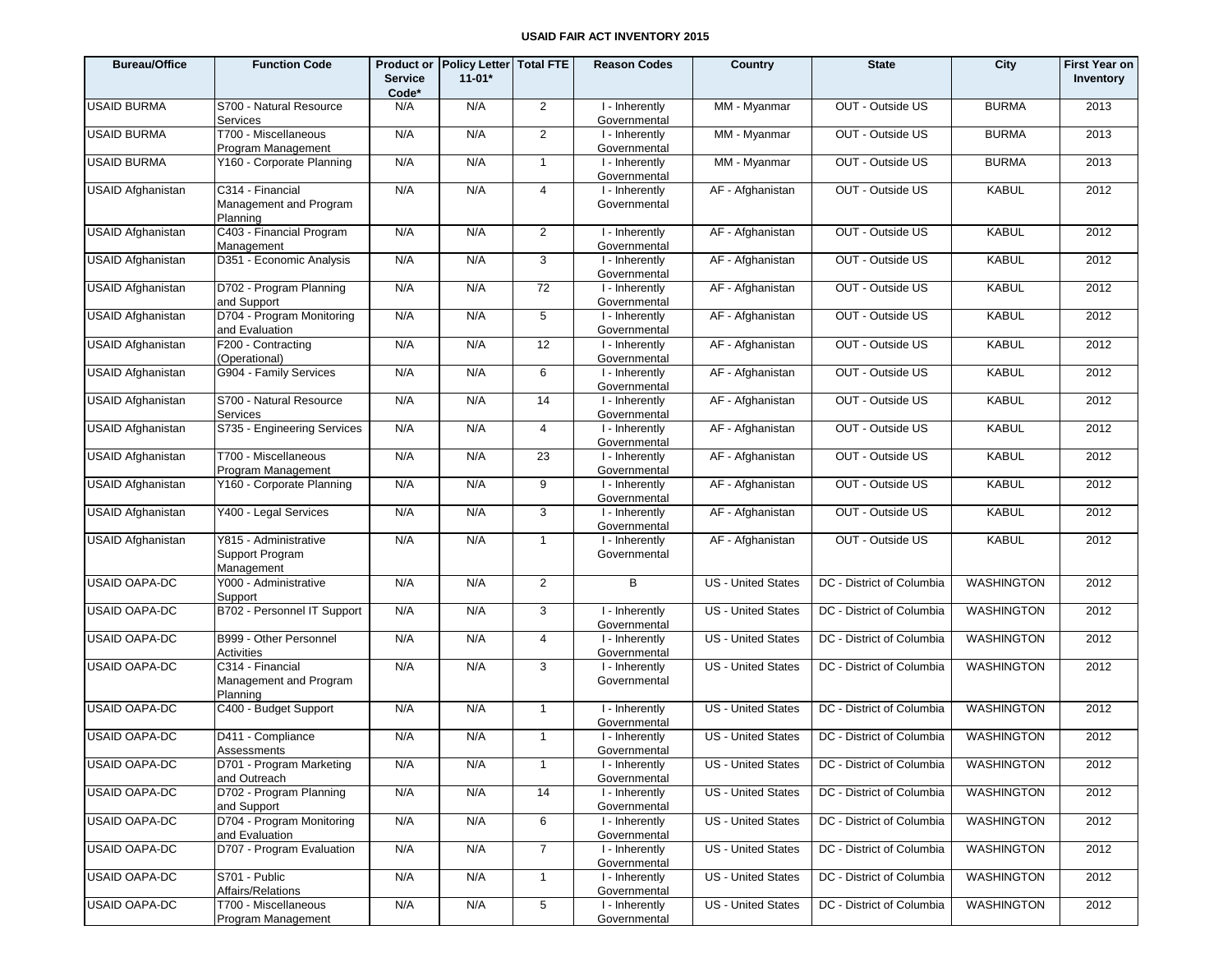| <b>Bureau/Office</b>          | <b>Function Code</b>                                                              | <b>Service</b><br>Code* | Product or Policy Letter   Total FTE<br>$11 - 01*$ |                | <b>Reason Codes</b>            | Country                   | <b>State</b>                                   | City              | <b>First Year on</b><br>Inventory |
|-------------------------------|-----------------------------------------------------------------------------------|-------------------------|----------------------------------------------------|----------------|--------------------------------|---------------------------|------------------------------------------------|-------------------|-----------------------------------|
| <b>USAID OAPA-DC</b>          | T820 - Administrative<br><b>Support Services</b>                                  | N/A                     | N/A                                                | $\overline{1}$ | I - Inherently<br>Governmental | US - United States        | DC - District of Columbia                      | <b>WASHINGTON</b> | 2012                              |
| <b>USAID OAPA-DC</b>          | Y160 - Corporate Planning                                                         | N/A                     | N/A                                                | 6              | I - Inherently<br>Governmental | <b>US - United States</b> | DC - District of Columbia                      | <b>WASHINGTON</b> | 2012                              |
| <b>USAID Pakistan</b>         | C403 - Financial Program<br>Management                                            | N/A                     | N/A                                                | $\overline{4}$ | I - Inherently<br>Governmental | PK - Pakistan             | OUT - Outside US                               |                   | 2012                              |
| <b>USAID Pakistan</b>         | D351 - Economic Analysis                                                          | N/A                     | N/A                                                | $\mathbf{1}$   | I - Inherently<br>Governmental | PK - Pakistan             | OUT - Outside US                               |                   | 2012                              |
| <b>USAID Pakistan</b>         | D702 - Program Planning<br>and Support                                            | N/A                     | N/A                                                | 16             | I - Inherently<br>Governmental | PK - Pakistan             | OUT - Outside US                               |                   | 2012                              |
| <b>USAID Pakistan</b>         | D704 - Program Monitoring<br>and Evaluation                                       | N/A                     | N/A                                                | 2              | I - Inherently<br>Governmental | PK - Pakistan             | OUT - Outside US                               |                   | 2012                              |
| <b>USAID Pakistan</b>         | D707 - Program Evaluation                                                         | N/A                     | N/A                                                | $\mathbf{1}$   | I - Inherently<br>Governmental | PK - Pakistan             | OUT - Outside US                               |                   | 2012                              |
| <b>USAID Pakistan</b>         | F200 - Contracting<br>(Operational)                                               | N/A                     | N/A                                                | 5              | I - Inherently<br>Governmental | PK - Pakistan             | OUT - Outside US                               |                   | 2012                              |
| <b>USAID Pakistan</b>         | G904 - Family Services                                                            | N/A                     | N/A                                                | 3              | I - Inherently<br>Governmental | PK - Pakistan             | OUT - Outside US                               |                   | 2012                              |
| <b>USAID Pakistan</b>         | S700 - Natural Resource<br>Services                                               | N/A                     | N/A                                                | 3              | I - Inherently<br>Governmental | PK - Pakistan             | OUT - Outside US                               |                   | 2012                              |
| <b>USAID Pakistan</b>         | S735 - Engineering Services                                                       | N/A                     | N/A                                                | 2              | I - Inherently<br>Governmental | PK - Pakistan             | OUT - Outside US                               |                   | 2012                              |
| <b>USAID Pakistan</b>         | T700 - Miscellaneous<br>Program Management                                        | N/A                     | N/A                                                | 5              | I - Inherently<br>Governmental | PK - Pakistan             | OUT - Outside US                               |                   | 2012                              |
| <b>USAID Pakistan</b>         | Y160 - Corporate Planning                                                         | N/A                     | N/A                                                | 8              | I - Inherently<br>Governmental | PK - Pakistan             | OUT - Outside US                               |                   | 2012                              |
| <b>USAID Pakistan</b>         | Y400 - Legal Services                                                             | N/A                     | N/A                                                | 3              | I - Inherently<br>Governmental | PK - Pakistan             | OUT - Outside US                               |                   | 2012                              |
| <b>USAID Pakistan</b>         | Y815 - Administrative<br>Support Program<br>Management                            | N/A                     | N/A                                                | 2              | I - Inherently<br>Governmental | PK - Pakistan             | OUT - Outside US                               |                   | 2012                              |
| <b>Bureau for Middle East</b> | D000 - Administrative<br>Support                                                  | N/A                     | N/A                                                | $\mathbf{1}$   | $\overline{A}$                 | <b>US</b> - United States | DC - District of Columbia                      | <b>WASHINGTON</b> | 2012                              |
| <b>Bureau for Middle East</b> | B000 - Personnel<br><b>Administrative Support</b>                                 | N/A                     | N/A                                                | 3              | I - Inherently<br>Governmental | <b>US - United States</b> | DC - District of Columbia                      | <b>WASHINGTON</b> | 2012                              |
| <b>Bureau for Middle East</b> | B999 - Other Personnel<br>Activities                                              | N/A                     | N/A                                                | $\mathbf{1}$   | I - Inherently<br>Governmental | US - United States        | DC - District of Columbia                      | <b>WASHINGTON</b> | 2012                              |
| <b>Bureau for Middle East</b> | C314 - Financial<br>Management and Program<br>Planning                            | N/A                     | N/A                                                | 2              | I - Inherently<br>Governmental | <b>US - United States</b> | DC - District of Columbia                      | <b>WASHINGTON</b> | 2012                              |
| Bureau for Middle East        | C400 - Budget Support                                                             | N/A                     | N/A                                                | 2              | I - Inherently<br>Governmental | <b>US</b> - United States | DC - District of Columbia                      | <b>WASHINGTON</b> | 2012                              |
| <b>Bureau for Middle East</b> | D701 - Program Marketing<br>and Outreach                                          | N/A                     | N/A                                                | 3              | I - Inherently<br>Governmental | <b>US</b> - United States | DC - District of Columbia                      | <b>WASHINGTON</b> | 2012                              |
| Bureau for Middle East        | D702 - Program Planning<br>and Support                                            | N/A                     | N/A                                                | 32             | I - Inherently<br>Governmental | <b>US</b> - United States | DC - District of Columbia                      | <b>WASHINGTON</b> | 2012                              |
|                               | Bureau for Middle East  D704 - Program Monitoring<br>and Evaluation               | N/A                     | N/A                                                | 4              | I - Inherently<br>Governmental |                           | US - United States   DC - District of Columbia | <b>WASHINGTON</b> | 2012                              |
| <b>Bureau for Middle East</b> | F140 - Technology Transfer<br>and International Cooperative<br>Program Management | N/A                     | N/A                                                | 6              | I - Inherently<br>Governmental | <b>US</b> - United States | DC - District of Columbia                      | <b>WASHINGTON</b> | 2012                              |
| Bureau for Middle East        | F200 - Contracting<br>(Operational)                                               | N/A                     | N/A                                                | $\mathbf{1}$   | I - Inherently<br>Governmental | <b>US</b> - United States | DC - District of Columbia                      | WASHINGTON        | 2012                              |
| <b>Bureau for Middle East</b> | L200 - Grants Monitoring and<br>Evaluation                                        | N/A                     | N/A                                                | $\overline{2}$ | I - Inherently<br>Governmental | <b>US</b> - United States | DC - District of Columbia                      | WASHINGTON        | 2012                              |
| <b>Bureau for Middle East</b> | S700 - Natural Resource<br>Services                                               | N/A                     | N/A                                                | $\mathbf{1}$   | I - Inherently<br>Governmental | US - United States        | DC - District of Columbia                      | WASHINGTON        | 2012                              |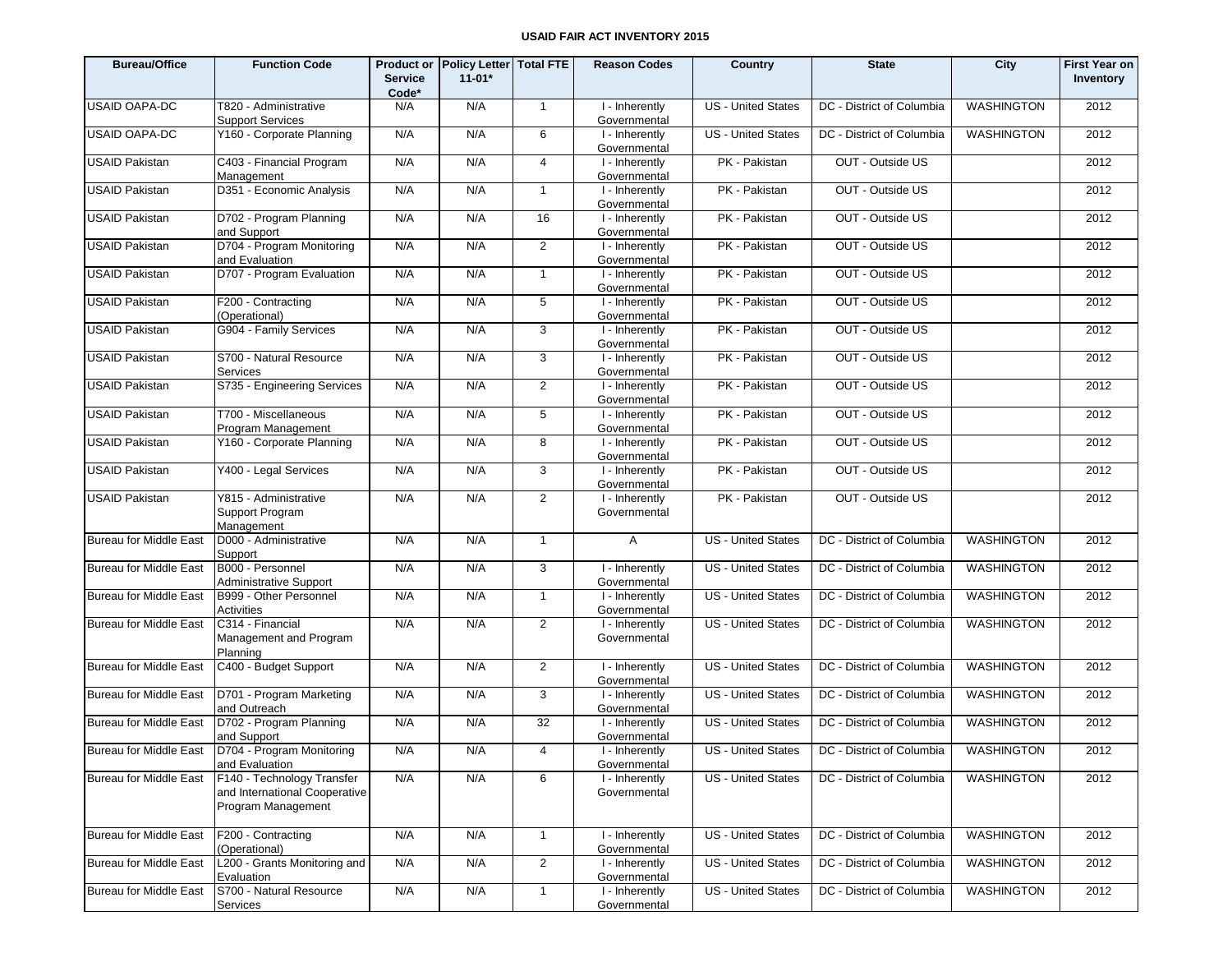| <b>Bureau/Office</b>          | <b>Function Code</b>                                               | <b>Service</b><br>Code* | Product or Policy Letter Total FTE<br>$11 - 01*$ |                 | <b>Reason Codes</b>                        | Country                   | <b>State</b>              | City              | <b>First Year on</b><br>Inventory |
|-------------------------------|--------------------------------------------------------------------|-------------------------|--------------------------------------------------|-----------------|--------------------------------------------|---------------------------|---------------------------|-------------------|-----------------------------------|
| <b>Bureau for Middle East</b> | S701 - Public<br>Affairs/Relations                                 | N/A                     | N/A                                              | $\overline{4}$  | I - Inherently<br>Governmental             | <b>US</b> - United States | DC - District of Columbia | WASHINGTON        | 2012                              |
| <b>Bureau for Middle East</b> | T700 - Miscellaneous<br>Program Management                         | N/A                     | N/A                                              | 6               | I - Inherently<br>Governmental             | <b>US</b> - United States | DC - District of Columbia | <b>WASHINGTON</b> | 2012                              |
| <b>Bureau for Middle East</b> | Y000 - Administrative<br>Support                                   | N/A                     | N/A                                              | $\overline{2}$  | I - Inherently<br>Governmental             | <b>US</b> - United States | DC - District of Columbia | <b>WASHINGTON</b> | 2012                              |
| <b>Bureau for Middle East</b> | Y160 - Corporate Planning                                          | N/A                     | N/A                                              | $5\phantom{.0}$ | I - Inherently<br>Governmental             | US - United States        | DC - District of Columbia | <b>WASHINGTON</b> | 2012                              |
| <b>Bureau for Middle East</b> | Y510 - Budget and Financial<br>Program Management                  | N/A                     | N/A                                              | $\overline{1}$  | I - Inherently<br>Governmental             | <b>US</b> - United States | DC - District of Columbia | <b>WASHINGTON</b> | 2012                              |
| <b>Bureau for Middle East</b> | Y820 - Administrative<br>Management and<br>Correspondence Services | N/A                     | N/A                                              | $\mathbf{1}$    | I - Inherently<br>Governmental             | <b>US - United States</b> | DC - District of Columbia | <b>WASHINGTON</b> | 2012                              |
| <b>USAID Egypt</b>            | C314 - Financial<br>Management and Program<br>Planning             | N/A                     | N/A                                              | 4               | $\overline{I}$ -Inherently<br>Governmental | EG - Egypt                | OUT - Outside US          | CAIRO             | 2012                              |
| <b>USAID Egypt</b>            | D351 - Economic Analysis                                           | N/A                     | N/A                                              | 2               | I - Inherently<br>Governmental             | EG - Egypt                | OUT - Outside US          | CAIRO             | 2012                              |
| <b>USAID Egypt</b>            | D702 - Program Planning<br>and Support                             | N/A                     | N/A                                              | 5               | I - Inherently<br>Governmental             | EG - Egypt                | OUT - Outside US          | CAIRO             | 2012                              |
| <b>USAID Egypt</b>            | D704 - Program Monitoring<br>and Evaluation                        | N/A                     | N/A                                              | 2               | I - Inherently<br>Governmental             | EG - Egypt                | OUT - Outside US          | CAIRO             | 2012                              |
| <b>USAID Egypt</b>            | F200 - Contracting<br>(Operational)                                | N/A                     | N/A                                              | 5               | I - Inherently<br>Governmental             | EG - Egypt                | OUT - Outside US          | CAIRO             | 2012                              |
| <b>USAID Egypt</b>            | G904 - Family Services                                             | N/A                     | N/A                                              | 2               | I - Inherently<br>Governmental             | EG - Egypt                | OUT - Outside US          | CAIRO             | 2012                              |
| <b>USAID Egypt</b>            | S700 - Natural Resource<br>Services                                | N/A                     | N/A                                              | $\overline{2}$  | I - Inherently<br>Governmental             | EG - Egypt                | OUT - Outside US          | CAIRO             | 2012                              |
| <b>USAID Egypt</b>            | T700 - Miscellaneous<br>Program Management                         | N/A                     | N/A                                              | $\overline{7}$  | I - Inherently<br>Governmental             | EG - Egypt                | OUT - Outside US          | CAIRO             | 2012                              |
| <b>USAID Egypt</b>            | Y160 - Corporate Planning                                          | N/A                     | N/A                                              | 2               | I - Inherently<br>Governmental             | EG - Egypt                | OUT - Outside US          | CAIRO             | 2012                              |
| <b>USAID Egypt</b>            | Y400 - Legal Services                                              | N/A                     | N/A                                              | $\overline{2}$  | I - Inherently<br>Governmental             | EG - Egypt                | OUT - Outside US          | CAIRO             | 2012                              |
| <b>USAID Egypt</b>            | Y815 - Administrative<br>Support Program<br>Management             | N/A                     | N/A                                              | 3               | I - Inherently<br>Governmental             | EG - Egypt                | OUT - Outside US          | CAIRO             | 2012                              |
| <b>USAID Iraq</b>             | C403 - Financial Program<br>Management                             | N/A                     | N/A                                              | $\mathbf{1}$    | I - Inherently<br>Governmental             | IQ - Iraq                 | OUT - Outside US          | <b>BAGHDAD</b>    | 2012                              |
| <b>USAID Iraq</b>             | D702 - Program Planning<br>and Support                             | N/A                     | N/A                                              | 3               | I - Inherently<br>Governmental             | $IQ - Iraq$               | OUT - Outside US          | <b>BAGHDAD</b>    | 2012                              |
| <b>USAID Iraq</b>             | D704 - Program Monitoring<br>and Evaluation                        | N/A                     | N/A                                              | $\mathbf{1}$    | I - Inherently<br>Governmental             | IQ - Iraq                 | OUT - Outside US          | <b>BAGHDAD</b>    | 2012                              |
| <b>USAID Iraq</b>             | F200 - Contracting<br>(Operational)                                | N/A                     | N/A                                              | 2               | I - Inherently<br>Governmental             | IQ - Iraq                 | OUT - Outside US          | <b>BAGHDAD</b>    | 2012                              |
| <b>USAID Iraq</b>             | Y160 - Corporate Planning                                          | N/A                     | N/A                                              | $\overline{2}$  | I - Inherently<br>Governmental             | IQ - Iraq                 | OUT - Outside US          | <b>BAGHDAD</b>    | 2012                              |
| <b>USAID Iraq</b>             | Y815 - Administrative<br>Support Program<br>Management             | N/A                     | N/A                                              | 2               | I - Inherently<br>Governmental             | IQ - Iraq                 | OUT - Outside US          | <b>BAGHDAD</b>    | 2012                              |
| <b>USAID Jordan</b>           | C314 - Financial<br>Management and Program<br>Planning             | N/A                     | N/A                                              | $\mathbf{1}$    | I - Inherently<br>Governmental             | JO - Jordan               | OUT - Outside US          | <b>AMMAN</b>      | 2012                              |
| <b>USAID Jordan</b>           | C403 - Financial Program<br>Management                             | N/A                     | N/A                                              | $\mathbf{1}$    | I - Inherently<br>Governmental             | JO - Jordan               | OUT - Outside US          | AMMAN             | 2012                              |
| <b>USAID Jordan</b>           | D351 - Economic Analysis                                           | N/A                     | N/A                                              | $\sqrt{5}$      | I - Inherently<br>Governmental             | JO - Jordan               | OUT - Outside US          | AMMAN             | 2012                              |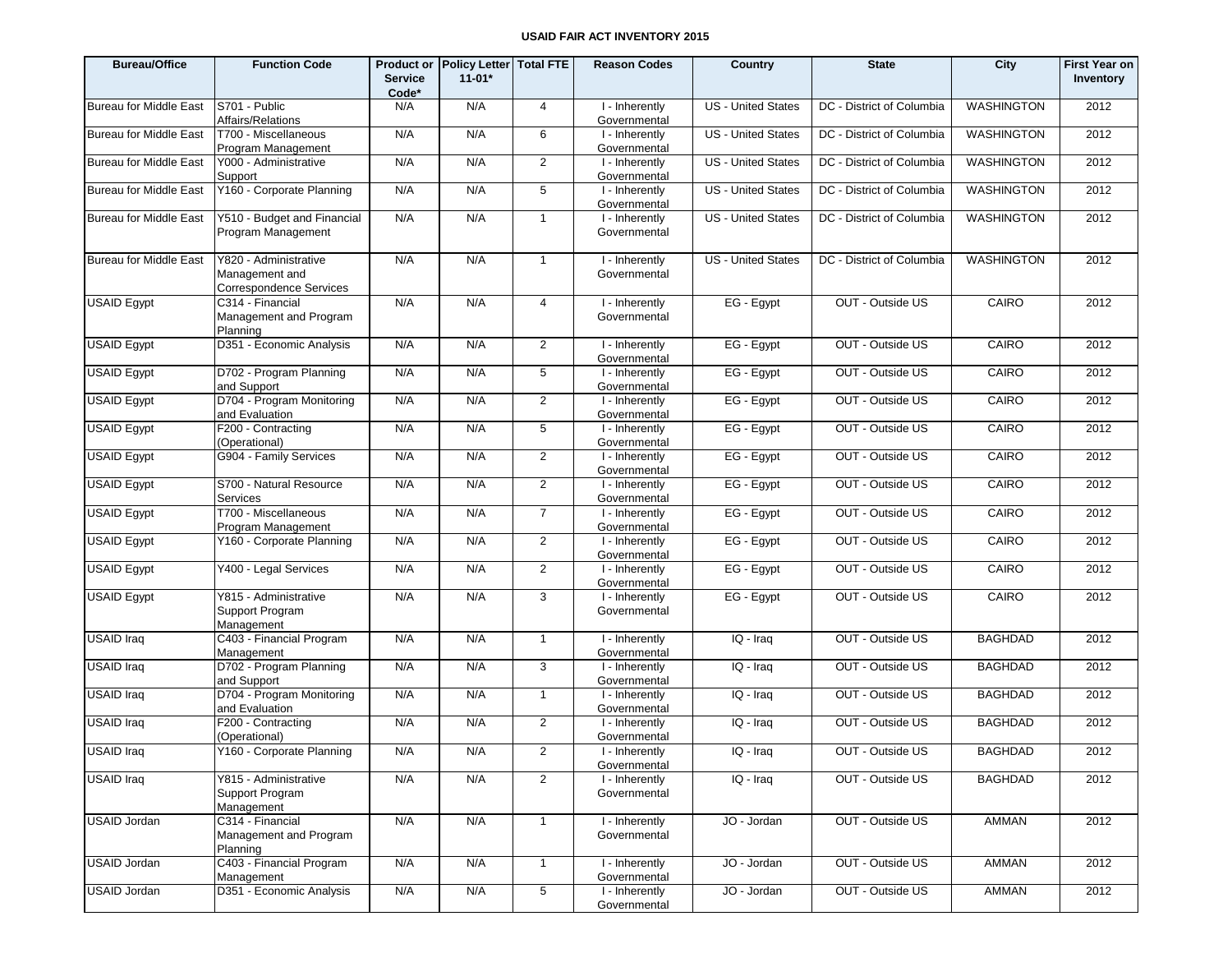| <b>Bureau/Office</b>                        | <b>Function Code</b>                                             | <b>Service</b><br>Code* | Product or Policy Letter Total FTE<br>$11 - 01*$ |                | <b>Reason Codes</b>            | Country      | <b>State</b>     | City            | <b>First Year on</b><br>Inventory |
|---------------------------------------------|------------------------------------------------------------------|-------------------------|--------------------------------------------------|----------------|--------------------------------|--------------|------------------|-----------------|-----------------------------------|
| <b>USAID Jordan</b>                         | D702 - Program Planning<br>and Support                           | N/A                     | N/A                                              | 5              | I - Inherently<br>Governmental | JO - Jordan  | OUT - Outside US | <b>AMMAN</b>    | 2012                              |
| <b>USAID Jordan</b>                         | F200 - Contracting<br>(Operational)                              | N/A                     | N/A                                              | $\overline{4}$ | I - Inherently<br>Governmental | JO - Jordan  | OUT - Outside US | <b>AMMAN</b>    | 2012                              |
| <b>USAID Jordan</b>                         | G904 - Family Services                                           | N/A                     | N/A                                              | $\overline{4}$ | I - Inherently<br>Governmental | JO - Jordan  | OUT - Outside US | <b>AMMAN</b>    | 2012                              |
| <b>USAID Jordan</b>                         | S700 - Natural Resource<br>Services                              | N/A                     | N/A                                              | 3              | I - Inherently<br>Governmental | JO - Jordan  | OUT - Outside US | <b>AMMAN</b>    | 2012                              |
| <b>USAID Jordan</b>                         | T700 - Miscellaneous<br>Program Management                       | N/A                     | N/A                                              | 8              | I - Inherently<br>Governmental | JO - Jordan  | OUT - Outside US | <b>AMMAN</b>    | 2012                              |
| <b>USAID Jordan</b>                         | Y160 - Corporate Planning                                        | N/A                     | N/A                                              | $\overline{4}$ | I - Inherently<br>Governmental | JO - Jordan  | OUT - Outside US | <b>AMMAN</b>    | 2012                              |
| <b>USAID Jordan</b>                         | Y400 - Legal Services                                            | N/A                     | N/A                                              | $\overline{1}$ | I - Inherently<br>Governmental | JO - Jordan  | OUT - Outside US | <b>AMMAN</b>    | 2012                              |
| <b>USAID Jordan</b>                         | Y815 - Administrative<br>Support Program<br>Management           | N/A                     | N/A                                              | 2              | I - Inherently<br>Governmental | JO - Jordan  | OUT - Outside US | <b>AMMAN</b>    | 2012                              |
| <b>USAID Lebanon</b>                        | B702 - Personnel IT Support                                      | N/A                     | N/A                                              | $\mathbf{1}$   | I - Inherently<br>Governmental | LB - Lebanon | OUT - Outside US | <b>BEIRUT</b>   | 2012                              |
| <b>USAID Lebanon</b>                        | D702 - Program Planning<br>and Support                           | N/A                     | N/A                                              | $\overline{2}$ | I - Inherently<br>Governmental | LB - Lebanon | OUT - Outside US | <b>BEIRUT</b>   | 2012                              |
| <b>USAID Lebanon</b>                        | Y160 - Corporate Planning                                        | N/A                     | N/A                                              | $\mathbf{1}$   | I - Inherently<br>Governmental | LB - Lebanon | OUT - Outside US | <b>BEIRUT</b>   | 2012                              |
| <b>USAID Morocco</b>                        |                                                                  |                         |                                                  |                |                                |              |                  |                 |                                   |
| <b>USAID Morocco</b>                        |                                                                  |                         |                                                  |                |                                |              |                  |                 |                                   |
| <b>USAID Morocco</b>                        |                                                                  |                         |                                                  |                |                                |              |                  |                 |                                   |
| <b>USAID Morocco</b>                        |                                                                  |                         |                                                  |                |                                |              |                  |                 |                                   |
| <b>USAID Morocco</b>                        |                                                                  |                         |                                                  |                |                                |              |                  |                 |                                   |
| USAID West Bank/Gaza C314 - Financial       | Management and Program<br>Planning                               | N/A                     | N/A                                              | $\mathbf{1}$   | I - Inherently<br>Governmental | IL - Israel  | OUT - Outside US | <b>TEL AVIV</b> | 2012                              |
|                                             | USAID West Bank/Gaza C403 - Financial Program<br>Management      | N/A                     | N/A                                              | 2              | I - Inherently<br>Governmental | IL - Israel  | OUT - Outside US | <b>TEL AVIV</b> | 2012                              |
|                                             | USAID West Bank/Gaza D702 - Program Planning<br>and Support      | N/A                     | N/A                                              | 6              | I - Inherently<br>Governmental | IL - Israel  | OUT - Outside US | <b>TEL AVIV</b> | 2012                              |
|                                             | USAID West Bank/Gaza D704 - Program Monitoring<br>and Evaluation | N/A                     | N/A                                              | $\mathbf{1}$   | I - Inherently<br>Governmental | IL - Israel  | OUT - Outside US | <b>TEL AVIV</b> | 2012                              |
| USAID West Bank/Gaza F200 - Contracting     | (Operational)                                                    | N/A                     | N/A                                              | 3              | I - Inherently<br>Governmental | IL - Israel  | OUT - Outside US | <b>TEL AVIV</b> | 2012                              |
| USAID West Bank/Gaza G904 - Family Services |                                                                  | N/A                     | N/A                                              | $\overline{2}$ | I - Inherently<br>Governmental | IL - Israel  | OUT - Outside US | <b>TEL AVIV</b> | 2012                              |
|                                             | USAID West Bank/Gaza S735 - Engineering Services                 | N/A                     | N/A                                              | $\mathbf{1}$   | I - Inherently<br>Governmental | IL - Israel  | OUT - Outside US | <b>TEL AVIV</b> | 2012                              |
| USAID West Bank/Gaza T700 - Miscellaneous   | Program Management                                               | N/A                     | N/A                                              | 2              | I - Inherently<br>Governmental | IL - Israel  | OUT - Outside US | <b>TEL AVIV</b> | 2012                              |
|                                             | USAID West Bank/Gaza Y160 - Corporate Planning                   | N/A                     | N/A                                              | $\overline{2}$ | I - Inherently<br>Governmental | IL - Israel  | OUT - Outside US | <b>TEL AVIV</b> | 2012                              |
| USAID West Bank/Gaza Y400 - Legal Services  |                                                                  | N/A                     | N/A                                              | $\overline{2}$ | I - Inherently<br>Governmental | IL - Israel  | OUT - Outside US | <b>TEL AVIV</b> | 2012                              |
| USAID West Bank/Gaza Y815 - Administrative  | Support Program<br>Management                                    | N/A                     | N/A                                              | $\overline{2}$ | I - Inherently<br>Governmental | IL - Israel  | OUT - Outside US | <b>TEL AVIV</b> | 2012                              |
| <b>USAID Yemen</b>                          | D702 - Program Planning<br>and Support                           | N/A                     | N/A                                              | $\overline{2}$ | I - Inherently<br>Governmental | YE - Yemen   | OUT - Outside US | SANA            | 2012                              |
| <b>USAID Yemen</b>                          | D704 - Program Monitoring<br>and Evaluation                      | N/A                     | N/A                                              | $\mathbf{1}$   | I - Inherently<br>Governmental | YE - Yemen   | OUT - Outside US | SANA            | 2012                              |
| <b>USAID Yemen</b>                          | T700 - Miscellaneous<br>Program Management                       | N/A                     | N/A                                              | $\mathbf{1}$   | I - Inherently<br>Governmental | YE - Yemen   | OUT - Outside US | SANA            | 2012                              |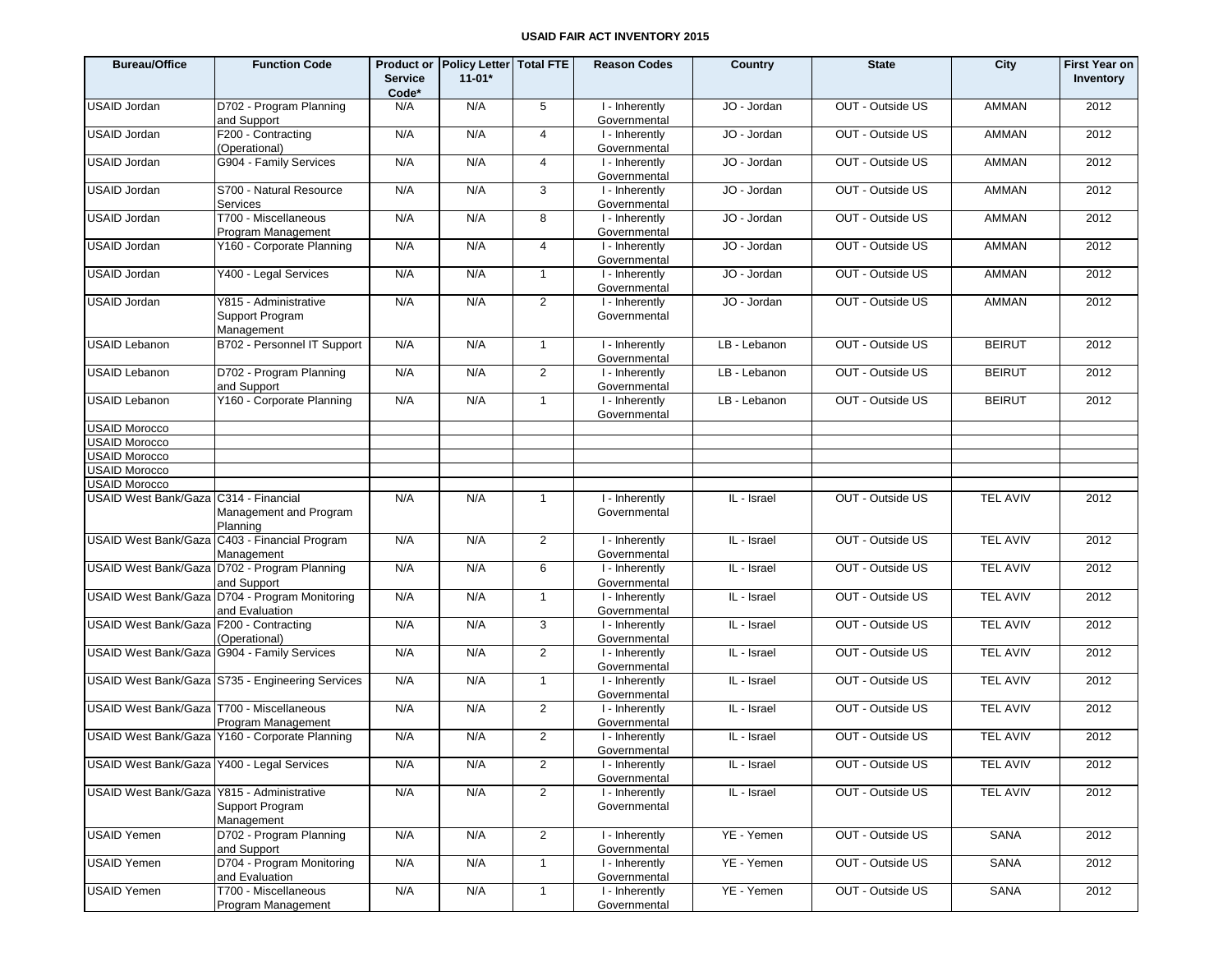| <b>Bureau/Office</b>                                    | <b>Function Code</b>                                                              | <b>Service</b><br>Code* | <b>Product or Policy Letter</b><br>$11 - 01*$ | <b>Total FTE</b> | <b>Reason Codes</b>            | <b>Country</b>            | <b>State</b>              | City              | <b>First Year on</b><br>Inventory |
|---------------------------------------------------------|-----------------------------------------------------------------------------------|-------------------------|-----------------------------------------------|------------------|--------------------------------|---------------------------|---------------------------|-------------------|-----------------------------------|
| <b>USAID Yemen</b>                                      | Y160 - Corporate Planning                                                         | N/A                     | N/A                                           | $\mathbf{1}$     | I - Inherently<br>Governmental | YE - Yemen                | OUT - Outside US          | <b>SANA</b>       | 2012                              |
| Bureau for Latin<br>America and the<br>Caribbean        | C314 - Financial<br>Management and Program<br>Planning                            | N/A                     | N/A                                           | $\mathbf{1}$     | I - Inherently<br>Governmental | <b>US</b> - United States | DC - District of Columbia | <b>WASHINGTON</b> | 2012                              |
| Bureau for Latin<br>America and the<br>Caribbean        | C400 - Budget Support                                                             | N/A                     | N/A                                           | $\mathbf{1}$     | I - Inherently<br>Governmental | <b>US</b> - United States | DC - District of Columbia | <b>WASHINGTON</b> | 2012                              |
| Bureau for Latin<br>America and the<br>Caribbean        | D000 - Administrative<br>Support                                                  | N/A                     | N/A                                           | 6                | I - Inherently<br>Governmental | <b>US</b> - United States | DC - District of Columbia | <b>WASHINGTON</b> | 2012                              |
| Bureau for Latin<br>America and the<br>Caribbean        | D702 - Program Planning<br>and Support                                            | N/A                     | N/A                                           | 25               | I - Inherently<br>Governmental | <b>US</b> - United States | DC - District of Columbia | <b>WASHINGTON</b> | 2012                              |
| Bureau for Latin<br>America and the<br>Caribbean        | D704 - Program Monitoring<br>and Evaluation                                       | N/A                     | N/A                                           | $\overline{2}$   | I - Inherently<br>Governmental | <b>US</b> - United States | DC - District of Columbia | <b>WASHINGTON</b> | 2012                              |
| <b>Bureau for Latin</b><br>America and the<br>Caribbean | E602 - Environmental Impact<br><b>Statement Reviews</b>                           | N/A                     | N/A                                           | $\mathbf{1}$     | I - Inherently<br>Governmental | <b>US</b> - United States | DC - District of Columbia | <b>WASHINGTON</b> | 2012                              |
| <b>Bureau for Latin</b><br>America and the<br>Caribbean | F140 - Technology Transfer<br>and International Cooperative<br>Program Management | N/A                     | N/A                                           | 8                | I - Inherently<br>Governmental | <b>US</b> - United States | DC - District of Columbia | <b>WASHINGTON</b> | 2012                              |
| Bureau for Latin<br>America and the<br>Caribbean        | G904 - Family Services                                                            | N/A                     | N/A                                           | $\overline{4}$   | I - Inherently<br>Governmental | <b>US</b> - United States | DC - District of Columbia | <b>WASHINGTON</b> | 2012                              |
| Bureau for Latin<br>America and the<br>Caribbean        | S700 - Natural Resource<br>Services                                               | N/A                     | N/A                                           | $\overline{2}$   | I - Inherently<br>Governmental | <b>US</b> - United States | DC - District of Columbia | <b>WASHINGTON</b> | 2012                              |
| Bureau for Latin<br>America and the<br>Caribbean        | S701 - Public<br>Affairs/Relations                                                | N/A                     | N/A                                           | $\mathbf{1}$     | I - Inherently<br>Governmental | <b>US</b> - United States | DC - District of Columbia | <b>WASHINGTON</b> | 2012                              |
| Bureau for Latin<br>America and the<br>Caribbean        | T700 - Miscellaneous<br>Program Management                                        | N/A                     | N/A                                           | 6                | I - Inherently<br>Governmental | <b>US</b> - United States | DC - District of Columbia | <b>WASHINGTON</b> | 2012                              |
| Bureau for Latin<br>America and the<br>Caribbean        | W829 - Client Services                                                            | N/A                     | N/A                                           | $\mathbf{1}$     | I - Inherently<br>Governmental | <b>US</b> - United States | DC - District of Columbia | <b>WASHINGTON</b> | 2012                              |
| Bureau for Latin<br>America and the<br>Caribbean        | Y160 - Corporate Planning                                                         | N/A                     | N/A                                           | $\overline{7}$   | I - Inherently<br>Governmental | <b>US</b> - United States | DC - District of Columbia | <b>WASHINGTON</b> | 2012                              |
| <b>Bureau for Latin</b><br>America and the<br>Caribbean | Y215 - Operation Planning<br>and Control                                          | N/A                     | N/A                                           | $\mathbf{1}$     | I - Inherently<br>Governmental | <b>US</b> - United States | DC - District of Columbia | <b>WASHINGTON</b> | 2012                              |
| USAID Brazil                                            | Y160 - Corporate Planning                                                         | N/A                     | N/A                                           | $\mathbf{1}$     | I - Inherently<br>Governmental | BR - Brazil               | OUT - Outside US          | <b>BRASILIA</b>   | 2012                              |
| <b>USAID Brazil</b>                                     | D702 - Program Planning<br>and Support                                            | N/A                     | N/A                                           | $\mathbf{1}$     | I - Inherently<br>Governmental | BR - Brazil               | OUT - Outside US          | <b>BRASILIA</b>   | 2012                              |
| <b>USAID Colombia</b>                                   | C403 - Financial Program<br>Management                                            | N/A                     | N/A                                           | $\overline{2}$   | I - Inherently<br>Governmental | CO - Colombia             | OUT - Outside US          | LA PAZ            | 2012                              |
| <b>USAID Colombia</b>                                   | D702 - Program Planning<br>and Support                                            | N/A                     | N/A                                           | 3                | I - Inherently<br>Governmental | CO - Colombia             | OUT - Outside US          | LA PAZ            | 2012                              |
| <b>USAID Colombia</b>                                   | F200 - Contracting<br>(Operational)                                               | N/A                     | N/A                                           | $\overline{2}$   | I - Inherently<br>Governmental | CO - Colombia             | OUT - Outside US          | LA PAZ            | 2012                              |
| <b>USAID Colombia</b>                                   | S700 - Natural Resource<br>Services                                               | N/A                     | N/A                                           | $\overline{2}$   | I - Inherently<br>Governmental | CO - Colombia             | OUT - Outside US          | LA PAZ            | 2012                              |
| <b>USAID Colombia</b>                                   | T700 - Miscellaneous<br>Program Management                                        | N/A                     | N/A                                           | 6                | I - Inherently<br>Governmental | CO - Colombia             | OUT - Outside US          | LA PAZ            | 2012                              |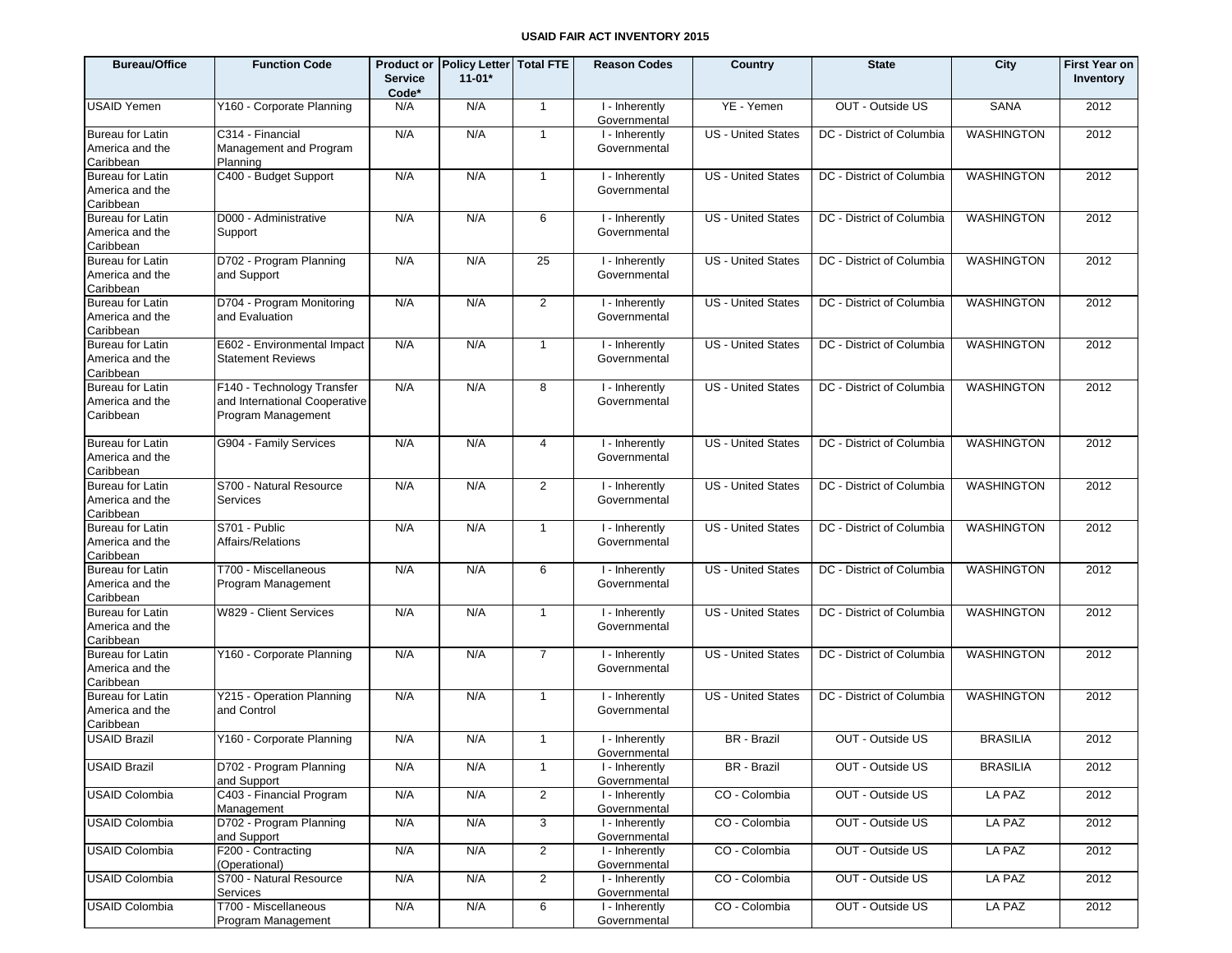| <b>Bureau/Office</b>                                     | <b>Function Code</b>                                         | <b>Service</b><br>Code* | Product or Policy Letter Total FTE<br>$11 - 01*$ |                | <b>Reason Codes</b>            | Country                    | <b>State</b>     | City                  | <b>First Year on</b><br>Inventory |
|----------------------------------------------------------|--------------------------------------------------------------|-------------------------|--------------------------------------------------|----------------|--------------------------------|----------------------------|------------------|-----------------------|-----------------------------------|
| <b>USAID Colombia</b>                                    | Y160 - Corporate Planning                                    | N/A                     | N/A                                              | 2              | I - Inherently<br>Governmental | CO - Colombia              | OUT - Outside US | LA PAZ                | 2012                              |
| <b>USAID Colombia</b>                                    | Y400 - Legal Services                                        | N/A                     | N/A                                              | $\mathbf{1}$   | I - Inherently<br>Governmental | CO - Colombia              | OUT - Outside US | LA PAZ                | 2012                              |
| <b>USAID Colombia</b>                                    | Y815 - Administrative<br>Support Program<br>Management       | N/A                     | N/A                                              | $\mathbf{1}$   | I - Inherently<br>Governmental | CO - Colombia              | OUT - Outside US | LA PAZ                | 2012                              |
| Office of the USAID<br>Representative<br>Barbados        | E120 - Environmental and<br><b>Natural Resource Services</b> | N/A                     | N/A                                              | $\overline{1}$ | I - Inherently<br>Governmental | <b>BB</b> - Barbados       | OUT - Outside US | <b>BRIDGETOWN</b>     | 2012                              |
| Office of the USAID<br>Representative<br><b>Barbados</b> | T700 - Miscellaneous<br>Program Management                   | N/A                     | N/A                                              | 2              | I - Inherently<br>Governmental | <b>BB</b> - Barbados       | OUT - Outside US | <b>BRIDGETOWN</b>     | 2012                              |
| Office of the USAID<br>Representative<br><b>Barbados</b> | Y160 - Corporate Planning                                    | N/A                     | N/A                                              | $\overline{1}$ | I - Inherently<br>Governmental | <b>BB</b> - Barbados       | OUT - Outside US | <b>BRIDGETOWN</b>     | 2012                              |
| <b>USAID Dominican</b><br>Republic                       | C403 - Financial Program<br>Management                       | N/A                     | N/A                                              | 2              | I - Inherently<br>Governmental | DO - Dominican<br>Republic | OUT - Outside US | SANTO DOMINGO         | 2012                              |
| <b>USAID Dominican</b><br>Republic                       | D702 - Program Planning<br>and Support                       | N/A                     | N/A                                              | $\overline{1}$ | I - Inherently<br>Governmental | DO - Dominican<br>Republic | OUT - Outside US | SANTO DOMINGO         | 2012                              |
| <b>USAID Dominican</b><br>Republic                       | F200 - Contracting<br>(Operational)                          | N/A                     | N/A                                              | 2              | I - Inherently<br>Governmental | DO - Dominican<br>Republic | OUT - Outside US | SANTO DOMINGO         | 2012                              |
| <b>USAID Dominican</b><br>Republic                       | T700 - Miscellaneous<br>Program Management                   | N/A                     | N/A                                              | 3              | I - Inherently<br>Governmental | DO - Dominican<br>Republic | OUT - Outside US | SANTO DOMINGO         | 2012                              |
| <b>USAID Dominican</b><br>Republic                       | Y160 - Corporate Planning                                    | N/A                     | N/A                                              | 2              | I - Inherently<br>Governmental | DO - Dominican<br>Republic | OUT - Outside US | SANTO DOMINGO         | 2012                              |
| <b>USAID Dominican</b><br>Republic                       | Y400 - Legal Services                                        | N/A                     | N/A                                              | $\mathbf{1}$   | I - Inherently<br>Governmental | DO - Dominican<br>Republic | OUT - Outside US | SANTO DOMINGO         | 2012                              |
| <b>USAID Dominican</b><br>Republic                       | Y815 - Administrative<br>Support Program<br>Management       | N/A                     | N/A                                              | $\mathbf{1}$   | I - Inherently<br>Governmental | DO - Dominican<br>Republic | OUT - Outside US | SANTO DOMINGO         | 2012                              |
| <b>USAID Ecuador</b>                                     | D702 - Program Planning<br>and Support                       | N/A                     | N/A                                              | $\overline{1}$ | I - Inherently<br>Governmental | EC - Ecuador               | OUT - Outside US |                       | 2012                              |
| <b>USAID Ecuador</b>                                     | D704 - Program Monitoring<br>and Evaluation                  | N/A                     | N/A                                              | $\overline{1}$ | I - Inherently<br>Governmental | EC - Ecuador               | OUT - Outside US |                       | 2012                              |
| <b>USAID Ecuador</b>                                     | S700 - Natural Resource<br>Services                          | N/A                     | N/A                                              | 2              | I - Inherently<br>Governmental | EC - Ecuador               | OUT - Outside US |                       | 2012                              |
| <b>USAID EI Salvador</b>                                 | C314 - Financial<br>Management and Program<br>Planning       | N/A                     | N/A                                              | 3              | I - Inherently<br>Governmental | SV - El Salvador           | OUT - Outside US | <b>SAN SALVADOR</b>   | 2012                              |
| <b>USAID EI Salvador</b>                                 | C403 - Financial Program<br>Management                       | N/A                     | N/A                                              | $\mathbf{1}$   | I - Inherently<br>Governmental | SV - El Salvador           | OUT - Outside US | <b>SAN SALVADOR</b>   | 2012                              |
| <b>USAID El Salvador</b>                                 | D702 - Program Planning<br>and Support                       | N/A                     | N/A                                              | 8              | I - Inherently<br>Governmental | SV - El Salvador           | OUT - Outside US | <b>SAN SALVADOR</b>   | 2012                              |
| <b>USAID EI Salvador</b>                                 | D704 - Program Monitoring<br>and Evaluation                  | N/A                     | N/A                                              | $\mathbf{1}$   | I - Inherently<br>Governmental | SV - El Salvador           | OUT - Outside US | <b>SAN SALVADOR</b>   | 2012                              |
| <b>USAID EI Salvador</b>                                 | F200 - Contracting<br>(Operational)                          | N/A                     | N/A                                              | $\mathcal{A}$  | I - Inherently<br>Governmental | SV - El Salvador           | OUT - Outside US | <b>SAN SALVADOR</b>   | 2012                              |
| <b>USAID EI Salvador</b>                                 | S700 - Natural Resource<br>Services                          | N/A                     | N/A                                              | $\overline{1}$ | I - Inherently<br>Governmental | SV - El Salvador           | OUT - Outside US | <b>SAN SALVADOR</b>   | 2012                              |
| USAID El Salvador                                        | Y160 - Corporate Planning                                    | N/A                     | N/A                                              | $\overline{2}$ | I - Inherently<br>Governmental | SV - El Salvador           | OUT - Outside US | <b>SAN SALVADOR</b>   | 2012                              |
| <b>USAID EI Salvador</b>                                 | Y400 - Legal Services                                        | N/A                     | N/A                                              | $\overline{2}$ | I - Inherently<br>Governmental | SV - El Salvador           | OUT - Outside US | <b>SAN SALVADOR</b>   | 2012                              |
| <b>USAID EI Salvador</b>                                 | Y815 - Administrative<br>Support Program<br>Management       | N/A                     | N/A                                              | $\overline{2}$ | I - Inherently<br>Governmental | SV - El Salvador           | OUT - Outside US | <b>SAN SALVADOR</b>   | 2012                              |
| <b>USAID Guatemala</b>                                   | C403 - Financial Program<br>Management                       | N/A                     | N/A                                              | $\mathbf{1}$   | I - Inherently<br>Governmental | GT - Guatemala             | OUT - Outside US | <b>GUATEMALA CITY</b> | 2012                              |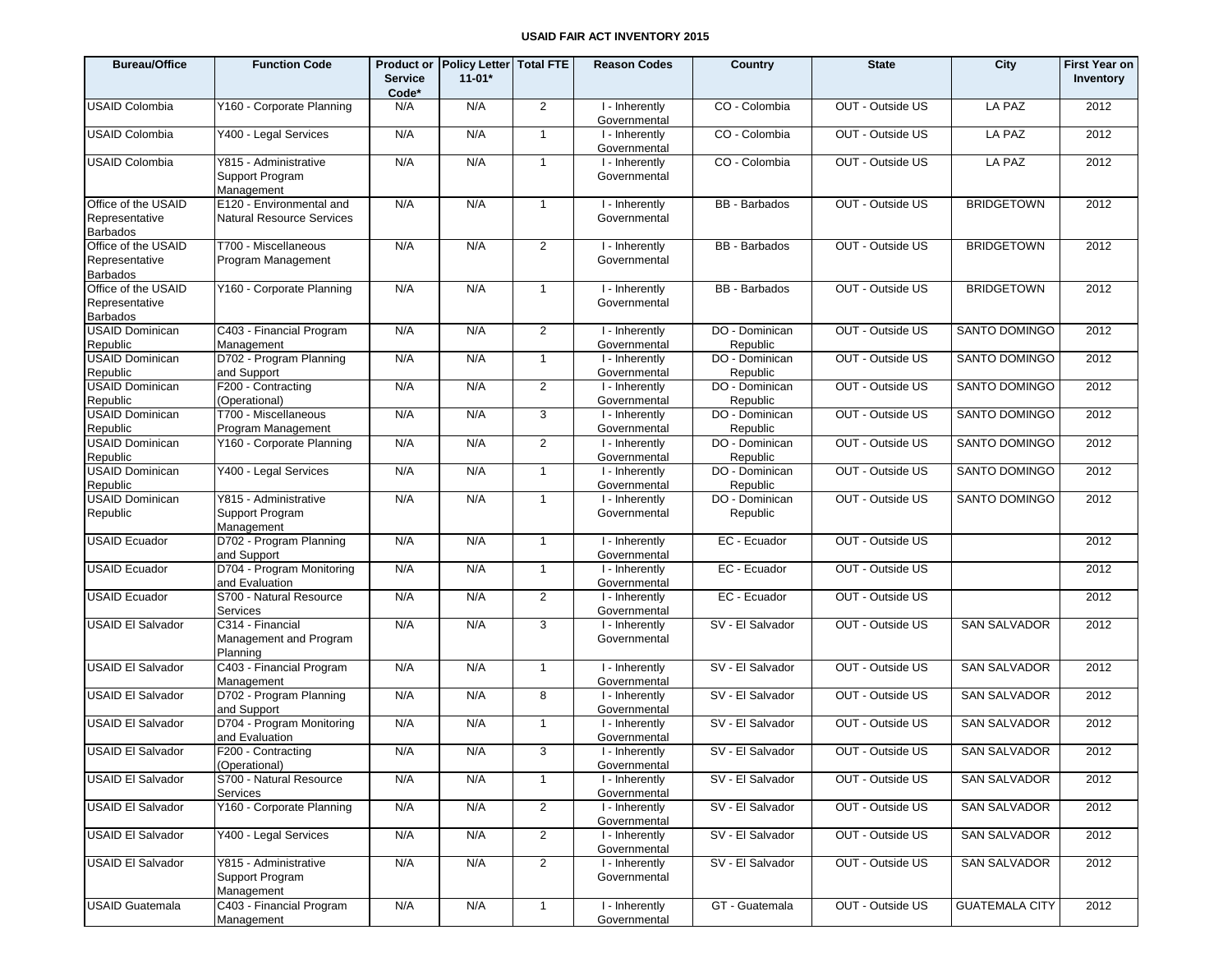| <b>Bureau/Office</b>   | <b>Function Code</b>                                   | <b>Service</b><br>Code* | Product or Policy Letter Total FTE<br>$11 - 01*$ |                 | <b>Reason Codes</b>            | Country        | <b>State</b>     | City                  | <b>First Year on</b><br>Inventory |
|------------------------|--------------------------------------------------------|-------------------------|--------------------------------------------------|-----------------|--------------------------------|----------------|------------------|-----------------------|-----------------------------------|
| <b>USAID Guatemala</b> | D351 - Economic Analysis                               | N/A                     | N/A                                              | $\overline{1}$  | I - Inherently<br>Governmental | GT - Guatemala | OUT - Outside US | <b>GUATEMALA CITY</b> | 2012                              |
| <b>USAID Guatemala</b> | D702 - Program Planning<br>and Support                 | N/A                     | N/A                                              | $\overline{4}$  | I - Inherently<br>Governmental | GT - Guatemala | OUT - Outside US | <b>GUATEMALA CITY</b> | 2012                              |
| <b>USAID Guatemala</b> | D704 - Program Monitoring<br>and Evaluation            | N/A                     | N/A                                              | $\overline{1}$  | I - Inherently<br>Governmental | GT - Guatemala | OUT - Outside US | <b>GUATEMALA CITY</b> | 2012                              |
| <b>USAID Guatemala</b> | E120 - Environmental and<br>Natural Resource Services  | N/A                     | N/A                                              | $\overline{1}$  | I - Inherently<br>Governmental | GT - Guatemala | OUT - Outside US | <b>GUATEMALA CITY</b> | 2012                              |
| <b>USAID Guatemala</b> | F200 - Contracting<br>(Operational)                    | N/A                     | N/A                                              | $\overline{1}$  | I - Inherently<br>Governmental | GT - Guatemala | OUT - Outside US | <b>GUATEMALA CITY</b> | 2012                              |
| <b>USAID Guatemala</b> | G904 - Family Services                                 | N/A                     | N/A                                              | 3               | I - Inherently<br>Governmental | GT - Guatemala | OUT - Outside US | <b>GUATEMALA CITY</b> | 2012                              |
| <b>USAID Guatemala</b> | S700 - Natural Resource<br>Services                    | N/A                     | N/A                                              | $\overline{1}$  | I - Inherently<br>Governmental | GT - Guatemala | OUT - Outside US | <b>GUATEMALA CITY</b> | 2012                              |
| <b>USAID Guatemala</b> | T700 - Miscellaneous<br>Program Management             | N/A                     | N/A                                              | $\overline{7}$  | I - Inherently<br>Governmental | GT - Guatemala | OUT - Outside US | <b>GUATEMALA CITY</b> | 2012                              |
| <b>USAID Guatemala</b> | Y160 - Corporate Planning                              | N/A                     | N/A                                              | 3               | I - Inherently<br>Governmental | GT - Guatemala | OUT - Outside US | <b>GUATEMALA CITY</b> | 2012                              |
| <b>USAID Guatemala</b> | Y400 - Legal Services                                  | N/A                     | N/A                                              | $\overline{1}$  | I - Inherently<br>Governmental | GT - Guatemala | OUT - Outside US | <b>GUATEMALA CITY</b> | 2012                              |
| <b>USAID Guatemala</b> | Y815 - Administrative<br>Support Program<br>Management | N/A                     | N/A                                              | $\overline{1}$  | I - Inherently<br>Governmental | GT - Guatemala | OUT - Outside US | <b>GUATEMALA CITY</b> | 2012                              |
| <b>USAID Haiti</b>     | C314 - Financial<br>Management and Program<br>Planning | N/A                     | N/A                                              | $\mathbf{1}$    | I - Inherently<br>Governmental | HT - Haiti     | OUT - Outside US | PORT-AU-PRINCE        | 2012                              |
| <b>USAID Haiti</b>     | C403 - Financial Program<br>Management                 | N/A                     | N/A                                              | $\mathbf{1}$    | I - Inherently<br>Governmental | HT - Haiti     | OUT - Outside US | PORT-AU-PRINCE        | 2012                              |
| <b>USAID Haiti</b>     | D351 - Economic Analysis                               | N/A                     | N/A                                              | $\mathbf{1}$    | I - Inherently<br>Governmental | HT - Haiti     | OUT - Outside US | PORT-AU-PRINCE        | 2012                              |
| <b>USAID Haiti</b>     | D702 - Program Planning<br>and Support                 | N/A                     | N/A                                              | 10              | I - Inherently<br>Governmental | HT - Haiti     | OUT - Outside US | PORT-AU-PRINCE        | 2012                              |
| <b>USAID Haiti</b>     | F200 - Contracting<br>(Operational)                    | N/A                     | N/A                                              | $\overline{4}$  | I - Inherently<br>Governmental | HT - Haiti     | OUT - Outside US | PORT-AU-PRINCE        | 2012                              |
| <b>USAID Haiti</b>     | G904 - Family Services                                 | N/A                     | N/A                                              | $\overline{4}$  | I - Inherently<br>Governmental | HT - Haiti     | OUT - Outside US | PORT-AU-PRINCE        | 2012                              |
| <b>USAID Haiti</b>     | S700 - Natural Resource<br>Services                    | N/A                     | N/A                                              | $\overline{4}$  | I - Inherently<br>Governmental | HT - Haiti     | OUT - Outside US | PORT-AU-PRINCE        | 2012                              |
| <b>USAID Haiti</b>     | S733 - Building Services                               | N/A                     | N/A                                              | 2               | I - Inherently<br>Governmental | HT - Haiti     | OUT - Outside US | PORT-AU-PRINCE        | 2012                              |
| <b>USAID Haiti</b>     | T700 - Miscellaneous<br>Program Management             | N/A                     | N/A                                              | $\overline{2}$  | I - Inherently<br>Governmental | HT - Haiti     | OUT - Outside US | PORT-AU-PRINCE        | 2012                              |
| <b>USAID Haiti</b>     | Y160 - Corporate Planning                              | N/A                     | N/A                                              | $\overline{4}$  | I - Inherently<br>Governmental | HT - Haiti     | OUT - Outside US | PORT-AU-PRINCE        | 2012                              |
| <b>USAID Haiti</b>     | Y400 - Legal Services                                  | N/A                     | N/A                                              | $\mathbf{1}$    | I - Inherently<br>Governmental | HT - Haiti     | OUT - Outside US | PORT-AU-PRINCE        | 2012                              |
| <b>USAID Haiti</b>     | Y815 - Administrative<br>Support Program<br>Management | N/A                     | N/A                                              | $\mathbf{1}$    | I - Inherently<br>Governmental | HT - Haiti     | OUT - Outside US | PORT-AU-PRINCE        | 2012                              |
| <b>USAID Honduras</b>  | C403 - Financial Program<br>Management                 | N/A                     | N/A                                              | $\overline{2}$  | I - Inherently<br>Governmental | HN - Honduras  | OUT - Outside US | <b>TEGUCIGALPA</b>    | 2012                              |
| <b>USAID Honduras</b>  | D702 - Program Planning<br>and Support                 | N/A                     | N/A                                              | 3               | I - Inherently<br>Governmental | HN - Honduras  | OUT - Outside US | <b>TEGUCIGALPA</b>    | 2012                              |
| <b>USAID Honduras</b>  | F200 - Contracting<br>(Operational)                    | N/A                     | N/A                                              | $\mathbf{1}$    | I - Inherently<br>Governmental | HN - Honduras  | OUT - Outside US | <b>TEGUCIGALPA</b>    | 2012                              |
| <b>USAID Honduras</b>  | T700 - Miscellaneous<br>Program Management             | N/A                     | N/A                                              | $5\phantom{.0}$ | I - Inherently<br>Governmental | HN - Honduras  | OUT - Outside US | <b>TEGUCIGALPA</b>    | 2012                              |
| <b>USAID Honduras</b>  | Y160 - Corporate Planning                              | N/A                     | N/A                                              | $\overline{2}$  | I - Inherently<br>Governmental | HN - Honduras  | OUT - Outside US | <b>TEGUCIGALPA</b>    | 2012                              |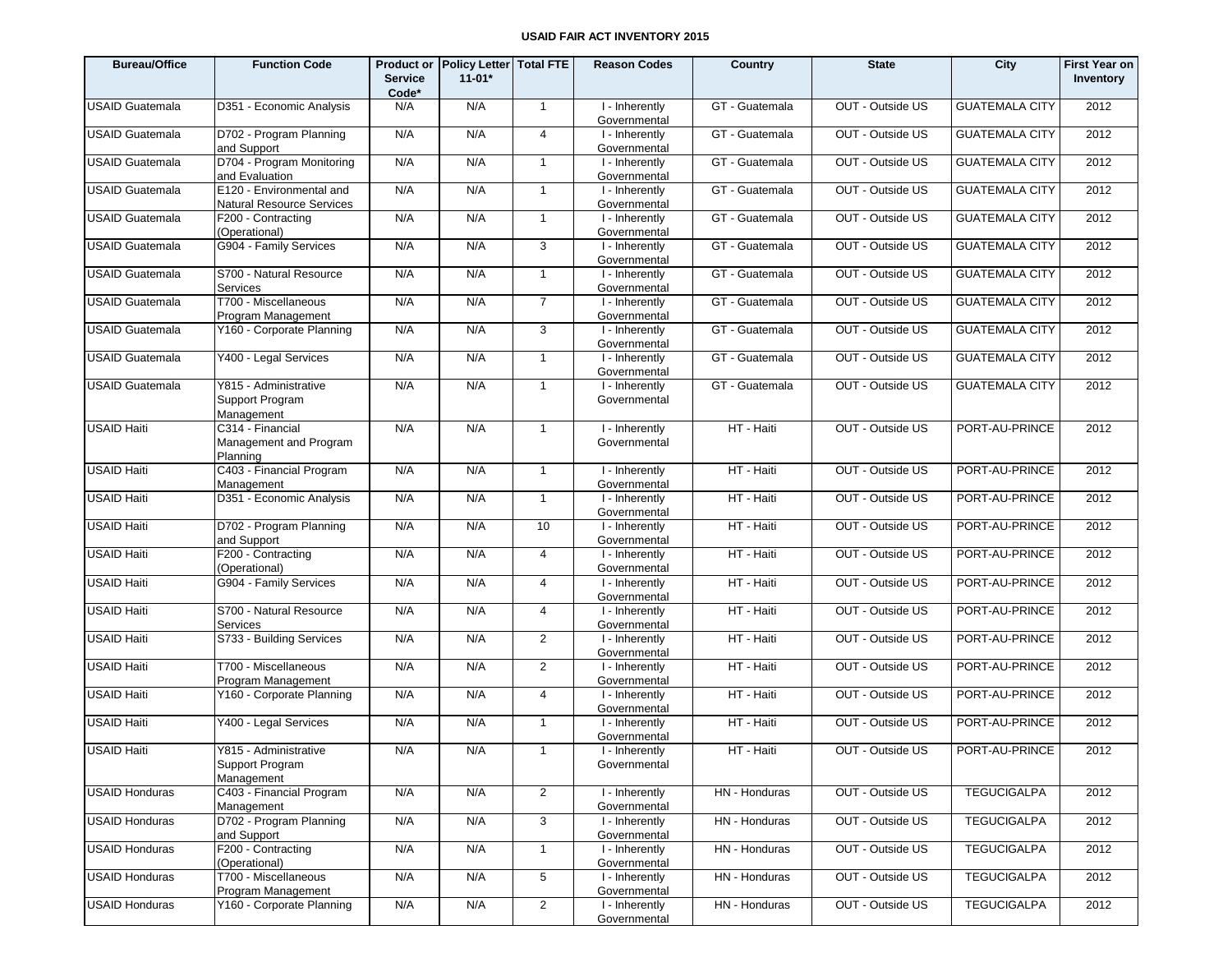| <b>Bureau/Office</b>               | <b>Function Code</b>                                   | <b>Product or</b><br><b>Service</b><br>Code* | Policy Letter   Total FTE<br>$11 - 01*$ |                | <b>Reason Codes</b>            | Country                   | <b>State</b>              | City               | <b>First Year on</b><br>Inventory |
|------------------------------------|--------------------------------------------------------|----------------------------------------------|-----------------------------------------|----------------|--------------------------------|---------------------------|---------------------------|--------------------|-----------------------------------|
| <b>USAID Honduras</b>              | Y815 - Administrative<br>Support Program<br>Management | N/A                                          | N/A                                     | $\mathbf{1}$   | I - Inherently<br>Governmental | HN - Honduras             | OUT - Outside US          | <b>TEGUCIGALPA</b> | 2012                              |
| <b>USAID Jamaica</b>               | Y160 - Corporate Planning                              | N/A                                          | N/A                                     | $\mathbf{1}$   | I - Inherently<br>Governmental | JM - Jamaica              | OUT - Outside US          | <b>KINGSTON</b>    | 2012                              |
| <b>USAID Jamaica</b>               | S700 - Natural Resource<br>Services                    | N/A                                          | N/A                                     | $\overline{2}$ | I - Inherently<br>Governmental | JM - Jamaica              | OUT - Outside US          | <b>KINGSTON</b>    | 2012                              |
| <b>USAID Jamaica</b>               | T700 - Miscellaneous<br>Program Management             | N/A                                          | N/A                                     | $\mathbf{1}$   | I - Inherently<br>Governmental | JM - Jamaica              | OUT - Outside US          | <b>KINGSTON</b>    | 2012                              |
| <b>USAID Jamaica</b>               | D702 - Program Planning<br>and Support                 | N/A                                          | N/A                                     | $\mathbf{1}$   | I - Inherently<br>Governmental | JM - Jamaica              | OUT - Outside US          | <b>KINGSTON</b>    | 2012                              |
| <b>USAID Mexico</b>                | C403 - Financial Program<br>Management                 | N/A                                          | N/A                                     | $\mathbf{1}$   | I - Inherently<br>Governmental | MX - Mexico               | OUT - Outside US          | <b>MEXICO CITY</b> | 2012                              |
| <b>USAID Mexico</b>                | D702 - Program Planning<br>and Support                 | N/A                                          | N/A                                     | $\mathbf{1}$   | I - Inherently<br>Governmental | MX - Mexico               | OUT - Outside US          | <b>MEXICO CITY</b> | 2012                              |
| <b>USAID Mexico</b>                | F200 - Contracting<br>(Operational)                    | N/A                                          | N/A                                     | $\mathbf{1}$   | I - Inherently<br>Governmental | MX - Mexico               | OUT - Outside US          | <b>MEXICO CITY</b> | 2012                              |
| <b>USAID Mexico</b>                | T700 - Miscellaneous<br>Program Management             | N/A                                          | N/A                                     | $\overline{7}$ | I - Inherently<br>Governmental | MX - Mexico               | OUT - Outside US          | <b>MEXICO CITY</b> | 2012                              |
| <b>USAID Mexico</b>                | Y160 - Corporate Planning                              | N/A                                          | N/A                                     | $\overline{2}$ | I - Inherently<br>Governmental | MX - Mexico               | OUT - Outside US          | <b>MEXICO CITY</b> | 2012                              |
| <b>USAID Mexico</b>                | Y815 - Administrative<br>Support Program<br>Management | N/A                                          | N/A                                     | $\mathbf{1}$   | I - Inherently<br>Governmental | MX - Mexico               | OUT - Outside US          | <b>MEXICO CITY</b> | 2012                              |
| <b>USAID Nicaragua</b>             | D702 - Program Planning<br>and Support                 | N/A                                          | N/A                                     | 3              | I - Inherently<br>Governmental | NI - Nicaragua            | OUT - Outside US          | <b>MANAGUA</b>     | 2012                              |
| <b>USAID Nicaragua</b>             | Y160 - Corporate Planning                              | N/A                                          | N/A                                     | $\overline{1}$ | I - Inherently<br>Governmental | NI - Nicaragua            | OUT - Outside US          | <b>MANAGUA</b>     | 2012                              |
| <b>USAID Paraguay</b>              | D702 - Program Planning<br>and Support                 | N/A                                          | N/A                                     | $\mathbf{1}$   | I - Inherently<br>Governmental | PY - Paraguay             | OUT - Outside US          | <b>ASUNCION</b>    | 2012                              |
| <b>USAID Paraguay</b>              | T700 - Miscellaneous<br>Program Management             | N/A                                          | N/A                                     | $\overline{1}$ | I - Inherently<br>Governmental | PY - Paraguay             | OUT - Outside US          | <b>ASUNCION</b>    | 2012                              |
| <b>USAID Paraguay</b>              | Y160 - Corporate Planning                              | N/A                                          | N/A                                     | $\mathbf{1}$   | I - Inherently<br>Governmental | PY - Paraguay             | OUT - Outside US          | <b>ASUNCION</b>    | 2012                              |
| <b>USAID Peru</b>                  | C403 - Financial Program<br>Management                 | N/A                                          | N/A                                     | 3              | I - Inherently<br>Governmental | PE - Peru                 | OUT - Outside US          | <b>LIMA</b>        | 2012                              |
| <b>USAID Peru</b>                  | D351 - Economic Analysis                               | N/A                                          | N/A                                     | $\mathbf{1}$   | I - Inherently<br>Governmental | PE - Peru                 | OUT - Outside US          | <b>LIMA</b>        | 2012                              |
| <b>USAID Peru</b>                  | D702 - Program Planning<br>and Support                 | N/A                                          | N/A                                     | 10             | I - Inherently<br>Governmental | PE - Peru                 | OUT - Outside US          | <b>LIMA</b>        | 2012                              |
| <b>USAID Peru</b>                  | D704 - Program Monitoring<br>and Evaluation            | N/A                                          | N/A                                     | $\mathbf{1}$   | I - Inherently<br>Governmental | PE - Peru                 | OUT - Outside US          | <b>LIMA</b>        | 2012                              |
| <b>USAID Peru</b>                  | F200 - Contracting<br>(Operational)                    | N/A                                          | N/A                                     | $\overline{4}$ | I - Inherently<br>Governmental | PE - Peru                 | OUT - Outside US          | <b>LIMA</b>        | 2012                              |
| <b>USAID Peru</b>                  | G904 - Family Services                                 | N/A                                          | N/A                                     | $\overline{2}$ | I - Inherently<br>Governmental | PE - Peru                 | OUT - Outside US          | <b>LIMA</b>        | 2012                              |
| <b>USAID Peru</b>                  | S700 - Natural Resource<br>Services                    | N/A                                          | N/A                                     | 10             | I - Inherently<br>Governmental | PE - Peru                 | OUT - Outside US          | <b>LIMA</b>        | 2012                              |
| <b>USAID Peru</b>                  | Y160 - Corporate Planning                              | N/A                                          | N/A                                     | $\overline{2}$ | I - Inherently<br>Governmental | PE - Peru                 | OUT - Outside US          | LIMA               | 2012                              |
| <b>USAID Peru</b>                  | Y400 - Legal Services                                  | N/A                                          | N/A                                     | $\mathbf{1}$   | I - Inherently<br>Governmental | PE - Peru                 | OUT - Outside US          | <b>LIMA</b>        | 2012                              |
| <b>USAID Peru</b>                  | Y815 - Administrative<br>Support Program<br>Management | N/A                                          | N/A                                     | $\overline{1}$ | I - Inherently<br>Governmental | PE - Peru                 | PA - Pennsylvania         | LIMA               | 2012                              |
| Office of the Inspector<br>General | B000 - Personnel<br>Administrative Support             | N/A                                          | Critical<br>Function                    | $\overline{2}$ | В                              | US - United States        | DC - District of Columbia | Washington         | 1999                              |
| Office of the Inspector<br>General | B500 - Labor Relations and<br>Support                  | N/A                                          | Critical<br>Function                    | $\mathbf{1}$   | I - Inherently<br>Governmental | <b>US</b> - United States | DC - District of Columbia | Washington         | 1999                              |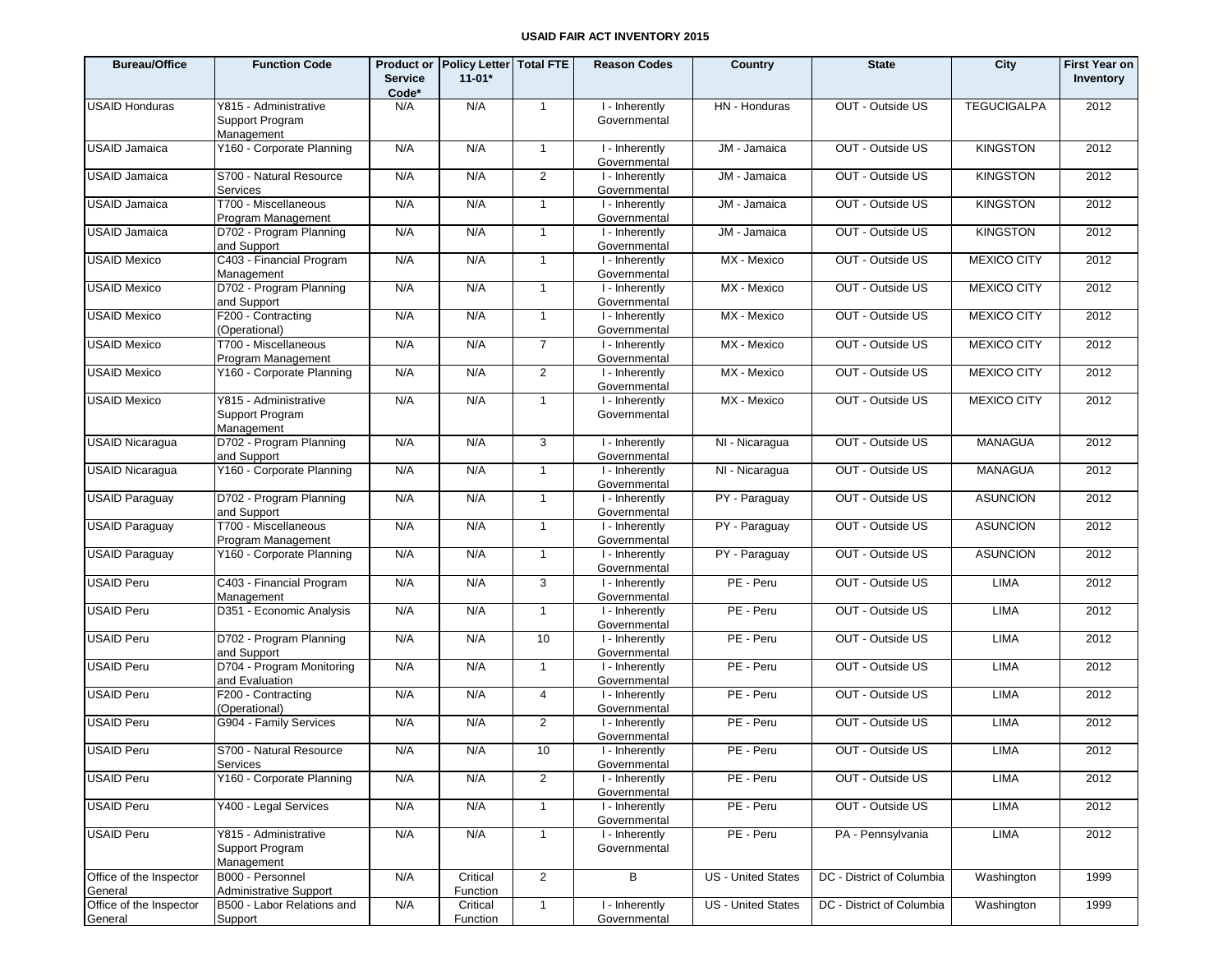| <b>Bureau/Office</b>               | <b>Function Code</b>                             | <b>Service</b><br>Code* | Product or Policy Letter Total FTE<br>$11 - 01*$ |                | <b>Reason Codes</b>            | Country                   | <b>State</b>                                   | City       | <b>First Year on</b><br>Inventory |
|------------------------------------|--------------------------------------------------|-------------------------|--------------------------------------------------|----------------|--------------------------------|---------------------------|------------------------------------------------|------------|-----------------------------------|
| Office of the Inspector<br>General | B700 - Personnel<br><b>Management Specialist</b> | N/A                     | Critical<br>Function                             | $\overline{4}$ | A                              | <b>US</b> - United States | DC - District of Columbia                      | Washington | 1999                              |
| Office of the Inspector<br>General | B700 - Personnel<br>Management Specialist        | N/A                     | Critical<br>Function                             | 3              | B                              | <b>US</b> - United States | DC - District of Columbia                      | Washington | 1999                              |
| Office of the Inspector<br>General | B701 - Personnel Operations<br>Management        | N/A                     | Critical<br>Function                             | $\overline{1}$ | I - Inherently<br>Governmental | <b>US</b> - United States | DC - District of Columbia                      | Washington | 1999                              |
| Office of the Inspector<br>General | C315 - Financial<br><b>Management Operations</b> | N/A                     | Critical<br>Function                             | $\overline{1}$ | I - Inherently<br>Governmental | <b>US</b> - United States | DC - District of Columbia                      | Washington | 2013                              |
| Office of the Inspector<br>General | C400 - Budget Support                            | N/A                     | Critical<br>Function                             | $\overline{1}$ | A                              | <b>US</b> - United States | DC - District of Columbia                      | Washington | 1999                              |
| Office of the Inspector<br>General | C400 - Budget Support                            | N/A                     | Critical<br>Function                             | 2              | I - Inherently<br>Governmental | <b>US</b> - United States | DC - District of Columbia                      | Washington | 1999                              |
| Office of the Inspector<br>General | F200 - Contracting<br>(Operational)              | N/A                     | Critical<br>Function                             | $\overline{2}$ | I - Inherently<br>Governmental | <b>US</b> - United States | DC - District of Columbia                      | Washington | 1999                              |
| Office of the Inspector<br>General | 1000 - Administrative Support                    | N/A                     | Other<br><b>Functions</b>                        | $\overline{1}$ | B                              | US - United States        | DC - District of Columbia                      | Washington | 1999                              |
| Office of the Inspector<br>General | 1000 - Administrative Support                    | N/A                     | Critical<br>Function                             | $\overline{1}$ | I - Inherently<br>Governmental | <b>US</b> - United States | DC - District of Columbia                      | Washington | 1999                              |
| Office of the Inspector<br>General | 1000 - Administrative Support                    | N/A                     | Critical<br>Function                             | 6              | в                              | US - United States        | DC - District of Columbia                      | Washington | 1999                              |
| Office of the Inspector<br>General | 1100 - Inspector General<br><b>Services</b>      | N/A                     | Critical<br>Function                             | 3              | B                              | <b>US - United States</b> | DC - District of Columbia                      | Washington | 1999                              |
| Office of the Inspector<br>General | 1100 - Inspector General<br>Services             | N/A                     | Critical<br>Function                             | 2              | I - Inherently<br>Governmental | <b>US</b> - United States | DC - District of Columbia                      | Washington | 1999                              |
| Office of the Inspector<br>General | 1105 - IG Legal Services                         | N/A                     | Critical<br>Function                             | 3              | I - Inherently<br>Governmental | <b>US</b> - United States | DC - District of Columbia                      | Washington | 1999                              |
| Office of the Inspector<br>General | I110 - Management<br>Headquarters-Audit          | N/A                     | Critical<br>Function                             | 2              | A                              | US - United States        | DC - District of Columbia                      | Washington | 2012                              |
| Office of the Inspector<br>General | I110 - Management<br>Headquarters-Audit          | N/A                     | Critical<br>Function                             | $\overline{2}$ | B                              | <b>US</b> - United States | DC - District of Columbia                      | Washington | 2012                              |
| Office of the Inspector<br>General | I110 - Management<br>Headquarters-Audit          | N/A                     | Critical<br>Function                             | 5              | I - Inherently<br>Governmental | <b>US</b> - United States | DC - District of Columbia                      | Washington | 2012                              |
| Office of the Inspector<br>General | I110 - Management<br>Headquarters-Audit          | N/A                     | Critical<br>Function                             | $\overline{1}$ | I - Inherently<br>Governmental | <b>US</b> - United States | DC - District of Columbia                      | Washington | 1999                              |
| Office of the Inspector<br>General | I115 - IG Program<br>Management                  | N/A                     | Critical<br>Function                             | $\overline{2}$ | B                              | US - United States        | DC - District of Columbia                      | Washington | 1999                              |
| Office of the Inspector<br>General | I115 - IG Program<br>Management                  | N/A                     | Critical<br>Function                             | 13             | I - Inherently<br>Governmental | <b>US</b> - United States | DC - District of Columbia                      | Washington | 1999                              |
| Office of the Inspector<br>General | 1420 - Financial Audits                          | N/A                     | Critical<br>Function                             | 0.8            | A                              | US - United States        | DC - District of Columbia                      | Washington | 2015                              |
| Office of the Inspector<br>General | 1420 - Financial Audits                          | N/A                     | Critical<br>Function                             | 1.2            | B                              | <b>US - United States</b> | DC - District of Columbia                      | Washington | 2015                              |
| Office of the Inspector<br>General | 1420 - Financial Audits                          | N/A                     | Critical<br>Function                             | $\overline{4}$ | A                              | <b>US</b> - United States | DC - District of Columbia                      | Washington | 1999                              |
| Office of the Inspector<br>General | 1420 - Financial Audits                          | N/A                     | Critical<br>Function                             | 6              | B                              | <b>US</b> - United States | DC - District of Columbia                      | Washington | 1999                              |
| Office of the Inspector<br>General | 1420 - Financial Audits                          | N/A                     | Critical<br>Function                             | 5 <sup>1</sup> | I - Inherently<br>Governmental |                           | US - United States   DC - District of Columbia | Washington | 1999                              |
| Office of the Inspector<br>General | 1430 - Performance Audits                        | N/A                     | Critical<br>Function                             | 5              | A                              | AF - Afghanistan          | OUT - Outside US                               | Kabul      | 2012                              |
| Office of the Inspector<br>General | 1430 - Performance Audits                        | N/A                     | Critical<br>Function                             | $\overline{2}$ | I - Inherently<br>Governmental | AF - Afghanistan          | OUT - Outside US                               | Kabul      | 2012                              |
| Office of the Inspector<br>General | 1430 - Performance Audits                        | N/A                     | Critical<br>Function                             | $\overline{7}$ | A                              | DE - Germany              | OUT - Outside US                               | Frankfurt  | 2012                              |
| Office of the Inspector<br>General | 1430 - Performance Audits                        | N/A                     | Critical<br>Function                             | 2              | I - Inherently<br>Governmental | DE - Germany              | OUT - Outside US                               | Frankfurt  | 2012                              |
| Office of the Inspector<br>General | 1430 - Performance Audits                        | N/A                     | Critical<br>Function                             | $\overline{2}$ | A                              | EG - Egypt                | OUT - Outside US                               | Cairo      | 2012                              |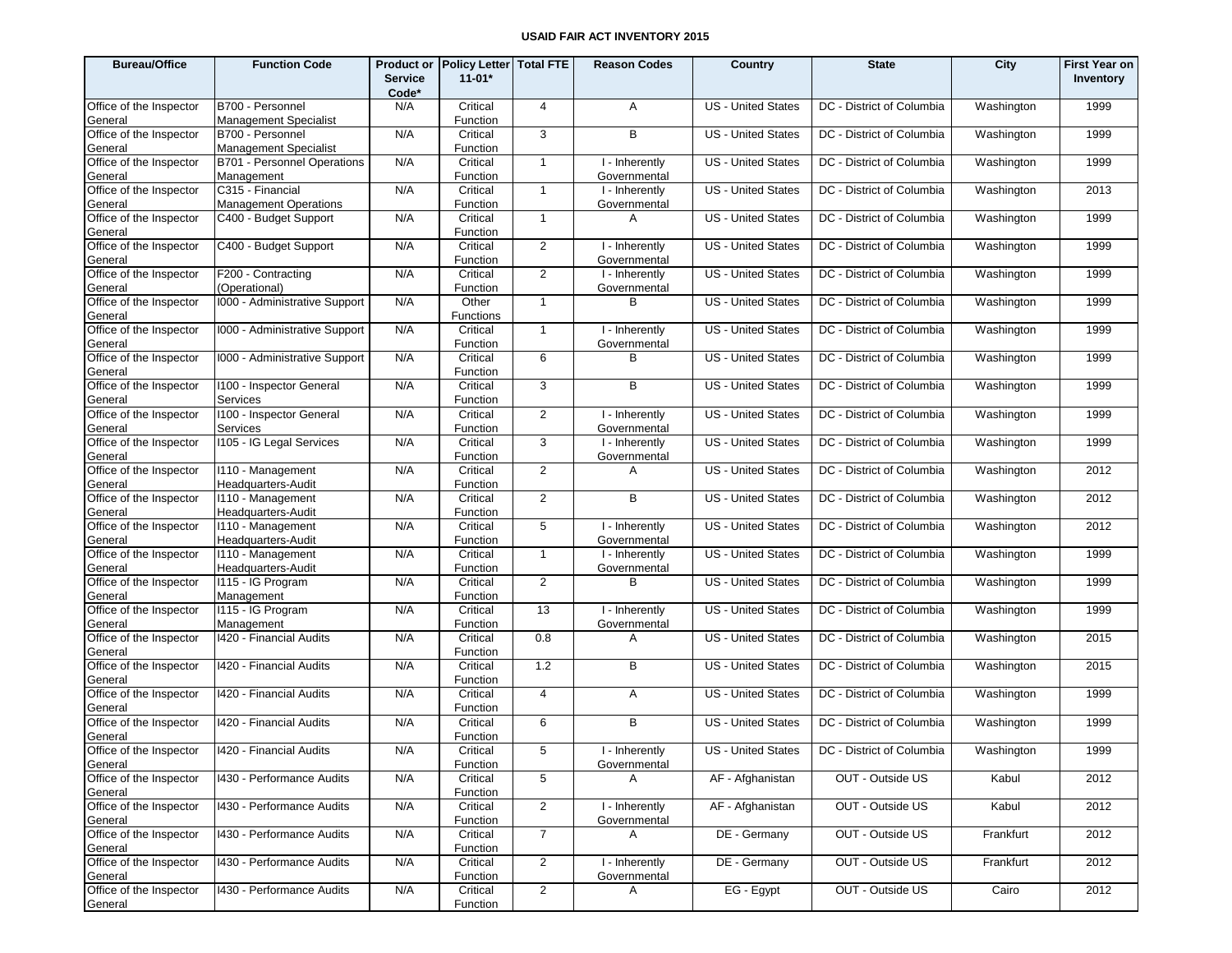| <b>Bureau/Office</b>               | <b>Function Code</b>                                                                      | <b>Product or</b><br><b>Service</b><br>Code* | <b>Policy Letter Total FTE</b><br>$11 - 01*$ |                | <b>Reason Codes</b>                         | Country                   | <b>State</b>              | City            | <b>First Year on</b><br>Inventory |
|------------------------------------|-------------------------------------------------------------------------------------------|----------------------------------------------|----------------------------------------------|----------------|---------------------------------------------|---------------------------|---------------------------|-----------------|-----------------------------------|
| Office of the Inspector<br>General | 1430 - Performance Audits                                                                 | N/A                                          | Critical<br>Function                         | 2              | A                                           | HT - Haiti                | OUT - Outside US          | Port-au-Prince  | 2012                              |
| Office of the Inspector<br>General | 1430 - Performance Audits                                                                 | N/A                                          | Critical<br>Function                         | $\mathbf{1}$   | A                                           | IL - Israel               | OUT - Outside US          | <b>Tel Aviv</b> | 2012                              |
| Office of the Inspector<br>General | 1430 - Performance Audits                                                                 | N/A                                          | Critical<br>Function                         | $\overline{4}$ | A                                           | PH - Philippines          | OUT - Outside US          | Manila          | 2012                              |
| Office of the Inspector<br>General | 1430 - Performance Audits                                                                 | N/A                                          | Critical<br>Function                         | 2              | I - Inherently<br>Governmental              | PH - Philippines          | OUT - Outside US          | Manila          | 2012                              |
| Office of the Inspector<br>General | 1430 - Performance Audits                                                                 | N/A                                          | Critical<br>Function                         | 5              | A                                           | PK - Pakistan             | OUT - Outside US          | Islamabad       | 2012                              |
| Office of the Inspector<br>General | 1430 - Performance Audits                                                                 | N/A                                          | Critical<br>Function                         | 2              | I - Inherently<br>Governmental              | PK - Pakistan             | OUT - Outside US          | Islamabad       | 2012                              |
| Office of the Inspector<br>General | 1430 - Performance Audits                                                                 | N/A                                          | Critical<br>Function                         | $\overline{4}$ | A                                           | SN - Senegal              | OUT - Outside US          | Dakar           | 2012                              |
| Office of the Inspector<br>General | 1430 - Performance Audits                                                                 | N/A                                          | Critical<br>Function                         | 2              | I - Inherently<br>Governmental              | SN - Senegal              | OUT - Outside US          | Dakar           | 2012                              |
| Office of the Inspector<br>General | 1430 - Performance Audits                                                                 | N/A                                          | Critical<br>Function                         | $\overline{4}$ | A                                           | SV - El Salvador          | OUT - Outside US          | San Salvador    | 2012                              |
| Office of the Inspector<br>General | 1430 - Performance Audits                                                                 | N/A                                          | Critical<br>Function                         | $\mathbf{1}$   | I - Inherently<br>Governmental              | SV - El Salvador          | OUT - Outside US          | San Salvador    | 2012                              |
| Office of the Inspector<br>General | 1430 - Performance Audits                                                                 | N/A                                          | Critical<br>Function                         | 3              | A                                           | <b>US</b> - United States | DC - District of Columbia | Washington      | 2015                              |
| Office of the Inspector<br>General | 1430 - Performance Audits                                                                 | N/A                                          | Critical<br>Function                         | 20             | A                                           | <b>US</b> - United States | DC - District of Columbia | Washington      | 2012                              |
| Office of the Inspector<br>General | 1430 - Performance Audits                                                                 | N/A                                          | Critical<br>Function                         | 5              | I - Inherently<br>Governmental              | <b>US</b> - United States | DC - District of Columbia | Washington      | 2012                              |
| Office of the Inspector<br>General | 1430 - Performance Audits                                                                 | N/A                                          | Critical<br>Function                         | $\mathbf{1}$   | I - Inherently<br>Governmental              | ZA - South Africa         | OUT - Outside US          | Pretoria        | 2015                              |
| Office of the Inspector<br>General | 1430 - Performance Audits                                                                 | N/A                                          | Critical<br>Function                         | $\overline{7}$ | A                                           | ZA - South Africa         | OUT - Outside US          | Pretoria        | 2012                              |
| Office of the Inspector<br>General | 1430 - Performance Audits                                                                 | N/A                                          | Critical<br>Function                         | $\mathbf{1}$   | I - Inherently<br>Governmental              | ZA - South Africa         | OUT - Outside US          | Pretoria        | 2012                              |
| Office of the Inspector<br>General | I501 - IG Data Collection and<br>Analysis                                                 | N/A                                          | Critical<br>Function                         | $\overline{1}$ | A                                           | <b>US</b> - United States | DC - District of Columbia | Washington      | 1999                              |
| Office of the Inspector<br>General | 1520 - Criminal, Counter<br>Intelligence, and<br>Administrative Investigative<br>Services | N/A                                          | Critical<br>Function                         | $\overline{2}$ | I - Inherently<br>Governmental              | AF - Afghanistan          | OUT - Outside US          | Kabul           | 1999                              |
| Office of the Inspector<br>General | 1520 - Criminal, Counter<br>Intelligence, and<br>Administrative Investigative<br>Services | N/A                                          | Critical<br>Function                         | 3              | $\overline{1}$ - Inherently<br>Governmental | DE - Germany              | OUT - Outside US          | Frankfurt       | 1999                              |
| Office of the Inspector<br>General | 1520 - Criminal, Counter<br>Intelligence, and<br>Administrative Investigative<br>Services | N/A                                          | Critical<br>Function                         | $\mathbf{1}$   | I - Inherently<br>Governmental              | PH - Philippines          | OUT - Outside US          | Manila          | 1999                              |
| Office of the Inspector<br>General | 1520 - Criminal, Counter<br>Intelligence, and<br>Administrative Investigative<br>Services | N/A                                          | Critical<br>Function                         | $\overline{2}$ | I - Inherently<br>Governmental              | PK - Pakistan             | OUT - Outside US          | Islamabad       | 1999                              |
| Office of the Inspector<br>General | 1520 - Criminal, Counter<br>Intelligence, and<br>Administrative Investigative<br>Services | N/A                                          | Critical<br>Function                         | $\mathbf{1}$   | I - Inherently<br>Governmental              | SN - Senegal              | OUT - Outside US          | Dakar           | 1999                              |
| Office of the Inspector<br>General | 1520 - Criminal, Counter<br>Intelligence, and<br>Administrative Investigative<br>Services | N/A                                          | Critical<br>Function                         | $\mathbf{1}$   | I - Inherently<br>Governmental              | SV - El Salvador          | OUT - Outside US          | San Salvador    | 1999                              |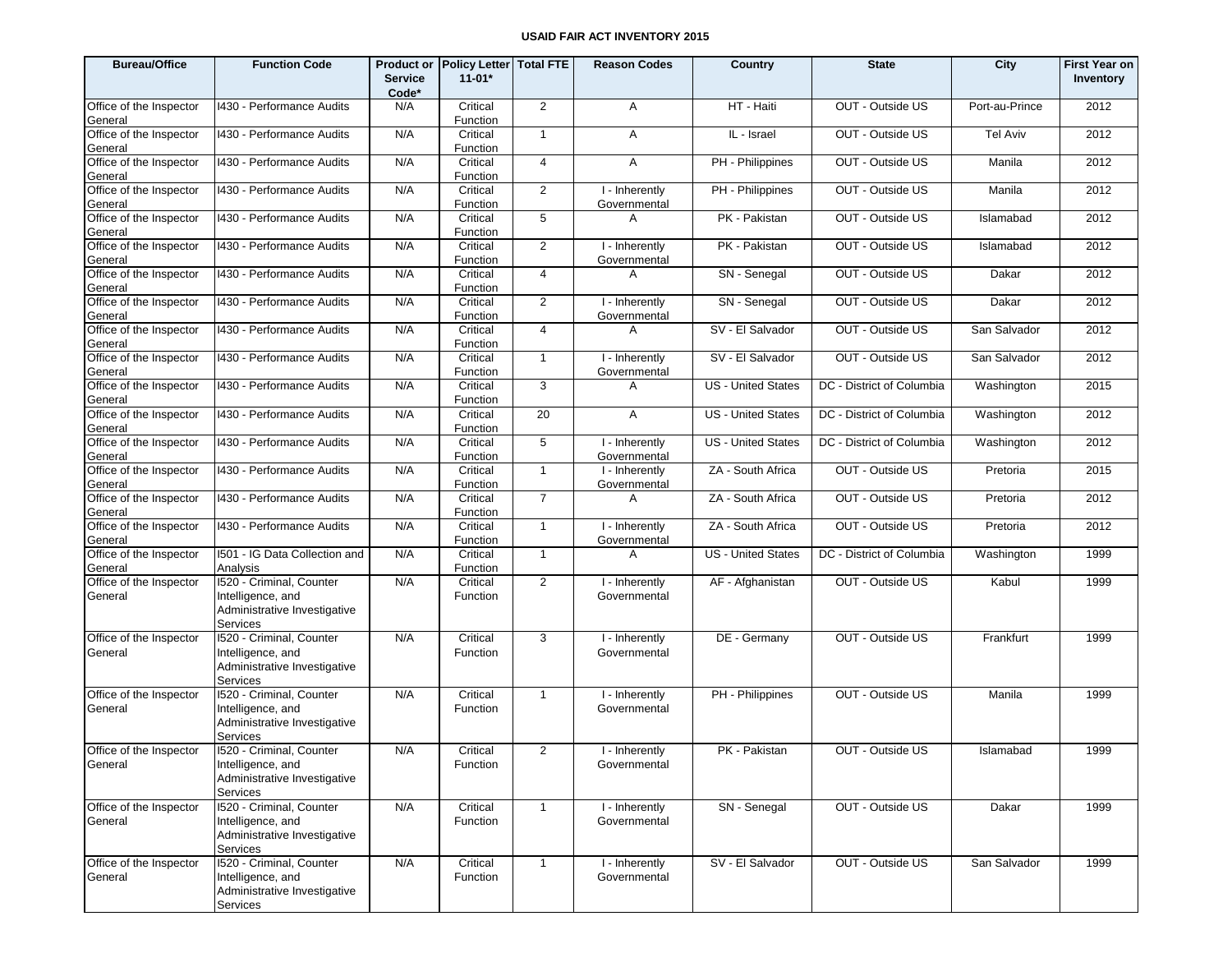| <b>Bureau/Office</b>                        | <b>Function Code</b>                               |                         | Product or Policy Letter Total FTE |                | <b>Reason Codes</b>            | Country                   | <b>State</b>              | City              | <b>First Year on</b> |
|---------------------------------------------|----------------------------------------------------|-------------------------|------------------------------------|----------------|--------------------------------|---------------------------|---------------------------|-------------------|----------------------|
|                                             |                                                    | <b>Service</b><br>Code* | $11 - 01*$                         |                |                                |                           |                           |                   | Inventory            |
| Office of the Inspector                     | 1520 - Criminal, Counter                           | N/A                     | Critical                           | 11             | I - Inherently                 | <b>US</b> - United States | DC - District of Columbia | Washington        | 1999                 |
| General                                     | Intelligence, and                                  |                         | Function                           |                | Governmental                   |                           |                           |                   |                      |
|                                             | Administrative Investigative<br>Services           |                         |                                    |                |                                |                           |                           |                   |                      |
| Office of the Inspector                     | 1520 - Criminal, Counter                           | N/A                     | Critical                           | $\mathbf{1}$   | I - Inherently                 | ZA - South Africa         | OUT - Outside US          | Pretoria          | 1999                 |
| General                                     | Intelligence, and                                  |                         | Function                           |                | Governmental                   |                           |                           |                   |                      |
|                                             | Administrative Investigative<br>Services           |                         |                                    |                |                                |                           |                           |                   |                      |
| Office of the Inspector                     | W410 - Information                                 | N/A                     | Critical                           | $\mathbf{1}$   | I - Inherently                 | <b>US</b> - United States | DC - District of Columbia | Washington        | 1999                 |
| General                                     | Operations and Information<br>Assurance/Security   |                         | Function                           |                | Governmental                   |                           |                           |                   |                      |
| Office of the Inspector                     | W600 - Data Center                                 | N/A                     | Critical                           | 2              | I - Inherently                 | <b>US</b> - United States | DC - District of Columbia | Washington        | 2012                 |
| General                                     | Operations                                         |                         | Function                           |                | Governmental                   |                           |                           |                   |                      |
| Office of the Inspector                     | W600 - Data Center                                 | N/A                     | Critical                           | $\mathbf{1}$   | I - Inherently                 | <b>US</b> - United States | DC - District of Columbia | Washington        | 2013                 |
| General                                     | Operations                                         |                         | Function                           |                | Governmental                   |                           |                           |                   |                      |
| Office of the Inspector<br>General          | W601 - Information<br><b>Technology Management</b> | N/A                     | Critical<br>Function               | $\mathbf{1}$   | A                              | <b>US</b> - United States | DC - District of Columbia | Washington        | 1999                 |
| Office of the Inspector                     | W601 - Information                                 | N/A                     | Critical                           | $\overline{1}$ | I - Inherently                 | <b>US</b> - United States | DC - District of Columbia | Washington        | 1999                 |
| General                                     | <b>Technology Management</b>                       |                         | Function                           |                | Governmental                   |                           |                           |                   |                      |
| Office of the Inspector                     | W826 - Systems Design,                             | N/A                     | Critical                           | $\mathbf{1}$   | В                              | <b>US</b> - United States | DC - District of Columbia | Washington        | 1999                 |
| General                                     | Development and<br>Programming Services            |                         | Function                           |                |                                |                           |                           |                   |                      |
| Office of the Inspector                     | W826 - Systems Design,                             | N/A                     | Critical                           | $\overline{1}$ | I - Inherently                 | <b>US</b> - United States | DC - District of Columbia | Washington        | 1999                 |
| General                                     | Development and<br><b>Programming Services</b>     |                         | Function                           |                | Governmental                   |                           |                           |                   |                      |
| Office of the Inspector                     | W829 - Client Services                             | N/A                     | Critical                           | 3              | B                              | <b>US</b> - United States | DC - District of Columbia | Washington        | 2012                 |
| General                                     |                                                    |                         | Function                           |                |                                |                           |                           |                   |                      |
| Office of the Inspector                     | W829 - Client Services                             | N/A                     | Critical                           | $\overline{1}$ | I - Inherently                 | <b>US</b> - United States | DC - District of Columbia | Washington        | 2012                 |
| General                                     |                                                    |                         | Function                           |                | Governmental                   |                           |                           |                   |                      |
| Bureau for Policy,<br>Planning and Learning | B999 - Other Personnel<br>Activities               | N/A                     | N/A                                | $\mathbf{1}$   | A                              | <b>US</b> - United States | DC - District of Columbia | <b>WASHINGTON</b> | 2012                 |
| Bureau for Policy,                          | B999 - Other Personnel                             | N/A                     | N/A                                | 3              | I - Inherently                 | <b>US</b> - United States | DC - District of Columbia | WASHINGTON        | 2012                 |
| Planning and Learning                       | Activities                                         |                         |                                    |                | Governmental                   |                           |                           |                   |                      |
| Bureau for Policy,                          | D000 - Administrative                              | N/A                     | N/A                                | 2              | I - Inherently                 | <b>US</b> - United States | DC - District of Columbia | WASHINGTON        | 2012                 |
| Planning and Learning                       | Support                                            |                         |                                    |                | Governmental                   |                           |                           |                   |                      |
| Bureau for Policy,                          | D702 - Program Planning                            | N/A                     | N/A                                | 4              | A                              | <b>US</b> - United States | DC - District of Columbia | WASHINGTON        | 2012                 |
| Planning and Learning                       | and Support                                        |                         |                                    |                |                                |                           |                           |                   |                      |
| Bureau for Policy,                          | D702 - Program Planning                            | N/A                     | N/A                                | 18             | I - Inherently                 | <b>US</b> - United States | DC - District of Columbia | WASHINGTON        | 2012                 |
| Planning and Learning                       | and Support                                        |                         |                                    |                | Governmental                   |                           |                           |                   |                      |
| Bureau for Policy,<br>Planning and Learning | D704 - Program Monitoring<br>and Evaluation        | N/A                     | N/A                                | 2              | A                              | <b>US</b> - United States | DC - District of Columbia | WASHINGTON        | 2012                 |
| Bureau for Policy,                          | D704 - Program Monitoring                          | N/A                     | N/A                                | 14             | I - Inherently                 | <b>US</b> - United States | DC - District of Columbia | <b>WASHINGTON</b> | 2012                 |
| Planning and Learning                       | and Evaluation                                     |                         |                                    |                | Governmental                   |                           |                           |                   |                      |
| Bureau for Policy,                          | D707 - Program Evaluation                          | N/A                     | N/A                                | 15             | I - Inherently                 | <b>US</b> - United States | DC - District of Columbia | <b>WASHINGTON</b> | 2012                 |
| Planning and Learning                       |                                                    |                         |                                    |                | Governmental                   |                           |                           |                   |                      |
| Bureau for Policy,                          | U300 - Specialized Skill                           | N/A                     | N/A                                | $\overline{1}$ | I - Inherently                 | <b>US</b> - United States | DC - District of Columbia | WASHINGTON        | 2012                 |
| Planning and Learning                       | Training                                           |                         |                                    |                | Governmental                   |                           |                           |                   |                      |
| Bureau for Policy,                          | Y160 - Corporate Planning                          | N/A                     | N/A                                | 5              | I - Inherently                 | US - United States        | DC - District of Columbia | WASHINGTON        | 2012                 |
| Planning and Learning<br>Office of US       | D702 - Program Planning                            | N/A                     | N/A                                |                | Governmental<br>I - Inherently | FR - France               | OUT - Outside US          | <b>PARIS</b>      | 2012                 |
| Representative to                           | and Support                                        |                         |                                    | $\mathbf{1}$   | Governmental                   |                           |                           |                   |                      |
| Development                                 |                                                    |                         |                                    |                |                                |                           |                           |                   |                      |
| Assistance                                  |                                                    |                         |                                    |                |                                |                           |                           |                   |                      |
| Committee/Paris                             |                                                    |                         |                                    |                |                                |                           |                           |                   |                      |
| Office of Development                       | D702 - Program Planning                            | N/A                     | N/A                                | $\overline{1}$ | I - Inherently                 | JP - Japan                | OUT - Outside US          | <b>TOKYO</b>      | 2012                 |
| Cooperation/Tokyo                           | and Support                                        |                         |                                    |                | Governmental                   |                           |                           |                   |                      |
| Senior Development                          | D702 - Program Planning                            | N/A                     | N/A                                | $\overline{1}$ | I - Inherently                 | CN - China                | OUT - Outside US          | <b>BEJING</b>     | 2012                 |
| Counselor for Beijing                       | and Support                                        |                         |                                    |                | Governmental                   |                           |                           |                   |                      |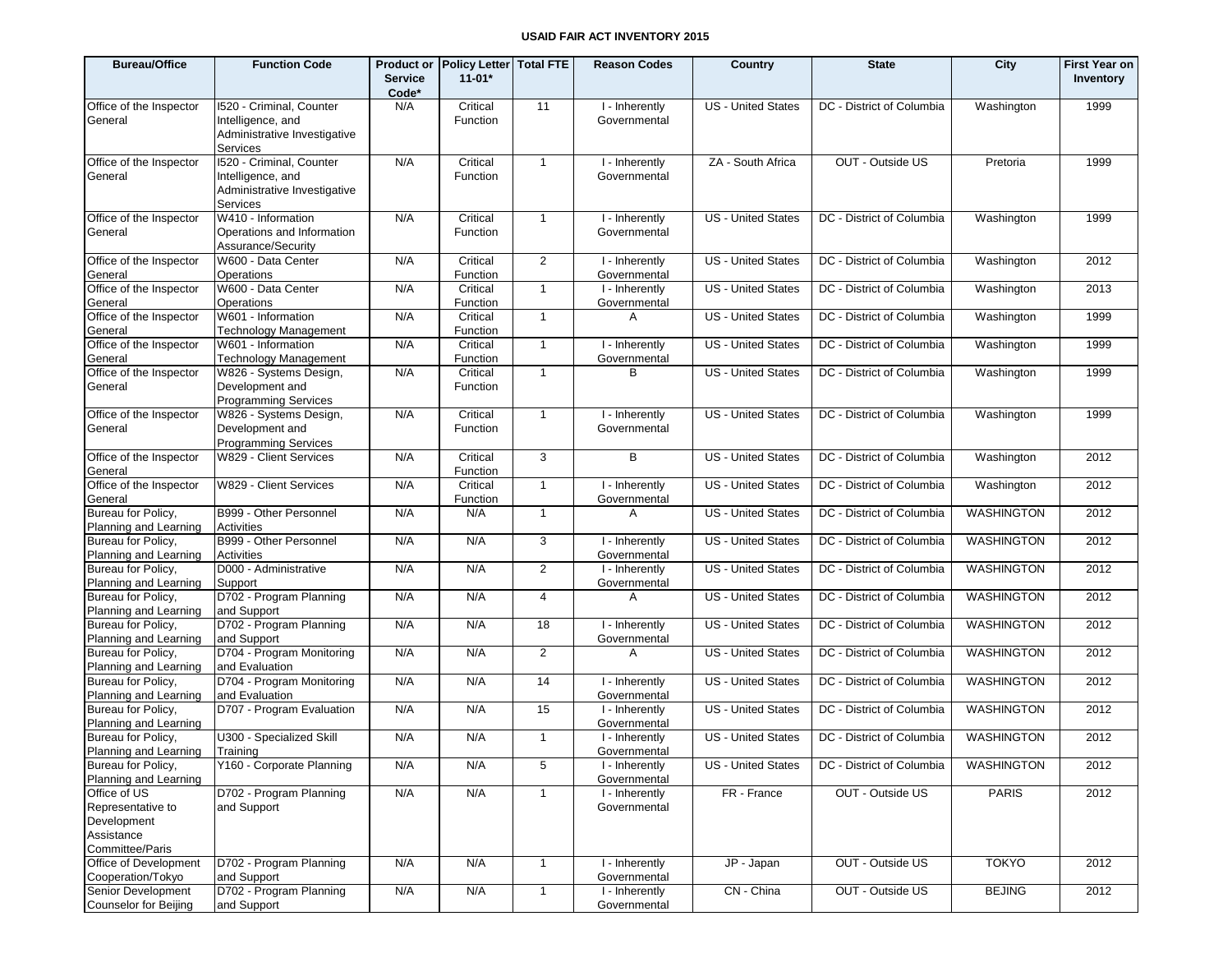| <b>Bureau/Office</b>                                           | <b>Function Code</b>                                                                  | <b>Product or</b><br><b>Service</b><br>Code* | Policy Letter Total FTE<br>$11-01*$ |                | <b>Reason Codes</b>            | Country                   | <b>State</b>              | City              | <b>First Year on</b><br>Inventory |
|----------------------------------------------------------------|---------------------------------------------------------------------------------------|----------------------------------------------|-------------------------------------|----------------|--------------------------------|---------------------------|---------------------------|-------------------|-----------------------------------|
| Office of the Assistant<br>Administrator for<br>Management     | D702 - Program Planning<br>and Support                                                | N/A                                          | N/A                                 | 3              | I - Inherently<br>Governmental | <b>US</b> - United States | DC - District of Columbia | <b>WASHINGTON</b> | 2012                              |
| Office of the Assistant<br>Administrator for<br>Management     | D707 - Program Evaluation                                                             | N/A                                          | N/A                                 | 4              | I - Inherently<br>Governmental | <b>US</b> - United States | DC - District of Columbia | <b>WASHINGTON</b> | 2012                              |
| Office of the Assistant<br>Administrator for<br>Management     | Y160 - Corporate Planning                                                             | N/A                                          | N/A                                 | $\overline{4}$ | I - Inherently<br>Governmental | <b>US</b> - United States | DC - District of Columbia | <b>WASHINGTON</b> | 2012                              |
| Assistance                                                     | Office of Acquisition and C307 - General Accounting                                   | N/A                                          | N/A                                 | $\overline{7}$ | I - Inherently<br>Governmental | <b>US</b> - United States | DC - District of Columbia | WASHINGTON        | 2012                              |
| Office of Acquisition and C999 - Other Financial<br>Assistance | <b>Management Activities</b>                                                          | N/A                                          | N/A                                 | 6              | I - Inherently<br>Governmental | <b>US - United States</b> | DC - District of Columbia | <b>WASHINGTON</b> | 2012                              |
| Assistance                                                     | Office of Acquisition and D702 - Program Planning<br>and Support                      | N/A                                          | N/A                                 | $\mathbf{1}$   | B                              | US - United States        | DC - District of Columbia | WASHINGTON        | 2012                              |
| Assistance                                                     | Office of Acquisition and D702 - Program Planning<br>and Support                      | N/A                                          | N/A                                 | 8              | I - Inherently<br>Governmental | <b>US - United States</b> | DC - District of Columbia | <b>WASHINGTON</b> | 2012                              |
| Office of Acquisition and F000 - Administrative<br>Assistance  | Support                                                                               | N/A                                          | N/A                                 | 3              | B                              | US - United States        | DC - District of Columbia | WASHINGTON        | 2012                              |
| Office of Acquisition and F200 - Contracting<br>Assistance     | (Operational)                                                                         | N/A                                          | N/A                                 | $\mathbf{1}$   | B                              | <b>US</b> - United States | DC - District of Columbia | <b>WASHINGTON</b> | 2012                              |
| Office of Acquisition and F200 - Contracting<br>Assistance     | (Operational)                                                                         | N/A                                          | N/A                                 | 163            | I - Inherently<br>Governmental | <b>US</b> - United States | DC - District of Columbia | WASHINGTON        | 2012                              |
| Assistance                                                     | Office of Acquisition and F300 - Contracting (Analysis)                               | N/A                                          | N/A                                 | $\mathbf{1}$   | I - Inherently<br>Governmental | <b>US - United States</b> | DC - District of Columbia | WASHINGTON        | 2012                              |
| Assistance                                                     | Office of Acquisition and L200 - Grants Monitoring and<br>Evaluation                  | N/A                                          | N/A                                 | 3              | I - Inherently<br>Governmental | <b>US - United States</b> | DC - District of Columbia | <b>WASHINGTON</b> | 2012                              |
| Assistance                                                     | Office of Acquisition and T710 - Traffic/Transportation<br><b>Management Services</b> | N/A                                          | N/A                                 | 6              | B                              | <b>US</b> - United States | DC - District of Columbia | WASHINGTON        | 2012                              |
| Office of Acquisition and W601 - Information<br>Assistance     | <b>Technology Management</b>                                                          | N/A                                          | N/A                                 | $\mathbf{1}$   | B                              | <b>US</b> - United States | DC - District of Columbia | <b>WASHINGTON</b> | 2012                              |
| Assistance                                                     | Office of Acquisition and T710 - Traffic/Transportation<br>Management Services        | N/A                                          | N/A                                 | $\overline{2}$ | I - Inherently<br>Governmental | <b>US - United States</b> | DC - District of Columbia | <b>WASHINGTON</b> | 2012                              |
| Assistance                                                     | Office of Acquisition and Y160 - Corporate Planning                                   | N/A                                          | N/A                                 | 3              | I - Inherently<br>Governmental | <b>US</b> - United States | DC - District of Columbia | <b>WASHINGTON</b> | 2012                              |
| Office of Management,<br>Policy, Budget and<br>Performance     | C400 - Budget Support                                                                 | N/A                                          | N/A                                 | 6              | I - Inherently<br>Governmental | <b>US</b> - United States | DC - District of Columbia | <b>WASHINGTON</b> | 2012                              |
| Office of Management,<br>Policy, Budget and<br>Performance     | D702 - Program Planning<br>and Support                                                | N/A                                          | N/A                                 | 16             | I - Inherently<br>Governmental | <b>US</b> - United States | DC - District of Columbia | <b>WASHINGTON</b> | 2012                              |
| Office of Management,<br>Policy, Budget and<br>Performance     | D707 - Program Evaluation                                                             | N/A                                          | N/A                                 | 3              | I - Inherently<br>Governmental | <b>US</b> - United States | DC - District of Columbia | <b>WASHINGTON</b> | 2012                              |
| Office of Management,<br>Policy, Budget and<br>Performance     | E601 - Environmental Impact<br><b>Statements</b>                                      | N/A                                          | N/A                                 | $\mathbf{1}$   | I - Inherently<br>Governmental | <b>US</b> - United States | DC - District of Columbia | <b>WASHINGTON</b> | 2012                              |
| Office of Management,<br>Policy, Budget and<br>Performance     | F200 - Contracting<br>(Operational)                                                   | N/A                                          | N/A                                 | $\mathbf{1}$   | I - Inherently<br>Governmental | <b>US</b> - United States | DC - District of Columbia | <b>WASHINGTON</b> | 2012                              |
| Office of Management,<br>Policy, Budget and<br>Performance     | Y160 - Corporate Planning                                                             | N/A                                          | N/A                                 | $\overline{2}$ | I - Inherently<br>Governmental | <b>US</b> - United States | DC - District of Columbia | <b>WASHINGTON</b> | 2012                              |
| Office of Management,<br>Policy, Budget and<br>Performance     | D000 - Administrative<br>Support                                                      | N/A                                          | N/A                                 | $\mathbf{1}$   | I - Inherently<br>Governmental | US - United States        | DC - District of Columbia | <b>WASHINGTON</b> | 2012                              |
| Office of Management<br>Services                               | B999 - Other Personnel<br>Activities                                                  | N/A                                          | N/A                                 | $\mathbf{1}$   | I - Inherently<br>Governmental | US - United States        | DC - District of Columbia | <b>WASHINGTON</b> | 2012                              |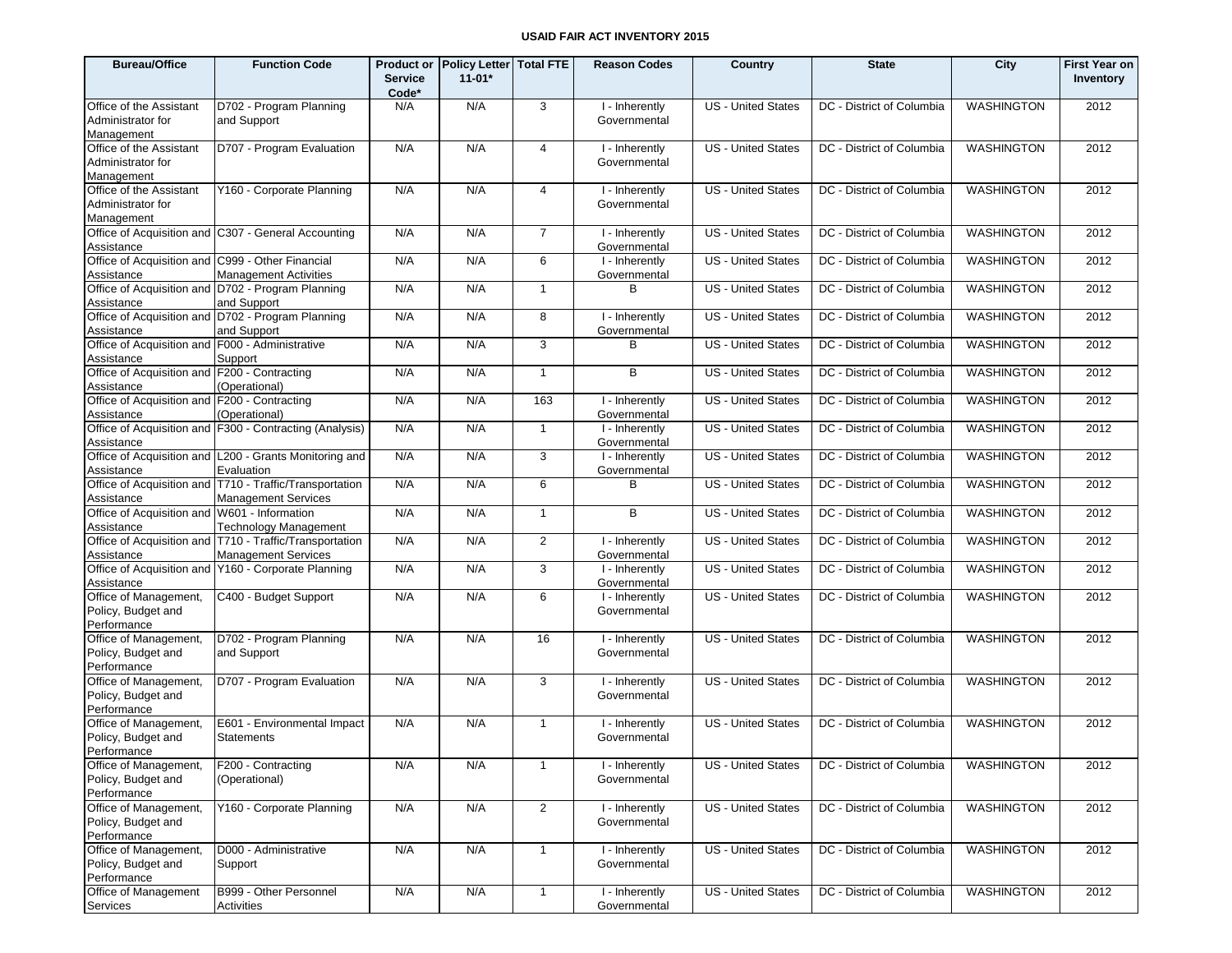| <b>Bureau/Office</b>                            | <b>Function Code</b>                                        |                         | Product or Policy Letter Total FTE |                | <b>Reason Codes</b>            | Country                   | <b>State</b>              | City              | <b>First Year on</b> |
|-------------------------------------------------|-------------------------------------------------------------|-------------------------|------------------------------------|----------------|--------------------------------|---------------------------|---------------------------|-------------------|----------------------|
|                                                 |                                                             | <b>Service</b><br>Code* | $11 - 01*$                         |                |                                |                           |                           |                   | Inventory            |
| Office of Management                            | D000 - Administrative                                       | N/A                     | N/A                                | 3              | I - Inherently                 | <b>US</b> - United States | DC - District of Columbia | <b>WASHINGTON</b> | 2012                 |
| Services                                        | Support                                                     |                         |                                    |                | Governmental                   |                           |                           |                   |                      |
| Office of Management<br>Services                | D702 - Program Planning<br>and Support                      | N/A                     | N/A                                | 17             | I - Inherently<br>Governmental | <b>US</b> - United States | DC - District of Columbia | <b>WASHINGTON</b> | 2012                 |
| Office of Management<br>Services                | S733 - Building Services                                    | N/A                     | N/A                                | $\overline{4}$ | B                              | <b>US</b> - United States | DC - District of Columbia | <b>WASHINGTON</b> | 2012                 |
| Office of Management<br>Services                | T710 - Traffic/Transportation<br><b>Management Services</b> | N/A                     | N/A                                | 10             | B                              | <b>US</b> - United States | DC - District of Columbia | <b>WASHINGTON</b> | 2012                 |
| Office of Management<br>Services                | T806 - Printing and<br>Reproduction                         | N/A                     | N/A                                | $\mathbf{1}$   | B                              | <b>US</b> - United States | DC - District of Columbia | <b>WASHINGTON</b> | 2012                 |
| Office of Management<br>Services                | T807 - Visual Information                                   | N/A                     | N/A                                | $\mathbf{1}$   | I - Inherently<br>Governmental | <b>US</b> - United States | DC - District of Columbia | <b>WASHINGTON</b> | 2012                 |
| Office of Management<br>Services                | Y840 - Directives and<br>Records Management<br>Services     | N/A                     | N/A                                | 11             | в                              | <b>US</b> - United States | DC - District of Columbia | <b>WASHINGTON</b> | 2012                 |
| Office of Management<br>Services                | D702 - Program Planning<br>and Support                      | N/A                     | N/A                                | $\mathbf{1}$   | B                              | <b>US</b> - United States | DC - District of Columbia | <b>WASHINGTON</b> | 2012                 |
| Office of Management<br>Services                | D704 - Program Monitoring<br>and Evaluation                 | N/A                     | N/A                                | 2              | I - Inherently<br>Governmental | <b>US</b> - United States | DC - District of Columbia | WASHINGTON        | 2012                 |
| Office of Management<br>Services                | D707 - Program Evaluation                                   | N/A                     | N/A                                | 2              | I - Inherently<br>Governmental | <b>US</b> - United States | DC - District of Columbia | WASHINGTON        | 2012                 |
| Office of Management<br>Services                | G904 - Family Services                                      | N/A                     | N/A                                | $\mathbf{1}$   | A                              | <b>US</b> - United States | DC - District of Columbia | <b>WASHINGTON</b> | 2012                 |
| Office of Management<br>Services                | S200 - Installation, Base, or<br><b>Facility Management</b> | N/A                     | N/A                                | 2              | I - Inherently<br>Governmental | <b>US</b> - United States | DC - District of Columbia | <b>WASHINGTON</b> | 2012                 |
| Office of Management<br>Services                | S733 - Building Services                                    | N/A                     | N/A                                | $\mathbf{1}$   | I - Inherently<br>Governmental | <b>US</b> - United States | DC - District of Columbia | <b>WASHINGTON</b> | 2012                 |
| Office of the Chief<br><b>Financial Officer</b> | C000 - Administrative<br>Support                            | N/A                     | N/A                                | 3              | I - Inherently<br>Governmental | <b>US</b> - United States | DC - District of Columbia | WASHINGTON        | 2012                 |
| Office of the Chief<br><b>Financial Officer</b> | C307 - General Accounting                                   | N/A                     | N/A                                | $\mathbf{1}$   | I - Inherently<br>Governmental | <b>US</b> - United States | DC - District of Columbia | <b>WASHINGTON</b> | 2012                 |
| Office of the Chief                             | D702 - Program Planning                                     | N/A                     | N/A                                | $\mathbf{1}$   | I - Inherently                 | <b>US</b> - United States | DC - District of Columbia | WASHINGTON        | 2012                 |
| <b>Financial Officer</b><br>Office of the Chief | and Support<br>D704 - Program Monitoring                    | N/A                     | N/A                                | 3              | Governmental<br>I - Inherently | <b>US</b> - United States | DC - District of Columbia | <b>WASHINGTON</b> | 2012                 |
| <b>Financial Officer</b><br>Office of the Chief | and Evaluation<br>1440 - Management                         | N/A                     | N/A                                | 2              | Governmental<br>I - Inherently | <b>US</b> - United States | DC - District of Columbia | <b>WASHINGTON</b> | 2012                 |
| <b>Financial Officer</b><br>Office of the Chief | Evaluations/Audits<br>W410 - Information                    | N/A                     | N/A                                | $\mathbf{1}$   | Governmental<br>B              | <b>US</b> - United States | DC - District of Columbia | <b>WASHINGTON</b> | 2012                 |
| <b>Financial Officer</b>                        | Operations and Information<br>Assurance/Security            |                         |                                    |                |                                |                           |                           |                   |                      |
| Office of the Chief<br><b>Financial Officer</b> | W829 - Client Services                                      | N/A                     | N/A                                | $\mathbf{1}$   | B                              | <b>US</b> - United States | DC - District of Columbia | <b>WASHINGTON</b> | 2012                 |
| Office of the Chief<br><b>Financial Officer</b> | Y160 - Corporate Planning                                   | N/A                     | N/A                                | 2              | I - Inherently<br>Governmental | <b>US</b> - United States | DC - District of Columbia | <b>WASHINGTON</b> | 2012                 |
| Office of the Chief                             | Y510 - Budget and Financial                                 | N/A                     | N/A                                | 5              | I - Inherently                 | <b>US</b> - United States | DC - District of Columbia | <b>WASHINGTON</b> | 2012                 |
| <b>Financial Officer</b>                        | Program Management                                          |                         |                                    |                | Governmental                   |                           |                           |                   |                      |
| Office of the Chief<br><b>Financial Officer</b> | C308 - Financial Report<br>Generation                       | N/A                     | N/A                                | 3              | I - Inherently<br>Governmental | US - United States        | DC - District of Columbia | WASHINGTON        | 2012                 |
| Office of the Chief<br><b>Financial Officer</b> | C314 - Financial<br>Management and Program<br>Planning      | N/A                     | N/A                                | 21             | I - Inherently<br>Governmental | <b>US</b> - United States | DC - District of Columbia | WASHINGTON        | 2012                 |
| Office of the Chief<br><b>Financial Officer</b> | C400 - Budget Support                                       | N/A                     | N/A                                | 3              | I - Inherently<br>Governmental | <b>US</b> - United States | DC - District of Columbia | <b>WASHINGTON</b> | 2012                 |
| Office of the Chief<br><b>Financial Officer</b> | D411 - Compliance<br>Assessments                            | N/A                     | N/A                                | 17             | I - Inherently<br>Governmental | US - United States        | DC - District of Columbia | <b>WASHINGTON</b> | 2012                 |
| Office of the Chief<br><b>Financial Officer</b> | C403 - Financial Program<br>Management                      | N/A                     | N/A                                | $\mathbf{1}$   | I - Inherently<br>Governmental | <b>US</b> - United States | DC - District of Columbia | WASHINGTON        | 2012                 |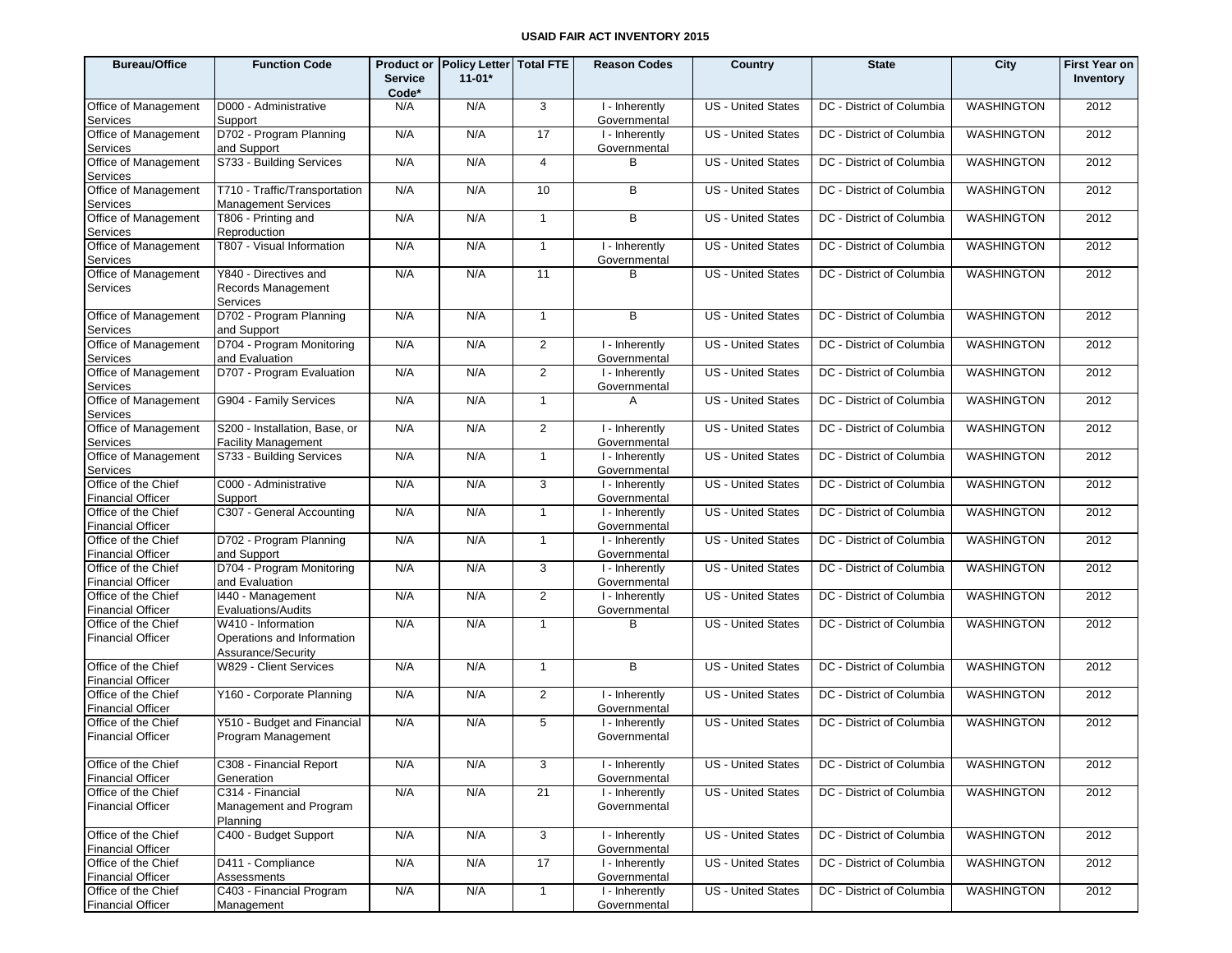| <b>Bureau/Office</b>                                                        | <b>Function Code</b>                                                   |                         | Product or Policy Letter Total FTE |                | <b>Reason Codes</b>                         | Country                   | <b>State</b>                                   | City              | <b>First Year on</b> |
|-----------------------------------------------------------------------------|------------------------------------------------------------------------|-------------------------|------------------------------------|----------------|---------------------------------------------|---------------------------|------------------------------------------------|-------------------|----------------------|
|                                                                             |                                                                        | <b>Service</b><br>Code* | $11 - 01*$                         |                |                                             |                           |                                                |                   | Inventory            |
| Office of the Chief<br><b>Financial Officer</b>                             | C307 - General Accounting                                              | N/A                     | N/A                                | 44             | I - Inherently<br>Governmental              | <b>US</b> - United States | DC - District of Columbia                      | <b>WASHINGTON</b> | 2012                 |
| Office of Chief<br><b>Information Officer</b>                               | B999 - Other Personnel<br>Activities                                   | N/A                     | N/A                                | $\mathbf{1}$   | I - Inherently<br>Governmental              | <b>US</b> - United States | DC - District of Columbia                      | <b>WASHINGTON</b> | 2012                 |
| Office of Chief<br><b>Information Officer</b>                               | D700 - Systems Design,<br><b>Testing and Certification</b>             | N/A                     | N/A                                | 2              | B                                           | <b>US</b> - United States | DC - District of Columbia                      | <b>WASHINGTON</b> | 2012                 |
| Office of Chief<br><b>Information Officer</b>                               | W601 - Information<br><b>Technology Management</b>                     | N/A                     | N/A                                | 33             | B                                           | <b>US - United States</b> | DC - District of Columbia                      | <b>WASHINGTON</b> | 2012                 |
| Office of Chief<br><b>Information Officer</b>                               | W826 - Systems Design,<br>Development and                              | N/A                     | N/A                                | 6              | B                                           | <b>US - United States</b> | DC - District of Columbia                      | <b>WASHINGTON</b> | 2012                 |
| Office of Chief<br><b>Information Officer</b>                               | <b>Programming Services</b><br>W829 - Client Services                  | N/A                     | N/A                                | $\overline{1}$ | В                                           | <b>US - United States</b> | DC - District of Columbia                      | WASHINGTON        | 2012                 |
| Office of Chief                                                             | D702 - Program Planning                                                | N/A                     | N/A                                | 6              | B                                           | <b>US</b> - United States | DC - District of Columbia                      | WASHINGTON        | 2012                 |
| <b>Information Officer</b><br>Office of Chief                               | and Support<br>D704 - Program Monitoring<br>and Evaluation             | N/A                     | N/A                                | 9              | В                                           | <b>US - United States</b> | DC - District of Columbia                      | <b>WASHINGTON</b> | 2012                 |
| <b>Information Officer</b><br>Office of Chief<br><b>Information Officer</b> | F200 - Contracting<br>(Operational)                                    | N/A                     | N/A                                | 3              | B                                           | <b>US</b> - United States | DC - District of Columbia                      | WASHINGTON        | 2012                 |
| Office of Chief<br><b>Information Officer</b>                               | T710 - Traffic/Transportation<br><b>Management Services</b>            | N/A                     | N/A                                | 2              | B                                           | <b>US - United States</b> | DC - District of Columbia                      | <b>WASHINGTON</b> | 2012                 |
| Office of Chief<br><b>Information Officer</b>                               | W410 - Information<br>Operations and Information<br>Assurance/Security | N/A                     | N/A                                | 18             | B                                           | <b>US</b> - United States | DC - District of Columbia                      | <b>WASHINGTON</b> | 2012                 |
| Office of Chief<br><b>Information Officer</b>                               | D702 - Program Planning<br>and Support                                 | N/A                     | N/A                                | $\overline{1}$ | I - Inherently<br>Governmental              | <b>US</b> - United States | DC - District of Columbia                      | <b>WASHINGTON</b> | 2012                 |
| Office of Chief<br>Information Officer                                      | F200 - Contracting<br>(Operational)                                    | N/A                     | N/A                                | $\mathbf{1}$   | I - Inherently<br>Governmental              | <b>US</b> - United States | DC - District of Columbia                      | <b>WASHINGTON</b> | 2012                 |
| Human Capital and<br><b>Talent Management</b>                               | B000 - Personnel<br><b>Administrative Support</b>                      | N/A                     | N/A                                | 2              | В                                           | <b>US - United States</b> | DC - District of Columbia                      | <b>WASHINGTON</b> | 2012                 |
| Human Capital and<br><b>Talent Management</b>                               | B100 - Classification                                                  | N/A                     | N/A                                | $\overline{4}$ | B                                           | <b>US - United States</b> | DC - District of Columbia                      | <b>WASHINGTON</b> | 2012                 |
| Human Capital and<br><b>Talent Management</b>                               | B301 - Processing                                                      | N/A                     | N/A                                | 18             | B                                           | <b>US - United States</b> | DC - District of Columbia                      | <b>WASHINGTON</b> | 2012                 |
| Human Capital and<br><b>Talent Management</b>                               | B400 - Employee Relations                                              | N/A                     | N/A                                | 2              | B                                           | <b>US - United States</b> | DC - District of Columbia                      | <b>WASHINGTON</b> | 2012                 |
| Human Capital and<br><b>Talent Management</b>                               | B700 - Personnel<br><b>Management Specialist</b>                       | N/A                     | N/A                                | 11             | B                                           | <b>US - United States</b> | DC - District of Columbia                      | <b>WASHINGTON</b> | 2012                 |
| Human Capital and<br><b>Talent Management</b>                               | B999 - Other Personnel<br>Activities                                   | N/A                     | N/A                                | $\overline{4}$ | B                                           | <b>US - United States</b> | DC - District of Columbia                      | <b>WASHINGTON</b> | 2012                 |
| Human Capital and<br><b>Talent Management</b>                               | B301 - Processing                                                      | N/A                     | N/A                                | 4              | $\overline{1}$ - Inherently<br>Governmental | <b>US</b> - United States | DC - District of Columbia                      | <b>WASHINGTON</b> | 2012                 |
| Human Capital and<br><b>Talent Management</b>                               | B302 - Manpower Research<br>and Analysis                               | N/A                     | N/A                                | 11             | I - Inherently<br>Governmental              | <b>US</b> - United States | DC - District of Columbia                      | <b>WASHINGTON</b> | 2012                 |
| Human Capital and<br><b>Talent Management</b>                               | B400 - Employee Relations                                              | N/A                     | N/A                                | 5              | I - Inherently<br>Governmental              | <b>US - United States</b> | DC - District of Columbia                      | <b>WASHINGTON</b> | 2012                 |
| Human Capital and<br><b>Talent Management</b>                               | B700 - Personnel<br><b>Management Specialist</b>                       | N/A                     | N/A                                | 35             | I - Inherently<br>Governmental              |                           | US - United States   DC - District of Columbia | <b>WASHINGTON</b> | 2012                 |
| Human Capital and<br><b>Talent Management</b>                               | B701 - Personnel Operations<br>Management                              | N/A                     | N/A                                | 26             | I - Inherently<br>Governmental              | <b>US</b> - United States | DC - District of Columbia                      | <b>WASHINGTON</b> | 2012                 |
| Human Capital and<br><b>Talent Management</b>                               | B702 - Personnel IT Support                                            | N/A                     | N/A                                | $\overline{4}$ | I - Inherently<br>Governmental              | <b>US</b> - United States | DC - District of Columbia                      | <b>WASHINGTON</b> | 2012                 |
| Human Capital and<br><b>Talent Management</b>                               | B999 - Other Personnel<br>Activities                                   | N/A                     | N/A                                | $\overline{4}$ | I - Inherently<br>Governmental              | <b>US</b> - United States | DC - District of Columbia                      | <b>WASHINGTON</b> | 2012                 |
| Human Capital and<br><b>Talent Management</b>                               | C400 - Budget Support                                                  | N/A                     | N/A                                | $\overline{4}$ | I - Inherently<br>Governmental              | US - United States        | DC - District of Columbia                      | <b>WASHINGTON</b> | 2012                 |
| Human Capital and<br><b>Talent Management</b>                               | H206 - Social Work                                                     | N/A                     | N/A                                | $\overline{2}$ | I - Inherently<br>Governmental              | US - United States        | DC - District of Columbia                      | <b>WASHINGTON</b> | 2012                 |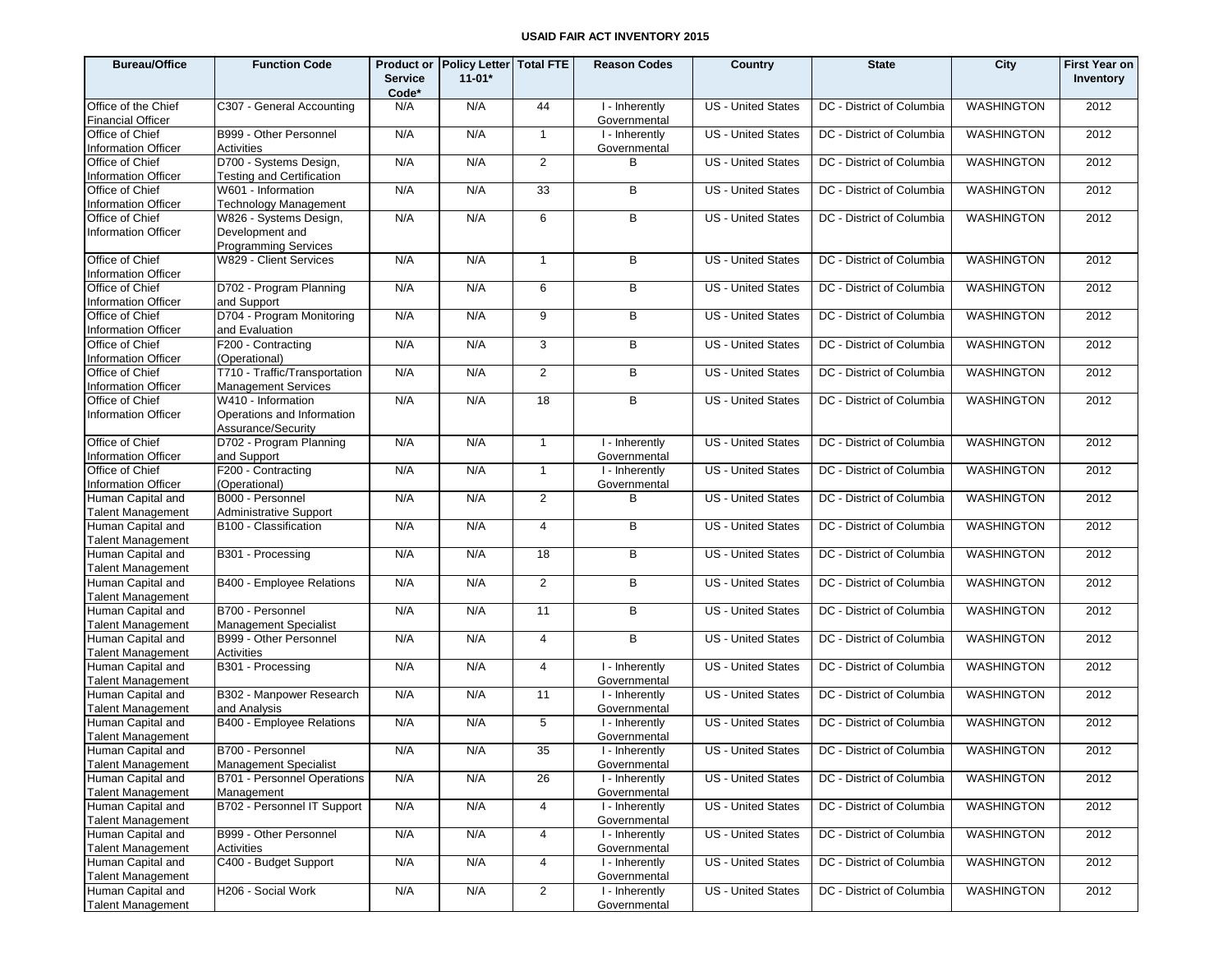| <b>Bureau/Office</b>                          | <b>Function Code</b>                                        | <b>Service</b><br>Code* | Product or Policy Letter   Total FTE<br>$11 - 01*$ |                | <b>Reason Codes</b>            | Country                   | <b>State</b>              | City              | <b>First Year on</b><br>Inventory |
|-----------------------------------------------|-------------------------------------------------------------|-------------------------|----------------------------------------------------|----------------|--------------------------------|---------------------------|---------------------------|-------------------|-----------------------------------|
| Human Capital and<br><b>Talent Management</b> | T820 - Administrative<br><b>Support Services</b>            | N/A                     | N/A                                                | 3              | I - Inherently<br>Governmental | <b>US</b> - United States | DC - District of Columbia | <b>WASHINGTON</b> | 2012                              |
| Human Capital and<br><b>Talent Management</b> | U301 - Training Management                                  | N/A                     | N/A                                                | 3              | I - Inherently<br>Governmental | US - United States        | DC - District of Columbia | <b>WASHINGTON</b> | 2012                              |
| Human Capital and<br><b>Talent Management</b> | Y160 - Corporate Planning                                   | N/A                     | N/A                                                | 3              | I - Inherently<br>Governmental | US - United States        | DC - District of Columbia | <b>WASHINGTON</b> | 2012                              |
| Human Capital and<br><b>Talent Management</b> | Y000 - Administrative<br>Support                            | N/A                     | N/A                                                | 3              | I - Inherently<br>Governmental | US - United States        | DC - District of Columbia | <b>WASHINGTON</b> | 2012                              |
| Human Capital and<br><b>Talent Management</b> | U800 - Training Development<br>and Support                  | N/A                     | N/A                                                | $\overline{2}$ | I - Inherently<br>Governmental | US - United States        | DC - District of Columbia | <b>WASHINGTON</b> | 2012                              |
| O/S Language Training                         | C403 - Financial Program<br>Management                      | N/A                     | N/A                                                | $\overline{2}$ | I - Inherently<br>Governmental | US - United States        | DC - District of Columbia | <b>WASHINGTON</b> | 2012                              |
| O/S Language Training                         | D351 - Economic Analysis                                    | N/A                     | N/A                                                | $\mathbf{1}$   | I - Inherently<br>Governmental | US - United States        | DC - District of Columbia | <b>WASHINGTON</b> | 2012                              |
| O/S Language Training                         | D702 - Program Planning<br>and Support                      | N/A                     | N/A                                                | 19             | I - Inherently<br>Governmental | US - United States        | DC - District of Columbia | <b>WASHINGTON</b> | 2012                              |
| O/S Language Training                         | F200 - Contracting<br>(Operational)                         | N/A                     | N/A                                                | 5              | I - Inherently<br>Governmental | US - United States        | DC - District of Columbia | <b>WASHINGTON</b> | 2012                              |
| O/S Language Training                         | G101 - Disaster Relief<br>Services                          | N/A                     | N/A                                                | $\mathbf{1}$   | I - Inherently<br>Governmental | US - United States        | DC - District of Columbia | <b>WASHINGTON</b> | 2012                              |
| O/S Language Training                         | G904 - Family Services                                      | N/A                     | N/A                                                | 3              | I - Inherently<br>Governmental | US - United States        | DC - District of Columbia | <b>WASHINGTON</b> | 2012                              |
| O/S Language Training                         | S700 - Natural Resource<br>Services                         | N/A                     | N/A                                                | 5              | I - Inherently<br>Governmental | US - United States        | DC - District of Columbia | <b>WASHINGTON</b> | 2012                              |
| O/S Language Training                         | T700 - Miscellaneous<br>Program Management                  | N/A                     | N/A                                                | 6              | I - Inherently<br>Governmental | <b>US</b> - United States | DC - District of Columbia | <b>WASHINGTON</b> | 2012                              |
| Complement                                    | B999 - Other Personnel<br>Activities                        | N/A                     | N/A                                                | 8              | в                              | US - United States        | DC - District of Columbia | <b>WASHINGTON</b> | 2012                              |
| Complement                                    | T710 - Traffic/Transportation<br><b>Management Services</b> | N/A                     | N/A                                                | $\mathbf{1}$   | B                              | US - United States        | DC - District of Columbia | <b>WASHINGTON</b> | 2012                              |
| Complement                                    | B000 - Personnel<br>Administrative Support                  | N/A                     | N/A                                                | $\overline{4}$ | I - Inherently<br>Governmental | US - United States        | DC - District of Columbia | <b>WASHINGTON</b> | 2012                              |
| Complement                                    | B700 - Personnel<br>Management Specialist                   | N/A                     | N/A                                                | $\mathbf{1}$   | I - Inherently<br>Governmental | <b>US</b> - United States | DC - District of Columbia | <b>WASHINGTON</b> | 2012                              |
| Complement                                    | B701 - Personnel Operations<br>Management                   | N/A                     | N/A                                                | $\mathbf{1}$   | I - Inherently<br>Governmental | US - United States        | DC - District of Columbia | <b>WASHINGTON</b> | 2012                              |
| Complement                                    | B999 - Other Personnel<br>Activities                        | N/A                     | N/A                                                | $\mathbf{1}$   | I - Inherently<br>Governmental | US - United States        | DC - District of Columbia | <b>WASHINGTON</b> | 2012                              |
| Complement                                    | C403 - Financial Program<br>Management                      | N/A                     | N/A                                                | $\overline{7}$ | I - Inherently<br>Governmental | US - United States        | DC - District of Columbia | <b>WASHINGTON</b> | 2012                              |
| Complement                                    | D351 - Economic Analysis                                    | N/A                     | N/A                                                | 6              | I - Inherently<br>Governmental | US - United States        | DC - District of Columbia | <b>WASHINGTON</b> | 2012                              |
| Complement                                    | D702 - Program Planning<br>and Support                      | N/A                     | N/A                                                | 25             | I - Inherently<br>Governmental | US - United States        | DC - District of Columbia | <b>WASHINGTON</b> | 2012                              |
| Complement                                    | D704 - Program Monitoring<br>and Evaluation                 | N/A                     | N/A                                                | $\mathbf{1}$   | I - Inherently<br>Governmental | US - United States        | DC - District of Columbia | <b>WASHINGTON</b> | 2012                              |
| Complement                                    | F200 - Contracting<br>(Operational)                         | N/A                     | N/A                                                | 17             | I - Inherently<br>Governmental | US - United States        | DC - District of Columbia | <b>WASHINGTON</b> | 2012                              |
| Complement                                    | G904 - Family Services                                      | N/A                     | N/A                                                | 16             | I - Inherently<br>Governmental | US - United States        | DC - District of Columbia | <b>WASHINGTON</b> | 2012                              |
| Complement                                    | S700 - Natural Resource<br>Services                         | N/A                     | N/A                                                | 12             | I - Inherently<br>Governmental | US - United States        | DC - District of Columbia | WASHINGTON        | 2012                              |
| Complement                                    | S745 - Security and<br><b>Protection Services</b>           | N/A                     | N/A                                                | $\overline{2}$ | I - Inherently<br>Governmental | <b>US</b> - United States | DC - District of Columbia | <b>WASHINGTON</b> | 2012                              |
| Complement                                    | T700 - Miscellaneous<br>Program Management                  | N/A                     | N/A                                                | 9              | I - Inherently<br>Governmental | US - United States        | DC - District of Columbia | <b>WASHINGTON</b> | 2012                              |
| Complement                                    | Y160 - Corporate Planning                                   | N/A                     | N/A                                                | $\overline{7}$ | I - Inherently<br>Governmental | US - United States        | DC - District of Columbia | <b>WASHINGTON</b> | 2012                              |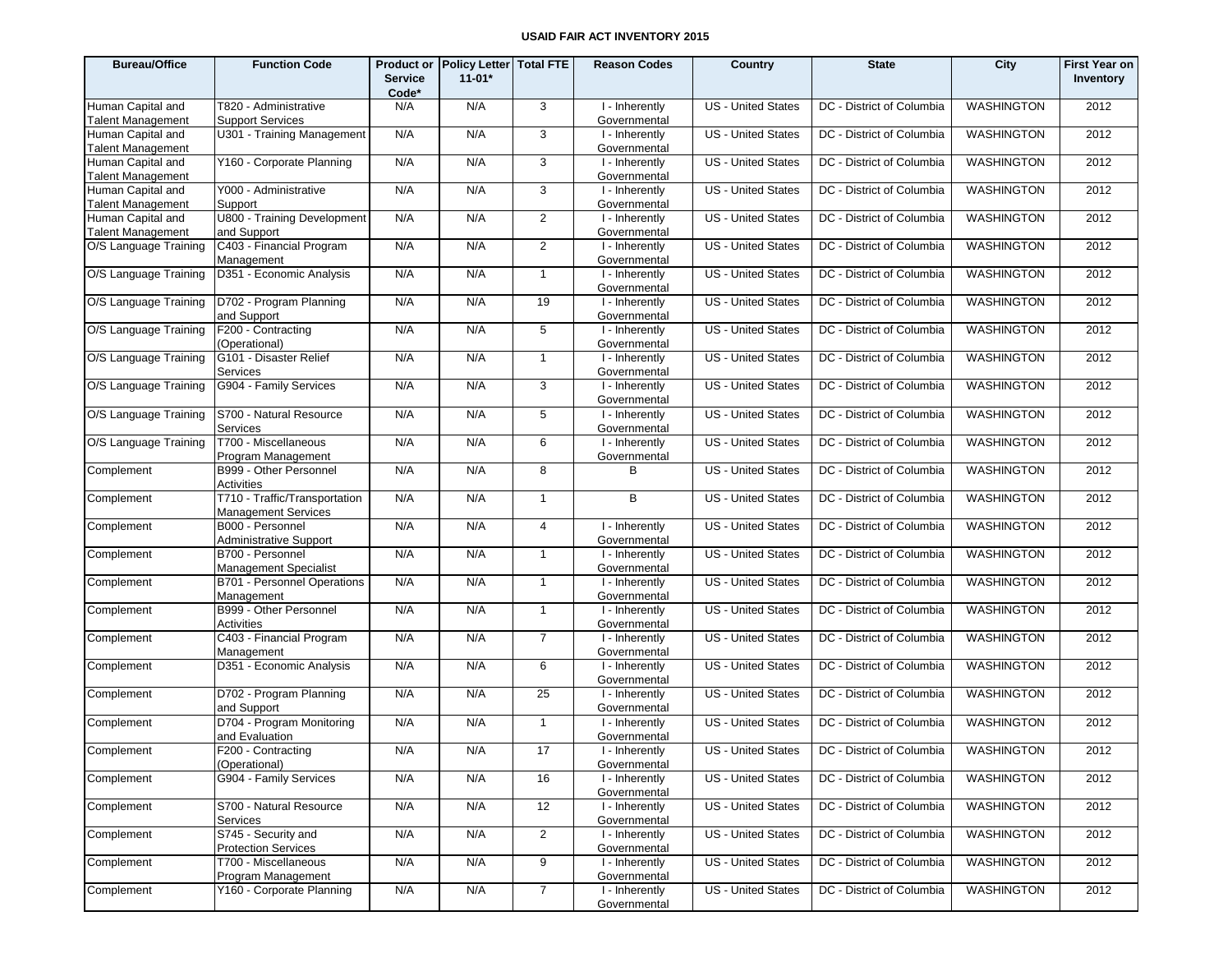| <b>Bureau/Office</b>                                                 | <b>Function Code</b>                                                              | <b>Service</b><br>Code* | Product or Policy Letter Total FTE<br>$11 - 01*$ |                | <b>Reason Codes</b>            | Country                   | <b>State</b>              | City              | <b>First Year on</b><br>Inventory |
|----------------------------------------------------------------------|-----------------------------------------------------------------------------------|-------------------------|--------------------------------------------------|----------------|--------------------------------|---------------------------|---------------------------|-------------------|-----------------------------------|
| Complement                                                           | Y215 - Operation Planning<br>and Control                                          | N/A                     | N/A                                              | $\overline{4}$ | I - Inherently<br>Governmental | <b>US</b> - United States | DC - District of Columbia | <b>WASHINGTON</b> | 2012                              |
| Complement                                                           | Y400 - Legal Services                                                             | N/A                     | N/A                                              | 5              | I - Inherently<br>Governmental | <b>US</b> - United States | DC - District of Columbia | <b>WASHINGTON</b> | 2012                              |
| Complement                                                           | Y815 - Administrative<br>Support Program<br>Management                            | N/A                     | N/A                                              | $\mathbf{1}$   | I - Inherently<br>Governmental | <b>US</b> - United States | DC - District of Columbia | <b>WASHINGTON</b> | 2012                              |
| Complement                                                           | D707 - Program Evaluation                                                         | N/A                     | N/A                                              | 100            | I - Inherently<br>Governmental | <b>US</b> - United States | DC - District of Columbia | <b>WASHINGTON</b> | 2012                              |
| Bureau for Democracy,<br>Conflict, and<br>Humanitarian<br>Assistance | B999 - Other Personnel<br>Activities                                              | N/A                     | N/A                                              | $\mathbf{1}$   | A                              | <b>US</b> - United States | DC - District of Columbia | <b>WASHINGTON</b> | 2012                              |
| Bureau for Democracy,<br>Conflict, and<br>Humanitarian<br>Assistance | C314 - Financial<br>Management and Program<br>Planning                            | N/A                     | N/A                                              | $\overline{7}$ | I - Inherently<br>Governmental | <b>US</b> - United States | DC - District of Columbia | <b>WASHINGTON</b> | 2012                              |
| Bureau for Democracy,<br>Conflict, and<br>Humanitarian<br>Assistance | D000 - Administrative<br>Support                                                  | N/A                     | N/A                                              | $\overline{1}$ | I - Inherently<br>Governmental | <b>US</b> - United States | DC - District of Columbia | <b>WASHINGTON</b> | 2012                              |
| Bureau for Democracy,<br>Conflict, and<br>Humanitarian<br>Assistance | D702 - Program Planning<br>and Support                                            | N/A                     | N/A                                              | 6              | B                              | <b>US</b> - United States | DC - District of Columbia | <b>WASHINGTON</b> | 2012                              |
| Bureau for Democracy,<br>Conflict, and<br>Humanitarian<br>Assistance | D702 - Program Planning<br>and Support                                            | N/A                     | N/A                                              | 79             | I - Inherently<br>Governmental | <b>US</b> - United States | DC - District of Columbia | WASHINGTON        | 2012                              |
| Bureau for Democracy,<br>Conflict, and<br>Humanitarian<br>Assistance | D704 - Program Monitoring<br>and Evaluation                                       | N/A                     | N/A                                              | 13             | I - Inherently<br>Governmental | <b>US</b> - United States | DC - District of Columbia | <b>WASHINGTON</b> | 2012                              |
| Bureau for Democracy,<br>Conflict, and<br>Humanitarian<br>Assistance | D707 - Program Evaluation                                                         | N/A                     | N/A                                              | $\mathbf{1}$   | A                              | US - United States        | DC - District of Columbia | <b>WASHINGTON</b> | 2012                              |
| Bureau for Democracy,<br>Conflict, and<br>Humanitarian<br>Assistance | E120 - Environmental and<br><b>Natural Resource Services</b>                      | N/A                     | N/A                                              | 6              | I - Inherently<br>Governmental | <b>US</b> - United States | DC - District of Columbia | <b>WASHINGTON</b> | 2012                              |
| Bureau for Democracy,<br>Conflict, and<br>Humanitarian<br>Assistance | E602 - Environmental Impact<br><b>Statement Reviews</b>                           | N/A                     | N/A                                              | $\mathbf{1}$   | I - Inherently<br>Governmental | <b>US</b> - United States | DC - District of Columbia | <b>WASHINGTON</b> | 2012                              |
| Bureau for Democracy,<br>Conflict, and<br>Humanitarian<br>Assistance | F140 - Technology Transfer<br>and International Cooperative<br>Program Management | N/A                     | N/A                                              | $\mathbf{1}$   | I - Inherently<br>Governmental | <b>US</b> - United States | DC - District of Columbia | <b>WASHINGTON</b> | 2012                              |
| Bureau for Democracy,<br>Conflict, and<br>Humanitarian<br>Assistance | G101 - Disaster Relief<br><b>Services</b>                                         | N/A                     | N/A                                              | $\overline{2}$ | B                              | <b>US</b> - United States | DC - District of Columbia | WASHINGTON        | 2012                              |
| Bureau for Democracy,<br>Conflict, and<br>Humanitarian<br>Assistance | G101 - Disaster Relief<br><b>Services</b>                                         | N/A                     | N/A                                              | 4              | I - Inherently<br>Governmental | <b>US</b> - United States | DC - District of Columbia | <b>WASHINGTON</b> | 2012                              |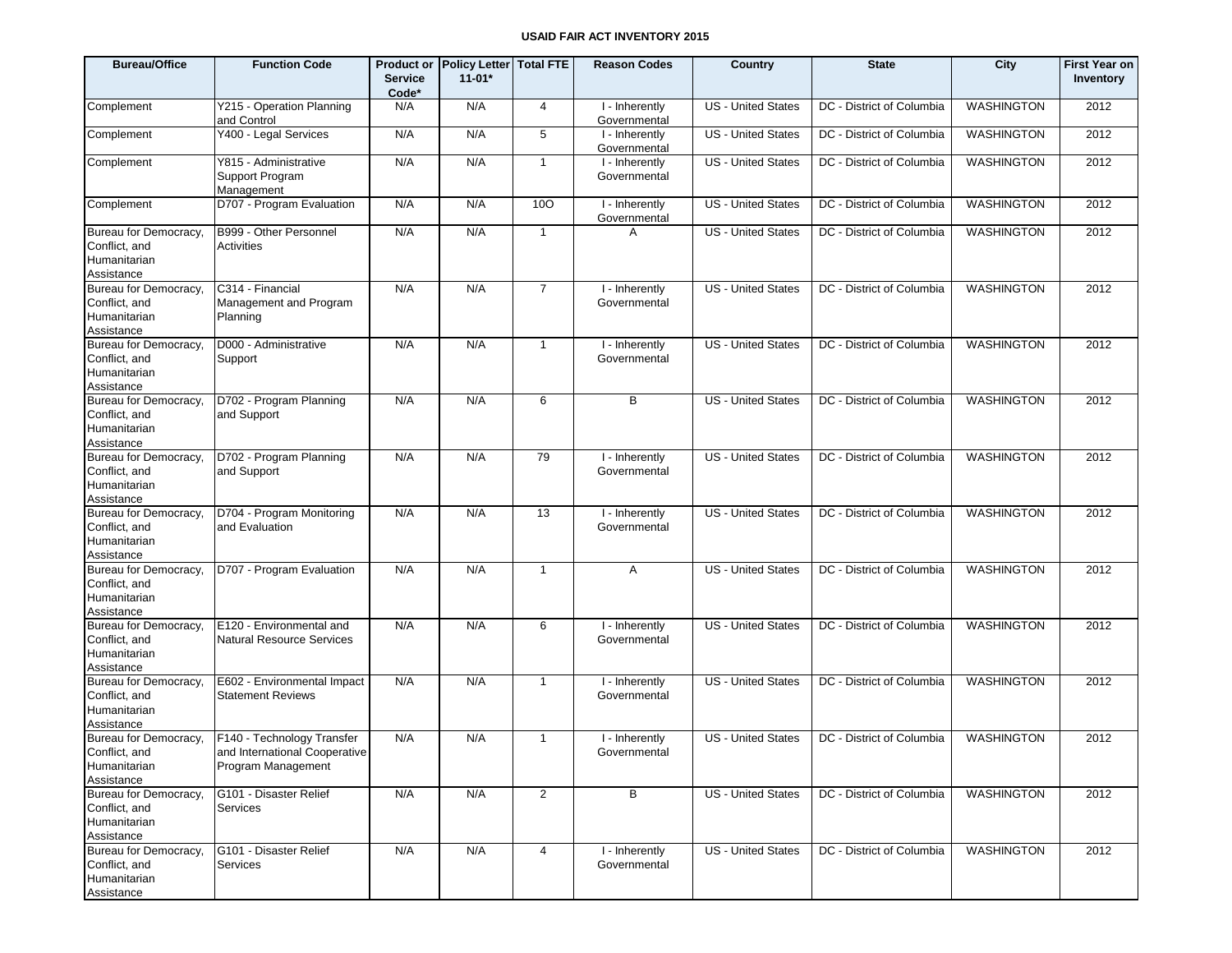| <b>Bureau/Office</b>                                                 | <b>Function Code</b>                                        | <b>Service</b><br>Code* | Product or   Policy Letter  Total FTE<br>$11-01*$ |                | <b>Reason Codes</b>            | Country                   | <b>State</b>                        | City              | <b>First Year on</b><br>Inventory |
|----------------------------------------------------------------------|-------------------------------------------------------------|-------------------------|---------------------------------------------------|----------------|--------------------------------|---------------------------|-------------------------------------|-------------------|-----------------------------------|
| Bureau for Democracy,<br>Conflict, and<br>Humanitarian<br>Assistance | G904 - Family Services                                      | N/A                     | N/A                                               | 4              | I - Inherently<br>Governmental | US - United States        | DC - District of Columbia           | <b>WASHINGTON</b> | 2012                              |
| Bureau for Democracy,<br>Conflict, and<br>Humanitarian<br>Assistance | S700 - Natural Resource<br>Services                         | N/A                     | N/A                                               | 3              | I - Inherently<br>Governmental | US - United States        | DC - District of Columbia           | <b>WASHINGTON</b> | 2012                              |
| Bureau for Democracy,<br>Conflict, and<br>Humanitarian<br>Assistance | S701 - Public<br>Affairs/Relations                          | N/A                     | N/A                                               | $\mathbf{1}$   | I - Inherently<br>Governmental | US - United States        | DC - District of Columbia           | <b>WASHINGTON</b> | 2012                              |
| Bureau for Democracy,<br>Conflict, and<br>Humanitarian<br>Assistance | S701 - Public<br>Affairs/Relations                          | N/A                     | N/A                                               | $\mathbf{1}$   | B                              | <b>US</b> - United States | DC - District of Columbia           | <b>WASHINGTON</b> | 2012                              |
| Bureau for Democracy,<br>Conflict, and<br>Humanitarian<br>Assistance | S735 - Engineering Services                                 | N/A                     | N/A                                               | $\overline{2}$ | I - Inherently<br>Governmental | <b>US</b> - United States | DC - District of Columbia           | <b>WASHINGTON</b> | 2012                              |
| Bureau for Democracy,<br>Conflict, and<br>Humanitarian<br>Assistance | T700 - Miscellaneous<br>Program Management                  | N/A                     | N/A                                               | 5              | B                              | <b>US</b> - United States | DC - District of Columbia           | <b>WASHINGTON</b> | 2012                              |
| Bureau for Democracy,<br>Conflict, and<br>Humanitarian<br>Assistance | T700 - Miscellaneous<br>Program Management                  | N/A                     | N/A                                               | 54             | I - Inherently<br>Governmental | <b>US</b> - United States | DC - District of Columbia           | <b>WASHINGTON</b> | 2012                              |
| Bureau for Democracy,<br>Conflict, and<br>Humanitarian<br>Assistance | T710 - Traffic/Transportation<br><b>Management Services</b> | N/A                     | N/A                                               | $\mathbf{1}$   | B                              | <b>US</b> - United States | DC - District of Columbia           | <b>WASHINGTON</b> | 2012                              |
| Bureau for Democracy,<br>Conflict, and<br>Humanitarian<br>Assistance | T820 - Administrative<br><b>Support Services</b>            | N/A                     | N/A                                               | $\mathbf{1}$   | I - Inherently<br>Governmental | <b>US</b> - United States | DC - District of Columbia           | <b>WASHINGTON</b> | 2012                              |
| Bureau for Democracy,<br>Conflict, and<br>Humanitarian<br>Assistance | $U505 -$<br>Business/Financial/Budget<br>Training           | N/A                     | N/A                                               | $\mathbf{1}$   | I - Inherently<br>Governmental | DJ - Djibouti             | UM - U.S. Minor Outlying<br>Islands | <b>WASHINGTON</b> | 2012                              |
| Bureau for Democracy,<br>Conflict, and<br>Humanitarian<br>Assistance | U800 - Training Development<br>and Support                  | N/A                     | N/A                                               | $\overline{2}$ | I - Inherently<br>Governmental | <b>US</b> - United States | DC - District of Columbia           | <b>WASHINGTON</b> | 2012                              |
| Bureau for Democracy,<br>Conflict, and<br>Humanitarian<br>Assistance | Y000 - Administrative<br>Support                            | N/A                     | N/A                                               | $\overline{1}$ | I - Inherently<br>Governmental | <b>US</b> - United States | DC - District of Columbia           | <b>WASHINGTON</b> | 2012                              |
| Bureau for Democracy,<br>Conflict, and<br>Humanitarian<br>Assistance | Y160 - Corporate Planning                                   | N/A                     | N/A                                               | 12             | I - Inherently<br>Governmental | <b>US - United States</b> | DC - District of Columbia           | <b>WASHINGTON</b> | 2012                              |
| Bureau for Democracy,<br>Conflict, and<br>Humanitarian<br>Assistance | Y815 - Administrative<br>Support Program<br>Management      | N/A                     | N/A                                               | $\overline{2}$ | В                              | <b>US - United States</b> | DC - District of Columbia           | <b>WASHINGTON</b> | 2012                              |
| Bureau for Europe and<br>Eurasia                                     | B999 - Other Personnel<br>Activities                        | N/A                     | N/A                                               | $\overline{2}$ | A                              | <b>US - United States</b> | DC - District of Columbia           | <b>WASHINGTON</b> | 2012                              |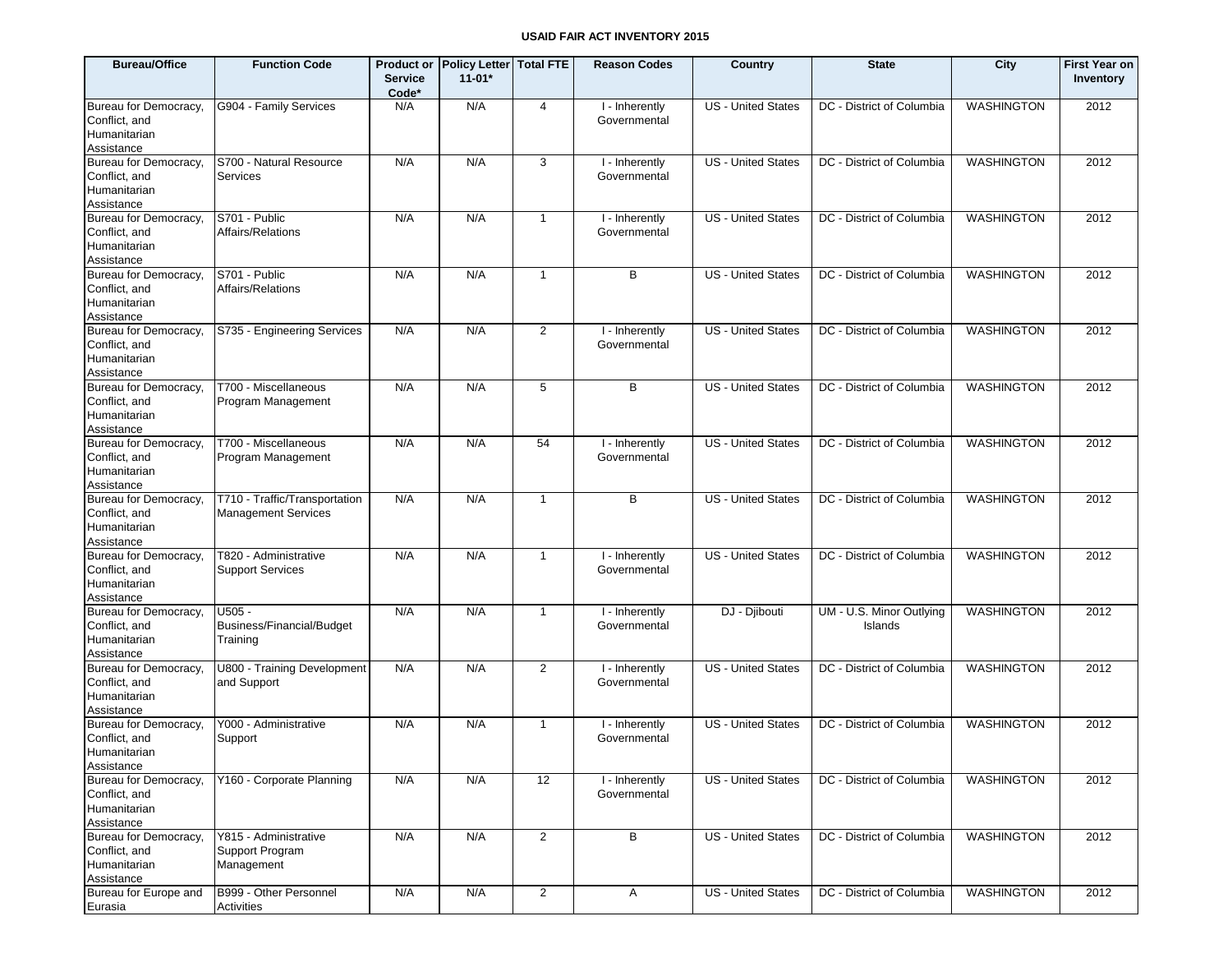| <b>Bureau/Office</b>                               | <b>Function Code</b>                                                              | <b>Service</b><br>Code* | Product or   Policy Letter  Total FTE<br>$11 - 01*$ |                | <b>Reason Codes</b>                            | Country                                       | <b>State</b>              | City              | <b>First Year on</b><br>Inventory |
|----------------------------------------------------|-----------------------------------------------------------------------------------|-------------------------|-----------------------------------------------------|----------------|------------------------------------------------|-----------------------------------------------|---------------------------|-------------------|-----------------------------------|
| Bureau for Europe and<br>Eurasia                   | C314 - Financial<br>Management and Program<br>Planning                            | N/A                     | N/A                                                 | 3              | $\overline{I}$ -Inherently<br>Governmental     | <b>US</b> - United States                     | DC - District of Columbia | <b>WASHINGTON</b> | 2012                              |
| Bureau for Europe and<br>Eurasia                   | D000 - Administrative<br>Support                                                  | N/A                     | N/A                                                 | 3              | I - Inherently<br>Governmental                 | <b>US</b> - United States                     | DC - District of Columbia | <b>WASHINGTON</b> | 2012                              |
| Bureau for Europe and<br>Eurasia                   | D702 - Program Planning<br>and Support                                            | N/A                     | N/A                                                 | $\mathbf{1}$   | A                                              | US - United States                            | DC - District of Columbia | <b>WASHINGTON</b> | 2012                              |
| Bureau for Europe and<br>Eurasia                   | D702 - Program Planning<br>and Support                                            | N/A                     | N/A                                                 | 17             | I - Inherently<br>Governmental                 | <b>US - United States</b>                     | DC - District of Columbia | <b>WASHINGTON</b> | 2012                              |
| Bureau for Europe and<br>Eurasia                   | D704 - Program Monitoring<br>and Evaluation                                       | N/A                     | N/A                                                 | 2              | I - Inherently<br>Governmental                 | US - United States                            | DC - District of Columbia | <b>WASHINGTON</b> | 2012                              |
| Bureau for Europe and<br>Eurasia                   | E602 - Environmental Impact<br><b>Statement Reviews</b>                           | N/A                     | N/A                                                 | 2              | I - Inherently<br>Governmental                 | US - United States                            | DC - District of Columbia | <b>WASHINGTON</b> | 2012                              |
| Bureau for Europe and<br>Eurasia                   | F140 - Technology Transfer<br>and International Cooperative<br>Program Management | N/A                     | N/A                                                 | 2              | I - Inherently<br>Governmental                 | <b>US - United States</b>                     | DC - District of Columbia | <b>WASHINGTON</b> | 2012                              |
| Bureau for Europe and<br>Eurasia                   | G904 - Family Services                                                            | N/A                     | N/A                                                 | $\mathbf{1}$   | I - Inherently<br>Governmental                 | <b>US</b> - United States                     | DC - District of Columbia | <b>WASHINGTON</b> | 2012                              |
| Bureau for Europe and<br>Eurasia                   | T700 - Miscellaneous<br>Program Management                                        | N/A                     | N/A                                                 | $\overline{4}$ | I - Inherently<br>Governmental                 | US - United States                            | DC - District of Columbia | <b>WASHINGTON</b> | 2012                              |
| Bureau for Europe and<br>Eurasia                   | U800 - Training Development<br>and Support                                        | N/A                     | N/A                                                 | $\mathbf{1}$   | I - Inherently<br>Governmental                 | US - United States                            | DC - District of Columbia | <b>WASHINGTON</b> | 2012                              |
| Bureau for Europe and<br>Eurasia                   | Y000 - Administrative<br>Support                                                  | N/A                     | N/A                                                 | $\mathbf{1}$   | I - Inherently<br>Governmental                 | US - United States                            | DC - District of Columbia | <b>WASHINGTON</b> | 2012                              |
| Bureau for Europe and<br>Eurasia                   | Y160 - Corporate Planning                                                         | N/A                     | N/A                                                 | 9              | I - Inherently<br>Governmental                 | UA - Ukraine                                  | DC - District of Columbia | <b>WASHINGTON</b> | 2012                              |
| Bureau for Europe and<br>Eurasia                   | Y999 - Other Functions                                                            | N/A                     | N/A                                                 | $\mathbf{1}$   | I - Inherently<br>Governmental                 | <b>US - United States</b>                     | DC - District of Columbia | <b>WASHINGTON</b> | 2012                              |
| <b>USAID Albania</b>                               | D702 - Program Planning<br>and Support                                            | N/A                     | N/A                                                 | 2              | I - Inherently<br>Governmental                 | AL - Albania                                  | OUT - Outside US          | Tirana            | 2012                              |
| <b>USAID Armenia</b>                               | D704 - Program Monitoring<br>and Evaluation                                       | N/A                     | N/A                                                 | 2              | I - Inherently<br>Governmental                 | AM - Armenia                                  | OUT - Outside US          | <b>YEREVAN</b>    | 2012                              |
| <b>USAID Armenia</b>                               | T700 - Miscellaneous<br>Program Management                                        | N/A                     | N/A                                                 | 2              | I - Inherently<br>Governmental                 | AM - Armenia                                  | OUT - Outside US          | <b>YEREVAN</b>    | 2012                              |
| <b>USAID Armenia</b>                               | Y160 - Corporate Planning                                                         | N/A                     | N/A                                                 | $\mathbf{1}$   | I - Inherently<br>Governmental                 | AM - Armenia                                  | OUT - Outside US          | <b>YEREVAN</b>    | 2012                              |
| <b>USAID Azerbaijan</b>                            | D704 - Program Monitoring<br>and Evaluation                                       | N/A                     | N/A                                                 | $\mathbf{1}$   | I - Inherently<br>Governmental                 | AZ - Azerbaijan                               | OUT - Outside US          | <b>BAKU</b>       | 2012                              |
| <b>USAID Azerbaijan</b>                            | T700 - Miscellaneous<br>Program Management                                        | N/A                     | N/A                                                 | $\mathbf{1}$   | I - Inherently<br>Governmental                 | AZ - Azerbaijan                               | OUT - Outside US          | <b>BAKU</b>       | 2012                              |
| <b>USAID Azerbaijan</b>                            | Y160 - Corporate Planning                                                         | N/A                     | N/A                                                 | $\mathbf{1}$   | I - Inherently<br>Governmental                 | AZ - Azerbaijan                               | OUT - Outside US          | <b>BAKU</b>       | 2012                              |
| USAID Bosnia-<br>Herzegovina                       | C314 - Financial<br>Management and Program<br>Planning                            | N/A                     | N/A                                                 | $\mathbf{1}$   | I - Inherently<br>Governmental                 | BA - Bosnia and<br>Herzegovina                | OUT - Outside US          | <b>SARAJEVO</b>   | 2012                              |
| USAID Bosnia-<br>Herzegovina                       | C403 - Financial Program<br>Management                                            | N/A                     | N/A                                                 | $\overline{2}$ | I - Inherently<br>Governmental                 | BA - Bosnia and<br>Herzegovina                | OUT - Outside US          | SARAJEVO          | 2012                              |
| <b>USAID Bosnia-</b><br>Herzegovina                | D702 - Program Planning<br>and Support                                            | N/A                     | N/A                                                 | $\overline{4}$ | I - Inherently<br>Governmental                 | BA - Bosnia and<br>Herzegovina                | OUT - Outside US          | SARAJEVO          | 2012                              |
| <b>USAID Bosnia-</b><br>Herzegovina                | F200 - Contracting<br>(Operational)                                               | N/A                     | N/A                                                 | $\mathbf{1}$   | I - Inherently<br>Governmental                 | BA - Bosnia and                               | OUT - Outside US          | SARAJEVO          | 2012                              |
| <b>USAID Bosnia-</b>                               | Y160 - Corporate Planning                                                         | N/A                     | N/A                                                 | $\mathbf{1}$   | I - Inherently                                 | Herzegovina<br>BA - Bosnia and                | OUT - Outside US          | SARAJEVO          | 2012                              |
| Herzegovina<br><b>USAID Bosnia-</b><br>Herzegovina | Y815 - Administrative<br>Support Program                                          | N/A                     | N/A                                                 | $\mathbf{1}$   | Governmental<br>I - Inherently<br>Governmental | Herzegovina<br>BA - Bosnia and<br>Herzegovina | OUT - Outside US          | SARAJEVO          | 2012                              |
| <b>USAID Caucasus</b>                              | Management<br>C403 - Financial Program<br>Management                              | N/A                     | N/A                                                 | $\overline{2}$ | I - Inherently<br>Governmental                 | GE - Georgia                                  | OUT - Outside US          | <b>CAUCASUS</b>   | 2012                              |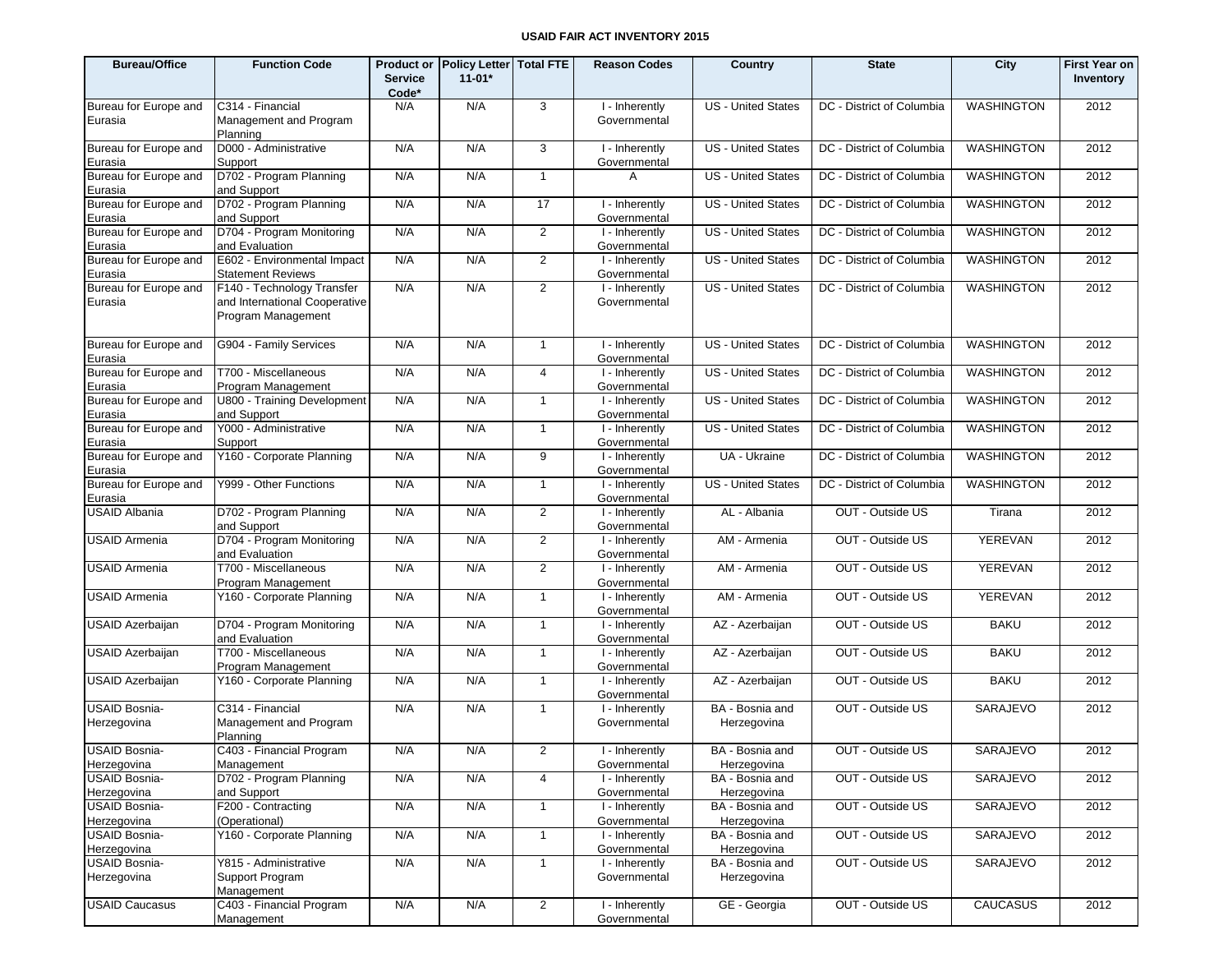| <b>Bureau/Office</b>                  | <b>Function Code</b>                                   | <b>Service</b><br>Code* | Product or Policy Letter Total FTE<br>$11-01*$ |                     | <b>Reason Codes</b>            | Country                                               | <b>State</b>     | City            | <b>First Year on</b><br>Inventory |
|---------------------------------------|--------------------------------------------------------|-------------------------|------------------------------------------------|---------------------|--------------------------------|-------------------------------------------------------|------------------|-----------------|-----------------------------------|
| <b>USAID Caucasus</b>                 | D702 - Program Planning<br>and Support                 | N/A                     | N/A                                            | 3                   | I - Inherently<br>Governmental | GW - Guinea-Bissau                                    | OUT - Outside US | <b>CAUCASUS</b> | 2012                              |
| <b>USAID Caucasus</b>                 | E120 - Environmental and<br>Natural Resource Services  | N/A                     | N/A                                            | $\overline{1}$      | I - Inherently<br>Governmental | GE - Georgia                                          | OUT - Outside US | <b>CAUCASUS</b> | 2012                              |
| <b>USAID Caucasus</b>                 | F200 - Contracting<br>(Operational)                    | N/A                     | N/A                                            | $\mathbf{3}$        | I - Inherently<br>Governmental | GE - Georgia                                          | OUT - Outside US | <b>CAUCASUS</b> | 2012                              |
| <b>USAID Caucasus</b>                 | T700 - Miscellaneous<br>Program Management             | N/A                     | N/A                                            | $\overline{1}$      | I - Inherently<br>Governmental | GE - Georgia                                          | OUT - Outside US | <b>CAUCASUS</b> | 2012                              |
| <b>USAID Caucasus</b>                 | Y160 - Corporate Planning                              | N/A                     | N/A                                            | 3                   | I - Inherently<br>Governmental | GE - Georgia                                          | OUT - Outside US | <b>CAUCASUS</b> | 2012                              |
| <b>USAID Caucasus</b>                 | Y400 - Legal Services                                  | N/A                     | N/A                                            | 2                   | I - Inherently<br>Governmental | GE - Georgia                                          | OUT - Outside US | <b>CAUCASUS</b> | 2012                              |
| <b>USAID Caucasus</b>                 | Y815 - Administrative<br>Support Program<br>Management | N/A                     | N/A                                            | $\overline{1}$      | I - Inherently<br>Governmental | GE - Georgia                                          | OUT - Outside US | <b>CAUCASUS</b> | 2012                              |
| <b>USAID Kosovo</b>                   | C403 - Financial Program<br>Management                 | N/A                     | N/A                                            | $\mathbf{1}$        | I - Inherently<br>Governmental | KV - Kosovo                                           | OUT - Outside US | <b>PRISTINA</b> | 2012                              |
| <b>USAID Kosovo</b>                   | D702 - Program Planning<br>and Support                 | N/A                     | N/A                                            | 3                   | I - Inherently<br>Governmental | KV - Kosovo                                           | OUT - Outside US | <b>PRISTINA</b> | 2012                              |
| <b>USAID Kosovo</b>                   | F200 - Contracting<br>(Operational)                    | N/A                     | N/A                                            | $\overline{2}$      | I - Inherently<br>Governmental | KV - Kosovo                                           | OUT - Outside US | <b>PRISTINA</b> | 2012                              |
| <b>USAID Kosovo</b>                   | T700 - Miscellaneous<br>Program Management             | N/A                     | N/A                                            | $\overline{2}$      | I - Inherently<br>Governmental | KV - Kosovo                                           | OUT - Outside US | <b>PRISTINA</b> | 2012                              |
| <b>USAID Kosovo</b>                   | Y160 - Corporate Planning                              | N/A                     | N/A                                            | $\overline{2}$      | I - Inherently<br>Governmental | KV - Kosovo                                           | OUT - Outside US | <b>PRISTINA</b> | 2012                              |
| <b>USAID Kosovo</b>                   | Y400 - Legal Services                                  | N/A                     | N/A                                            | $\mathbf{1}$        | I - Inherently<br>Governmental | KV - Kosovo                                           | OUT - Outside US | <b>PRISTINA</b> | 2012                              |
| <b>USAID Kosovo</b>                   | Y815 - Administrative<br>Support Program<br>Management | N/A                     | N/A                                            | $\mathbf{1}$        | I - Inherently<br>Governmental | KV - Kosovo                                           | OUT - Outside US | <b>PRISTINA</b> | 2012                              |
| <b>USAID Macedonia</b>                | Y160 - Corporate Planning                              | N/A                     | N/A                                            | $\mathbf{1}$        | I - Inherently<br>Governmental | MK - Macedonia, The<br>Former Yugoslav<br>Republic of | OUT - Outside US | <b>SKOPJE</b>   | 2012                              |
| <b>USAID Macedonia</b>                | D702 - Program Planning<br>and Support                 | N/A                     | N/A                                            | 3                   | I - Inherently<br>Governmental | MK - Macedonia, The<br>Former Yugoslav<br>Republic of | OUT - Outside US | <b>SKOPJE</b>   | 2012                              |
| <b>USAID Serbia and</b><br>Montenegro | C403 - Financial Program<br>Management                 | N/A                     | N/A                                            | $\mathbf{1}$        | I - Inherently<br>Governmental | CS - Serbia and<br>Montenegro                         | OUT - Outside US |                 | 2012                              |
| <b>USAID Serbia and</b><br>Montenegro | D702 - Program Planning<br>and Support                 | N/A                     | N/A                                            | $\mathbf{1}$        | I - Inherently<br>Governmental | CS - Serbia and<br>Montenegro                         | OUT - Outside US |                 | 2012                              |
| <b>USAID Serbia and</b><br>Montenegro | T700 - Miscellaneous<br>Program Management             | N/A                     | N/A                                            | $\mathbf{1}$        | I - Inherently<br>Governmental | CS - Serbia and<br>Montenegro                         | OUT - Outside US |                 | 2012                              |
| <b>USAID Ukraine</b>                  | D351 - Economic Analysis                               | N/A                     | N/A                                            | $\overline{1}$      | I - Inherently<br>Governmental | UA - Ukraine                                          | OUT - Outside US | KIEV            | 2012                              |
| <b>USAID Ukraine</b>                  | D702 - Program Planning<br>and Support                 | N/A                     | N/A                                            | 10                  | I - Inherently<br>Governmental | UA - Ukraine                                          | OUT - Outside US | KIEV            | 2012                              |
| <b>USAID Ukraine</b>                  | D704 - Program Monitoring<br>and Evaluation            | N/A                     | N/A                                            | $\mathbf{1}$        | I - Inherently<br>Governmental | UA - Ukraine                                          | OUT - Outside US | KIEV            | 2012                              |
| <b>USAID Ukraine</b>                  | F200 - Contracting<br>(Operational)                    | N/A                     | N/A                                            | 3                   | I - Inherently<br>Governmental | UA - Ukraine                                          | OUT - Outside US | KIEV            | 2012                              |
| <b>USAID Ukraine</b>                  | G904 - Family Services                                 | N/A                     | N/A                                            | $\mathbf{1}$        | I - Inherently<br>Governmental | UA - Ukraine                                          | OUT - Outside US | KIEV            | 2012                              |
| <b>USAID Ukraine</b>                  | S700 - Natural Resource<br>Services                    | N/A                     | N/A                                            | $\mathbf{1}$        | I - Inherently<br>Governmental | UA - Ukraine                                          | OUT - Outside US | KIEV            | 2012                              |
| <b>USAID Ukraine</b>                  | T700 - Miscellaneous<br>Program Management             | N/A                     | N/A                                            | $\overline{\omega}$ | I - Inherently<br>Governmental | UA - Ukraine                                          | OUT - Outside US | KIEV            | 2012                              |
| <b>USAID Ukraine</b>                  | Y160 - Corporate Planning                              | N/A                     | N/A                                            | $\overline{2}$      | I - Inherently<br>Governmental | UA - Ukraine                                          | OUT - Outside US | KIEV            | 2012                              |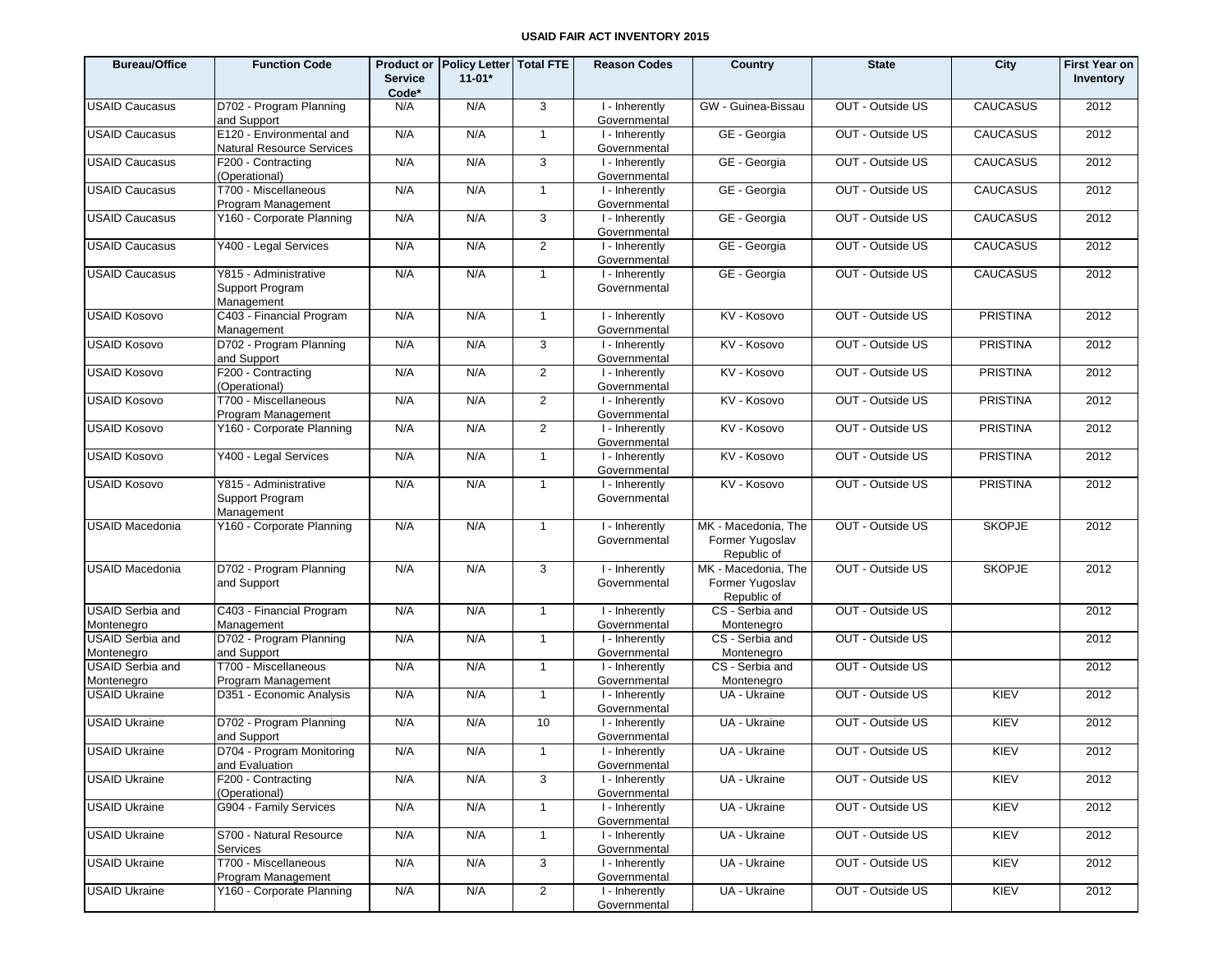| <b>Bureau/Office</b>                         | <b>Function Code</b>                                                              | <b>Service</b><br>Code* | Product or Policy Letter   Total FTE<br>$11 - 01*$ |                | <b>Reason Codes</b>            | Country                   | <b>State</b>              | City              | <b>First Year on</b><br>Inventory |
|----------------------------------------------|-----------------------------------------------------------------------------------|-------------------------|----------------------------------------------------|----------------|--------------------------------|---------------------------|---------------------------|-------------------|-----------------------------------|
| <b>USAID Ukraine</b>                         | Y815 - Administrative<br>Support Program<br>Management                            | N/A                     | N/A                                                | $\overline{2}$ | I - Inherently<br>Governmental | UA - Ukraine              | OUT - Outside US          | KIEV              | 2012                              |
| <b>USAID Ukraine</b>                         | Y400 - Legal Services                                                             | N/A                     | N/A                                                | $\overline{2}$ | I - Inherently<br>Governmental | UA - Ukraine              | OUT - Outside US          | KIEV              | 2012                              |
| Office of the USAID<br>Representative Cyprus | Y160 - Corporate Planning                                                         | N/A                     | N/A                                                | 1              | I - Inherently<br>Governmental | CY - Cyprus               | OUT - Outside US          | <b>NICOSIA</b>    | 2012                              |
| <b>Bureau for Africa</b>                     | D000 - Administrative<br>Support                                                  | N/A                     | N/A                                                | 3              | A                              | <b>US</b> - United States | DC - District of Columbia | <b>WASHINGTON</b> | 2012                              |
| <b>Bureau for Africa</b>                     | D702 - Program Planning<br>and Support                                            | N/A                     | N/A                                                | 1              | A                              | US - United States        | DC - District of Columbia | WASHINGTON        | 2012                              |
| <b>Bureau for Africa</b>                     | D707 - Program Evaluation                                                         | N/A                     | N/A                                                | $\mathbf{1}$   | A                              | US - United States        | DC - District of Columbia | <b>WASHINGTON</b> | 2012                              |
| Bureau for Africa                            | Y000 - Administrative<br>Support                                                  | N/A                     | N/A                                                | $\mathbf{1}$   | A                              | <b>US</b> - United States | DC - District of Columbia | <b>WASHINGTON</b> | 2012                              |
| <b>Bureau for Africa</b>                     | D000 - Administrative<br>Support                                                  | N/A                     | N/A                                                | 5              | B                              | US - United States        | DC - District of Columbia | <b>WASHINGTON</b> | 2012                              |
| <b>Bureau for Africa</b>                     | D702 - Program Planning<br>and Support                                            | N/A                     | N/A                                                | $\overline{2}$ | B                              | <b>US</b> - United States | DC - District of Columbia | <b>WASHINGTON</b> | 2012                              |
| <b>Bureau for Africa</b>                     | C314 - Financial<br>Management and Program<br>Planning                            | N/A                     | N/A                                                | $\overline{2}$ | I - Inherently<br>Governmental | US - United States        | DC - District of Columbia | <b>WASHINGTON</b> | 2012                              |
| <b>Bureau for Africa</b>                     | D000 - Administrative<br>Support                                                  | N/A                     | N/A                                                | $\mathbf{1}$   | I - Inherently<br>Governmental | US - United States        | DC - District of Columbia | <b>WASHINGTON</b> | 2012                              |
| <b>Bureau for Africa</b>                     | D351 - Economic Analysis                                                          | N/A                     | N/A                                                | $\overline{2}$ | I - Inherently<br>Governmental | US - United States        | DC - District of Columbia | <b>WASHINGTON</b> | 2012                              |
| Bureau for Africa                            | D702 - Program Planning<br>and Support                                            | N/A                     | N/A                                                | 74             | I - Inherently<br>Governmental | US - United States        | DC - District of Columbia | WASHINGTON        | 2012                              |
| <b>Bureau for Africa</b>                     | D704 - Program Monitoring<br>and Evaluation                                       | N/A                     | N/A                                                | 10             | I - Inherently<br>Governmental | US - United States        | DC - District of Columbia | <b>WASHINGTON</b> | 2012                              |
| <b>Bureau for Africa</b>                     | E602 - Environmental Impact<br><b>Statement Reviews</b>                           | N/A                     | N/A                                                | $\mathbf{1}$   | I - Inherently<br>Governmental | US - United States        | DC - District of Columbia | WASHINGTON        | 2012                              |
| <b>Bureau for Africa</b>                     | F140 - Technology Transfer<br>and International Cooperative<br>Program Management | N/A                     | N/A                                                | $\mathbf{1}$   | I - Inherently<br>Governmental | <b>US</b> - United States | DC - District of Columbia | <b>WASHINGTON</b> | 2012                              |
| <b>Bureau for Africa</b>                     | G904 - Family Services                                                            | N/A                     | N/A                                                | $\overline{7}$ | I - Inherently<br>Governmental | US - United States        | DC - District of Columbia | <b>WASHINGTON</b> | 2012                              |
| <b>Bureau for Africa</b>                     | S700 - Natural Resource<br>Services                                               | N/A                     | N/A                                                | $\overline{2}$ | I - Inherently<br>Governmental | US - United States        | DC - District of Columbia | WASHINGTON        | 2012                              |
| <b>Bureau for Africa</b>                     | T700 - Miscellaneous<br>Program Management                                        | N/A                     | N/A                                                | 5              | I - Inherently<br>Governmental | US - United States        | DC - District of Columbia | WASHINGTON        | 2012                              |
| <b>Bureau for Africa</b>                     | T821 - Special Studies and<br>Analysis                                            | N/A                     | N/A                                                | $\mathbf{1}$   | I - Inherently<br>Governmental | US - United States        | DC - District of Columbia | WASHINGTON        | 2012                              |
| <b>Bureau for Africa</b>                     | U800 - Training Development<br>and Support                                        | N/A                     | N/A                                                | $\mathbf{1}$   | I - Inherently<br>Governmental | US - United States        | DC - District of Columbia | WASHINGTON        | 2012                              |
| Bureau for Africa                            | Y000 - Administrative<br>Support                                                  | N/A                     | N/A                                                | $\mathbf{1}$   | I - Inherently<br>Governmental | US - United States        | DC - District of Columbia | WASHINGTON        | 2012                              |
| <b>Bureau for Africa</b>                     | Y160 - Corporate Planning                                                         | N/A                     | N/A                                                | 6              | I - Inherently<br>Governmental | US - United States        | DC - District of Columbia | WASHINGTON        | 2012                              |
| <b>Bureau for Africa</b>                     | Y510 - Budget and Financial<br>Program Management                                 | N/A                     | N/A                                                | 3              | I - Inherently<br>Governmental | US - United States        | DC - District of Columbia | WASHINGTON        | 2012                              |
| Bureau for Africa                            | Y511 - Budget Execution<br><b>Support Services</b>                                | N/A                     | N/A                                                | $\overline{4}$ | I - Inherently<br>Governmental | US - United States        | DC - District of Columbia | WASHINGTON        | 2012                              |
| <b>USAID Angola</b>                          | D702 - Program Planning<br>and Support                                            | N/A                     | N/A                                                | 3              | I - Inherently<br>Governmental | AO - Angola               | OUT - Outside US          |                   | 2012                              |
| <b>USAID Angola</b>                          | Y160 - Corporate Planning                                                         | N/A                     | N/A                                                | $\mathbf{1}$   | I - Inherently<br>Governmental | AO - Angola               | OUT - Outside US          |                   | 2012                              |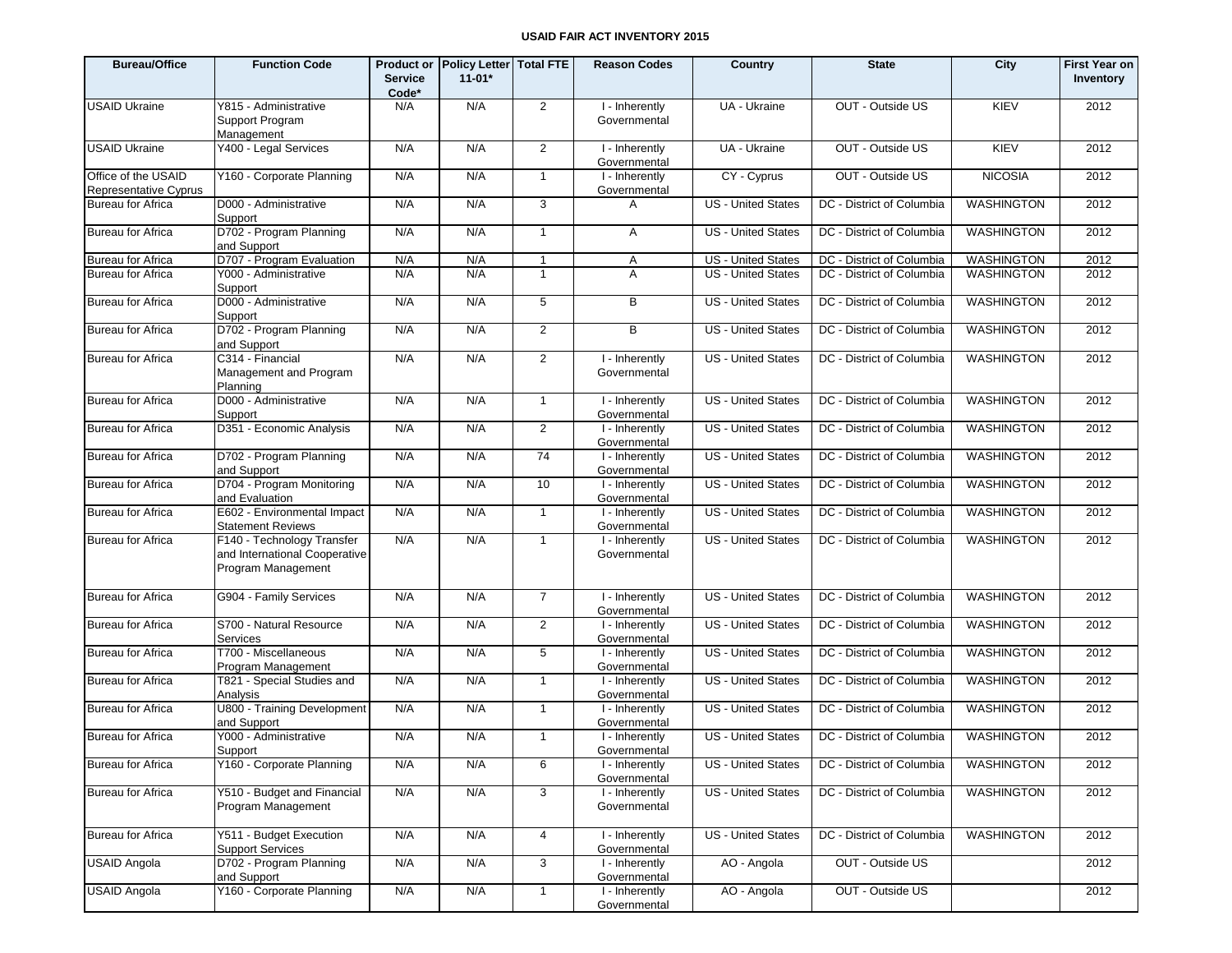| <b>Bureau/Office</b>                        | <b>Function Code</b>                                         | <b>Service</b><br>Code* | Product or Policy Letter Total FTE<br>$11 - 01*$ |                | <b>Reason Codes</b>            | Country                                          | <b>State</b>     | City             | <b>First Year on</b><br>Inventory |
|---------------------------------------------|--------------------------------------------------------------|-------------------------|--------------------------------------------------|----------------|--------------------------------|--------------------------------------------------|------------------|------------------|-----------------------------------|
| USAID Benin                                 | D702 - Program Planning<br>and Support                       | N/A                     | N/A                                              | $\overline{2}$ | I - Inherently<br>Governmental | BJ - Benin                                       | OUT - Outside US |                  | 2012                              |
| USAID Benin                                 | G904 - Family Services                                       | N/A                     | N/A                                              | $\mathbf{1}$   | I - Inherently<br>Governmental | BJ - Benin                                       | OUT - Outside US |                  | 2012                              |
| USAID Benin                                 | Y160 - Corporate Planning                                    | N/A                     | N/A                                              | $\mathbf{1}$   | I - Inherently<br>Governmental | BJ - Benin                                       | OUT - Outside US |                  |                                   |
| USAID Dem Rep Congo C314 - Financial        | Management and Program<br>Planning                           | N/A                     | N/A                                              | $\mathbf{1}$   | I - Inherently<br>Governmental | CD - Congo, The<br>Democratic Republic<br>of the | OUT - Outside US | <b>KINSHASA</b>  | 2012                              |
|                                             | USAID Dem Rep Congo C403 - Financial Program<br>Management   | N/A                     | N/A                                              | $\mathbf{1}$   | I - Inherently<br>Governmental | CD - Congo, The<br>Democratic Republic<br>of the | OUT - Outside US | <b>KINSHASA</b>  | 2012                              |
|                                             | USAID Dem Rep Congo   D351 - Economic Analysis               | N/A                     | N/A                                              | $\mathbf{1}$   | I - Inherently<br>Governmental | CD - Congo, The<br>Democratic Republic<br>of the | OUT - Outside US | <b>KINSHASA</b>  | 2012                              |
|                                             | USAID Dem Rep Congo   D702 - Program Planning<br>and Support | N/A                     | N/A                                              | 9              | I - Inherently<br>Governmental | CD - Congo, The<br>Democratic Republic<br>of the | OUT - Outside US | <b>KINSHASA</b>  | 2012                              |
| USAID Dem Rep Congo F200 - Contracting      | (Operational)                                                | N/A                     | N/A                                              | 3              | I - Inherently<br>Governmental | CD - Congo, The<br>Democratic Republic<br>of the | OUT - Outside US | <b>KINSHASA</b>  | 2012                              |
|                                             | USAID Dem Rep Congo G904 - Family Services                   | N/A                     | N/A                                              | 9              | I - Inherently<br>Governmental | CD - Congo, The<br>Democratic Republic<br>of the | OUT - Outside US | <b>KINSHASA</b>  | 2012                              |
|                                             | USAID Dem Rep Congo S700 - Natural Resource<br>Services      | N/A                     | N/A                                              | 2              | I - Inherently<br>Governmental | CD - Congo, The<br>Democratic Republic<br>of the | OUT - Outside US | <b>KINSHASA</b>  | 2012                              |
| USAID Dem Rep Congo   T700 - Miscellaneous  | Program Management                                           | N/A                     | N/A                                              | 8              | I - Inherently<br>Governmental | CD - Congo, The<br>Democratic Republic<br>of the | OUT - Outside US | <b>KINSHASA</b>  | 2012                              |
|                                             | USAID Dem Rep Congo   Y160 - Corporate Planning              | N/A                     | N/A                                              | 2              | I - Inherently<br>Governmental | CD - Congo, The<br>Democratic Republic<br>of the | OUT - Outside US | <b>KINSHASA</b>  | 2012                              |
| USAID Dem Rep Congo Y400 - Legal Services   |                                                              | N/A                     | N/A                                              | $\mathbf{1}$   | I - Inherently<br>Governmental | CD - Congo, The<br>Democratic Republic<br>of the | OUT - Outside US | <b>KINSHASA</b>  | 2012                              |
| USAID Dem Rep Congo   Y815 - Administrative | Support Program<br>Management                                | N/A                     | N/A                                              | 3              | I - Inherently<br>Governmental | CD - Congo, The<br>Democratic Republic<br>of the | OUT - Outside US | <b>KINSHASA</b>  | 2012                              |
| <b>USAID East Africa</b>                    | D702 - Program Planning<br>and Support                       | N/A                     | N/A                                              | 2              | I - Inherently<br>Governmental | BI - Burundi                                     | OUT - Outside US | <b>BUJUMBURA</b> | 2012                              |
| <b>USAID East Africa</b>                    | F200 - Contracting<br>(Operational)                          | N/A                     | N/A                                              | $\mathbf{1}$   | I - Inherently<br>Governmental | BI - Burundi                                     | OUT - Outside US | <b>BUJUMBURA</b> | 2012                              |
| <b>USAID East Africa</b>                    | C314 - Financial<br>Management and Program<br>Planning       | N/A                     | N/A                                              | 2              | I - Inherently<br>Governmental | KE - Kenya                                       | OUT - Outside US |                  | 2012                              |
| <b>USAID East Africa</b>                    | C403 - Financial Program<br>Management                       | N/A                     | N/A                                              | $\overline{2}$ | I - Inherently<br>Governmental | KE - Kenya                                       | OUT - Outside US |                  | 2012                              |
| <b>USAID East Africa</b>                    | D702 - Program Planning<br>and Support                       | N/A                     | N/A                                              | $\mathbf{1}$   | I - Inherently<br>Governmental | KE - Kenya                                       | OUT - Outside US |                  | 2012                              |
| <b>USAID Ethiopia</b>                       | C314 - Financial<br>Management and Program<br>Planning       | N/A                     | N/A                                              | $\mathbf{1}$   | I - Inherently<br>Governmental | ET - Ethiopia                                    | OUT - Outside US |                  | 2012                              |
| <b>USAID Ethiopia</b>                       | C403 - Financial Program<br>Management                       | N/A                     | N/A                                              | $\mathbf{1}$   | I - Inherently<br>Governmental | ET - Ethiopia                                    | OUT - Outside US |                  | 2012                              |
| <b>USAID Ethiopia</b>                       | D351 - Economic Analysis                                     | N/A                     | N/A                                              | $\mathbf{1}$   | I - Inherently<br>Governmental | ET - Ethiopia                                    | OUT - Outside US |                  | 2012                              |
| <b>USAID Ethiopia</b>                       | D702 - Program Planning<br>and Support                       | N/A                     | N/A                                              | 5 <sup>5</sup> | I - Inherently<br>Governmental | ET - Ethiopia                                    | OUT - Outside US |                  | 2012                              |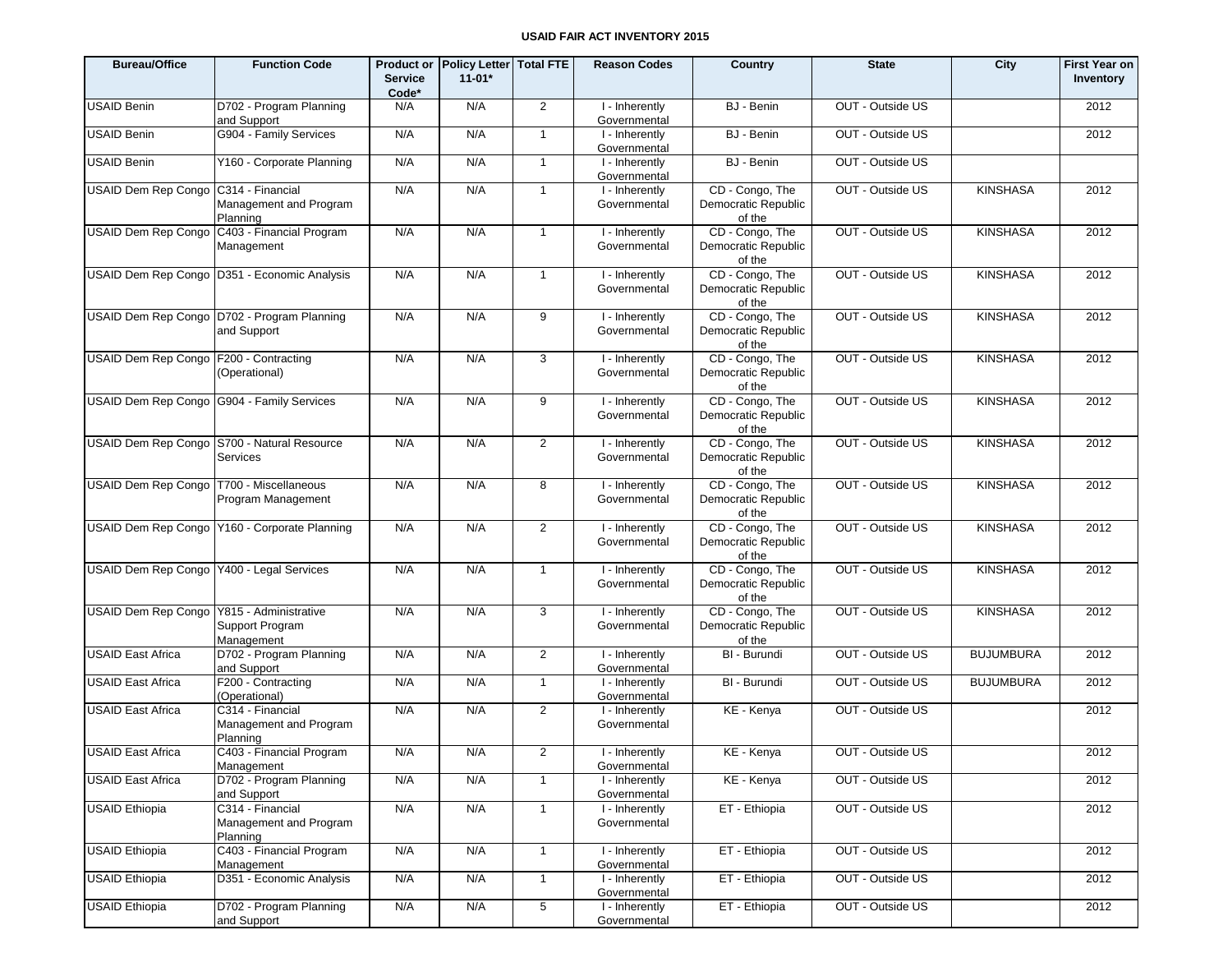| <b>Bureau/Office</b>  | <b>Function Code</b>                                   | <b>Service</b><br>Code* | Product or Policy Letter Total FTE<br>$11-01*$ |                | <b>Reason Codes</b>            | Country       | <b>State</b>     | City | <b>First Year on</b><br>Inventory |
|-----------------------|--------------------------------------------------------|-------------------------|------------------------------------------------|----------------|--------------------------------|---------------|------------------|------|-----------------------------------|
| <b>USAID Ethiopia</b> | D704 - Program Monitoring<br>and Evaluation            | N/A                     | N/A                                            | 2              | I - Inherently<br>Governmental | ET - Ethiopia | OUT - Outside US |      | 2012                              |
| <b>USAID Ethiopia</b> | F200 - Contracting<br>(Operational)                    | N/A                     | N/A                                            | $\overline{4}$ | I - Inherently<br>Governmental | ET - Ethiopia | OUT - Outside US |      | 2012                              |
| <b>USAID Ethiopia</b> | G904 - Family Services                                 | N/A                     | N/A                                            | 10             | I - Inherently<br>Governmental | ET - Ethiopia | OUT - Outside US |      | 2012                              |
| <b>USAID Ethiopia</b> | S700 - Natural Resource<br>Services                    | N/A                     | N/A                                            | $\mathbf{3}$   | I - Inherently<br>Governmental | ET - Ethiopia | OUT - Outside US |      | 2012                              |
| <b>USAID Ethiopia</b> | S735 - Engineering Services                            | N/A                     | N/A                                            | $\overline{2}$ | I - Inherently<br>Governmental | ET - Ethiopia | OUT - Outside US |      | 2012                              |
| <b>USAID Ethiopia</b> | T700 - Miscellaneous<br>Program Management             | N/A                     | N/A                                            | $\mathbf{3}$   | I - Inherently<br>Governmental | ET - Ethiopia | OUT - Outside US |      | 2012                              |
| <b>USAID Ethiopia</b> | Y160 - Corporate Planning                              | N/A                     | N/A                                            | $\overline{2}$ | I - Inherently<br>Governmental | ET - Ethiopia | OUT - Outside US |      | 2012                              |
| <b>USAID Ethiopia</b> | Y400 - Legal Services                                  | N/A                     | N/A                                            | 2              | I - Inherently<br>Governmental | ET - Ethiopia | OUT - Outside US |      | 2012                              |
| <b>USAID Ethiopia</b> | Y815 - Administrative<br>Support Program<br>Management | N/A                     | N/A                                            | $\overline{1}$ | I - Inherently<br>Governmental | ET - Ethiopia | OUT - Outside US |      | 2012                              |
| <b>USAID Ghana</b>    | C403 - Financial Program<br>Management                 | N/A                     | N/A                                            | $\mathbf{1}$   | I - Inherently<br>Governmental | GH - Ghana    | OUT - Outside US |      | 2012                              |
| <b>USAID Ghana</b>    | D351 - Economic Analysis                               | N/A                     | N/A                                            | $\mathbf{1}$   | I - Inherently<br>Governmental | GH - Ghana    | OUT - Outside US |      | 2012                              |
| <b>USAID Ghana</b>    | D702 - Program Planning<br>and Support                 | N/A                     | N/A                                            | 4              | I - Inherently<br>Governmental | GH - Ghana    | OUT - Outside US |      | 2012                              |
| <b>USAID Ghana</b>    | G904 - Family Services                                 | N/A                     | N/A                                            | $\overline{4}$ | I - Inherently<br>Governmental | GH - Ghana    | OUT - Outside US |      | 2012                              |
| <b>USAID Ghana</b>    | S700 - Natural Resource<br>Services                    | N/A                     | N/A                                            | 5              | I - Inherently<br>Governmental | GH - Ghana    | OUT - Outside US |      | 2012                              |
| <b>USAID Ghana</b>    | T700 - Miscellaneous<br>Program Management             | N/A                     | N/A                                            | 3              | I - Inherently<br>Governmental | GH - Ghana    | OUT - Outside US |      | 2012                              |
| <b>USAID Ghana</b>    | Y160 - Corporate Planning                              | N/A                     | N/A                                            | $\overline{2}$ | I - Inherently<br>Governmental | GH - Ghana    | OUT - Outside US |      | 2012                              |
| <b>USAID Ghana</b>    | Y815 - Administrative<br>Support Program<br>Management | N/A                     | N/A                                            | $\mathbf{1}$   | I - Inherently<br>Governmental | GH - Ghana    | OUT - Outside US |      | 2012                              |
| <b>USAID Guinea</b>   | D700 - Systems Design,<br>Testing and Certification    | N/A                     | N/A                                            | $\overline{1}$ | I - Inherently<br>Governmental | GN - Guinea   | OUT - Outside US |      | 2012                              |
| <b>USAID Guinea</b>   | D702 - Program Planning<br>and Support                 | N/A                     | N/A                                            | 3              | I - Inherently<br>Governmental | GN - Guinea   | OUT - Outside US |      | 2012                              |
| <b>USAID Guinea</b>   | F200 - Contracting<br>(Operational)                    | N/A                     | N/A                                            | $\mathbf{1}$   | I - Inherently<br>Governmental | GN - Guinea   | OUT - Outside US |      | 2012                              |
| <b>USAID Guinea</b>   | G904 - Family Services                                 | N/A                     | N/A                                            | $\mathbf{1}$   | I - Inherently<br>Governmental | GN - Guinea   | OUT - Outside US |      | 2012                              |
| <b>USAID Guinea</b>   | S700 - Natural Resource<br>Services                    | N/A                     | N/A                                            | $\overline{1}$ | I - Inherently<br>Governmental | GN - Guinea   | OUT - Outside US |      | 2012                              |
| <b>USAID Guinea</b>   | T700 - Miscellaneous<br>Program Management             | N/A                     | N/A                                            | $\mathbf{1}$   | I - Inherently<br>Governmental | GN - Guinea   | OUT - Outside US |      | 2012                              |
| <b>USAID Guinea</b>   | Y160 - Corporate Planning                              | N/A                     | N/A                                            | 2              | I - Inherently<br>Governmental | GN - Guinea   | OUT - Outside US |      | 2012                              |
| <b>USAID Guinea</b>   | Y815 - Administrative<br>Support Program<br>Management | N/A                     | N/A                                            | $\mathbf{1}$   | I - Inherently<br>Governmental | GN - Guinea   | OUT - Outside US |      | 2012                              |
| <b>USAID Kenya</b>    | D351 - Economic Analysis                               | N/A                     | N/A                                            | $\mathbf{1}$   | I - Inherently<br>Governmental | KE - Kenya    | OUT - Outside US |      | 2012                              |
| <b>USAID Kenya</b>    | D702 - Program Planning<br>and Support                 | N/A                     | N/A                                            | 4              | I - Inherently<br>Governmental | KE - Kenya    | OUT - Outside US |      | 2012                              |
| <b>USAID Kenya</b>    | F200 - Contracting<br>(Operational)                    | N/A                     | N/A                                            | $\overline{4}$ | I - Inherently<br>Governmental | KE - Kenya    | OUT - Outside US |      | 2012                              |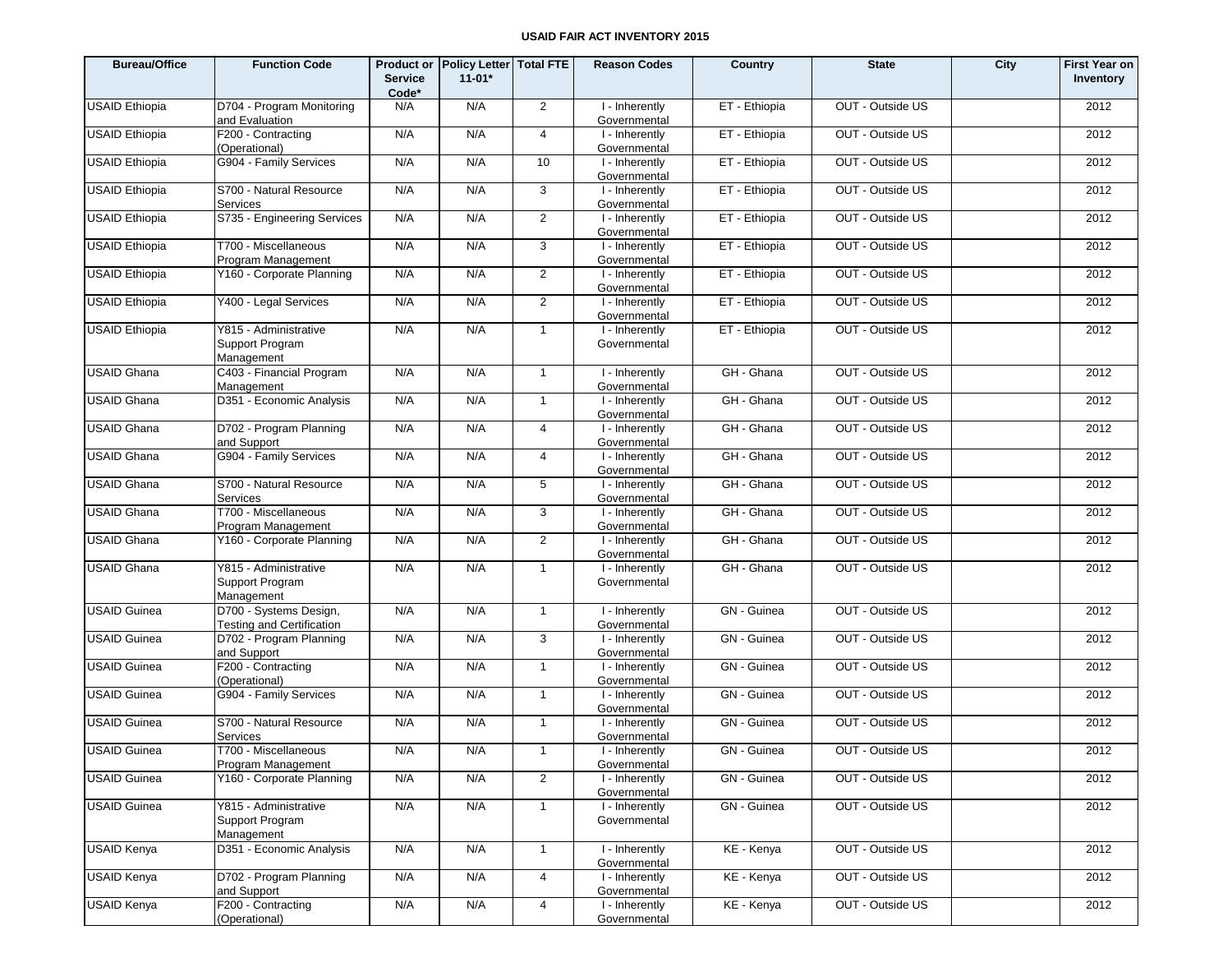| <b>Bureau/Office</b>    | <b>Function Code</b>                                   | <b>Service</b><br>Code* | Product or Policy Letter Total FTE<br>$11 - 01*$ |                | <b>Reason Codes</b>            | Country         | <b>State</b>     | City         | <b>First Year on</b><br>Inventory |
|-------------------------|--------------------------------------------------------|-------------------------|--------------------------------------------------|----------------|--------------------------------|-----------------|------------------|--------------|-----------------------------------|
| <b>USAID Kenya</b>      | G904 - Family Services                                 | N/A                     | N/A                                              | $\overline{4}$ | I - Inherently<br>Governmental | KE - Kenya      | OUT - Outside US |              | 2012                              |
| <b>USAID Kenya</b>      | S700 - Natural Resource<br>Services                    | N/A                     | N/A                                              | $\mathbf{1}$   | I - Inherently<br>Governmental | KE - Kenya      | OUT - Outside US |              | 2012                              |
| <b>USAID Kenya</b>      | T700 - Miscellaneous<br>Program Management             | N/A                     | N/A                                              | 3              | I - Inherently<br>Governmental | KE - Kenya      | OUT - Outside US |              | 2012                              |
| USAID Kenya             | Y160 - Corporate Planning                              | N/A                     | N/A                                              | 2              | I - Inherently<br>Governmental | KE - Kenya      | OUT - Outside US |              | 2012                              |
| <b>USAID Kenya</b>      | Y815 - Administrative<br>Support Program<br>Management | N/A                     | N/A                                              | 2              | I - Inherently<br>Governmental | KE - Kenya      | OUT - Outside US |              | 2012                              |
| <b>USAID Liberia</b>    | C314 - Financial<br>Management and Program<br>Planning | N/A                     | N/A                                              | $\mathbf{1}$   | I - Inherently<br>Governmental | LR - Liberia    | OUT - Outside US |              | 2012                              |
| <b>USAID Liberia</b>    | C403 - Financial Program<br>Management                 | N/A                     | N/A                                              | $\mathbf{1}$   | I - Inherently<br>Governmental | LR - Liberia    | OUT - Outside US |              | 2012                              |
| <b>USAID Liberia</b>    | D702 - Program Planning<br>and Support                 | N/A                     | N/A                                              | 8              | I - Inherently<br>Governmental | LR - Liberia    | OUT - Outside US |              | 2012                              |
| <b>USAID Liberia</b>    | F200 - Contracting<br>(Operational)                    | N/A                     | N/A                                              | $\mathbf{1}$   | I - Inherently<br>Governmental | LR - Liberia    | OUT - Outside US |              | 2012                              |
| <b>USAID Liberia</b>    | G904 - Family Services                                 | N/A                     | N/A                                              | $\overline{4}$ | I - Inherently<br>Governmental | LR - Liberia    | OUT - Outside US |              | 2012                              |
| <b>USAID Liberia</b>    | S700 - Natural Resource<br>Services                    | N/A                     | N/A                                              | $\overline{2}$ | I - Inherently<br>Governmental | LR - Liberia    | OUT - Outside US |              | 2012                              |
| <b>USAID Liberia</b>    | S735 - Engineering Services                            | N/A                     | N/A                                              | $\mathbf{1}$   | I - Inherently<br>Governmental | LR - Liberia    | OUT - Outside US |              | 2012                              |
| <b>USAID Liberia</b>    | T700 - Miscellaneous<br>Program Management             | N/A                     | N/A                                              | 8              | I - Inherently<br>Governmental | LR - Liberia    | OUT - Outside US |              | 2012                              |
| <b>USAID Liberia</b>    | Y160 - Corporate Planning                              | N/A                     | N/A                                              | 2              | I - Inherently<br>Governmental | LR - Liberia    | OUT - Outside US |              | 2012                              |
| <b>USAID Liberia</b>    | Y815 - Administrative<br>Support Program<br>Management | N/A                     | N/A                                              | $\overline{2}$ | I - Inherently<br>Governmental | LR - Liberia    | OUT - Outside US |              | 2012                              |
| <b>USAID Madagascar</b> | C403 - Financial Program<br>Management                 | N/A                     | N/A                                              | $\mathbf{1}$   | I - Inherently<br>Governmental | MG - Madagascar | OUT - Outside US | ANTANANARIVO | 2012                              |
| <b>USAID Madagascar</b> | D702 - Program Planning<br>and Support                 | N/A                     | N/A                                              | $\overline{2}$ | I - Inherently<br>Governmental | MG - Madagascar | OUT - Outside US | ANTANANARIVO | 2012                              |
| <b>USAID Madagascar</b> | G101 - Disaster Relief<br>Services                     | N/A                     | N/A                                              | 1              | I - Inherently<br>Governmental | MG - Madagascar | OUT - Outside US | ANTANANARIVO | 2012                              |
| <b>USAID Madagascar</b> | G904 - Family Services                                 | N/A                     | N/A                                              | $\mathbf{1}$   | I - Inherently<br>Governmental | MG - Madagascar | OUT - Outside US | ANTANANARIVO | 2012                              |
| <b>USAID Madagascar</b> | S700 - Natural Resource<br>Services                    | N/A                     | N/A                                              | $\mathbf{1}$   | I - Inherently<br>Governmental | MG - Madagascar | OUT - Outside US | ANTANANARIVO | 2012                              |
| <b>USAID Madagascar</b> | Y160 - Corporate Planning                              | N/A                     | N/A                                              | $\mathbf{1}$   | I - Inherently<br>Governmental | MG - Madagascar | OUT - Outside US | ANTANANARIVO | 2012                              |
| <b>USAID Madagascar</b> | Y815 - Administrative<br>Support Program<br>Management | N/A                     | N/A                                              | $\mathbf{1}$   | I - Inherently<br>Governmental | MG - Madagascar | OUT - Outside US | ANTANANARIVO | 2012                              |
| <b>USAID Mali</b>       | C314 - Financial<br>Management and Program<br>Planning | N/A                     | N/A                                              | $\mathbf{1}$   | I - Inherently<br>Governmental | ML - Mali       | OUT - Outside US |              | 2012                              |
| <b>USAID Mali</b>       | C403 - Financial Program<br>Management                 | N/A                     | N/A                                              | $\mathbf{1}$   | I - Inherently<br>Governmental | ML - Mali       | OUT - Outside US |              | 2012                              |
| <b>USAID Mali</b>       | F200 - Contracting<br>(Operational)                    | N/A                     | N/A                                              | 3              | I - Inherently<br>Governmental | ML - Mali       | OUT - Outside US |              | 2012                              |
| <b>USAID Mali</b>       | G904 - Family Services                                 | N/A                     | N/A                                              | $\overline{2}$ | I - Inherently<br>Governmental | ML - Mali       | OUT - Outside US |              | 2012                              |
| <b>USAID Mali</b>       | S700 - Natural Resource<br>Services                    | N/A                     | N/A                                              | 3              | I - Inherently<br>Governmental | ML - Mali       | OUT - Outside US |              | 2012                              |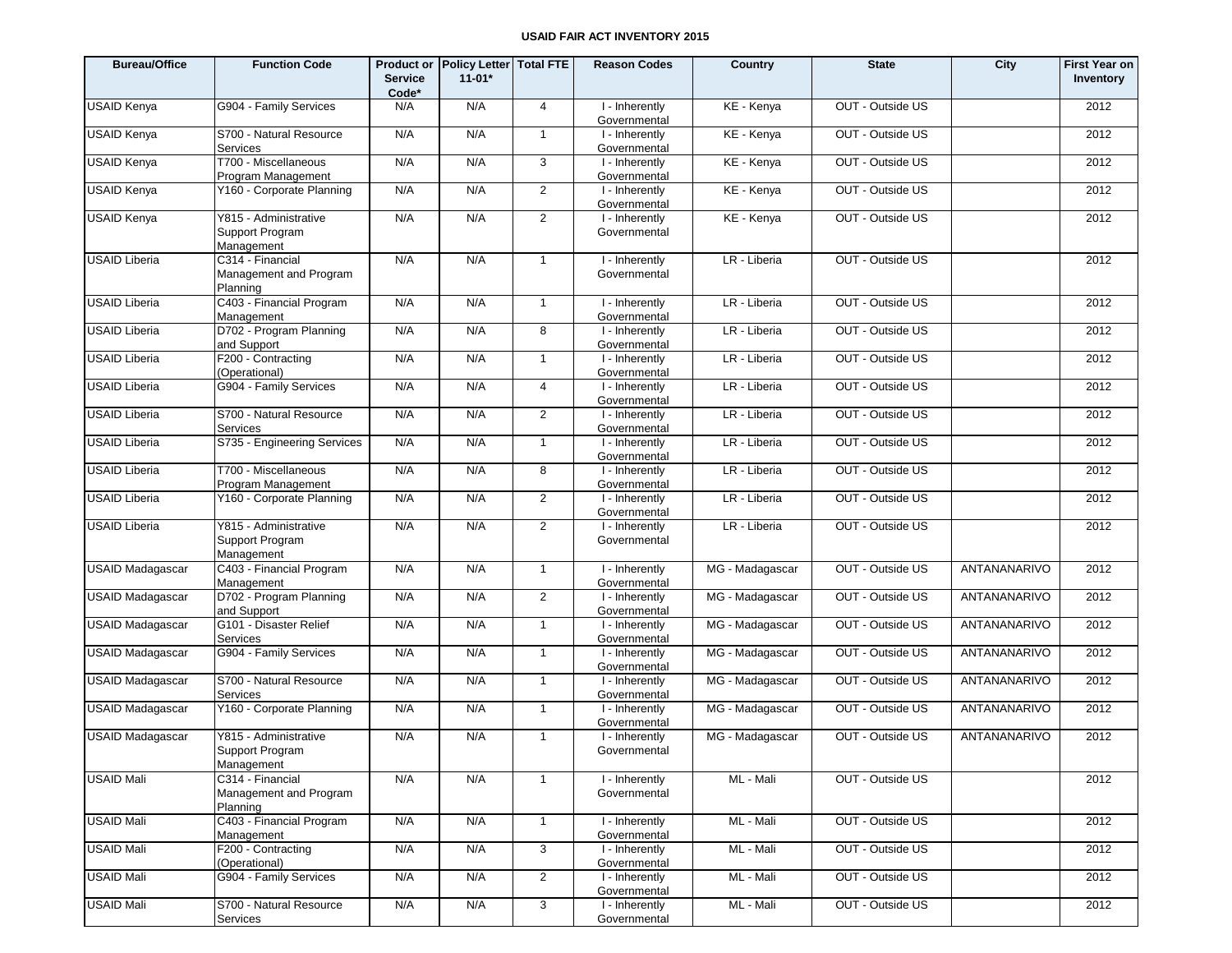| <b>Bureau/Office</b>    | <b>Function Code</b>                                   | <b>Service</b><br>Code* | Product or Policy Letter   Total FTE<br>$11 - 01*$ |                | <b>Reason Codes</b>            | Country         | <b>State</b>     | City          | <b>First Year on</b><br>Inventory |
|-------------------------|--------------------------------------------------------|-------------------------|----------------------------------------------------|----------------|--------------------------------|-----------------|------------------|---------------|-----------------------------------|
| <b>USAID Mali</b>       | T700 - Miscellaneous<br>Program Management             | N/A                     | N/A                                                | 9              | I - Inherently<br>Governmental | ML - Mali       | OUT - Outside US |               | 2012                              |
| <b>USAID Mali</b>       | Y160 - Corporate Planning                              | N/A                     | N/A                                                | 2              | I - Inherently<br>Governmental | ML - Mali       | OUT - Outside US |               | 2012                              |
| <b>USAID Mali</b>       | Y400 - Legal Services                                  | N/A                     | N/A                                                | $\overline{1}$ | I - Inherently<br>Governmental | ML - Mali       | OUT - Outside US |               | 2012                              |
| <b>USAID Mali</b>       | Y815 - Administrative<br>Support Program<br>Management | N/A                     | N/A                                                | $\mathbf{1}$   | I - Inherently<br>Governmental | ML - Mali       | OUT - Outside US |               | 2012                              |
| <b>USAID Mozambique</b> | C403 - Financial Program<br>Management                 | N/A                     | N/A                                                | $\mathbf{1}$   | I - Inherently<br>Governmental | MZ - Mozambique | OUT - Outside US | <b>MAPUTO</b> | 2012                              |
| <b>USAID Mozambique</b> | D351 - Economic Analysis                               | N/A                     | N/A                                                | $\mathbf{1}$   | I - Inherently<br>Governmental | MZ - Mozambique | OUT - Outside US | <b>MAPUTO</b> | 2012                              |
| <b>USAID Mozambique</b> | D702 - Program Planning<br>and Support                 | N/A                     | N/A                                                | 6              | I - Inherently<br>Governmental | MZ - Mozambique | OUT - Outside US | <b>MAPUTO</b> | 2012                              |
| <b>USAID Mozambique</b> | F200 - Contracting<br>(Operational)                    | N/A                     | N/A                                                | $\mathbf{1}$   | I - Inherently<br>Governmental | MZ - Mozambique | OUT - Outside US | <b>MAPUTO</b> | 2012                              |
| <b>USAID Mozambique</b> | G904 - Family Services                                 | N/A                     | N/A                                                | 3              | I - Inherently<br>Governmental | MZ - Mozambique | OUT - Outside US | <b>MAPUTO</b> | 2012                              |
| <b>USAID Mozambique</b> | S700 - Natural Resource<br><b>Services</b>             | N/A                     | N/A                                                | 3              | I - Inherently<br>Governmental | MZ - Mozambique | OUT - Outside US | <b>MAPUTO</b> | 2012                              |
| <b>USAID Mozambique</b> | S735 - Engineering Services                            | N/A                     | N/A                                                | $\mathbf{1}$   | I - Inherently<br>Governmental | MZ - Mozambique | OUT - Outside US | <b>MAPUTO</b> | 2012                              |
| <b>USAID Mozambique</b> | T700 - Miscellaneous<br>Program Management             | N/A                     | N/A                                                | $\mathbf{1}$   | I - Inherently<br>Governmental | MZ - Mozambique | OUT - Outside US | <b>MAPUTO</b> | 2012                              |
| <b>USAID Mozambique</b> | Y160 - Corporate Planning                              | N/A                     | N/A                                                | $\overline{2}$ | I - Inherently<br>Governmental | MZ - Mozambique | OUT - Outside US | <b>MAPUTO</b> | 2012                              |
| <b>USAID Mozambique</b> | Y400 - Legal Services                                  | N/A                     | N/A                                                | $\mathbf{1}$   | I - Inherently<br>Governmental | MZ - Mozambique | OUT - Outside US | <b>MAPUTO</b> | 2012                              |
| <b>USAID Mozambique</b> | Y815 - Administrative<br>Support Program<br>Management | N/A                     | N/A                                                | 1              | I - Inherently<br>Governmental | MZ - Mozambique | OUT - Outside US | <b>MAPUTO</b> | 2012                              |
| <b>USAID Malawi</b>     | C314 - Financial<br>Management and Program<br>Planning | N/A                     | N/A                                                | $\mathbf{1}$   | I - Inherently<br>Governmental | MW - Malawi     | OUT - Outside US |               | 2012                              |
| <b>USAID Malawi</b>     | C403 - Financial Program<br>Management                 | N/A                     | N/A                                                | $\mathbf{1}$   | I - Inherently<br>Governmental | MW - Malawi     | OUT - Outside US |               | 2012                              |
| <b>USAID Malawi</b>     | D351 - Economic Analysis                               | N/A                     | N/A                                                | 1              | I - Inherently<br>Governmental | MW - Malawi     | OUT - Outside US |               | 2012                              |
| <b>USAID Malawi</b>     | D702 - Program Planning<br>and Support                 | N/A                     | N/A                                                | 5              | I - Inherently<br>Governmental | MW - Malawi     | OUT - Outside US |               | 2012                              |
| <b>USAID Malawi</b>     | F200 - Contracting<br>(Operational)                    | N/A                     | N/A                                                | $\mathbf{1}$   | I - Inherently<br>Governmental | MW - Malawi     | OUT - Outside US |               | 2012                              |
| <b>USAID Malawi</b>     | G904 - Family Services                                 | N/A                     | N/A                                                | $\overline{7}$ | I - Inherently<br>Governmental | MW - Malawi     | OUT - Outside US |               | 2012                              |
| <b>USAID Malawi</b>     | S700 - Natural Resource<br>Services                    | N/A                     | N/A                                                | $\overline{2}$ | I - Inherently<br>Governmental | MW - Malawi     | OUT - Outside US |               | 2012                              |
| <b>USAID Malawi</b>     | T700 - Miscellaneous<br>Program Management             | N/A                     | N/A                                                | 3              | I - Inherently<br>Governmental | MW - Malawi     | OUT - Outside US |               | 2012                              |
| <b>USAID Malawi</b>     | Y160 - Corporate Planning                              | N/A                     | N/A                                                | $\overline{2}$ | I - Inherently<br>Governmental | MW - Malawi     | OUT - Outside US |               | 2012                              |
| <b>USAID Malawi</b>     | Y815 - Administrative<br>Support Program<br>Management | N/A                     | N/A                                                | $\mathbf{1}$   | I - Inherently<br>Governmental | MW - Malawi     | OUT - Outside US |               | 2012                              |
| <b>USAID Nigeria</b>    | C314 - Financial<br>Management and Program<br>Planning | N/A                     | N/A                                                | $\overline{1}$ | I - Inherently<br>Governmental | NG - Nigeria    | OUT - Outside US | <b>ABUJA</b>  | 2012                              |
| <b>USAID Nigeria</b>    | C403 - Financial Program<br>Management                 | N/A                     | N/A                                                | $\mathbf{1}$   | I - Inherently<br>Governmental | NG - Nigeria    | OUT - Outside US | ABUJA         | 2012                              |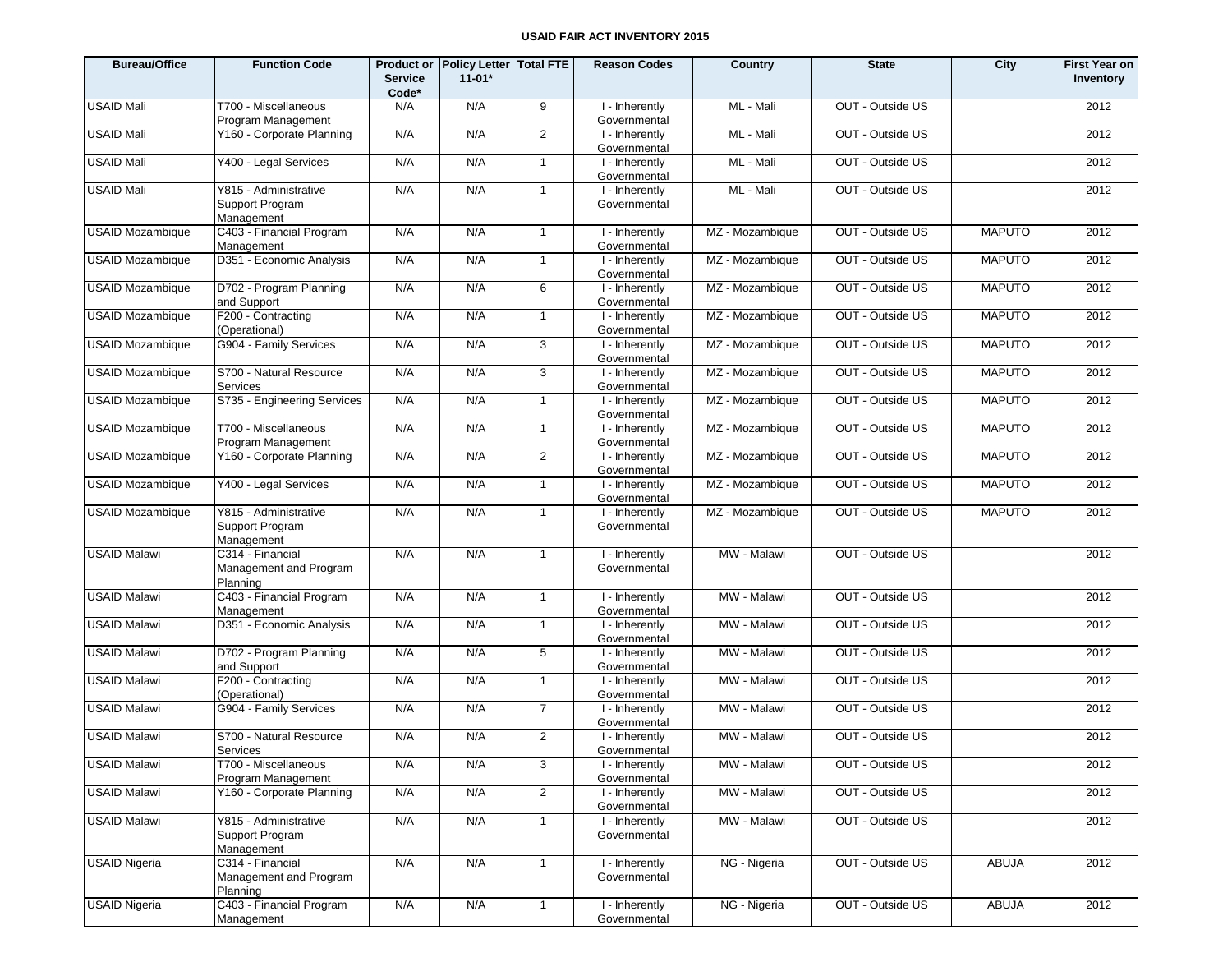| <b>Bureau/Office</b> | <b>Function Code</b>                                   | <b>Service</b><br>Code* | Product or Policy Letter Total FTE<br>$11 - 01*$ |                | <b>Reason Codes</b>                         | Country      | <b>State</b>     | City          | <b>First Year on</b><br>Inventory |
|----------------------|--------------------------------------------------------|-------------------------|--------------------------------------------------|----------------|---------------------------------------------|--------------|------------------|---------------|-----------------------------------|
| <b>USAID Nigeria</b> | D351 - Economic Analysis                               | N/A                     | N/A                                              | $\mathbf{1}$   | I - Inherently<br>Governmental              | NG - Nigeria | OUT - Outside US | ABUJA         | 2012                              |
| <b>USAID Nigeria</b> | D702 - Program Planning<br>and Support                 | N/A                     | N/A                                              | 6              | I - Inherently<br>Governmental              | NG - Nigeria | OUT - Outside US | <b>ABUJA</b>  | 2012                              |
| <b>USAID Nigeria</b> | F200 - Contracting<br>(Operational)                    | N/A                     | N/A                                              | 3              | I - Inherently<br>Governmental              | NG - Nigeria | OUT - Outside US | ABUJA         | 2012                              |
| <b>USAID Nigeria</b> | G904 - Family Services                                 | N/A                     | N/A                                              | 6              | I - Inherently<br>Governmental              | NG - Nigeria | OUT - Outside US | <b>ABUJA</b>  | 2012                              |
| <b>USAID Nigeria</b> | S700 - Natural Resource<br>Services                    | N/A                     | N/A                                              | $\overline{2}$ | I - Inherently<br>Governmental              | NG - Nigeria | OUT - Outside US | ABUJA         | 2012                              |
| <b>USAID Nigeria</b> | T700 - Miscellaneous<br>Program Management             | N/A                     | N/A                                              | 5              | I - Inherently<br>Governmental              | NG - Nigeria | OUT - Outside US | <b>ABUJA</b>  | 2012                              |
| <b>USAID Nigeria</b> | Y160 - Corporate Planning                              | N/A                     | N/A                                              | $\overline{2}$ | I - Inherently<br>Governmental              | NG - Nigeria | OUT - Outside US | <b>ABUJA</b>  | 2012                              |
| <b>USAID Nigeria</b> | Y400 - Legal Services                                  | N/A                     | N/A                                              | 2              | I - Inherently<br>Governmental              | NG - Nigeria | OUT - Outside US | ABUJA         | 2012                              |
| <b>USAID Nigeria</b> | Y815 - Administrative<br>Support Program<br>Management | N/A                     | N/A                                              | $\overline{2}$ | I - Inherently<br>Governmental              | NG - Nigeria | OUT - Outside US | <b>ABUJA</b>  | 2012                              |
| <b>USAID Namibia</b> | D702 - Program Planning<br>and Support                 | N/A                     | N/A                                              | $\mathbf{1}$   | I - Inherently<br>Governmental              | NA - Namibia | OUT - Outside US |               | 2012                              |
| <b>USAID Namibia</b> | G904 - Family Services                                 | N/A                     | N/A                                              | $\overline{2}$ | I - Inherently<br>Governmental              | NA - Namibia | OUT - Outside US |               | 2012                              |
| <b>USAID Namibia</b> | Y160 - Corporate Planning                              | N/A                     | N/A                                              | $\mathbf{1}$   | I - Inherently<br>Governmental              | NA - Namibia | OUT - Outside US |               | 2012                              |
| <b>USAID Namibia</b> | Y815 - Administrative<br>Support Program<br>Management | N/A                     | N/A                                              | $\mathbf{1}$   | $\overline{1}$ - Inherently<br>Governmental | NA - Namibia | OUT - Outside US |               | 2012                              |
| <b>USAID Rwanda</b>  | C314 - Financial<br>Management and Program<br>Planning | N/A                     | N/A                                              | $\mathbf{1}$   | I - Inherently<br>Governmental              | RW - Rwanda  | OUT - Outside US | KIGALI        | 2012                              |
| <b>USAID Rwanda</b>  | C403 - Financial Program<br>Management                 | N/A                     | N/A                                              | $\mathbf{1}$   | I - Inherently<br>Governmental              | RW - Rwanda  | OUT - Outside US | <b>KIGALI</b> | 2012                              |
| <b>USAID Rwanda</b>  | D351 - Economic Analysis                               | N/A                     | N/A                                              | 1              | I - Inherently<br>Governmental              | RW - Rwanda  | OUT - Outside US | <b>KIGALI</b> | 2012                              |
| <b>USAID Rwanda</b>  | D702 - Program Planning<br>and Support                 | N/A                     | N/A                                              | 5              | I - Inherently<br>Governmental              | RW - Rwanda  | OUT - Outside US | <b>KIGALI</b> | 2012                              |
| <b>USAID Rwanda</b>  | F200 - Contracting<br>(Operational)                    | N/A                     | N/A                                              | $\overline{2}$ | I - Inherently<br>Governmental              | RW - Rwanda  | OUT - Outside US | <b>KIGALI</b> | 2012                              |
| <b>USAID Rwanda</b>  | G904 - Family Services                                 | N/A                     | N/A                                              | 5              | I - Inherently<br>Governmental              | RW - Rwanda  | OUT - Outside US | <b>KIGALI</b> | 2012                              |
| <b>USAID Rwanda</b>  | S700 - Natural Resource<br>Services                    | N/A                     | N/A                                              | 1              | I - Inherently<br>Governmental              | RW - Rwanda  | OUT - Outside US | <b>KIGALI</b> | 2012                              |
| <b>USAID Rwanda</b>  | T700 - Miscellaneous<br>Program Management             | N/A                     | N/A                                              | 3              | I - Inherently<br>Governmental              | RW - Rwanda  | OUT - Outside US | KIGALI        | 2012                              |
| <b>USAID Rwanda</b>  | Y160 - Corporate Planning                              | N/A                     | N/A                                              | $\overline{2}$ | I - Inherently<br>Governmental              | RW - Rwanda  | OUT - Outside US | KIGALI        | 2012                              |
| <b>USAID Rwanda</b>  | Y400 - Legal Services                                  | N/A                     | N/A                                              | $\mathbf{1}$   | I - Inherently<br>Governmental              | RW - Rwanda  | OUT - Outside US | KIGALI        | 2012                              |
| <b>USAID Senegal</b> | Y400 - Legal Services                                  | N/A                     | N/A                                              | 3              | I - Inherently<br>Governmental              | SN - Senegal | OUT - Outside US |               | 2012                              |
| <b>USAID Senegal</b> | Y815 - Administrative<br>Support Program<br>Management | N/A                     | N/A                                              | $\mathbf{1}$   | I - Inherently<br>Governmental              | SN - Senegal | OUT - Outside US |               | 2012                              |
| <b>USAID Senegal</b> | C403 - Financial Program<br>Management                 | N/A                     | N/A                                              | $\overline{4}$ | I - Inherently<br>Governmental              | SN - Senegal | OUT - Outside US |               | 2012                              |
| <b>USAID Senegal</b> | D351 - Economic Analysis                               | N/A                     | N/A                                              | $\mathbf{1}$   | I - Inherently<br>Governmental              | SN - Senegal | OUT - Outside US |               | 2012                              |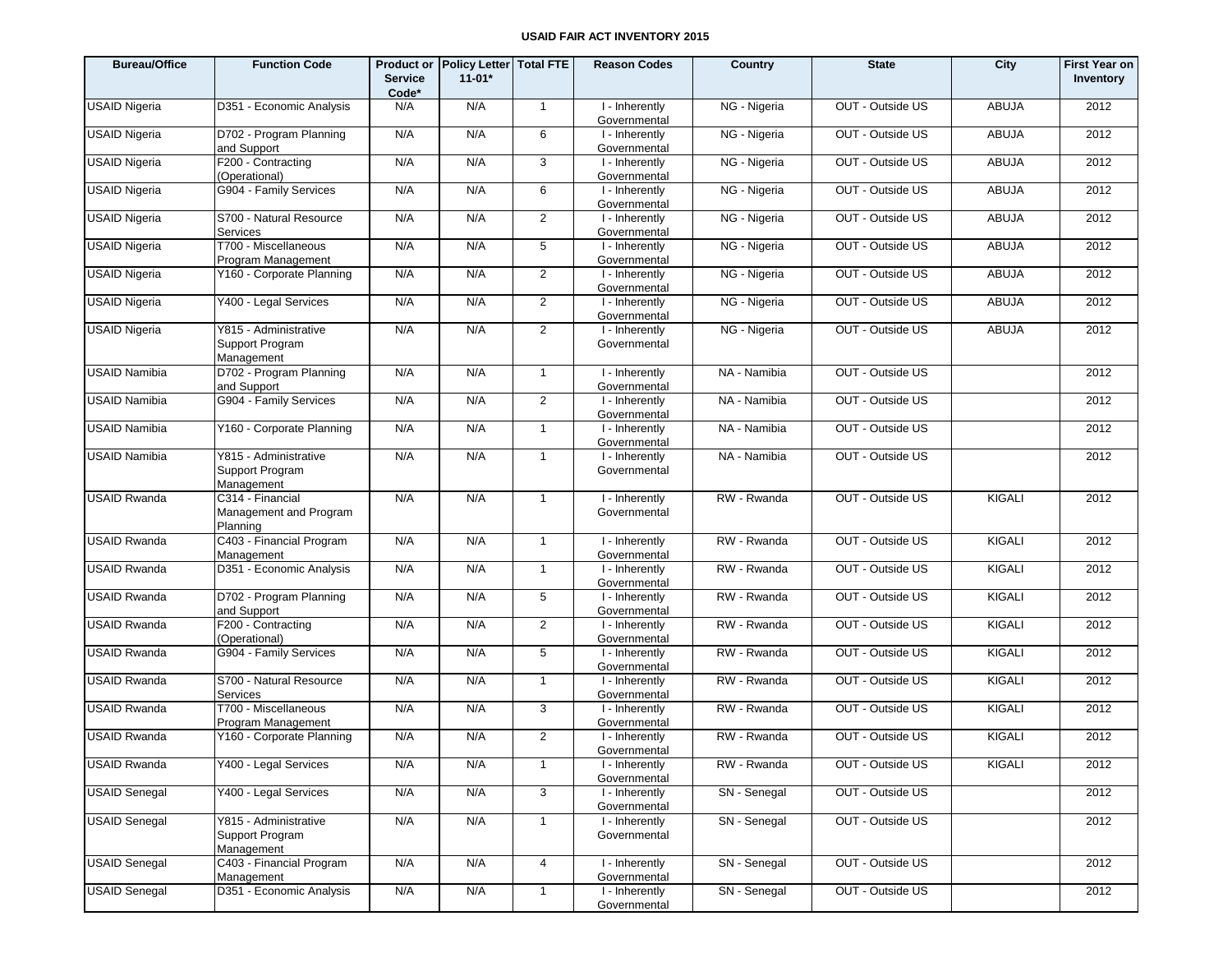| <b>Bureau/Office</b>         | <b>Function Code</b>                                   | <b>Service</b><br>Code* | Product or Policy Letter Total FTE<br>$11-01*$ |                 | <b>Reason Codes</b>            | Country           | <b>State</b>     | City            | <b>First Year on</b><br>Inventory |
|------------------------------|--------------------------------------------------------|-------------------------|------------------------------------------------|-----------------|--------------------------------|-------------------|------------------|-----------------|-----------------------------------|
| <b>USAID Senegal</b>         | D702 - Program Planning<br>and Support                 | N/A                     | N/A                                            | $5\overline{5}$ | I - Inherently<br>Governmental | SN - Senegal      | OUT - Outside US |                 | 2012                              |
| <b>USAID Senegal</b>         | G904 - Family Services                                 | N/A                     | N/A                                            | 8               | I - Inherently<br>Governmental | SN - Senegal      | OUT - Outside US |                 | 2012                              |
| <b>USAID Senegal</b>         | S700 - Natural Resource<br>Services                    | N/A                     | N/A                                            | 8               | I - Inherently<br>Governmental | SN - Senegal      | OUT - Outside US |                 | 2012                              |
| <b>USAID Senegal</b>         | T700 - Miscellaneous<br>Program Management             | N/A                     | N/A                                            | 10              | I - Inherently<br>Governmental | SN - Senegal      | OUT - Outside US |                 | 2012                              |
| <b>USAID Senegal</b>         | Y160 - Corporate Planning                              | N/A                     | N/A                                            | $\overline{2}$  | I - Inherently<br>Governmental | SN - Senegal      | OUT - Outside US |                 | 2012                              |
| <b>USAID Senegal</b>         | F200 - Contracting<br>(Operational)                    | N/A                     | N/A                                            | $\overline{4}$  | I - Inherently<br>Governmental | SN - Senegal      | OUT - Outside US |                 | 2012                              |
| <b>USAID Southern Africa</b> | C314 - Financial<br>Management and Program<br>Planning | N/A                     | N/A                                            | 3               | I - Inherently<br>Governmental | ZA - South Africa | OUT - Outside US | <b>PRETORIA</b> | 2012                              |
| <b>USAID Southern Africa</b> | C403 - Financial Program<br>Management                 | N/A                     | N/A                                            | $\mathbf{1}$    | I - Inherently<br>Governmental | ZA - South Africa | OUT - Outside US | <b>PRETORIA</b> | 2012                              |
| <b>USAID Southern Africa</b> | D351 - Economic Analysis                               | N/A                     | N/A                                            | 3               | I - Inherently<br>Governmental | ZA - South Africa | OUT - Outside US | <b>PRETORIA</b> | 2012                              |
| <b>USAID Southern Africa</b> | D702 - Program Planning<br>and Support                 | N/A                     | N/A                                            | 8               | I - Inherently<br>Governmental | ZA - South Africa | OUT - Outside US | <b>PRETORIA</b> | 2012                              |
| <b>USAID Southern Africa</b> | F200 - Contracting<br>(Operational)                    | N/A                     | N/A                                            | 9               | I - Inherently<br>Governmental | ZA - South Africa | OUT - Outside US | <b>PRETORIA</b> | 2012                              |
| <b>USAID Southern Africa</b> | G904 - Family Services                                 | N/A                     | N/A                                            | 9               | I - Inherently<br>Governmental | ZA - South Africa | OUT - Outside US | <b>PRETORIA</b> | 2012                              |
| <b>USAID Southern Africa</b> | S700 - Natural Resource<br>Services                    | N/A                     | N/A                                            | 8               | I - Inherently<br>Governmental | ZA - South Africa | OUT - Outside US | <b>PRETORIA</b> | 2012                              |
| <b>USAID Southern Africa</b> | S735 - Engineering Services                            | N/A                     | N/A                                            | 2               | I - Inherently<br>Governmental | ZA - South Africa | OUT - Outside US | <b>PRETORIA</b> | 2012                              |
| <b>USAID Southern Africa</b> | T700 - Miscellaneous<br>Program Management             | N/A                     | N/A                                            | $\overline{2}$  | I - Inherently<br>Governmental | ZA - South Africa | OUT - Outside US | <b>PRETORIA</b> | 2012                              |
| <b>USAID Southern Africa</b> | Y160 - Corporate Planning                              | N/A                     | N/A                                            | 3               | I - Inherently<br>Governmental | ZA - South Africa | OUT - Outside US | <b>PRETORIA</b> | 2012                              |
| <b>USAID Southern Africa</b> | Y400 - Legal Services                                  | N/A                     | N/A                                            | 3               | I - Inherently<br>Governmental | ZA - South Africa | OUT - Outside US | <b>PRETORIA</b> | 2012                              |
| <b>USAID Southern Africa</b> | Y815 - Administrative<br>Support Program<br>Management | N/A                     | N/A                                            | 3               | I - Inherently<br>Governmental | ZA - South Africa | OUT - Outside US | <b>PRETORIA</b> | 2012                              |
| <b>USAID South Sudan</b>     | C314 - Financial<br>Management and Program<br>Planning | N/A                     | N/A                                            | $\mathbf{1}$    | I - Inherently<br>Governmental | SS - South Sudan  | OUT - Outside US |                 | 2012                              |
| <b>USAID South Sudan</b>     | C403 - Financial Program<br>Management                 | N/A                     | N/A                                            | $\mathbf{1}$    | I - Inherently<br>Governmental | SS - South Sudan  | OUT - Outside US |                 | 2012                              |
| <b>USAID South Sudan</b>     | D351 - Economic Analysis                               | N/A                     | N/A                                            | $\mathbf{1}$    | I - Inherently<br>Governmental | SS - South Sudan  | OUT - Outside US |                 | 2012                              |
| <b>USAID South Sudan</b>     | D702 - Program Planning<br>and Support                 | N/A                     | N/A                                            | $\overline{2}$  | I - Inherently<br>Governmental | SS - South Sudan  | OUT - Outside US |                 | 2012                              |
| <b>USAID South Sudan</b>     | F200 - Contracting<br>(Operational)                    | N/A                     | N/A                                            | $\overline{2}$  | I - Inherently<br>Governmental | SS - South Sudan  | OUT - Outside US |                 | 2012                              |
| <b>USAID South Sudan</b>     | G904 - Family Services                                 | N/A                     | N/A                                            | 5               | I - Inherently<br>Governmental | SS - South Sudan  | OUT - Outside US |                 | 2012                              |
| <b>USAID South Sudan</b>     | S700 - Natural Resource<br>Services                    | N/A                     | N/A                                            | $\overline{2}$  | I - Inherently<br>Governmental | SS - South Sudan  | OUT - Outside US |                 | 2012                              |
| <b>USAID South Sudan</b>     | S735 - Engineering Services                            | N/A                     | N/A                                            | $\mathbf{1}$    | I - Inherently<br>Governmental | SS - South Sudan  | OUT - Outside US |                 | 2012                              |
| <b>USAID South Sudan</b>     | T700 - Miscellaneous<br>Program Management             | N/A                     | N/A                                            | 5               | I - Inherently<br>Governmental | SS - South Sudan  | OUT - Outside US |                 | 2012                              |
| <b>USAID South Sudan</b>     | Y160 - Corporate Planning                              | N/A                     | N/A                                            | 3               | I - Inherently<br>Governmental | SS - South Sudan  | OUT - Outside US |                 | 2012                              |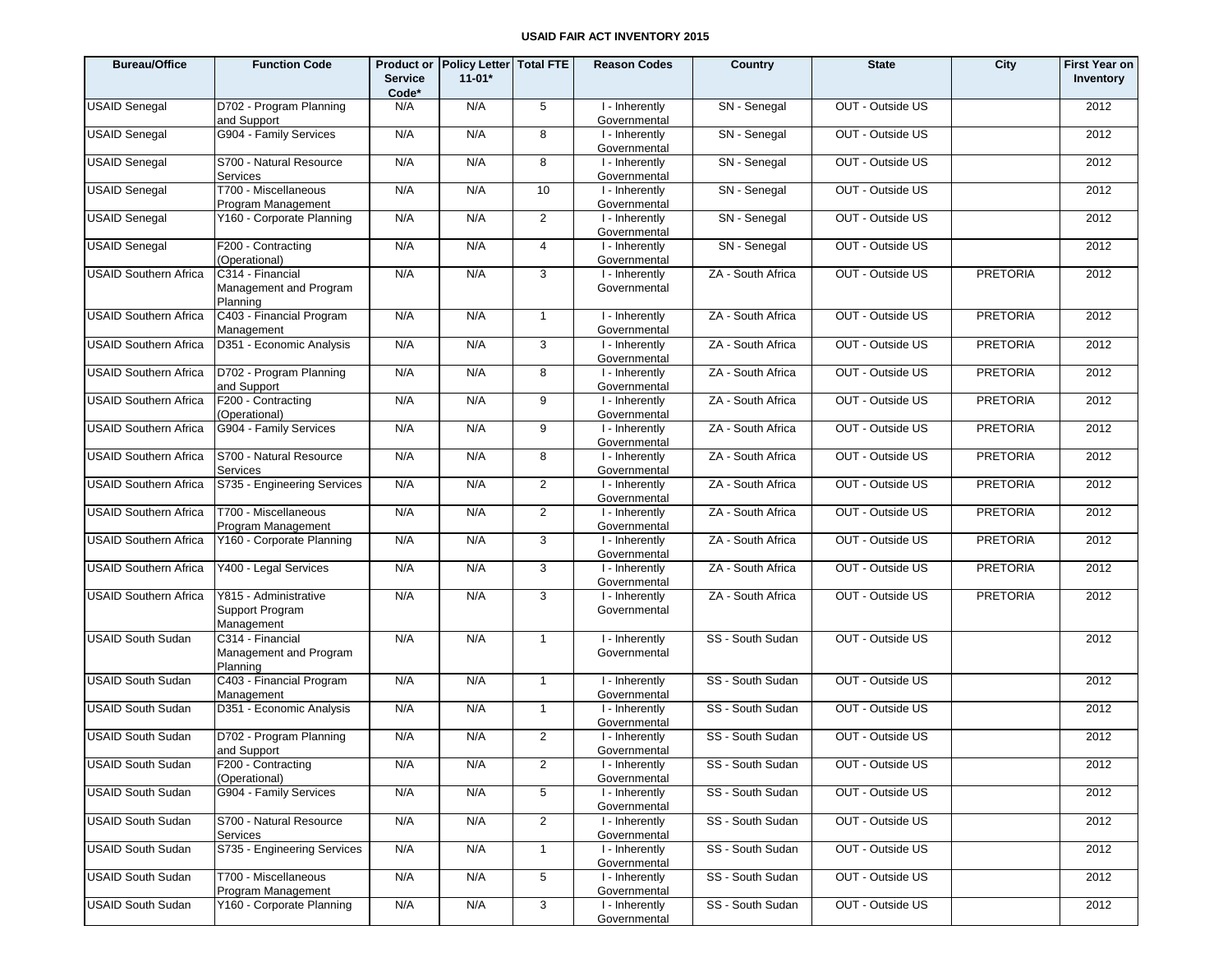| <b>Bureau/Office</b>     | <b>Function Code</b>                                   | <b>Service</b><br>Code* | Product or Policy Letter   Total FTE<br>$11 - 01*$ |                | <b>Reason Codes</b>            | Country                              | <b>State</b>     | City                 | <b>First Year on</b><br>Inventory |
|--------------------------|--------------------------------------------------------|-------------------------|----------------------------------------------------|----------------|--------------------------------|--------------------------------------|------------------|----------------------|-----------------------------------|
| <b>USAID South Sudan</b> | Y400 - Legal Services                                  | N/A                     | N/A                                                | $\overline{1}$ | I - Inherently<br>Governmental | SS - South Sudan                     | OUT - Outside US |                      | 2012                              |
| <b>USAID South Sudan</b> | Y815 - Administrative<br>Support Program<br>Management | N/A                     | N/A                                                | $\mathbf{1}$   | I - Inherently<br>Governmental | SS - South Sudan                     | OUT - Outside US |                      | 2012                              |
| <b>USAID Sudan</b>       | Y160 - Corporate Planning                              | N/A                     | N/A                                                | $\mathbf{1}$   | I - Inherently<br>Governmental | SD - Sudan                           | OUT - Outside US |                      | 2012                              |
| <b>USAID Sudan</b>       | T700 - Miscellaneous<br>Program Management             | N/A                     | N/A                                                | $\mathbf{1}$   | I - Inherently<br>Governmental | SD - Sudan                           | OUT - Outside US |                      | 2012                              |
| <b>USAID Sudan</b>       | G904 - Family Services                                 | N/A                     | N/A                                                |                | I - Inherently<br>Governmental | SD - Sudan                           | OUT - Outside US |                      | 2012                              |
| <b>USAID Tanzania</b>    | C403 - Financial Program<br>Management                 | N/A                     | N/A                                                | $\mathbf{1}$   | I - Inherently<br>Governmental | TZ - Tanzania, United<br>Republic of | OUT - Outside US | DAR ES SALAAM        | 2012                              |
| <b>USAID Tanzania</b>    | D351 - Economic Analysis                               | N/A                     | N/A                                                | $\mathbf{1}$   | I - Inherently<br>Governmental | TZ - Tanzania, United<br>Republic of | OUT - Outside US | DAR ES SALAAM        | 2012                              |
| <b>USAID Tanzania</b>    | D702 - Program Planning<br>and Support                 | N/A                     | N/A                                                | 3              | I - Inherently<br>Governmental | TZ - Tanzania, United<br>Republic of | OUT - Outside US | DAR ES SALAAM        | 2012                              |
| <b>USAID Tanzania</b>    | D704 - Program Monitoring<br>and Evaluation            | N/A                     | N/A                                                | $\overline{2}$ | I - Inherently<br>Governmental | TZ - Tanzania, United<br>Republic of | OUT - Outside US | DAR ES SALAAM        | 2012                              |
| <b>USAID Tanzania</b>    | F200 - Contracting<br>(Operational)                    | N/A                     | N/A                                                | $\overline{4}$ | I - Inherently<br>Governmental | TZ - Tanzania, United<br>Republic of | OUT - Outside US | DAR ES SALAAM        | 2012                              |
| <b>USAID Tanzania</b>    | G904 - Family Services                                 | N/A                     | N/A                                                | 6              | I - Inherently<br>Governmental | TZ - Tanzania, United<br>Republic of | OUT - Outside US | DAR ES SALAAM        | 2012                              |
| <b>USAID Tanzania</b>    | S700 - Natural Resource<br>Services                    | N/A                     | N/A                                                | 3              | I - Inherently<br>Governmental | TZ - Tanzania, United<br>Republic of | OUT - Outside US | DAR ES SALAAM        | 2012                              |
| <b>USAID Tanzania</b>    | T700 - Miscellaneous<br>Program Management             | N/A                     | N/A                                                | 3              | I - Inherently<br>Governmental | TZ - Tanzania, United<br>Republic of | OUT - Outside US | DAR ES SALAAM        | 2012                              |
| <b>USAID Tanzania</b>    | U300 - Specialized Skill<br>Training                   | N/A                     | N/A                                                | $\mathbf{1}$   | I - Inherently<br>Governmental | TZ - Tanzania, United<br>Republic of | OUT - Outside US | DAR ES SALAAM        | 2012                              |
| <b>USAID Tanzania</b>    | U505 -<br><b>Business/Financial/Budget</b><br>Training | N/A                     | N/A                                                | $\overline{2}$ | I - Inherently<br>Governmental | TZ - Tanzania, United<br>Republic of | OUT - Outside US | DAR ES SALAAM        | 2012                              |
| <b>USAID Tanzania</b>    | Y160 - Corporate Planning                              | N/A                     | N/A                                                | 3              | I - Inherently<br>Governmental | TZ - Tanzania, United<br>Republic of | OUT - Outside US | DAR ES SALAAM        | 2012                              |
| <b>USAID Tanzania</b>    | Y400 - Legal Services                                  | N/A                     | N/A                                                | $\mathbf{1}$   | I - Inherently<br>Governmental | TZ - Tanzania, United<br>Republic of | OUT - Outside US | DAR ES SALAAM        | 2012                              |
| <b>USAID Tanzania</b>    | Y815 - Administrative<br>Support Program<br>Management | N/A                     | N/A                                                | $\mathbf{1}$   | I - Inherently<br>Governmental | TZ - Tanzania, United<br>Republic of | OUT - Outside US | <b>DAR ES SALAAM</b> | 2012                              |
| <b>USAID Uganda</b>      | C314 - Financial<br>Management and Program<br>Planning | N/A                     | N/A                                                | $\mathbf{1}$   | I - Inherently<br>Governmental | UG - Uganda                          | OUT - Outside US |                      | 2012                              |
| <b>USAID Uganda</b>      | C403 - Financial Program<br>Management                 | N/A                     | N/A                                                | $\overline{2}$ | I - Inherently<br>Governmental | UG - Uganda                          | OUT - Outside US |                      | 2012                              |
| <b>USAID Uganda</b>      | D351 - Economic Analysis                               | N/A                     | N/A                                                | $\mathbf{1}$   | I - Inherently<br>Governmental | UG - Uganda                          | OUT - Outside US |                      | 2012                              |
| <b>USAID Uganda</b>      | D702 - Program Planning<br>and Support                 | N/A                     | N/A                                                | 5 <sup>5</sup> | I - Inherently<br>Governmental | UG - Uganda                          | OUT - Outside US |                      | 2012                              |
| <b>USAID Uganda</b>      | D704 - Program Monitoring<br>and Evaluation            | N/A                     | N/A                                                | $\overline{1}$ | I - Inherently<br>Governmental | UG - Uganda                          | OUT - Outside US |                      | 2012                              |
| <b>USAID Uganda</b>      | F200 - Contracting<br>(Operational)                    | N/A                     | N/A                                                | 3              | I - Inherently<br>Governmental | UG - Uganda                          | OUT - Outside US |                      | 2012                              |
| <b>USAID Uganda</b>      | G904 - Family Services                                 | N/A                     | N/A                                                | 5              | I - Inherently<br>Governmental | UG - Uganda                          | OUT - Outside US |                      | 2012                              |
| <b>USAID Uganda</b>      | S700 - Natural Resource<br>Services                    | N/A                     | N/A                                                | $\overline{2}$ | I - Inherently<br>Governmental | UG - Uganda                          | OUT - Outside US |                      | 2012                              |
| <b>USAID Uganda</b>      | S735 - Engineering Services                            | N/A                     | N/A                                                | $\mathbf{1}$   | I - Inherently<br>Governmental | UG - Uganda                          | OUT - Outside US |                      | 2012                              |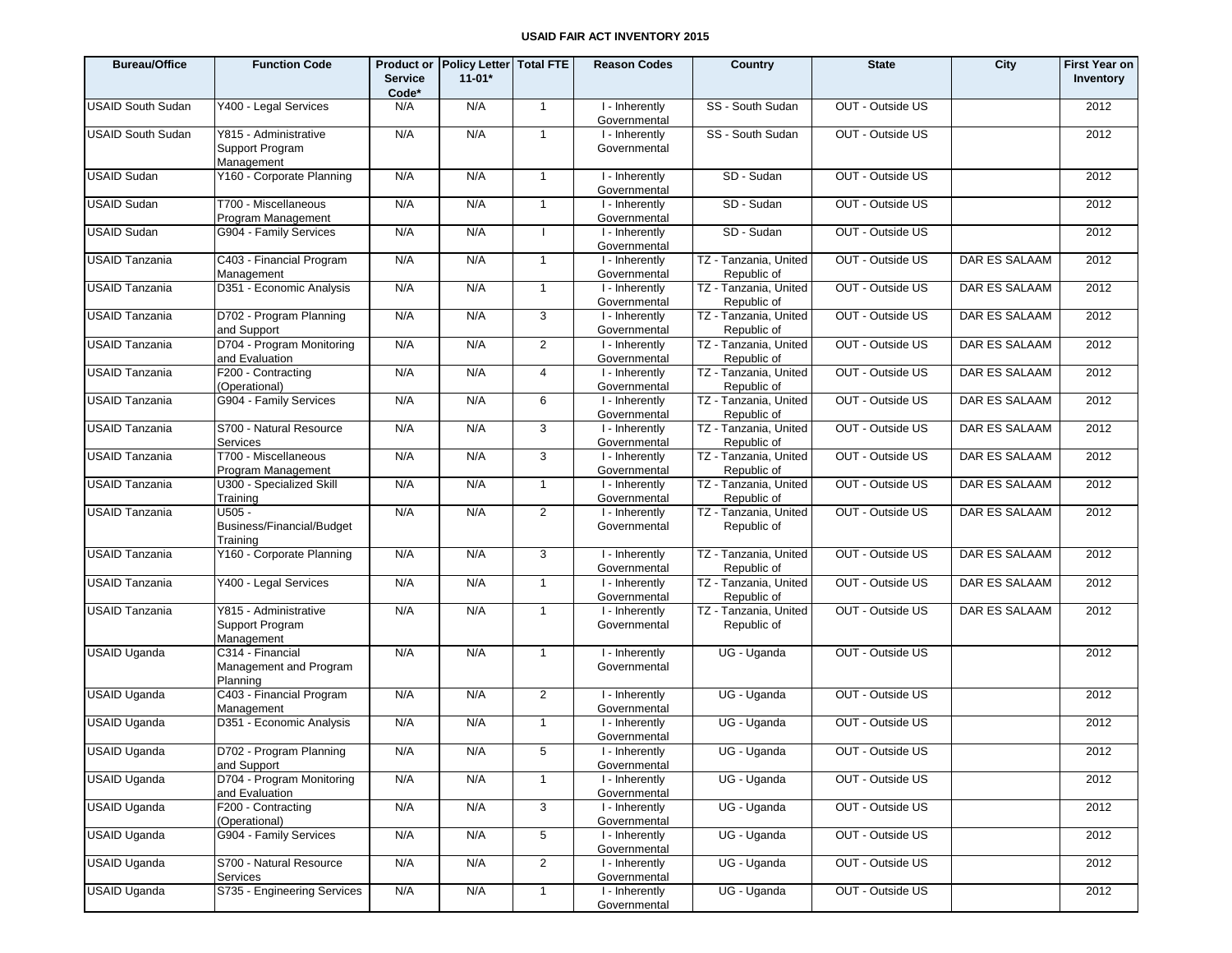| <b>Bureau/Office</b>     | <b>Function Code</b>                                   | <b>Service</b><br>Code* | Product or Policy Letter   Total FTE<br>$11 - 01*$ |                | <b>Reason Codes</b>            | Country       | <b>State</b>     | City | <b>First Year on</b><br>Inventory |
|--------------------------|--------------------------------------------------------|-------------------------|----------------------------------------------------|----------------|--------------------------------|---------------|------------------|------|-----------------------------------|
| <b>USAID Uganda</b>      | T700 - Miscellaneous<br>Program Management             | N/A                     | N/A                                                | 3              | I - Inherently<br>Governmental | UG - Uganda   | OUT - Outside US |      | 2012                              |
| <b>USAID Uganda</b>      | Y160 - Corporate Planning                              | N/A                     | N/A                                                | $\overline{2}$ | I - Inherently<br>Governmental | UG - Uganda   | OUT - Outside US |      | 2012                              |
| <b>USAID Uganda</b>      | Y815 - Administrative<br>Support Program<br>Management | N/A                     | N/A                                                | $\mathbf{1}$   | I - Inherently<br>Governmental | UG - Uganda   | OUT - Outside US |      | 2012                              |
| <b>USAID West Africa</b> | C314 - Financial<br>Management and Program<br>Planning | N/A                     | N/A                                                | $\overline{2}$ | I - Inherently<br>Governmental | GH - Ghana    | OUT - Outside US |      | 2012                              |
| <b>USAID West Africa</b> | C403 - Financial Program<br>Management                 | N/A                     | N/A                                                | $\overline{2}$ | I - Inherently<br>Governmental | GH - Ghana    | OUT - Outside US |      | 2012                              |
| <b>USAID West Africa</b> | D351 - Economic Analysis                               | N/A                     | N/A                                                | $\mathbf{1}$   | I - Inherently<br>Governmental | GH - Ghana    | OUT - Outside US |      | 2012                              |
| <b>USAID West Africa</b> | D702 - Program Planning<br>and Support                 | N/A                     | N/A                                                | 5              | I - Inherently<br>Governmental | GH - Ghana    | OUT - Outside US |      | 2012                              |
| <b>USAID West Africa</b> | F200 - Contracting<br>(Operational)                    | N/A                     | N/A                                                | $\overline{2}$ | I - Inherently<br>Governmental | GH - Ghana    | OUT - Outside US |      | 2012                              |
| <b>USAID West Africa</b> | G904 - Family Services                                 | N/A                     | N/A                                                | $\overline{4}$ | I - Inherently<br>Governmental | GH - Ghana    | OUT - Outside US |      | 2012                              |
| <b>USAID West Africa</b> | S700 - Natural Resource<br><b>Services</b>             | N/A                     | N/A                                                | $\overline{4}$ | I - Inherently<br>Governmental | GH - Ghana    | OUT - Outside US |      | 2012                              |
| <b>USAID West Africa</b> | T700 - Miscellaneous<br>Program Management             | N/A                     | N/A                                                | $\overline{4}$ | I - Inherently<br>Governmental | GH - Ghana    | OUT - Outside US |      | 2012                              |
| <b>USAID West Africa</b> | Y160 - Corporate Planning                              | N/A                     | N/A                                                | 3              | I - Inherently<br>Governmental | GH - Ghana    | OUT - Outside US |      | 2012                              |
| <b>USAID West Africa</b> | Y400 - Legal Services                                  | N/A                     | N/A                                                | $\overline{2}$ | I - Inherently<br>Governmental | GH - Ghana    | OUT - Outside US |      | 2012                              |
| <b>USAID West Africa</b> | Y815 - Administrative<br>Support Program<br>Management | N/A                     | N/A                                                | $\mathbf{1}$   | I - Inherently<br>Governmental | GH - Ghana    | OUT - Outside US |      | 2012                              |
| <b>USAID Zambia</b>      | C314 - Financial<br>Management and Program<br>Planning | N/A                     | N/A                                                | $\mathbf{1}$   | I - Inherently<br>Governmental | ZM - Zambia   | OUT - Outside US |      | 2012                              |
| <b>USAID Zambia</b>      | C403 - Financial Program<br>Management                 | N/A                     | N/A                                                | $\mathbf{1}$   | I - Inherently<br>Governmental | ZM - Zambia   | OUT - Outside US |      | 2012                              |
| <b>USAID Zambia</b>      | D702 - Program Planning<br>and Support                 | N/A                     | N/A                                                | $\overline{2}$ | I - Inherently<br>Governmental | ZM - Zambia   | OUT - Outside US |      | 2012                              |
| <b>USAID Zambia</b>      | F200 - Contracting<br>(Operational)                    | N/A                     | N/A                                                | 3              | I - Inherently<br>Governmental | ZM - Zambia   | OUT - Outside US |      | 2012                              |
| <b>USAID Zambia</b>      | G904 - Family Services                                 | N/A                     | N/A                                                | $\overline{4}$ | I - Inherently<br>Governmental | ZM - Zambia   | OUT - Outside US |      | 2012                              |
| <b>USAID Zambia</b>      | S700 - Natural Resource<br><b>Services</b>             | N/A                     | N/A                                                | $\overline{2}$ | I - Inherently<br>Governmental | ZM - Zambia   | OUT - Outside US |      | 2012                              |
| <b>USAID Zambia</b>      | T700 - Miscellaneous<br>Program Management             | N/A                     | N/A                                                | 3              | I - Inherently<br>Governmental | ZM - Zambia   | OUT - Outside US |      | 2012                              |
| <b>USAID Zambia</b>      | Y160 - Corporate Planning                              | N/A                     | N/A                                                | $\overline{2}$ | I - Inherently<br>Governmental | ZM - Zambia   | OUT - Outside US |      | 2012                              |
| <b>USAID Zambia</b>      | Y400 - Legal Services                                  | N/A                     | N/A                                                | $\mathbf{1}$   | I - Inherently<br>Governmental | ZM - Zambia   | OUT - Outside US |      | 2012                              |
| <b>USAID Zambia</b>      | Y815 - Administrative<br>Support Program<br>Management | N/A                     | N/A                                                | $\mathbf{1}$   | I - Inherently<br>Governmental | ZM - Zambia   | OUT - Outside US |      | 2012                              |
| <b>USAID Zimbabwe</b>    | C403 - Financial Program<br>Management                 | N/A                     | N/A                                                | $\overline{2}$ | I - Inherently<br>Governmental | ZW - Zimbabwe | OUT - Outside US |      | 2012                              |
| <b>USAID Zimbabwe</b>    | D351 - Economic Analysis                               | N/A                     | N/A                                                | $\mathbf{1}$   | I - Inherently<br>Governmental | ZW - Zimbabwe | OUT - Outside US |      | 2012                              |
| <b>USAID Zimbabwe</b>    | D702 - Program Planning<br>and Support                 | N/A                     | N/A                                                | 6              | I - Inherently<br>Governmental | ZW - Zimbabwe | OUT - Outside US |      | 2012                              |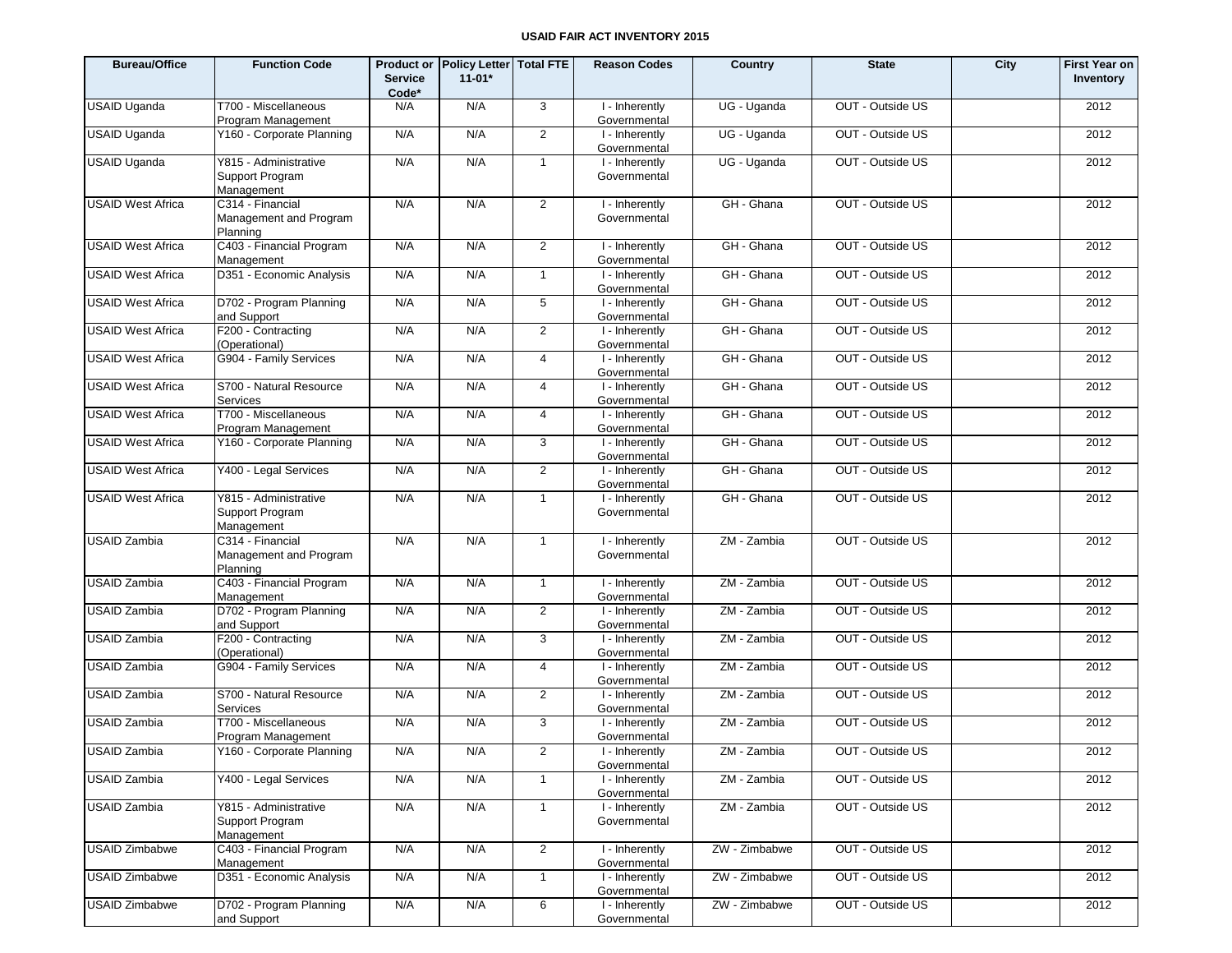| <b>Bureau/Office</b>    | <b>Function Code</b>                                                              | <b>Product or</b><br><b>Service</b><br>Code* | Policy Letter   Total FTE<br>$11-01*$ |                | <b>Reason Codes</b>            | Country                    | <b>State</b>              | City              | <b>First Year on</b><br>Inventory |
|-------------------------|-----------------------------------------------------------------------------------|----------------------------------------------|---------------------------------------|----------------|--------------------------------|----------------------------|---------------------------|-------------------|-----------------------------------|
| <b>USAID Zimbabwe</b>   | D704 - Program Monitoring<br>and Evaluation                                       | N/A                                          | N/A                                   | $\overline{1}$ | I - Inherently<br>Governmental | ZW - Zimbabwe              | OUT - Outside US          |                   | 2012                              |
| <b>USAID Zimbabwe</b>   | F200 - Contracting<br>(Operational)                                               | N/A                                          | N/A                                   | $\mathbf{1}$   | I - Inherently<br>Governmental | ZW - Zimbabwe              | OUT - Outside US          |                   | 2012                              |
| <b>USAID Zimbabwe</b>   | G904 - Family Services                                                            | N/A                                          | N/A                                   | $\mathbf{3}$   | I - Inherently<br>Governmental | ZW - Zimbabwe              | OUT - Outside US          |                   | 2012                              |
| <b>USAID Zimbabwe</b>   | T700 - Miscellaneous<br>Program Management                                        | N/A                                          | N/A                                   | $\mathbf{1}$   | I - Inherently<br>Governmental | ZW - Zimbabwe              | OUT - Outside US          |                   | 2012                              |
| <b>USAID Zimbabwe</b>   | Y160 - Corporate Planning                                                         | N/A                                          | N/A                                   | 2              | I - Inherently<br>Governmental | ZW - Zimbabwe              | OUT - Outside US          |                   | 2012                              |
| <b>USAID Zimbabwe</b>   | Y815 - Administrative<br>Support Program<br>Management                            | N/A                                          | N/A                                   | 2              | I - Inherently<br>Governmental | $\overline{ZW}$ - Zimbabwe | OUT - Outside US          |                   | 2012                              |
| <b>Bureau for Asia</b>  | D000 - Administrative<br>Support                                                  | N/A                                          | N/A                                   | $\mathbf{1}$   | I - Inherently<br>Governmental | <b>US - United States</b>  | DC - District of Columbia | <b>WASHINGTON</b> | 2012                              |
| Bureau for Asia         | D351 - Economic Analysis                                                          | N/A                                          | N/A                                   | $\overline{2}$ | I - Inherently<br>Governmental | <b>US - United States</b>  | DC - District of Columbia | <b>WASHINGTON</b> | 2012                              |
| <b>Bureau for Asia</b>  | D702 - Program Planning<br>and Support                                            | N/A                                          | N/A                                   | 17             | I - Inherently<br>Governmental | US - United States         | DC - District of Columbia | <b>WASHINGTON</b> | 2012                              |
| Bureau for Asia         | D704 - Program Monitoring<br>and Evaluation                                       | N/A                                          | N/A                                   | 4              | I - Inherently<br>Governmental | <b>US - United States</b>  | DC - District of Columbia | <b>WASHINGTON</b> | 2012                              |
| <b>Bureau for Asia</b>  | E602 - Environmental Impact<br><b>Statement Reviews</b>                           | N/A                                          | N/A                                   | $\mathbf{1}$   | I - Inherently<br>Governmental | US - United States         | DC - District of Columbia | WASHINGTON        | 2012                              |
| <b>Bureau for Asia</b>  | F140 - Technology Transfer<br>and International Cooperative<br>Program Management | N/A                                          | N/A                                   | $\overline{7}$ | I - Inherently<br>Governmental | <b>US</b> - United States  | DC - District of Columbia | <b>WASHINGTON</b> | 2012                              |
| <b>Bureau for Asia</b>  | T700 - Miscellaneous<br>Program Management                                        | N/A                                          | N/A                                   | 4              | I - Inherently<br>Governmental | <b>US</b> - United States  | DC - District of Columbia | <b>WASHINGTON</b> | 2012                              |
| <b>Bureau for Asia</b>  | T820 - Administrative<br><b>Support Services</b>                                  | N/A                                          | N/A                                   | 5              | I - Inherently<br>Governmental | <b>US</b> - United States  | DC - District of Columbia | <b>WASHINGTON</b> | 2012                              |
| Bureau for Asia         | Y160 - Corporate Planning                                                         | N/A                                          | N/A                                   | 5              | I - Inherently<br>Governmental | <b>US - United States</b>  | DC - District of Columbia | <b>WASHINGTON</b> | 2012                              |
| <b>Bureau for Asia</b>  | Y511 - Budget Execution<br><b>Support Services</b>                                | N/A                                          | N/A                                   | $\overline{2}$ | I - Inherently<br>Governmental | <b>US</b> - United States  | DC - District of Columbia | <b>WASHINGTON</b> | 2012                              |
| <b>Bureau for Asia</b>  | Y160 - Corporate Planning                                                         | N/A                                          | N/A                                   | 3              | A                              | US - United States         | DC - District of Columbia | <b>WASHINGTON</b> | 2012                              |
| <b>USAID Bangladesh</b> | C403 - Financial Program<br>Management                                            | N/A                                          | N/A                                   | $\overline{4}$ | I - Inherently<br>Governmental | <b>BD</b> - Bangladesh     | OUT - Outside US          | <b>DHAKA</b>      | 2012                              |
| <b>USAID Bangladesh</b> | D702 - Program Planning<br>and Support                                            | N/A                                          | N/A                                   | 5              | I - Inherently<br>Governmental | BD - Bangladesh            | OUT - Outside US          | <b>DHAKA</b>      | 2012                              |
| <b>USAID Bangladesh</b> | F200 - Contracting<br>(Operational)                                               | N/A                                          | N/A                                   | 3              | I - Inherently<br>Governmental | <b>BD</b> - Bangladesh     | OUT - Outside US          | <b>DHAKA</b>      | 2012                              |
| <b>USAID Bangladesh</b> | G904 - Family Services                                                            | N/A                                          | N/A                                   | 5              | I - Inherently<br>Governmental | BD - Bangladesh            | OUT - Outside US          | <b>DHAKA</b>      | 2012                              |
| <b>USAID Bangladesh</b> | S700 - Natural Resource<br>Services                                               | N/A                                          | N/A                                   | 10             | I - Inherently<br>Governmental | <b>BD</b> - Bangladesh     | OUT - Outside US          | <b>DHAKA</b>      | 2012                              |
| <b>USAID Bangladesh</b> | T700 - Miscellaneous<br>Program Management                                        | N/A                                          | N/A                                   | 5              | I - Inherently<br>Governmental | <b>BD</b> - Bangladesh     | OUT - Outside US          | <b>DHAKA</b>      | 2012                              |
| <b>USAID Bangladesh</b> | Y160 - Corporate Planning                                                         | N/A                                          | N/A                                   | $\overline{2}$ | I - Inherently<br>Governmental | <b>BD</b> - Bangladesh     | OUT - Outside US          | <b>DHAKA</b>      | 2012                              |
| <b>USAID Bangladesh</b> | Y400 - Legal Services                                                             | N/A                                          | N/A                                   | $\mathbf{1}$   | I - Inherently<br>Governmental | OM - Oman                  | OUT - Outside US          | <b>DHAKA</b>      | 2012                              |
| <b>USAID Bangladesh</b> | Y815 - Administrative<br>Support Program<br>Management                            | N/A                                          | N/A                                   | $\mathbf{3}$   | I - Inherently<br>Governmental | <b>BD</b> - Bangladesh     | OUT - Outside US          | <b>DHAKA</b>      | 2012                              |
| <b>USAID Cambodia</b>   | C403 - Financial Program<br>Management                                            | N/A                                          | N/A                                   | $\mathbf{1}$   | I - Inherently<br>Governmental | KH - Cambodia              | OUT - Outside US          | PHNOM PENH        | 2012                              |
| <b>USAID Cambodia</b>   | D702 - Program Planning<br>and Support                                            | N/A                                          | N/A                                   | $\mathbf{3}$   | I - Inherently<br>Governmental | KH - Cambodia              | OUT - Outside US          | PHNOM PENH        | 2012                              |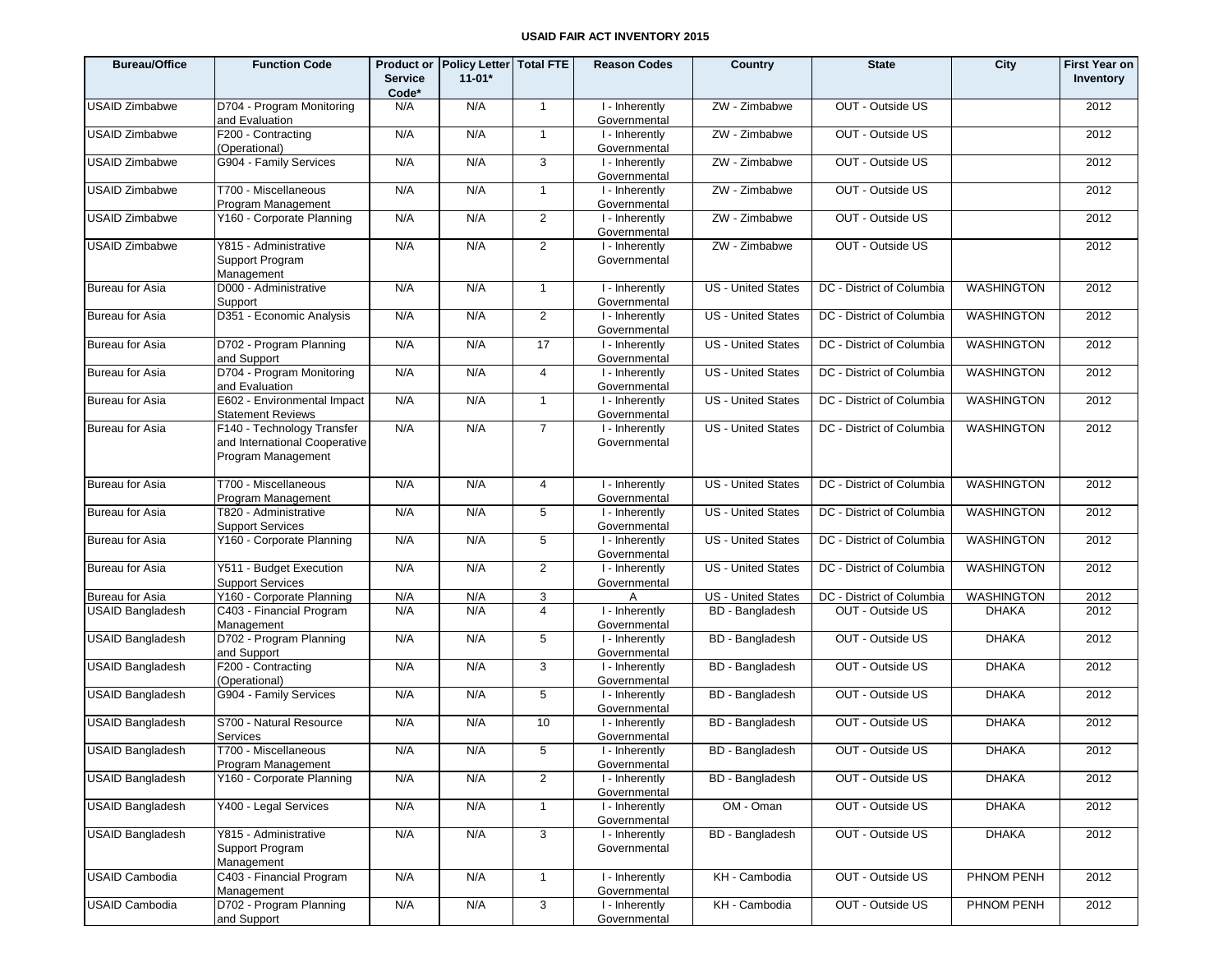| <b>Bureau/Office</b>              | <b>Function Code</b>                                   | <b>Service</b> | Product or Policy Letter Total FTE<br>$11 - 01*$ |                | <b>Reason Codes</b>            | Country           | <b>State</b>     | City             | First Year on<br><b>Inventory</b> |
|-----------------------------------|--------------------------------------------------------|----------------|--------------------------------------------------|----------------|--------------------------------|-------------------|------------------|------------------|-----------------------------------|
|                                   |                                                        | Code*          | N/A                                              |                |                                |                   |                  |                  |                                   |
| <b>USAID Cambodia</b>             | F200 - Contracting<br>(Operational)                    | N/A            |                                                  | $\overline{1}$ | I - Inherently<br>Governmental | KH - Cambodia     | OUT - Outside US | PHNOM PENH       | 2012                              |
| <b>USAID Cambodia</b>             | G904 - Family Services                                 | N/A            | N/A                                              | $\overline{4}$ | I - Inherently<br>Governmental | KH - Cambodia     | OUT - Outside US | PHNOM PENH       | 2012                              |
| <b>USAID Cambodia</b>             | S700 - Natural Resource<br><b>Services</b>             | N/A            | N/A                                              | $\overline{4}$ | I - Inherently<br>Governmental | KH - Cambodia     | OUT - Outside US | PHNOM PENH       | 2012                              |
| <b>USAID Cambodia</b>             | T700 - Miscellaneous<br>Program Management             | N/A            | N/A                                              | 3              | I - Inherently<br>Governmental | KH - Cambodia     | OUT - Outside US | PHNOM PENH       | 2012                              |
| <b>USAID Cambodia</b>             | Y160 - Corporate Planning                              | N/A            | N/A                                              | 2              | I - Inherently<br>Governmental | KH - Cambodia     | OUT - Outside US | PHNOM PENH       | 2012                              |
| <b>USAID Cambodia</b>             | Y815 - Administrative<br>Support Program<br>Management | N/A            | N/A                                              | $\mathbf{1}$   | I - Inherently<br>Governmental | KH - Cambodia     | OUT - Outside US | PHNOM PENH       | 2012                              |
| <b>USAID Central Asian</b><br>Rep | C314 - Financial<br>Management and Program<br>Planning | N/A            | N/A                                              | $\overline{2}$ | I - Inherently<br>Governmental | KZ - Kazakhstan   | OUT - Outside US | <b>ALMATY</b>    | 2012                              |
| <b>USAID Central Asian</b><br>Rep | C403 - Financial Program<br>Management                 | N/A            | N/A                                              | 2              | I - Inherently<br>Governmental | KZ - Kazakhstan   | OUT - Outside US | <b>ALMATY</b>    | 2012                              |
| <b>USAID Central Asian</b><br>Rep | D351 - Economic Analysis                               | N/A            | N/A                                              | 2              | I - Inherently<br>Governmental | KZ - Kazakhstan   | OUT - Outside US | <b>ALMATY</b>    | 2012                              |
| <b>USAID Central Asian</b><br>Rep | D702 - Program Planning<br>and Support                 | N/A            | N/A                                              | 5              | I - Inherently<br>Governmental | KZ - Kazakhstan   | OUT - Outside US | <b>ALMATY</b>    | 2012                              |
| <b>USAID Central Asian</b><br>Rep | D704 - Program Monitoring<br>and Evaluation            | N/A            | N/A                                              | $\overline{2}$ | I - Inherently<br>Governmental | KZ - Kazakhstan   | OUT - Outside US | <b>ALMATY</b>    | 2012                              |
| <b>USAID Central Asian</b><br>Rep | F200 - Contracting<br>(Operational)                    | N/A            | N/A                                              | $\overline{4}$ | I - Inherently<br>Governmental | KZ - Kazakhstan   | OUT - Outside US | <b>ALMATY</b>    | 2012                              |
| <b>USAID Central Asian</b><br>Rep | G904 - Family Services                                 | N/A            | N/A                                              | 2              | I - Inherently<br>Governmental | KZ - Kazakhstan   | OUT - Outside US | <b>ALMATY</b>    | 2012                              |
| <b>USAID Central Asian</b><br>Rep | S700 - Natural Resource<br>Services                    | N/A            | N/A                                              | 2              | I - Inherently<br>Governmental | KZ - Kazakhstan   | OUT - Outside US | <b>ALMATY</b>    | 2012                              |
| <b>USAID Central Asian</b><br>Rep | T700 - Miscellaneous<br>Program Management             | N/A            | N/A                                              | 6              | I - Inherently<br>Governmental | KZ - Kazakhstan   | OUT - Outside US | <b>ALMATY</b>    | 2012                              |
| <b>USAID Central Asian</b><br>Rep | Y160 - Corporate Planning                              | N/A            | N/A                                              | 2              | I - Inherently<br>Governmental | KZ - Kazakhstan   | OUT - Outside US | <b>ALMATY</b>    | 2012                              |
| <b>USAID Central Asian</b><br>Rep | Y400 - Legal Services                                  | N/A            | N/A                                              | $\mathbf{1}$   | I - Inherently<br>Governmental | KZ - Kazakhstan   | OUT - Outside US | <b>ALMATY</b>    | 2012                              |
| <b>USAID Central Asian</b><br>Rep | Y815 - Administrative<br>Support Program<br>Management | N/A            | N/A                                              | $\overline{4}$ | I - Inherently<br>Governmental | KZ - Kazakhstan   | OUT - Outside US | <b>ALMATY</b>    | 2012                              |
| <b>USAID Central Asian</b><br>Rep | D704 - Program Monitoring<br>and Evaluation            | N/A            | N/A                                              | $\mathbf{1}$   | I - Inherently<br>Governmental | TJ - Tajikistan   | OUT - Outside US | <b>DUSHANBE</b>  | 2012                              |
| <b>USAID Central Asian</b><br>Rep | S700 - Natural Resource<br>Services                    | N/A            | N/A                                              | $\overline{1}$ | I - Inherently<br>Governmental | TJ - Tajikistan   | OUT - Outside US | <b>DUSHANBE</b>  | 2012                              |
| <b>USAID Central Asian</b><br>Rep | T700 - Miscellaneous<br>Program Management             | N/A            | N/A                                              | 3              | I - Inherently<br>Governmental | TJ - Taiikistan   | OUT - Outside US | <b>DUSHANBE</b>  | 2012                              |
| <b>USAID Central Asian</b><br>Rep | D702 - Program Planning<br>and Support                 | N/A            | N/A                                              | $\overline{2}$ | I - Inherently<br>Governmental | TM - Turkmenistan | OUT - Outside US | <b>ASHGABAT</b>  | 2012                              |
| <b>USAID Central Asian</b><br>Rep | D704 - Program Monitoring<br>and Evaluation            | N/A            | N/A                                              | $\mathbf{1}$   | I - Inherently<br>Governmental | TM - Turkmenistan | OUT - Outside US | ASHGABAT         | 2012                              |
| USAID India                       | C403 - Financial Program<br>Management                 | N/A            | N/A                                              | $\mathbf{1}$   | I - Inherently<br>Governmental | IN - India        | OUT - Outside US | <b>NEW DELHI</b> | 2012                              |
| USAID India                       | D702 - Program Planning<br>and Support                 | N/A            | N/A                                              | $\overline{4}$ | I - Inherently<br>Governmental | IN - India        | OUT - Outside US | <b>NEW DELHI</b> | 2012                              |
| USAID India                       | D704 - Program Monitoring<br>and Evaluation            | N/A            | N/A                                              | $\mathbf{1}$   | I - Inherently<br>Governmental | IN - India        | OUT - Outside US | <b>NEW DELHI</b> | 2012                              |
| USAID India                       | F200 - Contracting<br>(Operational)                    | N/A            | N/A                                              | $\overline{2}$ | I - Inherently<br>Governmental | IN - India        | OUT - Outside US | <b>NEW DELHI</b> | 2012                              |
| USAID India                       | G904 - Family Services                                 | N/A            | N/A                                              | 3              | I - Inherently<br>Governmental | IN - India        | OUT - Outside US | <b>NEW DELHI</b> | 2012                              |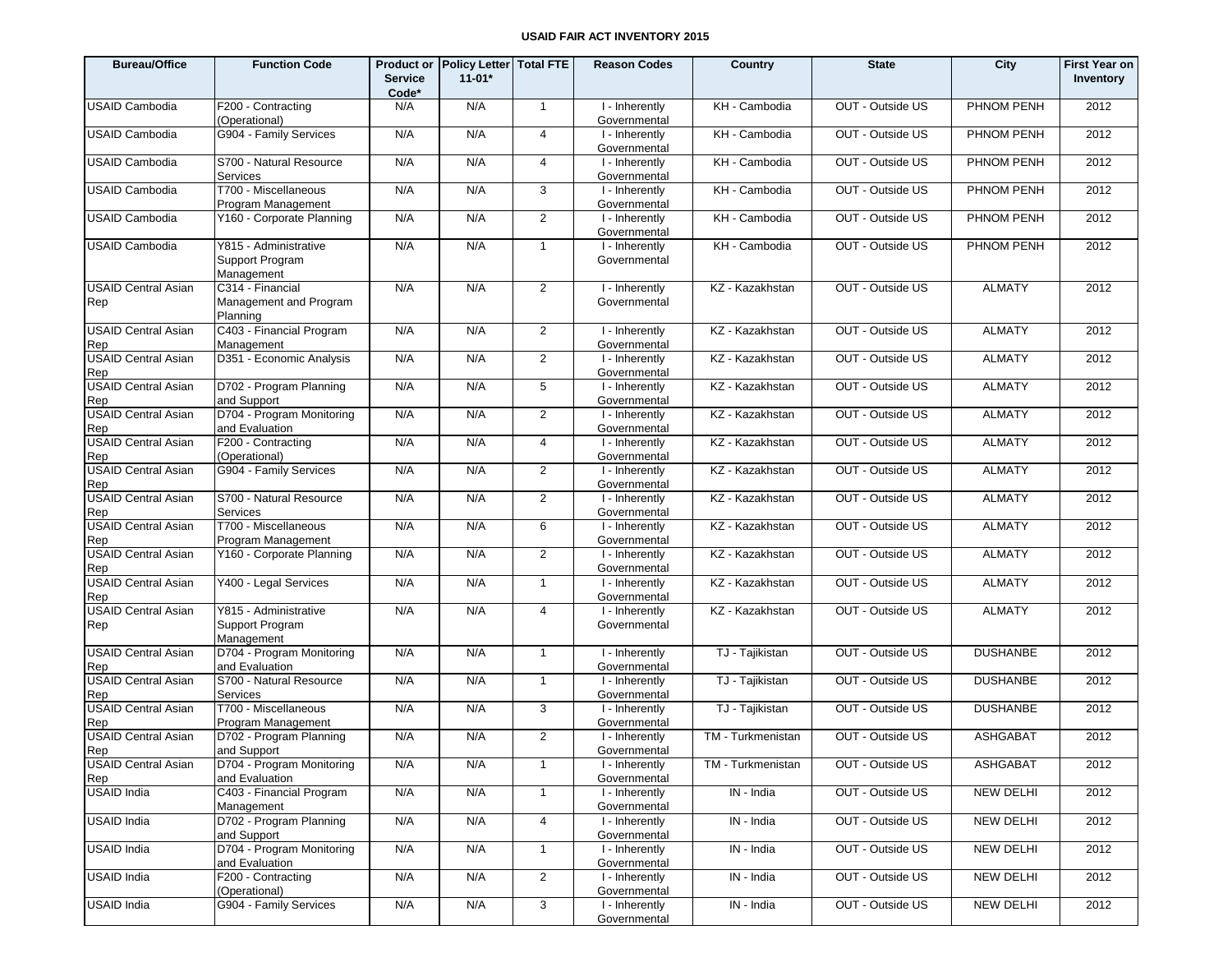| <b>Bureau/Office</b>     | <b>Function Code</b>                                   | <b>Service</b><br>Code* | Product or Policy Letter Total FTE<br>$11 - 01*$ |                 | <b>Reason Codes</b>            | Country                     | <b>State</b>     | City             | <b>First Year on</b><br>Inventory |
|--------------------------|--------------------------------------------------------|-------------------------|--------------------------------------------------|-----------------|--------------------------------|-----------------------------|------------------|------------------|-----------------------------------|
| <b>USAID</b> India       | S700 - Natural Resource<br>Services                    | N/A                     | N/A                                              | 5               | I - Inherently<br>Governmental | IN - India                  | OUT - Outside US | <b>NEW DELHI</b> | 2012                              |
| <b>USAID India</b>       | Y160 - Corporate Planning                              | N/A                     | N/A                                              | $\overline{2}$  | I - Inherently<br>Governmental | IN - India                  | OUT - Outside US | <b>NEW DELHI</b> | 2012                              |
| <b>USAID India</b>       | Y400 - Legal Services                                  | N/A                     | N/A                                              | 2               | I - Inherently<br>Governmental | IN - India                  | OUT - Outside US | <b>NEW DELHI</b> | 2012                              |
| USAID India              | Y815 - Administrative<br>Support Program<br>Management | N/A                     | N/A                                              | $\overline{1}$  | I - Inherently<br>Governmental | IN - India                  | OUT - Outside US | <b>NEW DELHI</b> | 2012                              |
| <b>USAID Indonesia</b>   | C403 - Financial Program<br>Management                 | N/A                     | N/A                                              | $\overline{2}$  | I - Inherently<br>Governmental | ID - Indonesia              | OUT - Outside US | <b>JAKARTA</b>   | 2012                              |
| USAID Indonesia          | D702 - Program Planning<br>and Support                 | N/A                     | N/A                                              | 8               | I - Inherently<br>Governmental | $\overline{ID}$ - Indonesia | OUT - Outside US | <b>JAKARTA</b>   | 2012                              |
| USAID Indonesia          | D704 - Program Monitoring<br>and Evaluation            | N/A                     | N/A                                              | $\overline{2}$  | I - Inherently<br>Governmental | ID - Indonesia              | OUT - Outside US | <b>JAKARTA</b>   | 2012                              |
| <b>USAID Indonesia</b>   | F200 - Contracting<br>(Operational)                    | N/A                     | N/A                                              | 3               | I - Inherently<br>Governmental | ID - Indonesia              | OUT - Outside US | <b>JAKARTA</b>   | 2012                              |
| USAID Indonesia          | G904 - Family Services                                 | N/A                     | N/A                                              | 3               | I - Inherently<br>Governmental | ID - Indonesia              | OUT - Outside US | <b>JAKARTA</b>   | 2012                              |
| <b>USAID Indonesia</b>   | S700 - Natural Resource<br>Services                    | N/A                     | N/A                                              | 9               | I - Inherently<br>Governmental | ID - Indonesia              | OUT - Outside US | <b>JAKARTA</b>   | 2012                              |
| USAID Indonesia          | T700 - Miscellaneous<br>Program Management             | N/A                     | N/A                                              | 6               | I - Inherently<br>Governmental | ID - Indonesia              | OUT - Outside US | <b>JAKARTA</b>   | 2012                              |
| <b>USAID Indonesia</b>   | Y160 - Corporate Planning                              | N/A                     | N/A                                              | 3               | I - Inherently<br>Governmental | ID - Indonesia              | OUT - Outside US | <b>JAKARTA</b>   | 2012                              |
| USAID Indonesia          | Y400 - Legal Services                                  | N/A                     | N/A                                              | $\mathbf{1}$    | I - Inherently<br>Governmental | ID - Indonesia              | OUT - Outside US | <b>JAKARTA</b>   | 2012                              |
| <b>USAID Indonesia</b>   | Y815 - Administrative<br>Support Program<br>Management | N/A                     | N/A                                              | $\mathbf{1}$    | I - Inherently<br>Governmental | ID - Indonesia              | OUT - Outside US | <b>JAKARTA</b>   | 2012                              |
| <b>USAID Nepal</b>       | C403 - Financial Program<br>Management                 | N/A                     | N/A                                              | $\overline{1}$  | I - Inherently<br>Governmental | NP - Nepal                  | OUT - Outside US | <b>KATHMANDU</b> | 2012                              |
| <b>USAID Nepal</b>       | D702 - Program Planning<br>and Support                 | N/A                     | N/A                                              | 3               | I - Inherently<br>Governmental | NP - Nepal                  | OUT - Outside US | <b>KATHMANDU</b> | 2012                              |
| <b>USAID Nepal</b>       | F200 - Contracting<br>(Operational)                    | N/A                     | N/A                                              | $\overline{1}$  | I - Inherently<br>Governmental | NP - Nepal                  | OUT - Outside US | <b>KATHMANDU</b> | 2012                              |
| <b>USAID Nepal</b>       | G904 - Family Services                                 | N/A                     | N/A                                              | 3               | I - Inherently<br>Governmental | NP - Nepal                  | OUT - Outside US | <b>KATHMANDU</b> | 2012                              |
| <b>USAID Nepal</b>       | S700 - Natural Resource<br>Services                    | N/A                     | N/A                                              | $\overline{1}$  | I - Inherently<br>Governmental | NP - Nepal                  | OUT - Outside US | <b>KATHMANDU</b> | 2012                              |
| <b>USAID Nepal</b>       | T700 - Miscellaneous<br>Program Management             | N/A                     | N/A                                              | 3               | I - Inherently<br>Governmental | NP - Nepal                  | OUT - Outside US | <b>KATHMANDU</b> | 2012                              |
| <b>USAID Nepal</b>       | Y160 - Corporate Planning                              | N/A                     | N/A                                              | $\overline{1}$  | I - Inherently<br>Governmental | NP - Nepal                  | OUT - Outside US | KATHMANDU        | 2012                              |
| <b>USAID Nepal</b>       | Y815 - Administrative<br>Support Program<br>Management | N/A                     | N/A                                              | $\mathbf{1}$    | I - Inherently<br>Governmental | NP - Nepal                  | OUT - Outside US | <b>KATHMANDU</b> | 2012                              |
| <b>USAID Philippines</b> | C403 - Financial Program<br>Management                 | N/A                     | N/A                                              | 4               | I - Inherently<br>Governmental | PH - Philippines            | OUT - Outside US | <b>MANILA</b>    | 2012                              |
| <b>USAID Philippines</b> | D351 - Economic Analysis                               | N/A                     | N/A                                              | $\overline{1}$  | I - Inherently<br>Governmental | PH - Philippines            | OUT - Outside US | <b>MANILA</b>    | 2012                              |
| <b>USAID Philippines</b> | F200 - Contracting<br>(Operational)                    | N/A                     | N/A                                              | 4               | I - Inherently<br>Governmental | PH - Philippines            | OUT - Outside US | <b>MANILA</b>    | 2012                              |
| <b>USAID Philippines</b> | G904 - Family Services                                 | N/A                     | N/A                                              | $\overline{2}$  | I - Inherently<br>Governmental | PH - Philippines            | OUT - Outside US | <b>MANILA</b>    | 2012                              |
| <b>USAID Philippines</b> | S700 - Natural Resource<br>Services                    | N/A                     | N/A                                              | $5\phantom{.0}$ | I - Inherently<br>Governmental | PH - Philippines            | OUT - Outside US | <b>MANILA</b>    | 2012                              |
| <b>USAID Philippines</b> | T700 - Miscellaneous<br>Program Management             | N/A                     | N/A                                              | 3               | I - Inherently<br>Governmental | PH - Philippines            | OUT - Outside US | MANILA           | 2012                              |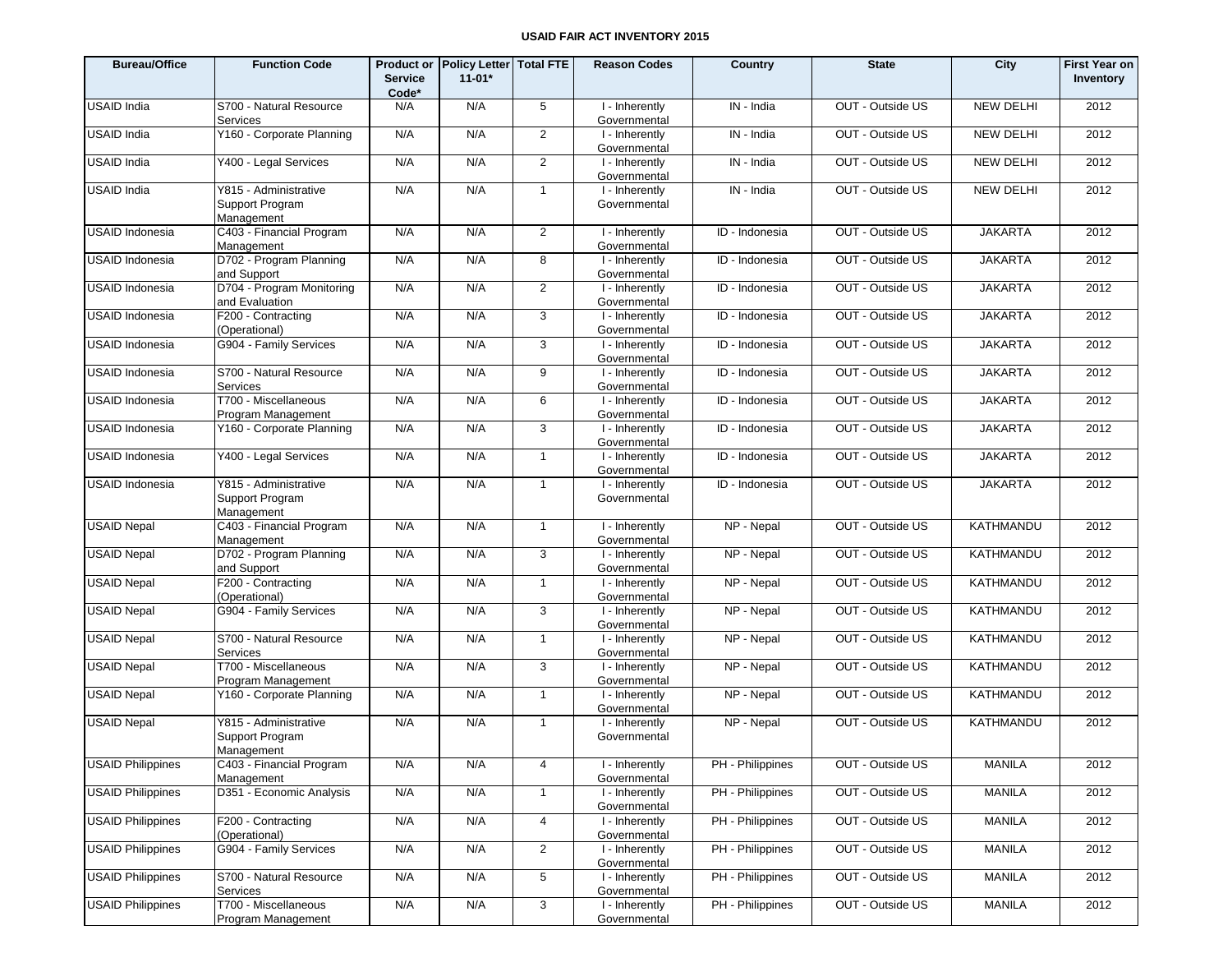| <b>Bureau/Office</b>                                 | <b>Function Code</b>                                   | <b>Service</b><br>Code* | Product or Policy Letter Total FTE<br>$11 - 01*$ |                | <b>Reason Codes</b>            | Country          | <b>State</b>     | City           | <b>First Year on</b><br>Inventory |
|------------------------------------------------------|--------------------------------------------------------|-------------------------|--------------------------------------------------|----------------|--------------------------------|------------------|------------------|----------------|-----------------------------------|
| <b>USAID Philippines</b>                             | Y160 - Corporate Planning                              | N/A                     | N/A                                              | $\overline{2}$ | I - Inherently<br>Governmental | PH - Philippines | OUT - Outside US | <b>MANILA</b>  | 2012                              |
| <b>USAID Philippines</b>                             | Y400 - Legal Services                                  | N/A                     | N/A                                              | $\overline{1}$ | I - Inherently<br>Governmental | PH - Philippines | OUT - Outside US | <b>MANILA</b>  | 2012                              |
| <b>USAID Philippines</b>                             | Y815 - Administrative<br>Support Program<br>Management | N/A                     | N/A                                              | 2              | I - Inherently<br>Governmental | PH - Philippines | OUT - Outside US | <b>MANILA</b>  | 2012                              |
| <b>USAID Philippines</b>                             | D702 - Program Planning<br>and Support                 | N/A                     | N/A                                              | 8              | I - Inherently<br>Governmental | PH - Philippines | OUT - Outside US | <b>MANILA</b>  | 2012                              |
| <b>USAID Regional</b><br>Development<br>Mission/Asia | D702 - Program Planning<br>and Support                 | N/A                     | N/A                                              | 15             | I - Inherently<br>Governmental | TH - Thailand    | OUT - Outside US | Bangkok        | 2012                              |
| <b>USAID Regional</b><br>Development<br>Mission/Asia | F200 - Contracting<br>(Operational)                    | N/A                     | N/A                                              | 6              | I - Inherently<br>Governmental | TH - Thailand    | OUT - Outside US | Bangkok        | 2012                              |
| <b>USAID Regional</b><br>Development<br>Mission/Asia | G904 - Family Services                                 | N/A                     | N/A                                              | 6              | I - Inherently<br>Governmental | TH - Thailand    | OUT - Outside US | Bangkok        | 2012                              |
| <b>USAID Regional</b><br>Development<br>Mission/Asia | S700 - Natural Resource<br>Services                    | N/A                     | N/A                                              | $\overline{7}$ | I - Inherently<br>Governmental | TH - Thailand    | OUT - Outside US | Bangkok        | 2012                              |
| <b>USAID Regional</b><br>Development<br>Mission/Asia | Y815 - Administrative<br>Support Program<br>Management | N/A                     | N/A                                              | 2              | I - Inherently<br>Governmental | TH - Thailand    | OUT - Outside US | Bangkok        | 2012                              |
| <b>USAID Regional</b><br>Development<br>Mission/Asia | C314 - Financial<br>Management and Program<br>Planning | N/A                     | N/A                                              | 2              | I - Inherently<br>Governmental | TH - Thailand    | OUT - Outside US | <b>BANGKOK</b> | 2012                              |
| <b>USAID Regional</b><br>Development<br>Mission/Asia | C403 - Financial Program<br>Management                 | N/A                     | N/A                                              | $\overline{2}$ | I - Inherently<br>Governmental | TH - Thailand    | OUT - Outside US | <b>BANGKOK</b> | 2012                              |
| <b>USAID Regional</b><br>Development<br>Mission/Asia | D351 - Economic Analysis                               | N/A                     | N/A                                              | 2              | I - Inherently<br>Governmental | TH - Thailand    | OUT - Outside US | <b>BANGKOK</b> | 2012                              |
| <b>USAID Regional</b><br>Development<br>Mission/Asia | D704 - Program Monitoring<br>and Evaluation            | N/A                     | N/A                                              | $\overline{1}$ | I - Inherently<br>Governmental | TH - Thailand    | OUT - Outside US | <b>BANGKOK</b> | 2012                              |
| <b>USAID Regional</b><br>Development<br>Mission/Asia | T700 - Miscellaneous<br>Program Management             | N/A                     | N/A                                              | 5              | I - Inherently<br>Governmental | TH - Thailand    | OUT - Outside US | <b>BANGKOK</b> | 2012                              |
| <b>USAID Regional</b><br>Development<br>Mission/Asia | Y160 - Corporate Planning                              | N/A                     | N/A                                              | 2              | I - Inherently<br>Governmental | TH - Thailand    | OUT - Outside US | <b>BANGKOK</b> | 2012                              |
| <b>USAID Regional</b><br>Development<br>Mission/Asia | Y815 - Administrative<br>Support Program<br>Management | N/A                     | N/A                                              | 2              | I - Inherently<br>Governmental | TH - Thailand    | OUT - Outside US | <b>BANGKOK</b> | 2012                              |
| <b>USAID Sri Lanka</b>                               | D702 - Program Planning<br>and Support                 | N/A                     | N/A                                              | 2              | I - Inherently<br>Governmental | LK - Sri Lanka   | OUT - Outside US | <b>COLOMBO</b> | 2012                              |
| <b>USAID Sri Lanka</b>                               | D704 - Program Monitoring<br>and Evaluation            | N/A                     | N/A                                              | $\mathbf{1}$   | I - Inherently<br>Governmental | LK - Sri Lanka   | OUT - Outside US | COLOMBO        | 2012                              |
| <b>USAID Sri Lanka</b>                               | F200 - Contracting<br>(Operational)                    | N/A                     | N/A                                              | $\mathbf{1}$   | I - Inherently<br>Governmental | LK - Sri Lanka   | OUT - Outside US | <b>COLOMBO</b> | 2012                              |
| <b>USAID Sri Lanka</b>                               | S700 - Natural Resource<br>Services                    | N/A                     | N/A                                              | $\overline{1}$ | I - Inherently<br>Governmental | LK - Sri Lanka   | OUT - Outside US | <b>COLOMBO</b> | 2012                              |
| <b>USAID Sri Lanka</b>                               | T700 - Miscellaneous<br>Program Management             | N/A                     | N/A                                              | $\mathbf{1}$   | I - Inherently<br>Governmental | LK - Sri Lanka   | OUT - Outside US | <b>COLOMBO</b> | 2012                              |
| <b>USAID Sri Lanka</b>                               | Y160 - Corporate Planning                              | N/A                     | N/A                                              | $\mathbf{1}$   | I - Inherently<br>Governmental | LK - Sri Lanka   | OUT - Outside US | <b>COLOMBO</b> | 2012                              |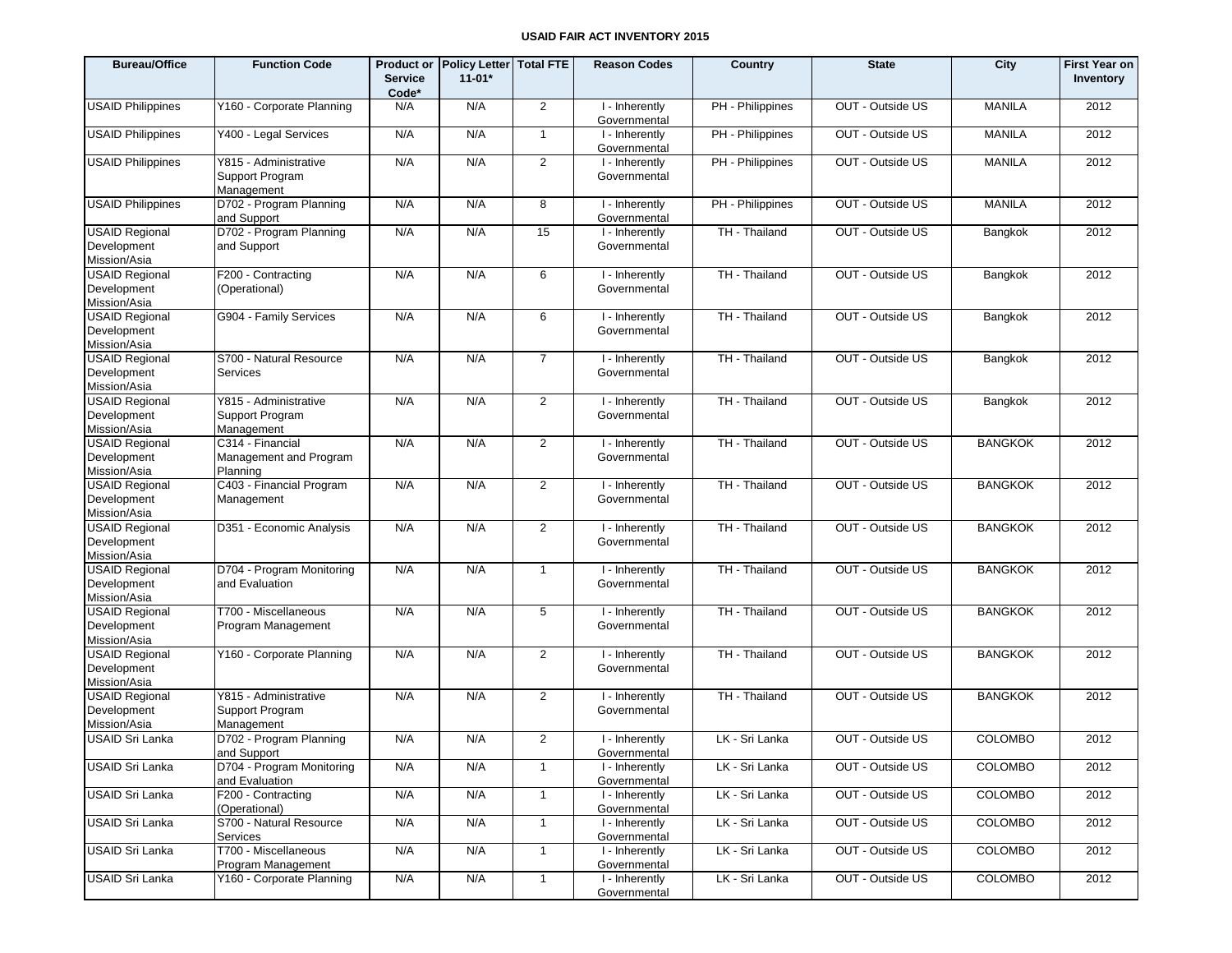| <b>Bureau/Office</b>                                         | <b>Function Code</b>                                           | <b>Product or</b><br><b>Service</b><br>Code* | Policy Letter Total FTE<br>$11-01*$ |                | <b>Reason Codes</b>            | Country          | <b>State</b>     | City               | <b>First Year on</b><br>Inventory |
|--------------------------------------------------------------|----------------------------------------------------------------|----------------------------------------------|-------------------------------------|----------------|--------------------------------|------------------|------------------|--------------------|-----------------------------------|
| <b>USAID Sri Lanka</b>                                       | Y815 - Administrative<br>Support Program<br>Management         | N/A                                          | N/A                                 | $\mathbf{1}$   | I - Inherently<br>Governmental | LK - Sri Lanka   | OUT - Outside US | <b>COLOMBO</b>     | 2012                              |
| <b>USAID Timor Leste</b>                                     | D702 - Program Planning<br>and Support                         | N/A                                          | N/A                                 | 5              | I - Inherently<br>Governmental | TL - Timor-Leste | OUT - Outside US |                    | 2012                              |
| <b>USAID Timor Leste</b>                                     | Y160 - Corporate Planning                                      | N/A                                          | N/A                                 | $\mathbf{1}$   | I - Inherently<br>Governmental | TL - Timor-Leste | OUT - Outside US |                    | 2012                              |
| <b>USAID Timor Leste</b>                                     | Y815 - Administrative<br>Support Program<br>Management         | N/A                                          | N/A                                 | $\mathbf{1}$   | I - Inherently<br>Governmental | TL - Timor-Leste | OUT - Outside US |                    | 2012                              |
| <b>USAID Vietnam</b>                                         | D702 - Program Planning<br>and Support                         | N/A                                          | N/A                                 | 2              | I - Inherently<br>Governmental | VN - Viet Nam    | OUT - Outside US | <b>HANOI</b>       | 2012                              |
| <b>USAID Vietnam</b>                                         | F200 - Contracting<br>(Operational)                            | N/A                                          | N/A                                 | $\mathbf{1}$   | I - Inherently<br>Governmental | VN - Viet Nam    | OUT - Outside US | <b>HANOI</b>       | 2012                              |
| <b>USAID Vietnam</b>                                         | G904 - Family Services                                         | N/A                                          | N/A                                 | 2              | I - Inherently<br>Governmental | VN - Viet Nam    | OUT - Outside US | <b>HANOI</b>       | 2012                              |
| <b>USAID Vietnam</b>                                         | S700 - Natural Resource<br>Services                            | N/A                                          | N/A                                 | $\overline{2}$ | I - Inherently<br>Governmental | VN - Viet Nam    | OUT - Outside US | <b>HANOI</b>       | 2012                              |
| <b>USAID Vietnam</b>                                         | T700 - Miscellaneous<br>Program Management                     | N/A                                          | N/A                                 | $\overline{4}$ | I - Inherently<br>Governmental | VN - Viet Nam    | OUT - Outside US | <b>HANOI</b>       | 2012                              |
| <b>USAID Vietnam</b>                                         | Y160 - Corporate Planning                                      | N/A                                          | N/A                                 | $\mathbf{1}$   | I - Inherently<br>Governmental | VN - Viet Nam    | OH - Ohio        | <b>HANOI</b>       | 2012                              |
| <b>USAID Vietnam</b>                                         | Y815 - Administrative<br>Support Program<br>Management         | N/A                                          | N/A                                 | $\mathbf{1}$   | I - Inherently<br>Governmental | VN - Viet Nam    | OUT - Outside US | <b>HANOI</b>       | 2012                              |
| Office of the USAID<br>Representative<br>Mongolia            | D702 - Program Planning<br>and Support                         | N/A                                          | N/A                                 | $\mathbf{1}$   | I - Inherently<br>Governmental | MN - Mongolia    | OUT - Outside US | <b>ULAANBAATAR</b> | 2012                              |
| Kyrgyzstan                                                   | Office of the USAID Rep D702 - Program Planning<br>and Support | N/A                                          | N/A                                 | $\mathbf{1}$   | I - Inherently<br>Governmental | KG - Kyrgyzstan  | OUT - Outside US | <b>BISHKEK</b>     | 2012                              |
| Office of the USAID Rep   T700 - Miscellaneous<br>Kyrgyzstan | Program Management                                             | N/A                                          | N/A                                 | $\overline{2}$ | I - Inherently<br>Governmental | KG - Kyrgyzstan  | OUT - Outside US | <b>BISHKEK</b>     | 2012                              |
| Kyrgyzstan                                                   | Office of the USAID Rep Y160 - Corporate Planning              | N/A                                          | N/A                                 | $\mathbf{1}$   | I - Inherently<br>Governmental | KG - Kyrgyzstan  | OUT - Outside US | <b>BISHKEK</b>     | 2012                              |
| <b>USAID BURMA</b>                                           | D702 - Program Planning<br>and Support                         | N/A                                          | N/A                                 | $\overline{2}$ | I - Inherently<br>Governmental | MM - Myanmar     | OUT - Outside US | <b>BURMA</b>       | 2013                              |
| <b>USAID BURMA</b>                                           | G904 - Family Services                                         | N/A                                          | N/A                                 | $\mathbf{1}$   | I - Inherently<br>Governmental | MM - Myanmar     | OUT - Outside US | <b>BURMA</b>       | 2013                              |
| <b>USAID BURMA</b>                                           | S700 - Natural Resource<br><b>Services</b>                     | N/A                                          | N/A                                 | $\overline{2}$ | I - Inherently<br>Governmental | MM - Myanmar     | OUT - Outside US | <b>BURMA</b>       | 2013                              |
| <b>USAID BURMA</b>                                           | T700 - Miscellaneous<br>Program Management                     | N/A                                          | N/A                                 | $\overline{2}$ | I - Inherently<br>Governmental | MM - Myanmar     | OUT - Outside US | <b>BURMA</b>       | 2013                              |
| <b>USAID BURMA</b>                                           | Y160 - Corporate Planning                                      | N/A                                          | N/A                                 | $\mathbf{1}$   | I - Inherently<br>Governmental | MM - Myanmar     | OUT - Outside US | <b>BURMA</b>       | 2013                              |
| <b>USAID Afghanistan</b>                                     | C314 - Financial<br>Management and Program<br>Planning         | N/A                                          | N/A                                 | $\overline{4}$ | I - Inherently<br>Governmental | AF - Afghanistan | OUT - Outside US | <b>KABUL</b>       | 2012                              |
| <b>USAID Afghanistan</b>                                     | C403 - Financial Program<br>Management                         | N/A                                          | N/A                                 | $\overline{c}$ | I - Inherently<br>Governmental | AF - Afghanistan | OUT - Outside US | KABUL              | 2012                              |
| <b>USAID Afghanistan</b>                                     | D351 - Economic Analysis                                       | N/A                                          | N/A                                 | 3              | I - Inherently<br>Governmental | AF - Afghanistan | OUT - Outside US | <b>KABUL</b>       | 2012                              |
| <b>USAID Afghanistan</b>                                     | D702 - Program Planning<br>and Support                         | N/A                                          | N/A                                 | 72             | I - Inherently<br>Governmental | AF - Afghanistan | OUT - Outside US | <b>KABUL</b>       | 2012                              |
| <b>USAID Afghanistan</b>                                     | D704 - Program Monitoring<br>and Evaluation                    | N/A                                          | N/A                                 | 5              | I - Inherently<br>Governmental | AF - Afghanistan | OUT - Outside US | <b>KABUL</b>       | 2012                              |
| <b>USAID Afghanistan</b>                                     | F200 - Contracting<br>(Operational)                            | N/A                                          | N/A                                 | 12             | I - Inherently<br>Governmental | AF - Afghanistan | OUT - Outside US | <b>KABUL</b>       | 2012                              |
| <b>USAID Afghanistan</b>                                     | G904 - Family Services                                         | N/A                                          | N/A                                 | 6              | I - Inherently<br>Governmental | AF - Afghanistan | OUT - Outside US | <b>KABUL</b>       | 2012                              |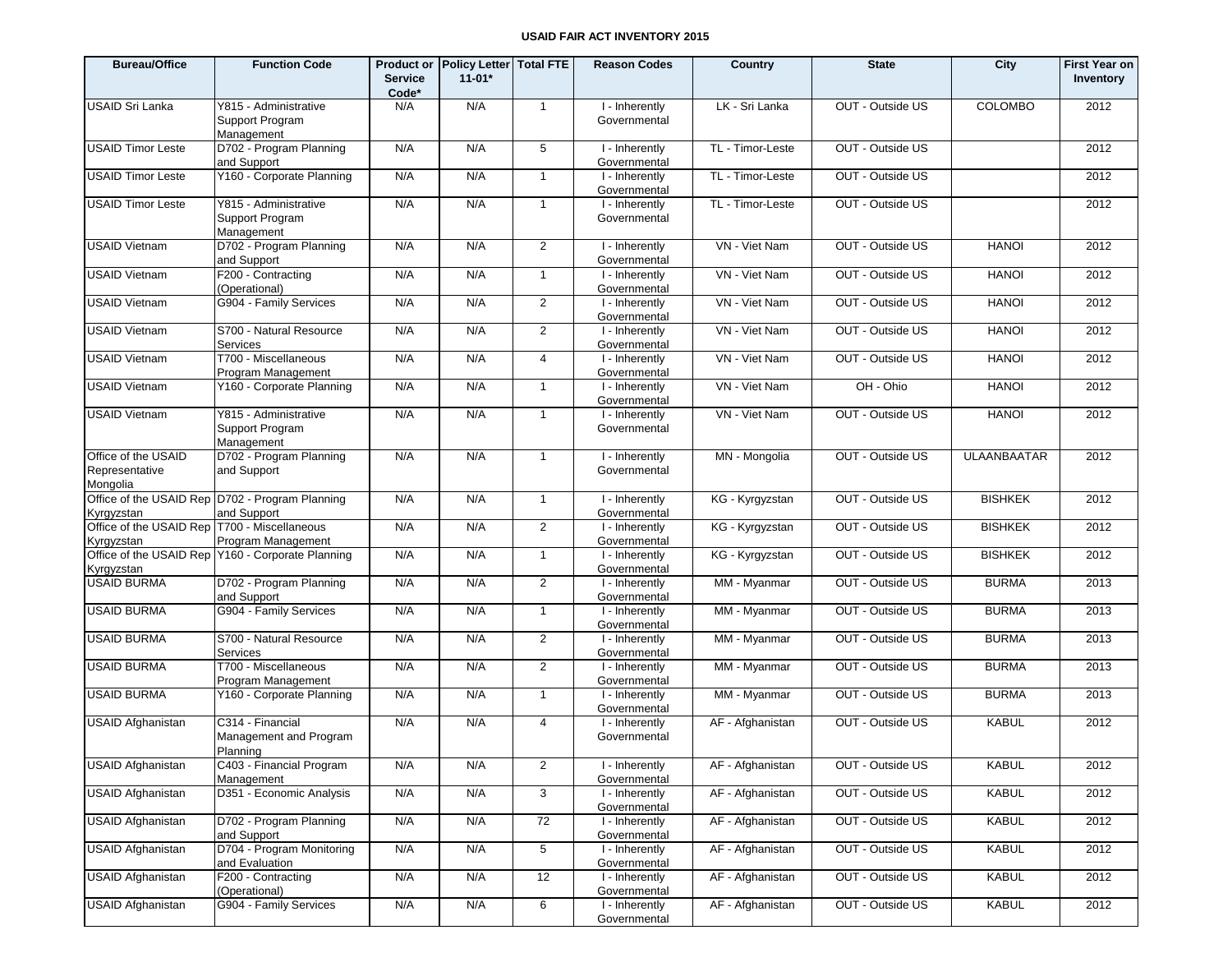| <b>Bureau/Office</b>     | <b>Function Code</b>                                   | <b>Service</b><br>Code* | Product or Policy Letter Total FTE<br>$11-01*$ |                 | <b>Reason Codes</b>            | Country                   | <b>State</b>              | City              | <b>First Year on</b><br>Inventory |
|--------------------------|--------------------------------------------------------|-------------------------|------------------------------------------------|-----------------|--------------------------------|---------------------------|---------------------------|-------------------|-----------------------------------|
| <b>USAID Afghanistan</b> | S700 - Natural Resource<br>Services                    | N/A                     | N/A                                            | 14              | I - Inherently<br>Governmental | AF - Afghanistan          | OUT - Outside US          | <b>KABUL</b>      | 2012                              |
| USAID Afghanistan        | S735 - Engineering Services                            | N/A                     | N/A                                            | $\overline{4}$  | I - Inherently<br>Governmental | AF - Afghanistan          | OUT - Outside US          | <b>KABUL</b>      | 2012                              |
| <b>USAID Afghanistan</b> | T700 - Miscellaneous<br>Program Management             | N/A                     | N/A                                            | 23              | I - Inherently<br>Governmental | AF - Afghanistan          | OUT - Outside US          | <b>KABUL</b>      | 2012                              |
| USAID Afghanistan        | Y160 - Corporate Planning                              | N/A                     | N/A                                            | 9               | I - Inherently<br>Governmental | AF - Afghanistan          | OUT - Outside US          | <b>KABUL</b>      | 2012                              |
| <b>USAID Afghanistan</b> | Y400 - Legal Services                                  | N/A                     | N/A                                            | $\mathbf{3}$    | I - Inherently<br>Governmental | AF - Afghanistan          | OUT - Outside US          | <b>KABUL</b>      | 2012                              |
| <b>USAID Afghanistan</b> | Y815 - Administrative<br>Support Program<br>Management | N/A                     | N/A                                            | $\mathbf{1}$    | I - Inherently<br>Governmental | AF - Afghanistan          | OUT - Outside US          | <b>KABUL</b>      | 2012                              |
| <b>USAID OAPA-DC</b>     | Y000 - Administrative<br>Support                       | N/A                     | N/A                                            | $\overline{2}$  | B                              | US - United States        | DC - District of Columbia | <b>WASHINGTON</b> | 2012                              |
| <b>USAID OAPA-DC</b>     | B702 - Personnel IT Support                            | N/A                     | N/A                                            | 3               | I - Inherently<br>Governmental | <b>US</b> - United States | DC - District of Columbia | <b>WASHINGTON</b> | 2012                              |
| <b>USAID OAPA-DC</b>     | B999 - Other Personnel<br>Activities                   | N/A                     | N/A                                            | 4               | I - Inherently<br>Governmental | <b>US</b> - United States | DC - District of Columbia | <b>WASHINGTON</b> | 2012                              |
| <b>USAID OAPA-DC</b>     | C314 - Financial<br>Management and Program<br>Planning | N/A                     | N/A                                            | 3               | I - Inherently<br>Governmental | <b>US</b> - United States | DC - District of Columbia | <b>WASHINGTON</b> | 2012                              |
| <b>USAID OAPA-DC</b>     | C400 - Budget Support                                  | N/A                     | N/A                                            | $\mathbf{1}$    | I - Inherently<br>Governmental | <b>US</b> - United States | DC - District of Columbia | <b>WASHINGTON</b> | 2012                              |
| <b>USAID OAPA-DC</b>     | D411 - Compliance<br>Assessments                       | N/A                     | N/A                                            | $\mathbf{1}$    | I - Inherently<br>Governmental | <b>US</b> - United States | DC - District of Columbia | <b>WASHINGTON</b> | 2012                              |
| <b>USAID OAPA-DC</b>     | D701 - Program Marketing<br>and Outreach               | N/A                     | N/A                                            | $\mathbf{1}$    | I - Inherently<br>Governmental | <b>US</b> - United States | DC - District of Columbia | <b>WASHINGTON</b> | 2012                              |
| <b>USAID OAPA-DC</b>     | D702 - Program Planning<br>and Support                 | N/A                     | N/A                                            | 14              | I - Inherently<br>Governmental | <b>US</b> - United States | DC - District of Columbia | <b>WASHINGTON</b> | 2012                              |
| <b>USAID OAPA-DC</b>     | D704 - Program Monitoring<br>and Evaluation            | N/A                     | N/A                                            | 6               | I - Inherently<br>Governmental | <b>US</b> - United States | DC - District of Columbia | <b>WASHINGTON</b> | 2012                              |
| <b>USAID OAPA-DC</b>     | D707 - Program Evaluation                              | N/A                     | N/A                                            | $\overline{7}$  | I - Inherently<br>Governmental | <b>US</b> - United States | DC - District of Columbia | <b>WASHINGTON</b> | 2012                              |
| <b>USAID OAPA-DC</b>     | S701 - Public<br>Affairs/Relations                     | N/A                     | N/A                                            | $\mathbf{1}$    | I - Inherently<br>Governmental | <b>US</b> - United States | DC - District of Columbia | <b>WASHINGTON</b> | 2012                              |
| <b>USAID OAPA-DC</b>     | T700 - Miscellaneous<br>Program Management             | N/A                     | N/A                                            | 5               | I - Inherently<br>Governmental | <b>US</b> - United States | DC - District of Columbia | <b>WASHINGTON</b> | 2012                              |
| <b>USAID OAPA-DC</b>     | T820 - Administrative<br><b>Support Services</b>       | N/A                     | N/A                                            | $\mathbf{1}$    | I - Inherently<br>Governmental | <b>US</b> - United States | DC - District of Columbia | <b>WASHINGTON</b> | 2012                              |
| <b>USAID OAPA-DC</b>     | Y160 - Corporate Planning                              | N/A                     | N/A                                            | 6               | I - Inherently<br>Governmental | <b>US</b> - United States | DC - District of Columbia | <b>WASHINGTON</b> | 2012                              |
| <b>USAID Pakistan</b>    | C403 - Financial Program<br>Management                 | N/A                     | N/A                                            | $\overline{4}$  | I - Inherently<br>Governmental | PK - Pakistan             | OUT - Outside US          |                   | 2012                              |
| <b>USAID Pakistan</b>    | D351 - Economic Analysis                               | N/A                     | N/A                                            | $\overline{1}$  | I - Inherently<br>Governmental | PK - Pakistan             | OUT - Outside US          |                   | 2012                              |
| <b>USAID Pakistan</b>    | D702 - Program Planning<br>and Support                 | N/A                     | N/A                                            | 16              | I - Inherently<br>Governmental | PK - Pakistan             | OUT - Outside US          |                   | 2012                              |
| <b>USAID Pakistan</b>    | D704 - Program Monitoring<br>and Evaluation            | N/A                     | N/A                                            | 2               | I - Inherently<br>Governmental | PK - Pakistan             | OUT - Outside US          |                   | 2012                              |
| <b>USAID Pakistan</b>    | D707 - Program Evaluation                              | N/A                     | N/A                                            | $\overline{1}$  | I - Inherently<br>Governmental | PK - Pakistan             | OUT - Outside US          |                   | 2012                              |
| <b>USAID Pakistan</b>    | F200 - Contracting<br>(Operational)                    | N/A                     | N/A                                            | $5\overline{5}$ | I - Inherently<br>Governmental | PK - Pakistan             | OUT - Outside US          |                   | 2012                              |
| <b>USAID Pakistan</b>    | G904 - Family Services                                 | N/A                     | N/A                                            | 3               | I - Inherently<br>Governmental | PK - Pakistan             | OUT - Outside US          |                   | 2012                              |
| <b>USAID Pakistan</b>    | S700 - Natural Resource<br>Services                    | N/A                     | N/A                                            | $\mathbf{3}$    | I - Inherently<br>Governmental | PK - Pakistan             | OUT - Outside US          |                   | 2012                              |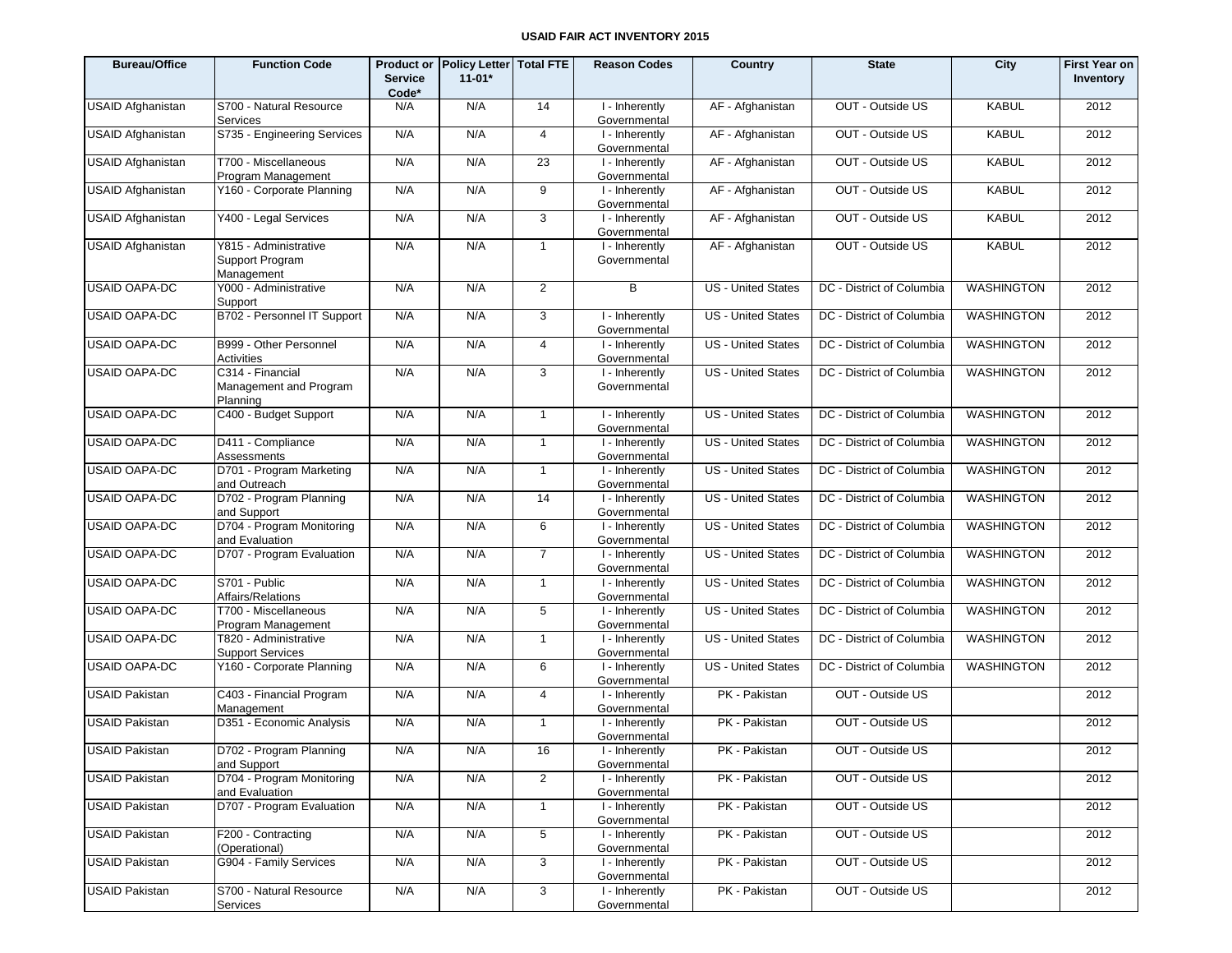| <b>Bureau/Office</b>          | <b>Function Code</b>                                                              | <b>Service</b><br>Code* | Product or Policy Letter Total FTE<br>$11 - 01*$ |                 | <b>Reason Codes</b>            | Country                   | <b>State</b>                                    | City              | <b>First Year on</b><br>Inventory |
|-------------------------------|-----------------------------------------------------------------------------------|-------------------------|--------------------------------------------------|-----------------|--------------------------------|---------------------------|-------------------------------------------------|-------------------|-----------------------------------|
| <b>USAID Pakistan</b>         | S735 - Engineering Services                                                       | N/A                     | N/A                                              | 2               | I - Inherently<br>Governmental | PK - Pakistan             | OUT - Outside US                                |                   | 2012                              |
| <b>USAID Pakistan</b>         | T700 - Miscellaneous<br>Program Management                                        | N/A                     | N/A                                              | $5\phantom{.0}$ | I - Inherently<br>Governmental | PK - Pakistan             | OUT - Outside US                                |                   | 2012                              |
| <b>USAID Pakistan</b>         | Y160 - Corporate Planning                                                         | N/A                     | N/A                                              | 8               | I - Inherently<br>Governmental | PK - Pakistan             | OUT - Outside US                                |                   | 2012                              |
| <b>USAID Pakistan</b>         | Y400 - Legal Services                                                             | N/A                     | N/A                                              | 3               | I - Inherently<br>Governmental | PK - Pakistan             | OUT - Outside US                                |                   | 2012                              |
| <b>USAID Pakistan</b>         | Y815 - Administrative<br>Support Program<br>Management                            | N/A                     | N/A                                              | $\overline{2}$  | I - Inherently<br>Governmental | PK - Pakistan             | OUT - Outside US                                |                   | 2012                              |
| <b>Bureau for Middle East</b> | D000 - Administrative<br>Support                                                  | N/A                     | N/A                                              | $\mathbf{1}$    | $\mathsf{A}$                   | <b>US</b> - United States | DC - District of Columbia                       | <b>WASHINGTON</b> | 2012                              |
| <b>Bureau for Middle East</b> | B000 - Personnel<br><b>Administrative Support</b>                                 | N/A                     | N/A                                              | 3               | I - Inherently<br>Governmental | <b>US - United States</b> | DC - District of Columbia                       | WASHINGTON        | 2012                              |
| <b>Bureau for Middle East</b> | B999 - Other Personnel<br>Activities                                              | N/A                     | N/A                                              | $\overline{1}$  | I - Inherently<br>Governmental | <b>US - United States</b> | DC - District of Columbia                       | <b>WASHINGTON</b> | 2012                              |
| <b>Bureau for Middle East</b> | C314 - Financial<br>Management and Program<br>Planning                            | N/A                     | N/A                                              | $\overline{2}$  | I - Inherently<br>Governmental | <b>US</b> - United States | DC - District of Columbia                       | <b>WASHINGTON</b> | 2012                              |
| <b>Bureau for Middle East</b> | C400 - Budget Support                                                             | N/A                     | N/A                                              | 2               | I - Inherently<br>Governmental | US - United States        | DC - District of Columbia                       | <b>WASHINGTON</b> | 2012                              |
| <b>Bureau for Middle East</b> | D701 - Program Marketing<br>and Outreach                                          | N/A                     | N/A                                              | 3               | I - Inherently<br>Governmental | <b>US</b> - United States | DC - District of Columbia                       | <b>WASHINGTON</b> | 2012                              |
| <b>Bureau for Middle East</b> | D702 - Program Planning<br>and Support                                            | N/A                     | N/A                                              | 32              | I - Inherently<br>Governmental | <b>US</b> - United States | DC - District of Columbia                       | <b>WASHINGTON</b> | 2012                              |
| <b>Bureau for Middle East</b> | D704 - Program Monitoring<br>and Evaluation                                       | N/A                     | N/A                                              | 4               | I - Inherently<br>Governmental | <b>US</b> - United States | DC - District of Columbia                       | <b>WASHINGTON</b> | 2012                              |
| <b>Bureau for Middle East</b> | F140 - Technology Transfer<br>and International Cooperative<br>Program Management | N/A                     | N/A                                              | 6               | I - Inherently<br>Governmental | <b>US</b> - United States | DC - District of Columbia                       | <b>WASHINGTON</b> | 2012                              |
| <b>Bureau for Middle East</b> | F200 - Contracting<br>(Operational)                                               | N/A                     | N/A                                              | $\overline{1}$  | I - Inherently<br>Governmental | <b>US</b> - United States | DC - District of Columbia                       | <b>WASHINGTON</b> | 2012                              |
| <b>Bureau for Middle East</b> | L200 - Grants Monitoring and<br>Evaluation                                        | N/A                     | N/A                                              | 2               | I - Inherently<br>Governmental | <b>US</b> - United States | DC - District of Columbia                       | <b>WASHINGTON</b> | 2012                              |
| <b>Bureau for Middle East</b> | S700 - Natural Resource<br><b>Services</b>                                        | N/A                     | N/A                                              | $\overline{1}$  | I - Inherently<br>Governmental | <b>US</b> - United States | DC - District of Columbia                       | <b>WASHINGTON</b> | 2012                              |
| <b>Bureau for Middle East</b> | S701 - Public<br>Affairs/Relations                                                | N/A                     | N/A                                              | $\overline{4}$  | I - Inherently<br>Governmental | <b>US</b> - United States | DC - District of Columbia                       | <b>WASHINGTON</b> | 2012                              |
| <b>Bureau for Middle East</b> | T700 - Miscellaneous<br>Program Management                                        | N/A                     | N/A                                              | 6               | I - Inherently<br>Governmental | <b>US</b> - United States | DC - District of Columbia                       | <b>WASHINGTON</b> | 2012                              |
| <b>Bureau for Middle East</b> | Y000 - Administrative<br>Support                                                  | N/A                     | N/A                                              | 2               | I - Inherently<br>Governmental | <b>US</b> - United States | DC - District of Columbia                       | WASHINGTON        | 2012                              |
| Bureau for Middle East        | Y160 - Corporate Planning                                                         | N/A                     | N/A                                              | 5               | I - Inherently<br>Governmental | <b>US</b> - United States | DC - District of Columbia                       | WASHINGTON        | 2012                              |
|                               | Bureau for Middle East Y510 - Budget and Financial<br>Program Management          | N/A                     | N/A                                              | $\mathbf{1}$    | I - Inherently<br>Governmental |                           | US - United States    DC - District of Columbia | WASHINGTON        | 2012                              |
| Bureau for Middle East        | Y820 - Administrative<br>Management and<br><b>Correspondence Services</b>         | N/A                     | N/A                                              | $\overline{1}$  | I - Inherently<br>Governmental | <b>US</b> - United States | DC - District of Columbia                       | <b>WASHINGTON</b> | 2012                              |
| <b>USAID Egypt</b>            | C314 - Financial<br>Management and Program<br>Planning                            | N/A                     | N/A                                              | $\overline{4}$  | I - Inherently<br>Governmental | EG - Egypt                | OUT - Outside US                                | CAIRO             | 2012                              |
| USAID Egypt                   | D351 - Economic Analysis                                                          | N/A                     | N/A                                              | $\overline{2}$  | I - Inherently<br>Governmental | EG - Egypt                | OUT - Outside US                                | CAIRO             | 2012                              |
| USAID Egypt                   | D702 - Program Planning<br>and Support                                            | N/A                     | N/A                                              | $\overline{5}$  | I - Inherently<br>Governmental | EG - Egypt                | OUT - Outside US                                | CAIRO             | 2012                              |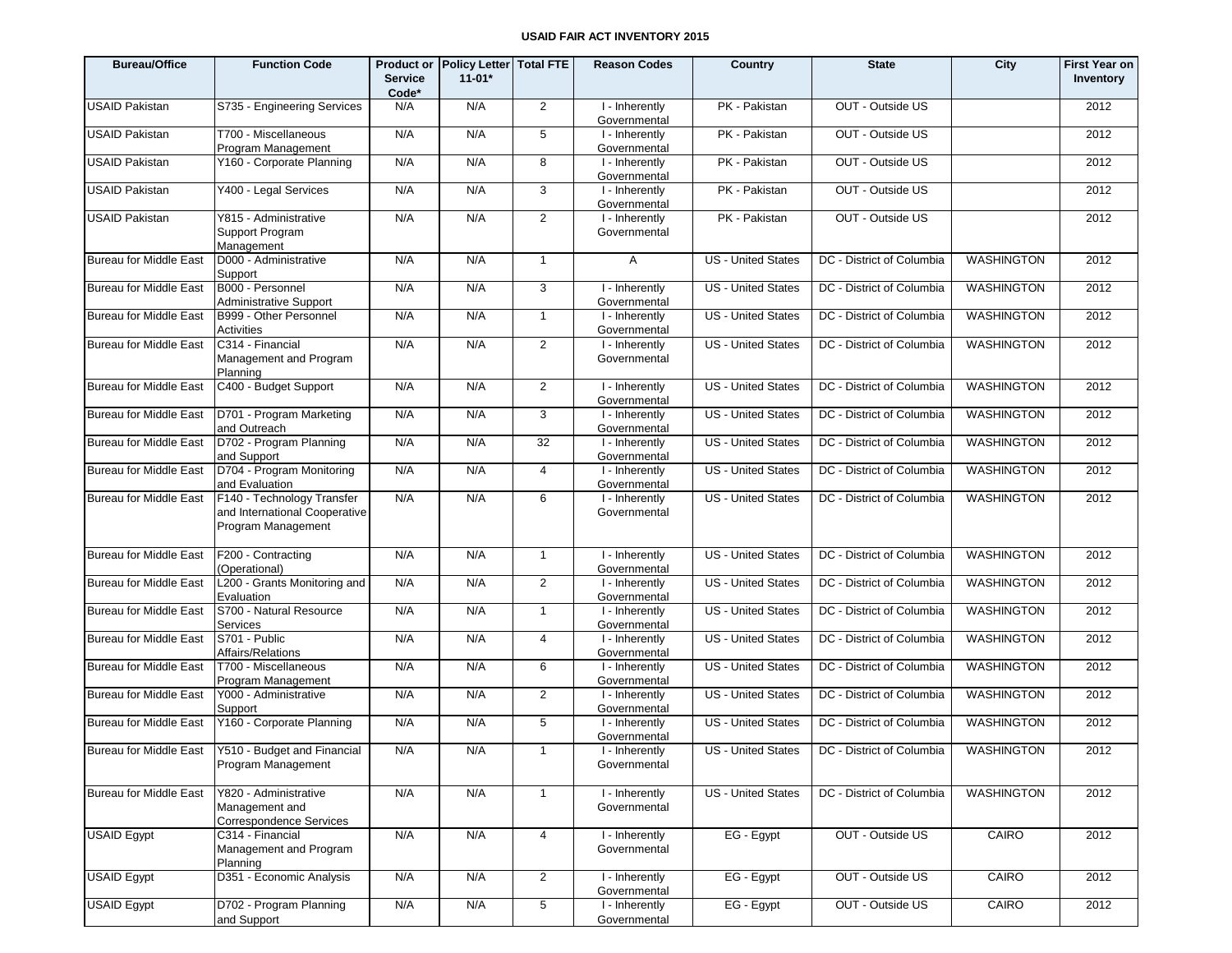| <b>Bureau/Office</b> | <b>Function Code</b>                                   | <b>Service</b><br>Code* | Product or Policy Letter Total FTE<br>$11-01*$ |                | <b>Reason Codes</b>            | Country      | <b>State</b>     | City           | <b>First Year on</b><br>Inventory |
|----------------------|--------------------------------------------------------|-------------------------|------------------------------------------------|----------------|--------------------------------|--------------|------------------|----------------|-----------------------------------|
| <b>USAID Eqypt</b>   | D704 - Program Monitoring<br>and Evaluation            | N/A                     | N/A                                            | 2              | I - Inherently<br>Governmental | EG - Egypt   | OUT - Outside US | CAIRO          | 2012                              |
| <b>USAID Egypt</b>   | F200 - Contracting<br>(Operational)                    | N/A                     | N/A                                            | 5              | I - Inherently<br>Governmental | EG - Egypt   | OUT - Outside US | CAIRO          | 2012                              |
| <b>USAID Egypt</b>   | G904 - Family Services                                 | N/A                     | N/A                                            | 2              | I - Inherently<br>Governmental | EG - Egypt   | OUT - Outside US | CAIRO          | 2012                              |
| <b>USAID Egypt</b>   | S700 - Natural Resource<br>Services                    | N/A                     | N/A                                            | $\overline{2}$ | I - Inherently<br>Governmental | EG - Egypt   | OUT - Outside US | CAIRO          | 2012                              |
| <b>USAID Egypt</b>   | T700 - Miscellaneous<br>Program Management             | N/A                     | N/A                                            | $\overline{7}$ | I - Inherently<br>Governmental | EG - Egypt   | OUT - Outside US | CAIRO          | 2012                              |
| <b>USAID Egypt</b>   | Y160 - Corporate Planning                              | N/A                     | N/A                                            | $\overline{2}$ | I - Inherently<br>Governmental | EG - Egypt   | OUT - Outside US | CAIRO          | 2012                              |
| USAID Egypt          | Y400 - Legal Services                                  | N/A                     | N/A                                            | 2              | I - Inherently<br>Governmental | EG - Egypt   | OUT - Outside US | CAIRO          | 2012                              |
| <b>USAID Egypt</b>   | Y815 - Administrative<br>Support Program<br>Management | N/A                     | N/A                                            | $\mathbf{3}$   | I - Inherently<br>Governmental | EG - Egypt   | OUT - Outside US | CAIRO          | 2012                              |
| <b>USAID</b> Iraq    | C403 - Financial Program<br>Management                 | N/A                     | N/A                                            | $\mathbf{1}$   | I - Inherently<br>Governmental | IQ - Iraq    | OUT - Outside US | <b>BAGHDAD</b> | 2012                              |
| <b>USAID Iraq</b>    | D702 - Program Planning<br>and Support                 | N/A                     | N/A                                            | 3              | I - Inherently<br>Governmental | IQ - Iraq    | OUT - Outside US | <b>BAGHDAD</b> | 2012                              |
| <b>USAID Iraq</b>    | D704 - Program Monitoring<br>and Evaluation            | N/A                     | N/A                                            | $\mathbf{1}$   | I - Inherently<br>Governmental | IQ - Iraq    | OUT - Outside US | <b>BAGHDAD</b> | 2012                              |
| <b>USAID Iraq</b>    | F200 - Contracting<br>(Operational)                    | N/A                     | N/A                                            | $\overline{2}$ | I - Inherently<br>Governmental | IQ - Iraq    | OUT - Outside US | <b>BAGHDAD</b> | 2012                              |
| <b>USAID</b> Iraq    | Y160 - Corporate Planning                              | N/A                     | N/A                                            | $\overline{2}$ | I - Inherently<br>Governmental | IQ - Iraq    | OUT - Outside US | <b>BAGHDAD</b> | 2012                              |
| <b>USAID Iraq</b>    | Y815 - Administrative<br>Support Program<br>Management | N/A                     | N/A                                            | $\overline{2}$ | I - Inherently<br>Governmental | IQ - Iraq    | OUT - Outside US | <b>BAGHDAD</b> | 2012                              |
| <b>USAID Jordan</b>  | C314 - Financial<br>Management and Program<br>Planning | N/A                     | N/A                                            | $\mathbf{1}$   | I - Inherently<br>Governmental | JO - Jordan  | OUT - Outside US | <b>AMMAN</b>   | 2012                              |
| <b>USAID Jordan</b>  | C403 - Financial Program<br>Management                 | N/A                     | N/A                                            | $\mathbf{1}$   | I - Inherently<br>Governmental | JO - Jordan  | OUT - Outside US | AMMAN          | 2012                              |
| <b>USAID Jordan</b>  | D351 - Economic Analysis                               | N/A                     | N/A                                            | 5              | I - Inherently<br>Governmental | JO - Jordan  | OUT - Outside US | AMMAN          | 2012                              |
| USAID Jordan         | D702 - Program Planning<br>and Support                 | N/A                     | N/A                                            | 5              | I - Inherently<br>Governmental | JO - Jordan  | OUT - Outside US | AMMAN          | 2012                              |
| <b>USAID Jordan</b>  | F200 - Contracting<br>(Operational)                    | N/A                     | N/A                                            | $\overline{4}$ | I - Inherently<br>Governmental | JO - Jordan  | OUT - Outside US | AMMAN          | 2012                              |
| USAID Jordan         | G904 - Family Services                                 | N/A                     | N/A                                            | 4              | I - Inherently<br>Governmental | JO - Jordan  | OUT - Outside US | AMMAN          | 2012                              |
| <b>USAID Jordan</b>  | S700 - Natural Resource<br>Services                    | N/A                     | N/A                                            | 3              | I - Inherently<br>Governmental | JO - Jordan  | OUT - Outside US | AMMAN          | 2012                              |
| <b>USAID Jordan</b>  | T700 - Miscellaneous<br>Program Management             | N/A                     | N/A                                            | 8              | I - Inherently<br>Governmental | JO - Jordan  | OUT - Outside US | AMMAN          | 2012                              |
| <b>USAID Jordan</b>  | Y160 - Corporate Planning                              | N/A                     | N/A                                            | 4              | I - Inherently<br>Governmental | JO - Jordan  | OUT - Outside US | AMMAN          | 2012                              |
| USAID Jordan         | Y400 - Legal Services                                  | N/A                     | N/A                                            | $\mathbf{1}$   | I - Inherently<br>Governmental | JO - Jordan  | OUT - Outside US | AMMAN          | 2012                              |
| <b>USAID Jordan</b>  | Y815 - Administrative<br>Support Program<br>Management | N/A                     | N/A                                            | $\overline{2}$ | I - Inherently<br>Governmental | JO - Jordan  | OUT - Outside US | AMMAN          | 2012                              |
| <b>USAID Lebanon</b> | B702 - Personnel IT Support                            | N/A                     | N/A                                            | $\mathbf{1}$   | I - Inherently<br>Governmental | LB - Lebanon | OUT - Outside US | <b>BEIRUT</b>  | 2012                              |
| <b>USAID Lebanon</b> | D702 - Program Planning<br>and Support                 | N/A                     | N/A                                            | $\overline{2}$ | I - Inherently<br>Governmental | LB - Lebanon | OUT - Outside US | <b>BEIRUT</b>  | 2012                              |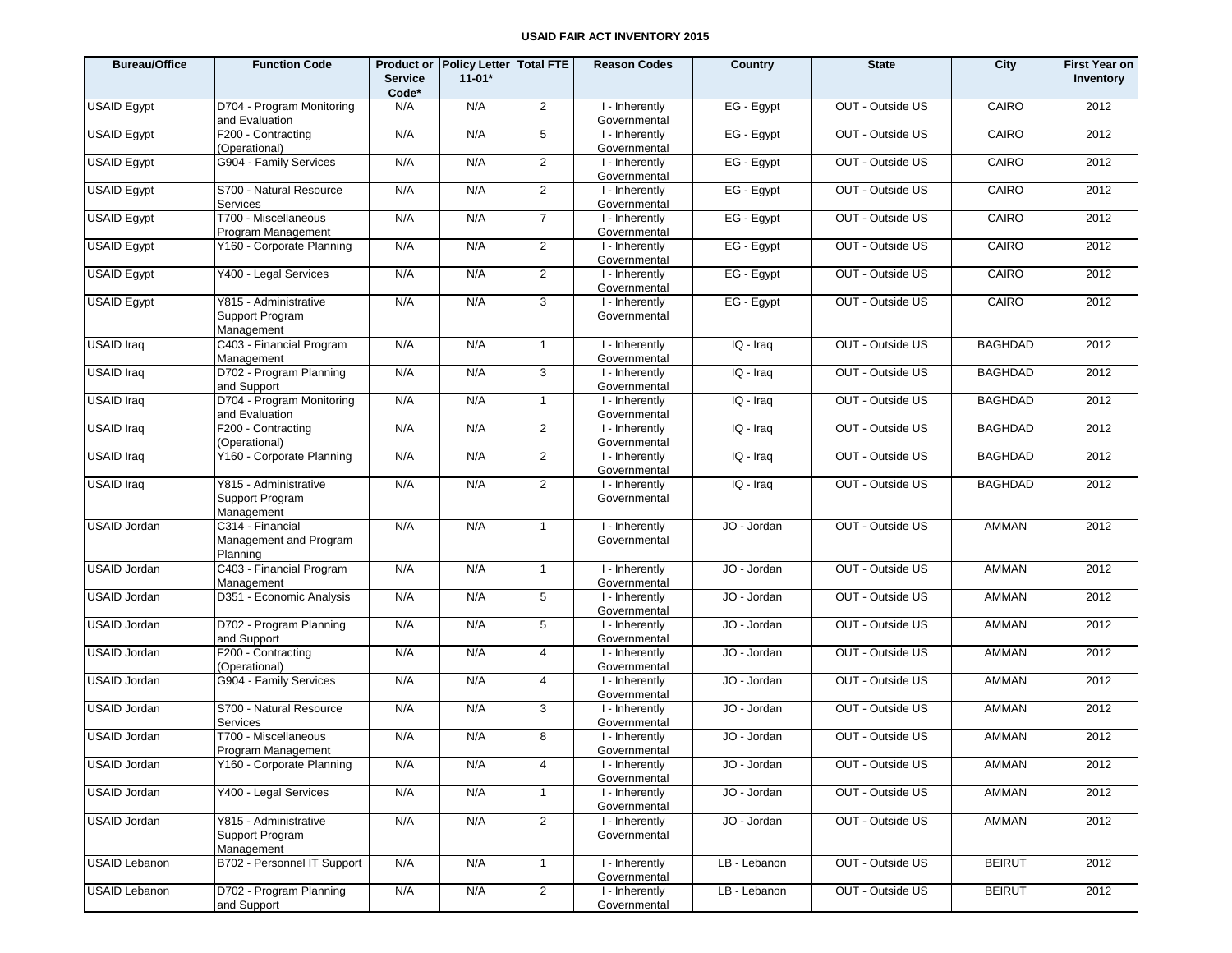| <b>Bureau/Office</b>                                    | <b>Function Code</b>                                             | <b>Service</b><br>Code* | Product or Policy Letter Total FTE<br>$11 - 01*$ |                | <b>Reason Codes</b>            | <b>Country</b>            | <b>State</b>              | City              | <b>First Year on</b><br>Inventory |
|---------------------------------------------------------|------------------------------------------------------------------|-------------------------|--------------------------------------------------|----------------|--------------------------------|---------------------------|---------------------------|-------------------|-----------------------------------|
| <b>USAID Lebanon</b>                                    | Y160 - Corporate Planning                                        | N/A                     | N/A                                              | $\mathbf{1}$   | I - Inherently<br>Governmental | LB - Lebanon              | OUT - Outside US          | <b>BEIRUT</b>     | 2012                              |
| <b>USAID Morocco</b>                                    |                                                                  |                         |                                                  |                |                                |                           |                           |                   |                                   |
| <b>USAID Morocco</b>                                    |                                                                  |                         |                                                  |                |                                |                           |                           |                   |                                   |
| <b>USAID Morocco</b>                                    |                                                                  |                         |                                                  |                |                                |                           |                           |                   |                                   |
| <b>USAID Morocco</b>                                    |                                                                  |                         |                                                  |                |                                |                           |                           |                   |                                   |
| <b>USAID Morocco</b>                                    |                                                                  |                         |                                                  |                |                                |                           |                           |                   |                                   |
| USAID West Bank/Gaza C314 - Financial                   | Management and Program<br>Planning                               | N/A                     | N/A                                              | $\overline{1}$ | I - Inherently<br>Governmental | IL - Israel               | OUT - Outside US          | <b>TEL AVIV</b>   | 2012                              |
| <b>USAID West Bank/Gaza</b>                             | C403 - Financial Program<br>Management                           | N/A                     | N/A                                              | 2              | I - Inherently<br>Governmental | IL - Israel               | OUT - Outside US          | <b>TEL AVIV</b>   | 2012                              |
|                                                         | USAID West Bank/Gaza D702 - Program Planning<br>and Support      | N/A                     | N/A                                              | 6              | I - Inherently<br>Governmental | IL - Israel               | OUT - Outside US          | <b>TEL AVIV</b>   | 2012                              |
|                                                         | USAID West Bank/Gaza D704 - Program Monitoring<br>and Evaluation | N/A                     | N/A                                              | $\mathbf{1}$   | I - Inherently<br>Governmental | IL - Israel               | OUT - Outside US          | <b>TEL AVIV</b>   | 2012                              |
| USAID West Bank/Gaza F200 - Contracting                 | (Operational)                                                    | N/A                     | N/A                                              | 3              | I - Inherently<br>Governmental | IL - Israel               | OUT - Outside US          | <b>TEL AVIV</b>   | 2012                              |
| USAID West Bank/Gaza G904 - Family Services             |                                                                  | N/A                     | N/A                                              | 2              | I - Inherently<br>Governmental | IL - Israel               | OUT - Outside US          | <b>TEL AVIV</b>   | 2012                              |
|                                                         | USAID West Bank/Gaza S735 - Engineering Services                 | N/A                     | N/A                                              | $\mathbf{1}$   | I - Inherently<br>Governmental | IL - Israel               | OUT - Outside US          | <b>TEL AVIV</b>   | 2012                              |
| USAID West Bank/Gaza   T700 - Miscellaneous             | Program Management                                               | N/A                     | N/A                                              | 2              | I - Inherently<br>Governmental | IL - Israel               | OUT - Outside US          | <b>TEL AVIV</b>   | 2012                              |
|                                                         | USAID West Bank/Gaza Y160 - Corporate Planning                   | N/A                     | N/A                                              | $\overline{2}$ | I - Inherently<br>Governmental | IL - Israel               | OUT - Outside US          | <b>TEL AVIV</b>   | 2012                              |
| USAID West Bank/Gaza Y400 - Legal Services              |                                                                  | N/A                     | N/A                                              | 2              | I - Inherently<br>Governmental | IL - Israel               | OUT - Outside US          | <b>TEL AVIV</b>   | 2012                              |
| <b>USAID West Bank/Gaza</b>                             | Y815 - Administrative<br>Support Program<br>Management           | N/A                     | N/A                                              | $\overline{2}$ | I - Inherently<br>Governmental | IL - Israel               | OUT - Outside US          | <b>TEL AVIV</b>   | 2012                              |
| <b>USAID Yemen</b>                                      | D702 - Program Planning<br>and Support                           | N/A                     | N/A                                              | 2              | I - Inherently<br>Governmental | YE - Yemen                | OUT - Outside US          | <b>SANA</b>       | 2012                              |
| <b>USAID Yemen</b>                                      | D704 - Program Monitoring<br>and Evaluation                      | N/A                     | N/A                                              | $\mathbf{1}$   | I - Inherently<br>Governmental | YE - Yemen                | OUT - Outside US          | <b>SANA</b>       | 2012                              |
| <b>USAID Yemen</b>                                      | T700 - Miscellaneous<br>Program Management                       | N/A                     | N/A                                              | $\overline{1}$ | I - Inherently<br>Governmental | YE - Yemen                | OUT - Outside US          | <b>SANA</b>       | 2012                              |
| <b>USAID Yemen</b>                                      | Y160 - Corporate Planning                                        | N/A                     | N/A                                              | $\mathbf{1}$   | I - Inherently<br>Governmental | YE - Yemen                | OUT - Outside US          | <b>SANA</b>       | 2012                              |
| Bureau for Latin<br>America and the<br>Caribbean        | C314 - Financial<br>Management and Program<br>Planning           | N/A                     | N/A                                              | $\overline{1}$ | I - Inherently<br>Governmental | <b>US</b> - United States | DC - District of Columbia | <b>WASHINGTON</b> | 2012                              |
| Bureau for Latin<br>America and the<br>Caribbean        | C400 - Budget Support                                            | N/A                     | N/A                                              | $\mathbf{1}$   | I - Inherently<br>Governmental | <b>US</b> - United States | DC - District of Columbia | <b>WASHINGTON</b> | 2012                              |
| <b>Bureau for Latin</b><br>America and the<br>Caribbean | D000 - Administrative<br>Support                                 | N/A                     | N/A                                              | 6              | I - Inherently<br>Governmental | <b>US</b> - United States | DC - District of Columbia | <b>WASHINGTON</b> | 2012                              |
| Bureau for Latin<br>America and the<br>Caribbean        | D702 - Program Planning<br>and Support                           | N/A                     | N/A                                              | 25             | I - Inherently<br>Governmental | <b>US</b> - United States | DC - District of Columbia | <b>WASHINGTON</b> | 2012                              |
| Bureau for Latin<br>America and the<br>Caribbean        | D704 - Program Monitoring<br>and Evaluation                      | N/A                     | N/A                                              | $\overline{2}$ | I - Inherently<br>Governmental | US - United States        | DC - District of Columbia | WASHINGTON        | 2012                              |
| <b>Bureau for Latin</b><br>America and the<br>Caribbean | E602 - Environmental Impact<br><b>Statement Reviews</b>          | N/A                     | N/A                                              | $\mathbf{1}$   | I - Inherently<br>Governmental | <b>US</b> - United States | DC - District of Columbia | <b>WASHINGTON</b> | 2012                              |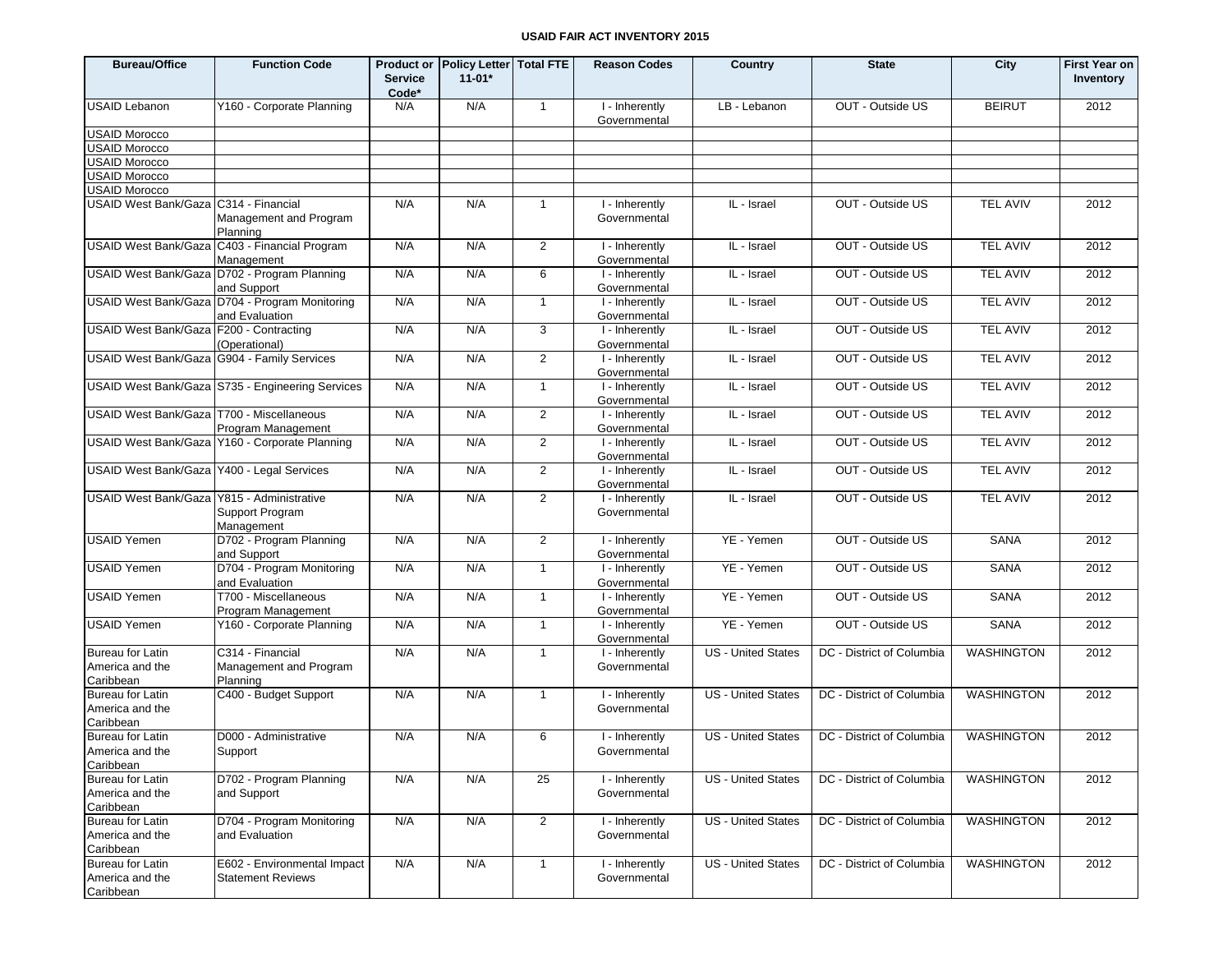| <b>Bureau/Office</b>                              | <b>Function Code</b>                                                              | <b>Service</b><br>Code* | Product or Policy Letter Total FTE<br>$11 - 01*$ |                         | <b>Reason Codes</b>                         | Country                    | <b>State</b>              | City              | <b>First Year on</b><br>Inventory |
|---------------------------------------------------|-----------------------------------------------------------------------------------|-------------------------|--------------------------------------------------|-------------------------|---------------------------------------------|----------------------------|---------------------------|-------------------|-----------------------------------|
| Bureau for Latin<br>America and the<br>Caribbean  | F140 - Technology Transfer<br>and International Cooperative<br>Program Management | N/A                     | N/A                                              | 8                       | I - Inherently<br>Governmental              | <b>US</b> - United States  | DC - District of Columbia | <b>WASHINGTON</b> | 2012                              |
| Bureau for Latin<br>America and the<br>Caribbean  | G904 - Family Services                                                            | N/A                     | N/A                                              | $\overline{4}$          | I - Inherently<br>Governmental              | <b>US</b> - United States  | DC - District of Columbia | <b>WASHINGTON</b> | 2012                              |
| Bureau for Latin<br>America and the<br>Caribbean  | S700 - Natural Resource<br>Services                                               | N/A                     | N/A                                              | $\overline{2}$          | I - Inherently<br>Governmental              | <b>US</b> - United States  | DC - District of Columbia | <b>WASHINGTON</b> | 2012                              |
| Bureau for Latin<br>America and the<br>Caribbean  | S701 - Public<br>Affairs/Relations                                                | N/A                     | N/A                                              | $\overline{1}$          | I - Inherently<br>Governmental              | <b>US</b> - United States  | DC - District of Columbia | <b>WASHINGTON</b> | 2012                              |
| Bureau for Latin<br>America and the<br>Caribbean  | T700 - Miscellaneous<br>Program Management                                        | N/A                     | N/A                                              | 6                       | I - Inherently<br>Governmental              | <b>US</b> - United States  | DC - District of Columbia | <b>WASHINGTON</b> | 2012                              |
| Bureau for Latin<br>America and the<br>Caribbean  | W829 - Client Services                                                            | N/A                     | N/A                                              | $\overline{1}$          | I - Inherently<br>Governmental              | <b>US</b> - United States  | DC - District of Columbia | <b>WASHINGTON</b> | 2012                              |
| Bureau for Latin<br>America and the<br>Caribbean  | Y160 - Corporate Planning                                                         | N/A                     | N/A                                              | $\overline{7}$          | I - Inherently<br>Governmental              | <b>US</b> - United States  | DC - District of Columbia | <b>WASHINGTON</b> | 2012                              |
| Bureau for Latin<br>America and the<br>Caribbean  | Y215 - Operation Planning<br>and Control                                          | N/A                     | N/A                                              | $\mathbf{1}$            | I - Inherently<br>Governmental              | <b>US</b> - United States  | DC - District of Columbia | <b>WASHINGTON</b> | 2012                              |
| <b>USAID Brazil</b>                               | Y160 - Corporate Planning                                                         | N/A                     | N/A                                              | $\mathbf{1}$            | I - Inherently<br>Governmental              | BR - Brazil                | OUT - Outside US          | <b>BRASILIA</b>   | 2012                              |
| <b>USAID Brazil</b>                               | D702 - Program Planning<br>and Support                                            | N/A                     | N/A                                              | $\mathbf{1}$            | $\overline{1}$ - Inherently<br>Governmental | BR - Brazil                | OUT - Outside US          | <b>BRASILIA</b>   | 2012                              |
| <b>USAID Colombia</b>                             | C403 - Financial Program<br>Management                                            | N/A                     | N/A                                              | $\overline{2}$          | $\overline{I}$ -Inherently<br>Governmental  | CO - Colombia              | OUT - Outside US          | LA PAZ            | 2012                              |
| <b>USAID Colombia</b>                             | D702 - Program Planning<br>and Support                                            | N/A                     | N/A                                              | 3                       | I - Inherently<br>Governmental              | CO - Colombia              | OUT - Outside US          | LA PAZ            | 2012                              |
| <b>USAID Colombia</b>                             | F200 - Contracting<br>(Operational)                                               | N/A                     | N/A                                              | $\overline{2}$          | I - Inherently<br>Governmental              | CO - Colombia              | OUT - Outside US          | LA PAZ            | 2012                              |
| <b>USAID Colombia</b>                             | S700 - Natural Resource<br>Services                                               | N/A                     | N/A                                              | $\overline{2}$          | I - Inherently<br>Governmental              | CO - Colombia              | OUT - Outside US          | LA PAZ            | 2012                              |
| <b>USAID Colombia</b>                             | T700 - Miscellaneous<br>Program Management                                        | N/A                     | N/A                                              | 6                       | I - Inherently<br>Governmental              | CO - Colombia              | OUT - Outside US          | LA PAZ            | 2012                              |
| <b>USAID Colombia</b>                             | Y160 - Corporate Planning                                                         | N/A                     | N/A                                              | $\overline{2}$          | I - Inherently<br>Governmental              | CO - Colombia              | OUT - Outside US          | LA PAZ            | 2012                              |
| <b>USAID Colombia</b>                             | Y400 - Legal Services                                                             | N/A                     | N/A                                              | 1                       | $\overline{I}$ -Inherently<br>Governmental  | CO - Colombia              | OUT - Outside US          | LA PAZ            | 2012                              |
| <b>USAID Colombia</b>                             | Y815 - Administrative<br>Support Program<br>Management                            | N/A                     | N/A                                              | $\mathbf{1}$            | I - Inherently<br>Governmental              | CO - Colombia              | OUT - Outside US          | LA PAZ            | 2012                              |
| Office of the USAID<br>Representative<br>Barbados | E120 - Environmental and<br><b>Natural Resource Services</b>                      | N/A                     | N/A                                              | $\mathbf{1}$            | I - Inherently<br>Governmental              | BB - Barbados              | OUT - Outside US          | <b>BRIDGETOWN</b> | 2012                              |
| Office of the USAID<br>Representative<br>Barbados | T700 - Miscellaneous<br>Program Management                                        | N/A                     | N/A                                              | $\overline{2}$          | I - Inherently<br>Governmental              | <b>BB</b> - Barbados       | OUT - Outside US          | <b>BRIDGETOWN</b> | 2012                              |
| Office of the USAID<br>Representative<br>Barbados | Y160 - Corporate Planning                                                         | N/A                     | N/A                                              | $\mathbf{1}$            | I - Inherently<br>Governmental              | <b>BB</b> - Barbados       | OUT - Outside US          | <b>BRIDGETOWN</b> | 2012                              |
| <b>USAID Dominican</b><br>Republic                | C403 - Financial Program<br>Management                                            | N/A                     | N/A                                              | $\overline{\mathbf{c}}$ | I - Inherently<br>Governmental              | DO - Dominican<br>Republic | OUT - Outside US          | SANTO DOMINGO     | 2012                              |
| <b>USAID Dominican</b><br>Republic                | D702 - Program Planning<br>and Support                                            | N/A                     | N/A                                              | $\mathbf{1}$            | I - Inherently<br>Governmental              | DO - Dominican<br>Republic | OUT - Outside US          | SANTO DOMINGO     | 2012                              |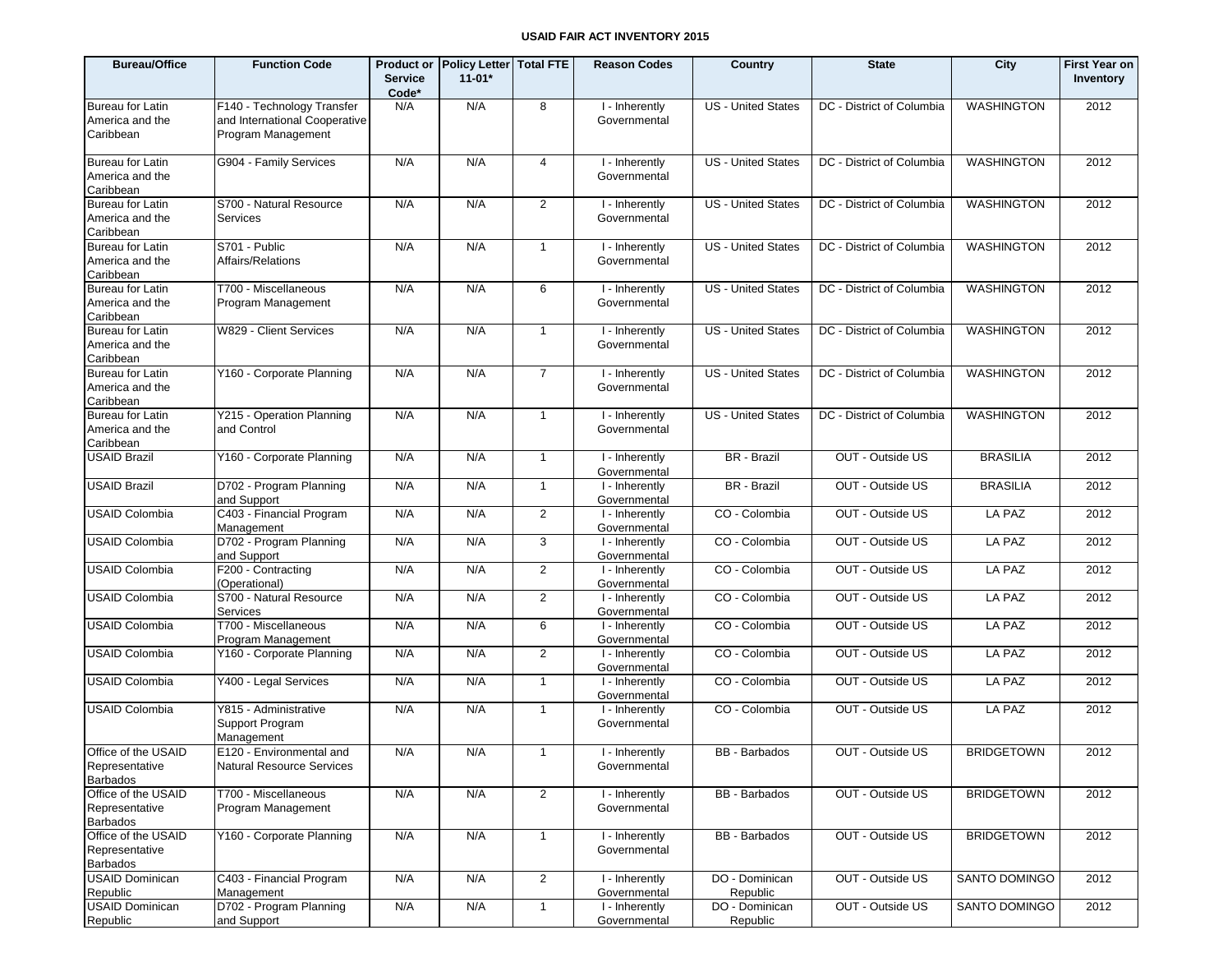| <b>Bureau/Office</b>     | <b>Function Code</b>                   | <b>Service</b><br>Code* | Product or Policy Letter Total FTE<br>$11 - 01*$ |                | <b>Reason Codes</b>            | Country          | <b>State</b>     | City                  | <b>First Year on</b><br>Inventory |
|--------------------------|----------------------------------------|-------------------------|--------------------------------------------------|----------------|--------------------------------|------------------|------------------|-----------------------|-----------------------------------|
| <b>USAID Dominican</b>   | F200 - Contracting                     | N/A                     | N/A                                              | 2              | I - Inherently                 | DO - Dominican   | OUT - Outside US | SANTO DOMINGO         | 2012                              |
| Republic                 | (Operational)                          |                         |                                                  |                | Governmental                   | Republic         |                  |                       |                                   |
| <b>USAID Dominican</b>   | T700 - Miscellaneous                   | N/A                     | N/A                                              | 3              | I - Inherently                 | DO - Dominican   | OUT - Outside US | SANTO DOMINGO         | 2012                              |
| Republic                 | Program Management                     |                         |                                                  |                | Governmental                   | Republic         |                  |                       |                                   |
| <b>USAID Dominican</b>   | Y160 - Corporate Planning              | N/A                     | N/A                                              | 2              | I - Inherently                 | DO - Dominican   | OUT - Outside US | SANTO DOMINGO         | 2012                              |
| Republic                 |                                        |                         |                                                  |                | Governmental                   | Republic         |                  |                       |                                   |
| <b>USAID Dominican</b>   | Y400 - Legal Services                  | N/A                     | N/A                                              | $\overline{1}$ | I - Inherently                 | DO - Dominican   | OUT - Outside US | <b>SANTO DOMINGO</b>  | 2012                              |
| Republic                 |                                        |                         |                                                  |                | Governmental                   | Republic         |                  |                       |                                   |
| <b>USAID Dominican</b>   | Y815 - Administrative                  | N/A                     | N/A                                              | $\mathbf{1}$   | I - Inherently                 | DO - Dominican   | OUT - Outside US | SANTO DOMINGO         | 2012                              |
| Republic                 | Support Program                        |                         |                                                  |                | Governmental                   | Republic         |                  |                       |                                   |
|                          | Management                             |                         |                                                  |                |                                |                  |                  |                       |                                   |
| <b>USAID Ecuador</b>     | D702 - Program Planning                | N/A                     | N/A                                              | $\mathbf{1}$   | I - Inherently                 | EC - Ecuador     | OUT - Outside US |                       | 2012                              |
|                          | and Support                            |                         |                                                  |                | Governmental                   |                  |                  |                       |                                   |
| <b>USAID Ecuador</b>     | D704 - Program Monitoring              | N/A                     | N/A                                              | $\mathbf{1}$   | I - Inherently                 | EC - Ecuador     | OUT - Outside US |                       | 2012                              |
| <b>USAID Ecuador</b>     | and Evaluation                         | N/A                     | N/A                                              | $\overline{2}$ | Governmental                   |                  |                  |                       |                                   |
|                          | S700 - Natural Resource<br>Services    |                         |                                                  |                | I - Inherently<br>Governmental | EC - Ecuador     | OUT - Outside US |                       | 2012                              |
| <b>USAID EI Salvador</b> | C314 - Financial                       | N/A                     | N/A                                              | 3              | I - Inherently                 | SV - El Salvador | OUT - Outside US | <b>SAN SALVADOR</b>   | 2012                              |
|                          | Management and Program                 |                         |                                                  |                | Governmental                   |                  |                  |                       |                                   |
|                          | Planning                               |                         |                                                  |                |                                |                  |                  |                       |                                   |
| <b>USAID El Salvador</b> | C403 - Financial Program               | N/A                     | N/A                                              | $\overline{1}$ | I - Inherently                 | SV - El Salvador | OUT - Outside US | <b>SAN SALVADOR</b>   | 2012                              |
|                          | Management                             |                         |                                                  |                | Governmental                   |                  |                  |                       |                                   |
| <b>USAID El Salvador</b> | D702 - Program Planning                | N/A                     | N/A                                              | 8              | I - Inherently                 | SV - El Salvador | OUT - Outside US | <b>SAN SALVADOR</b>   | 2012                              |
|                          | and Support                            |                         |                                                  |                | Governmental                   |                  |                  |                       |                                   |
| <b>USAID EI Salvador</b> | D704 - Program Monitoring              | N/A                     | N/A                                              | $\overline{1}$ | I - Inherently                 | SV - El Salvador | OUT - Outside US | <b>SAN SALVADOR</b>   | 2012                              |
|                          | and Evaluation                         |                         |                                                  |                | Governmental                   |                  |                  |                       |                                   |
| <b>USAID El Salvador</b> | F200 - Contracting                     | N/A                     | N/A                                              | 3              | I - Inherently                 | SV - El Salvador | OUT - Outside US | <b>SAN SALVADOR</b>   | 2012                              |
|                          | (Operational)                          |                         |                                                  |                | Governmental                   |                  |                  |                       |                                   |
| <b>USAID EI Salvador</b> | S700 - Natural Resource                | N/A                     | N/A                                              | $\overline{1}$ | I - Inherently                 | SV - El Salvador | OUT - Outside US | <b>SAN SALVADOR</b>   | 2012                              |
|                          | Services                               |                         |                                                  |                | Governmental                   |                  |                  |                       |                                   |
| <b>USAID El Salvador</b> | Y160 - Corporate Planning              | N/A                     | N/A                                              | $\overline{2}$ | I - Inherently                 | SV - El Salvador | OUT - Outside US | <b>SAN SALVADOR</b>   | 2012                              |
|                          |                                        |                         |                                                  |                | Governmental                   |                  |                  |                       |                                   |
| <b>USAID EI Salvador</b> | Y400 - Legal Services                  | N/A                     | N/A                                              | 2              | I - Inherently                 | SV - El Salvador | OUT - Outside US | <b>SAN SALVADOR</b>   | 2012                              |
|                          |                                        |                         |                                                  |                | Governmental                   |                  |                  |                       |                                   |
| <b>USAID EI Salvador</b> | Y815 - Administrative                  | N/A                     | N/A                                              | 2              | I - Inherently                 | SV - El Salvador | OUT - Outside US | <b>SAN SALVADOR</b>   | 2012                              |
|                          | Support Program                        |                         |                                                  |                | Governmental                   |                  |                  |                       |                                   |
|                          | Management                             |                         |                                                  |                |                                |                  |                  |                       |                                   |
| <b>USAID Guatemala</b>   | C403 - Financial Program               | N/A                     | N/A                                              | $\overline{1}$ | I - Inherently                 | GT - Guatemala   | OUT - Outside US | <b>GUATEMALA CITY</b> | 2012                              |
|                          | Management                             |                         |                                                  |                | Governmental                   |                  |                  |                       |                                   |
| USAID Guatemala          | D351 - Economic Analysis               | N/A                     | N/A                                              | $\mathbf{1}$   | I - Inherently                 | GT - Guatemala   | OUT - Outside US | <b>GUATEMALA CITY</b> | 2012                              |
|                          |                                        |                         |                                                  |                | Governmental                   |                  |                  |                       |                                   |
| <b>USAID Guatemala</b>   | D702 - Program Planning<br>and Support | N/A                     | N/A                                              | $\overline{4}$ | I - Inherently<br>Governmental | GT - Guatemala   | OUT - Outside US | <b>GUATEMALA CITY</b> | 2012                              |
| <b>USAID Guatemala</b>   | D704 - Program Monitoring              | N/A                     | N/A                                              | $\mathbf{1}$   | I - Inherently                 | GT - Guatemala   | OUT - Outside US | <b>GUATEMALA CITY</b> | 2012                              |
|                          | and Evaluation                         |                         |                                                  |                | Governmental                   |                  |                  |                       |                                   |
| <b>USAID Guatemala</b>   | E120 - Environmental and               | N/A                     | N/A                                              | $\mathbf{1}$   | I - Inherently                 | GT - Guatemala   | OUT - Outside US | <b>GUATEMALA CITY</b> | 2012                              |
|                          | Natural Resource Services              |                         |                                                  |                | Governmental                   |                  |                  |                       |                                   |
| <b>USAID Guatemala</b>   | F200 - Contracting                     | N/A                     | N/A                                              | $\overline{1}$ | I - Inherently                 | GT - Guatemala   | OUT - Outside US | <b>GUATEMALA CITY</b> | 2012                              |
|                          | (Operational)                          |                         |                                                  |                | Governmental                   |                  |                  |                       |                                   |
| <b>USAID Guatemala</b>   | G904 - Family Services                 | N/A                     | N/A                                              | 3              | I - Inherently                 | GT - Guatemala   | OUT - Outside US | <b>GUATEMALA CITY</b> | 2012                              |
|                          |                                        |                         |                                                  |                | Governmental                   |                  |                  |                       |                                   |
| <b>USAID Guatemala</b>   | S700 - Natural Resource                | N/A                     | N/A                                              | $\overline{1}$ | I - Inherently                 | GT - Guatemala   | OUT - Outside US | <b>GUATEMALA CITY</b> | 2012                              |
|                          | Services                               |                         |                                                  |                | Governmental                   |                  |                  |                       |                                   |
| <b>USAID Guatemala</b>   | T700 - Miscellaneous                   | N/A                     | N/A                                              | $\overline{7}$ | I - Inherently                 | GT - Guatemala   | OUT - Outside US | <b>GUATEMALA CITY</b> | 2012                              |
|                          | Program Management                     |                         |                                                  |                | Governmental                   |                  |                  |                       |                                   |
| <b>USAID Guatemala</b>   | Y160 - Corporate Planning              | N/A                     | N/A                                              | 3              | I - Inherently                 | GT - Guatemala   | OUT - Outside US | <b>GUATEMALA CITY</b> | 2012                              |
|                          |                                        |                         |                                                  |                | Governmental                   |                  |                  |                       |                                   |
| <b>USAID Guatemala</b>   | Y400 - Legal Services                  | N/A                     | N/A                                              | $\overline{1}$ | I - Inherently                 | GT - Guatemala   | OUT - Outside US | <b>GUATEMALA CITY</b> | 2012                              |
|                          |                                        |                         |                                                  |                | Governmental                   |                  |                  |                       |                                   |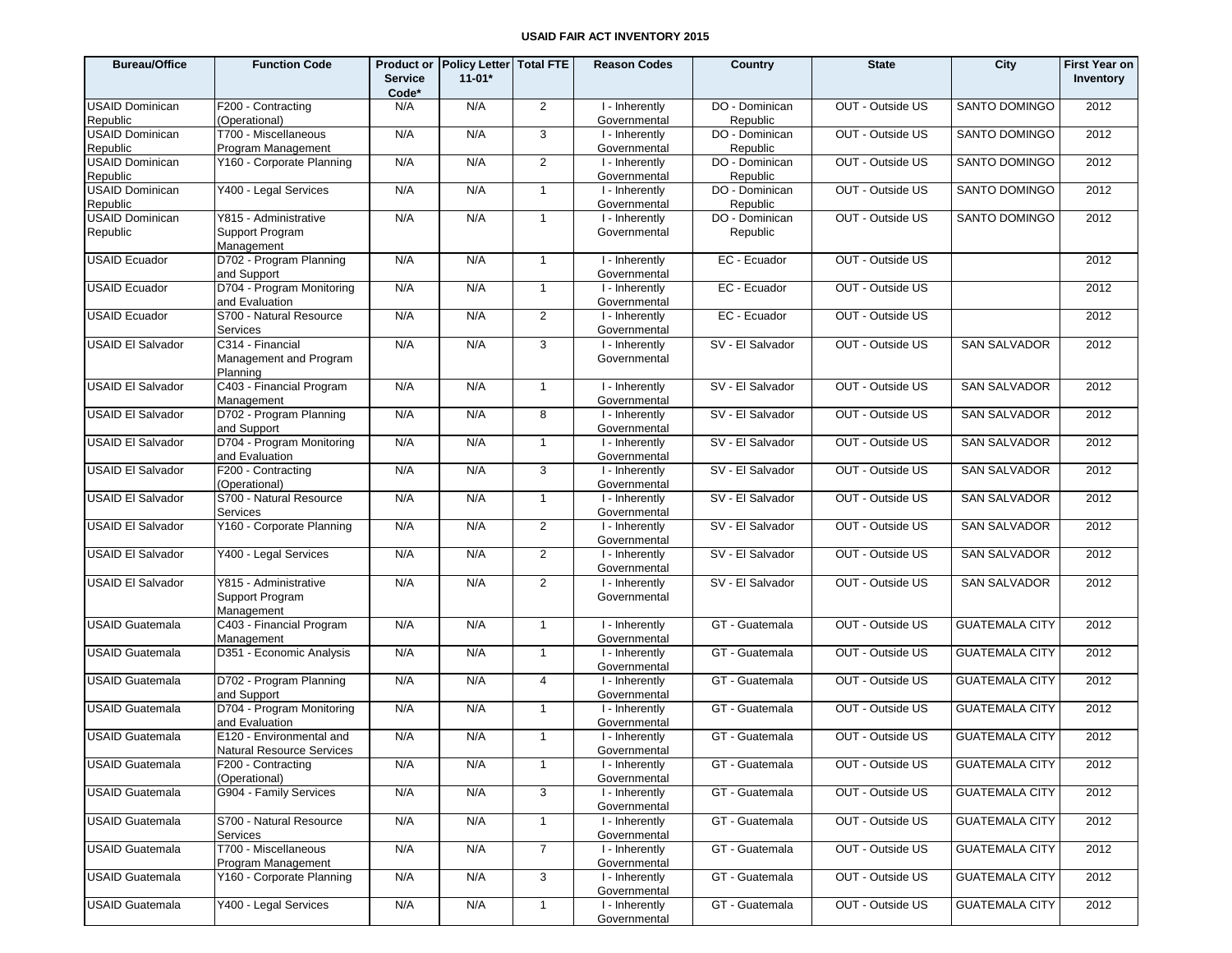| <b>Bureau/Office</b>   | <b>Function Code</b>                                   | <b>Service</b><br>Code* | Product or Policy Letter Total FTE<br>$11-01*$ |                | <b>Reason Codes</b>                         | Country        | <b>State</b>     | City                  | <b>First Year on</b><br>Inventory |
|------------------------|--------------------------------------------------------|-------------------------|------------------------------------------------|----------------|---------------------------------------------|----------------|------------------|-----------------------|-----------------------------------|
| <b>USAID Guatemala</b> | Y815 - Administrative<br>Support Program<br>Management | N/A                     | N/A                                            | $\overline{1}$ | I - Inherently<br>Governmental              | GT - Guatemala | OUT - Outside US | <b>GUATEMALA CITY</b> | 2012                              |
| <b>USAID Haiti</b>     | C314 - Financial<br>Management and Program<br>Planning | N/A                     | N/A                                            | $\mathbf{1}$   | I - Inherently<br>Governmental              | HT - Haiti     | OUT - Outside US | PORT-AU-PRINCE        | 2012                              |
| <b>USAID Haiti</b>     | C403 - Financial Program<br>Management                 | N/A                     | N/A                                            | $\mathbf{1}$   | $\overline{1}$ - Inherently<br>Governmental | HT - Haiti     | OUT - Outside US | PORT-AU-PRINCE        | 2012                              |
| <b>USAID Haiti</b>     | D351 - Economic Analysis                               | N/A                     | N/A                                            | $\overline{1}$ | I - Inherently<br>Governmental              | HT - Haiti     | OUT - Outside US | PORT-AU-PRINCE        | 2012                              |
| USAID Haiti            | D702 - Program Planning<br>and Support                 | N/A                     | N/A                                            | 10             | I - Inherently<br>Governmental              | HT - Haiti     | OUT - Outside US | PORT-AU-PRINCE        | 2012                              |
| <b>USAID Haiti</b>     | F200 - Contracting<br>(Operational)                    | N/A                     | N/A                                            | $\overline{4}$ | I - Inherently<br>Governmental              | HT - Haiti     | OUT - Outside US | PORT-AU-PRINCE        | 2012                              |
| <b>USAID Haiti</b>     | G904 - Family Services                                 | N/A                     | N/A                                            | $\overline{4}$ | I - Inherently<br>Governmental              | HT - Haiti     | OUT - Outside US | PORT-AU-PRINCE        | 2012                              |
| <b>USAID Haiti</b>     | S700 - Natural Resource<br>Services                    | N/A                     | N/A                                            | $\overline{4}$ | I - Inherently<br>Governmental              | HT - Haiti     | OUT - Outside US | PORT-AU-PRINCE        | 2012                              |
| <b>USAID Haiti</b>     | S733 - Building Services                               | N/A                     | N/A                                            | 2              | I - Inherently<br>Governmental              | HT - Haiti     | OUT - Outside US | PORT-AU-PRINCE        | 2012                              |
| <b>USAID Haiti</b>     | T700 - Miscellaneous<br>Program Management             | N/A                     | N/A                                            | $\overline{2}$ | I - Inherently<br>Governmental              | HT - Haiti     | OUT - Outside US | PORT-AU-PRINCE        | 2012                              |
| <b>USAID Haiti</b>     | Y160 - Corporate Planning                              | N/A                     | N/A                                            | $\overline{4}$ | I - Inherently<br>Governmental              | HT - Haiti     | OUT - Outside US | PORT-AU-PRINCE        | 2012                              |
| <b>USAID Haiti</b>     | Y400 - Legal Services                                  | N/A                     | N/A                                            | $\mathbf{1}$   | I - Inherently<br>Governmental              | HT - Haiti     | OUT - Outside US | PORT-AU-PRINCE        | 2012                              |
| <b>USAID Haiti</b>     | Y815 - Administrative<br>Support Program<br>Management | N/A                     | N/A                                            | $\mathbf{1}$   | I - Inherently<br>Governmental              | HT - Haiti     | OUT - Outside US | PORT-AU-PRINCE        | 2012                              |
| <b>USAID Honduras</b>  | C403 - Financial Program<br>Management                 | N/A                     | N/A                                            | $\overline{2}$ | I - Inherently<br>Governmental              | HN - Honduras  | OUT - Outside US | <b>TEGUCIGALPA</b>    | 2012                              |
| <b>USAID Honduras</b>  | D702 - Program Planning<br>and Support                 | N/A                     | N/A                                            | 3              | I - Inherently<br>Governmental              | HN - Honduras  | OUT - Outside US | <b>TEGUCIGALPA</b>    | 2012                              |
| <b>USAID Honduras</b>  | F200 - Contracting<br>(Operational)                    | N/A                     | N/A                                            | $\mathbf{1}$   | I - Inherently<br>Governmental              | HN - Honduras  | OUT - Outside US | <b>TEGUCIGALPA</b>    | 2012                              |
| <b>USAID Honduras</b>  | T700 - Miscellaneous<br>Program Management             | N/A                     | N/A                                            | 5              | I - Inherently<br>Governmental              | HN - Honduras  | OUT - Outside US | <b>TEGUCIGALPA</b>    | 2012                              |
| <b>USAID Honduras</b>  | Y160 - Corporate Planning                              | N/A                     | N/A                                            | $\overline{2}$ | I - Inherently<br>Governmental              | HN - Honduras  | OUT - Outside US | <b>TEGUCIGALPA</b>    | 2012                              |
| <b>USAID Honduras</b>  | Y815 - Administrative<br>Support Program<br>Management | N/A                     | N/A                                            | $\mathbf{1}$   | I - Inherently<br>Governmental              | HN - Honduras  | OUT - Outside US | <b>TEGUCIGALPA</b>    | 2012                              |
| <b>USAID Jamaica</b>   | Y160 - Corporate Planning                              | N/A                     | N/A                                            | $\mathbf{1}$   | I - Inherently<br>Governmental              | JM - Jamaica   | OUT - Outside US | <b>KINGSTON</b>       | 2012                              |
| <b>USAID Jamaica</b>   | S700 - Natural Resource<br>Services                    | N/A                     | N/A                                            | $\overline{2}$ | I - Inherently<br>Governmental              | JM - Jamaica   | OUT - Outside US | <b>KINGSTON</b>       | 2012                              |
| <b>USAID Jamaica</b>   | T700 - Miscellaneous<br>Program Management             | N/A                     | N/A                                            | $\mathbf{1}$   | I - Inherently<br>Governmental              | JM - Jamaica   | OUT - Outside US | <b>KINGSTON</b>       | 2012                              |
| <b>USAID Jamaica</b>   | D702 - Program Planning<br>and Support                 | N/A                     | N/A                                            | $\mathbf{1}$   | I - Inherently<br>Governmental              | JM - Jamaica   | OUT - Outside US | <b>KINGSTON</b>       | 2012                              |
| <b>USAID Mexico</b>    | C403 - Financial Program<br>Management                 | N/A                     | N/A                                            | $\mathbf{1}$   | I - Inherently<br>Governmental              | MX - Mexico    | OUT - Outside US | <b>MEXICO CITY</b>    | 2012                              |
| <b>USAID Mexico</b>    | D702 - Program Planning<br>and Support                 | N/A                     | N/A                                            | $\mathbf{1}$   | I - Inherently<br>Governmental              | MX - Mexico    | OUT - Outside US | <b>MEXICO CITY</b>    | 2012                              |
| <b>USAID Mexico</b>    | F200 - Contracting<br>(Operational)                    | N/A                     | N/A                                            | $\mathbf{1}$   | I - Inherently<br>Governmental              | MX - Mexico    | OUT - Outside US | <b>MEXICO CITY</b>    | 2012                              |
| <b>USAID Mexico</b>    | T700 - Miscellaneous<br>Program Management             | N/A                     | N/A                                            | $\overline{7}$ | I - Inherently<br>Governmental              | MX - Mexico    | OUT - Outside US | <b>MEXICO CITY</b>    | 2012                              |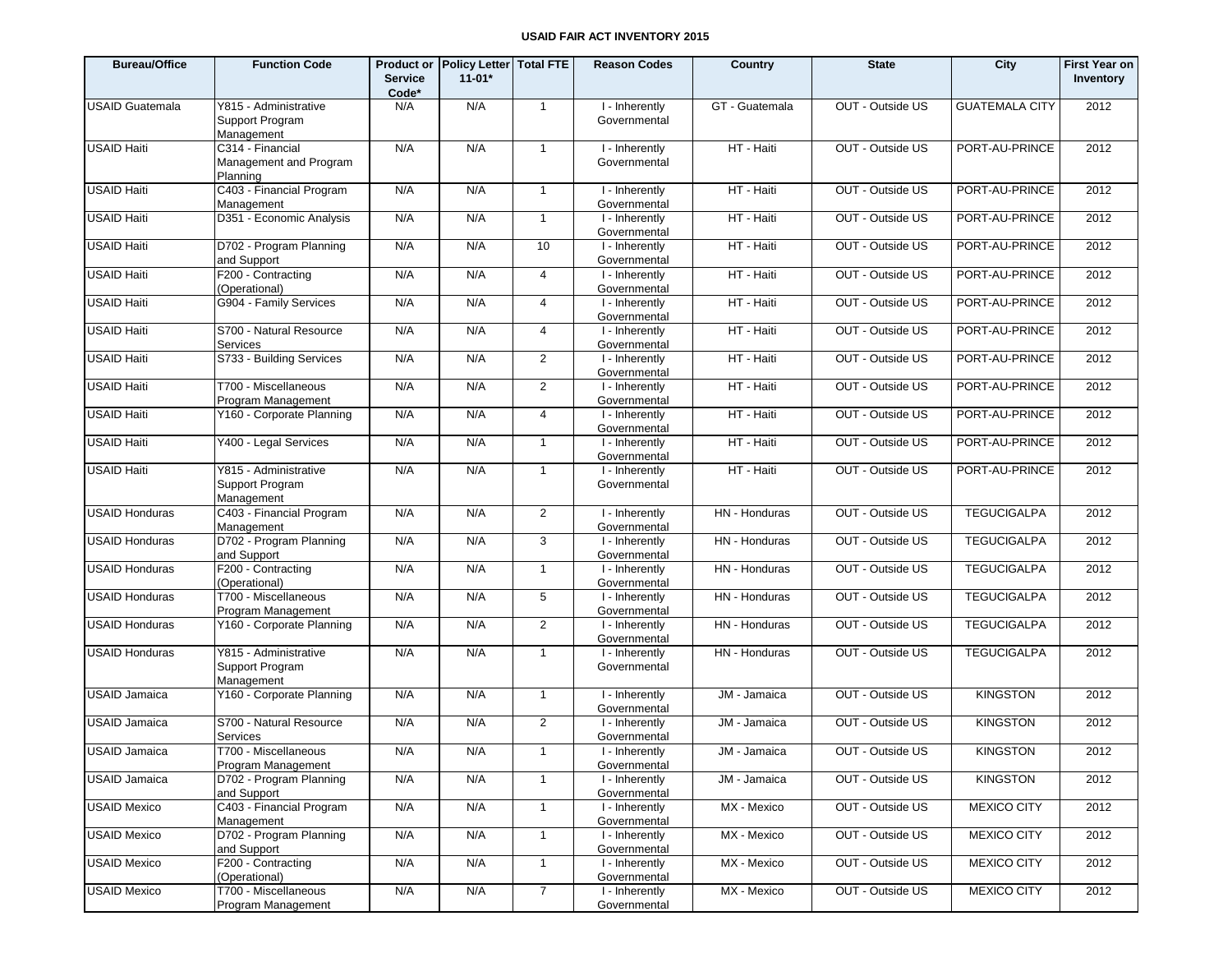| <b>Bureau/Office</b>               | <b>Function Code</b>                                   | <b>Service</b><br>Code* | Product or   Policy Letter  Total FTE<br>$11-01*$ |                | <b>Reason Codes</b>            | Country                   | <b>State</b>                                   | City               | <b>First Year on</b><br>Inventory |
|------------------------------------|--------------------------------------------------------|-------------------------|---------------------------------------------------|----------------|--------------------------------|---------------------------|------------------------------------------------|--------------------|-----------------------------------|
| <b>USAID Mexico</b>                | Y160 - Corporate Planning                              | N/A                     | N/A                                               | 2              | I - Inherently<br>Governmental | MX - Mexico               | OUT - Outside US                               | <b>MEXICO CITY</b> | 2012                              |
| <b>USAID Mexico</b>                | Y815 - Administrative<br>Support Program<br>Management | N/A                     | N/A                                               | $\mathbf{1}$   | I - Inherently<br>Governmental | MX - Mexico               | OUT - Outside US                               | <b>MEXICO CITY</b> | 2012                              |
| <b>USAID Nicaragua</b>             | D702 - Program Planning<br>and Support                 | N/A                     | N/A                                               | 3              | I - Inherently<br>Governmental | NI - Nicaragua            | OUT - Outside US                               | <b>MANAGUA</b>     | 2012                              |
| <b>USAID Nicaragua</b>             | Y160 - Corporate Planning                              | N/A                     | N/A                                               | $\mathbf{1}$   | I - Inherently<br>Governmental | NI - Nicaragua            | OUT - Outside US                               | <b>MANAGUA</b>     | 2012                              |
| <b>USAID Paraguay</b>              | D702 - Program Planning<br>and Support                 | N/A                     | N/A                                               | $\mathbf{1}$   | I - Inherently<br>Governmental | PY - Paraguay             | OUT - Outside US                               | <b>ASUNCION</b>    | 2012                              |
| <b>USAID Paraguay</b>              | T700 - Miscellaneous<br>Program Management             | N/A                     | N/A                                               | $\mathbf{1}$   | I - Inherently<br>Governmental | PY - Paraguay             | OUT - Outside US                               | <b>ASUNCION</b>    | 2012                              |
| <b>USAID Paraguay</b>              | Y160 - Corporate Planning                              | N/A                     | N/A                                               | $\mathbf{1}$   | I - Inherently<br>Governmental | PY - Paraguay             | OUT - Outside US                               | <b>ASUNCION</b>    | 2012                              |
| <b>USAID Peru</b>                  | C403 - Financial Program<br>Management                 | N/A                     | N/A                                               | 3              | I - Inherently<br>Governmental | PE - Peru                 | OUT - Outside US                               | <b>LIMA</b>        | 2012                              |
| <b>USAID Peru</b>                  | D351 - Economic Analysis                               | N/A                     | N/A                                               | $\mathbf{1}$   | I - Inherently<br>Governmental | PE - Peru                 | OUT - Outside US                               | <b>LIMA</b>        | 2012                              |
| <b>USAID Peru</b>                  | D702 - Program Planning<br>and Support                 | N/A                     | N/A                                               | 10             | I - Inherently<br>Governmental | PE - Peru                 | OUT - Outside US                               | <b>LIMA</b>        | 2012                              |
| <b>USAID Peru</b>                  | D704 - Program Monitoring<br>and Evaluation            | N/A                     | N/A                                               | $\mathbf{1}$   | I - Inherently<br>Governmental | PE - Peru                 | OUT - Outside US                               | <b>LIMA</b>        | 2012                              |
| <b>USAID Peru</b>                  | F200 - Contracting<br>(Operational)                    | N/A                     | N/A                                               | $\overline{4}$ | I - Inherently<br>Governmental | PE - Peru                 | OUT - Outside US                               | <b>LIMA</b>        | 2012                              |
| <b>USAID Peru</b>                  | G904 - Family Services                                 | N/A                     | N/A                                               | $\overline{2}$ | I - Inherently<br>Governmental | PE - Peru                 | OUT - Outside US                               | <b>LIMA</b>        | 2012                              |
| <b>USAID Peru</b>                  | S700 - Natural Resource<br>Services                    | N/A                     | N/A                                               | 10             | I - Inherently<br>Governmental | PE - Peru                 | OUT - Outside US                               | LIMA               | 2012                              |
| <b>USAID Peru</b>                  | Y160 - Corporate Planning                              | N/A                     | N/A                                               | $\overline{2}$ | I - Inherently<br>Governmental | PE - Peru                 | OUT - Outside US                               | <b>LIMA</b>        | 2012                              |
| <b>USAID Peru</b>                  | Y400 - Legal Services                                  | N/A                     | N/A                                               | $\mathbf{1}$   | I - Inherently<br>Governmental | PE - Peru                 | OUT - Outside US                               | <b>LIMA</b>        | 2012                              |
| <b>USAID Peru</b>                  | Y815 - Administrative<br>Support Program<br>Management | N/A                     | N/A                                               | $\mathbf{1}$   | I - Inherently<br>Governmental | PE - Peru                 | PA - Pennsylvania                              | <b>LIMA</b>        | 2012                              |
| Office of the Inspector<br>General | B000 - Personnel<br><b>Administrative Support</b>      | N/A                     | Critical<br>Function                              | 2              | B                              | <b>US</b> - United States | DC - District of Columbia                      | Washington         | 1999                              |
| Office of the Inspector<br>General | B500 - Labor Relations and<br>Support                  | N/A                     | Critical<br>Function                              | $\mathbf{1}$   | I - Inherently<br>Governmental | <b>US - United States</b> | DC - District of Columbia                      | Washington         | 1999                              |
| Office of the Inspector<br>General | B700 - Personnel<br><b>Management Specialist</b>       | N/A                     | Critical<br>Function                              | $\overline{4}$ | A                              | <b>US</b> - United States | DC - District of Columbia                      | Washington         | 1999                              |
| Office of the Inspector<br>General | B700 - Personnel<br><b>Management Specialist</b>       | N/A                     | Critical<br>Function                              | 3              | B                              | US - United States        | DC - District of Columbia                      | Washington         | 1999                              |
| Office of the Inspector<br>General | <b>B701 - Personnel Operations</b><br>Management       | N/A                     | Critical<br>Function                              | $\mathbf{1}$   | I - Inherently<br>Governmental | <b>US</b> - United States | DC - District of Columbia                      | Washington         | 1999                              |
| Office of the Inspector            | C315 - Financial                                       | N/A                     | Critical                                          | $\mathbf{1}$   | I - Inherently                 |                           | US - United States   DC - District of Columbia | Washington         | 2013                              |
| General                            | <b>Management Operations</b>                           |                         | Function                                          |                | Governmental                   |                           |                                                |                    |                                   |
| Office of the Inspector<br>General | C400 - Budget Support                                  | N/A                     | Critical<br>Function                              | $\mathbf{1}$   | A                              | US - United States        | DC - District of Columbia                      | Washington         | 1999                              |
| Office of the Inspector<br>General | C400 - Budget Support                                  | N/A                     | Critical<br>Function                              | $\overline{2}$ | I - Inherently<br>Governmental | US - United States        | DC - District of Columbia                      | Washington         | 1999                              |
| Office of the Inspector<br>General | F200 - Contracting<br>(Operational)                    | N/A                     | Critical<br>Function                              | $\overline{2}$ | I - Inherently<br>Governmental | US - United States        | DC - District of Columbia                      | Washington         | 1999                              |
| Office of the Inspector<br>General | 1000 - Administrative Support                          | N/A                     | Other<br><b>Functions</b>                         | $\mathbf{1}$   | В                              | US - United States        | DC - District of Columbia                      | Washington         | 1999                              |
| Office of the Inspector<br>General | 1000 - Administrative Support                          | N/A                     | Critical<br>Function                              | $\mathbf{1}$   | I - Inherently<br>Governmental | <b>US</b> - United States | DC - District of Columbia                      | Washington         | 1999                              |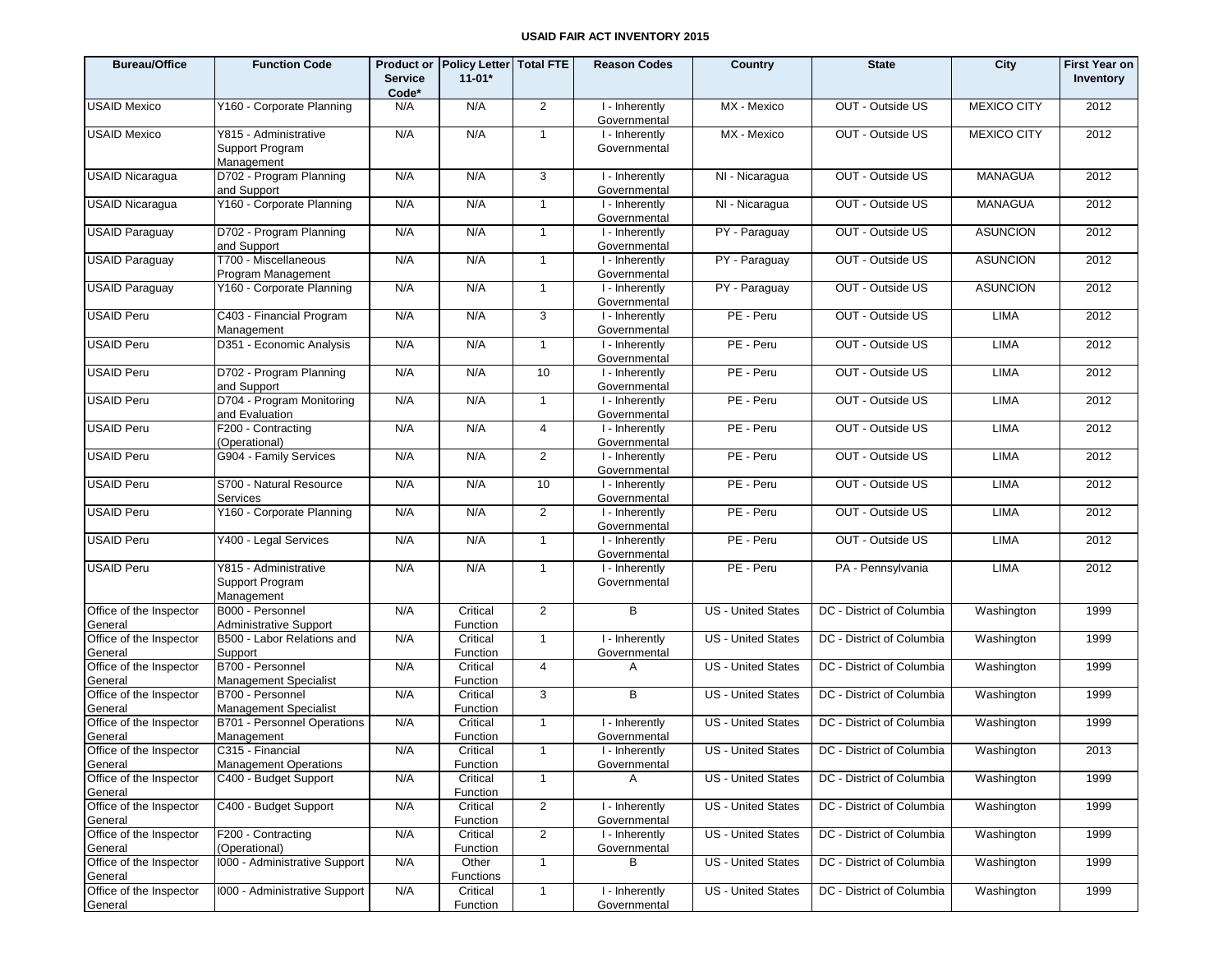| <b>Bureau/Office</b>               | <b>Function Code</b>                        | <b>Service</b><br>Code* | Product or Policy Letter Total FTE<br>$11 - 01*$ |                | <b>Reason Codes</b>            | Country                   | <b>State</b>              | City           | <b>First Year on</b><br>Inventory |
|------------------------------------|---------------------------------------------|-------------------------|--------------------------------------------------|----------------|--------------------------------|---------------------------|---------------------------|----------------|-----------------------------------|
| Office of the Inspector<br>General | 1000 - Administrative Support               | N/A                     | Critical<br>Function                             | 6              | B                              | <b>US</b> - United States | DC - District of Columbia | Washington     | 1999                              |
| Office of the Inspector<br>General | 1100 - Inspector General<br><b>Services</b> | N/A                     | Critical<br>Function                             | 3              | B                              | <b>US</b> - United States | DC - District of Columbia | Washington     | 1999                              |
| Office of the Inspector<br>General | 1100 - Inspector General<br>Services        | N/A                     | Critical<br>Function                             | 2              | I - Inherently<br>Governmental | <b>US</b> - United States | DC - District of Columbia | Washington     | 1999                              |
| Office of the Inspector<br>General | 1105 - IG Legal Services                    | N/A                     | Critical<br>Function                             | 3              | I - Inherently<br>Governmental | <b>US</b> - United States | DC - District of Columbia | Washington     | 1999                              |
| Office of the Inspector<br>General | I110 - Management<br>Headquarters-Audit     | N/A                     | Critical<br>Function                             | 2              | A                              | <b>US</b> - United States | DC - District of Columbia | Washington     | 2012                              |
| Office of the Inspector<br>General | 1110 - Management<br>Headquarters-Audit     | N/A                     | Critical<br>Function                             | 2              | B                              | <b>US</b> - United States | DC - District of Columbia | Washington     | 2012                              |
| Office of the Inspector<br>General | I110 - Management<br>Headquarters-Audit     | N/A                     | Critical<br>Function                             | 5              | I - Inherently<br>Governmental | <b>US</b> - United States | DC - District of Columbia | Washington     | 2012                              |
| Office of the Inspector<br>General | I110 - Management<br>Headquarters-Audit     | N/A                     | Critical<br>Function                             | $\overline{1}$ | I - Inherently<br>Governmental | <b>US</b> - United States | DC - District of Columbia | Washington     | 1999                              |
| Office of the Inspector<br>General | I115 - IG Program<br>Management             | N/A                     | Critical<br>Function                             | 2              | B                              | <b>US</b> - United States | DC - District of Columbia | Washington     | 1999                              |
| Office of the Inspector<br>General | I115 - IG Program<br>Management             | N/A                     | Critical<br>Function                             | 13             | I - Inherently<br>Governmental | <b>US</b> - United States | DC - District of Columbia | Washington     | 1999                              |
| Office of the Inspector<br>General | 1420 - Financial Audits                     | N/A                     | Critical<br>Function                             | 0.8            | A                              | <b>US</b> - United States | DC - District of Columbia | Washington     | 2015                              |
| Office of the Inspector<br>General | 1420 - Financial Audits                     | N/A                     | Critical<br>Function                             | 1.2            | B                              | <b>US</b> - United States | DC - District of Columbia | Washington     | 2015                              |
| Office of the Inspector<br>General | 1420 - Financial Audits                     | N/A                     | Critical<br>Function                             | $\overline{4}$ | A                              | <b>US</b> - United States | DC - District of Columbia | Washington     | 1999                              |
| Office of the Inspector<br>General | 1420 - Financial Audits                     | N/A                     | Critical<br>Function                             | 6              | B                              | <b>US</b> - United States | DC - District of Columbia | Washington     | 1999                              |
| Office of the Inspector<br>General | 1420 - Financial Audits                     | N/A                     | Critical<br>Function                             | 5              | I - Inherently<br>Governmental | <b>US</b> - United States | DC - District of Columbia | Washington     | 1999                              |
| Office of the Inspector<br>General | 1430 - Performance Audits                   | N/A                     | Critical<br>Function                             | 5              | A                              | AF - Afghanistan          | OUT - Outside US          | Kabul          | 2012                              |
| Office of the Inspector<br>General | 1430 - Performance Audits                   | N/A                     | Critical<br>Function                             | 2              | I - Inherently<br>Governmental | AF - Afghanistan          | OUT - Outside US          | Kabul          | 2012                              |
| Office of the Inspector<br>General | 1430 - Performance Audits                   | N/A                     | Critical<br>Function                             | $\overline{7}$ | A                              | DE - Germany              | OUT - Outside US          | Frankfurt      | 2012                              |
| Office of the Inspector<br>General | 1430 - Performance Audits                   | N/A                     | Critical<br>Function                             | 2              | I - Inherently<br>Governmental | DE - Germany              | OUT - Outside US          | Frankfurt      | 2012                              |
| Office of the Inspector<br>General | 1430 - Performance Audits                   | N/A                     | Critical<br>Function                             | $\overline{2}$ | A                              | EG - Egypt                | OUT - Outside US          | Cairo          | 2012                              |
| Office of the Inspector<br>General | 1430 - Performance Audits                   | N/A                     | Critical<br>Function                             | 2              | A                              | HT - Haiti                | OUT - Outside US          | Port-au-Prince | 2012                              |
| Office of the Inspector<br>General | 1430 - Performance Audits                   | N/A                     | Critical<br>Function                             | $\overline{1}$ | A                              | IL - Israel               | OUT - Outside US          | Tel Aviv       | 2012                              |
| Office of the Inspector<br>General | 1430 - Performance Audits                   | N/A                     | Critical<br>Function                             | $\overline{4}$ | A                              | PH - Philippines          | OUT - Outside US          | Manila         | 2012                              |
| Office of the Inspector<br>General | 1430 - Performance Audits                   | N/A                     | Critical<br>Function                             | $\mathcal{P}$  | I - Inherently<br>Governmental | PH - Philippines          | OUT - Outside US          | Manila         | 2012                              |
| Office of the Inspector<br>General | 1430 - Performance Audits                   | N/A                     | Critical<br>Function                             | 5              | A                              | PK - Pakistan             | OUT - Outside US          | Islamabad      | 2012                              |
| Office of the Inspector<br>General | 1430 - Performance Audits                   | N/A                     | Critical<br>Function                             | $\overline{2}$ | I - Inherently<br>Governmental | PK - Pakistan             | OUT - Outside US          | Islamabad      | 2012                              |
| Office of the Inspector<br>General | 1430 - Performance Audits                   | N/A                     | Critical<br>Function                             | $\overline{4}$ | A                              | SN - Senegal              | OUT - Outside US          | Dakar          | 2012                              |
| Office of the Inspector<br>General | 1430 - Performance Audits                   | N/A                     | Critical<br>Function                             | 2              | I - Inherently<br>Governmental | SN - Senegal              | OUT - Outside US          | Dakar          | 2012                              |
| Office of the Inspector<br>General | 1430 - Performance Audits                   | N/A                     | Critical<br>Function                             | $\overline{4}$ | A                              | SV - El Salvador          | OUT - Outside US          | San Salvador   | 2012                              |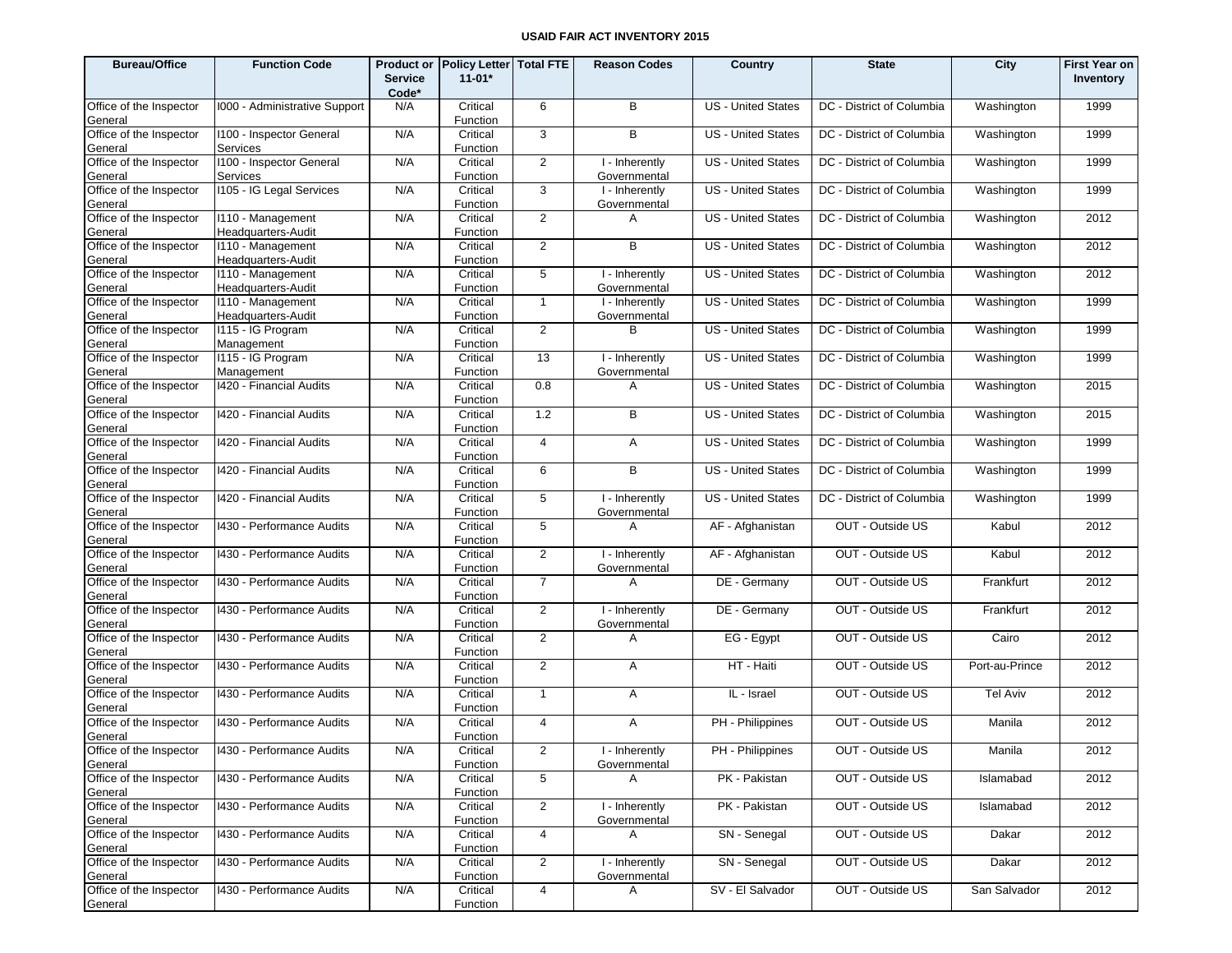| <b>Bureau/Office</b>               | <b>Function Code</b>                                                                      | <b>Service</b><br>Code* | Product or   Policy Letter  Total FTE<br>$11-01*$ |                | <b>Reason Codes</b>            | Country                   | <b>State</b>              | City         | <b>First Year on</b><br>Inventory |
|------------------------------------|-------------------------------------------------------------------------------------------|-------------------------|---------------------------------------------------|----------------|--------------------------------|---------------------------|---------------------------|--------------|-----------------------------------|
| Office of the Inspector<br>General | 1430 - Performance Audits                                                                 | N/A                     | Critical<br>Function                              | $\overline{1}$ | I - Inherently<br>Governmental | SV - El Salvador          | OUT - Outside US          | San Salvador | 2012                              |
| Office of the Inspector<br>General | 1430 - Performance Audits                                                                 | N/A                     | Critical<br>Function                              | 3              | A                              | <b>US - United States</b> | DC - District of Columbia | Washington   | 2015                              |
| Office of the Inspector<br>General | 1430 - Performance Audits                                                                 | N/A                     | Critical<br>Function                              | 20             | A                              | <b>US</b> - United States | DC - District of Columbia | Washington   | 2012                              |
| Office of the Inspector<br>General | 1430 - Performance Audits                                                                 | N/A                     | Critical<br>Function                              | 5              | I - Inherently<br>Governmental | <b>US - United States</b> | DC - District of Columbia | Washington   | 2012                              |
| Office of the Inspector<br>General | 1430 - Performance Audits                                                                 | N/A                     | Critical<br>Function                              | $\mathbf{1}$   | I - Inherently<br>Governmental | ZA - South Africa         | OUT - Outside US          | Pretoria     | 2015                              |
| Office of the Inspector<br>General | 1430 - Performance Audits                                                                 | N/A                     | Critical<br>Function                              | $\overline{7}$ | A                              | ZA - South Africa         | OUT - Outside US          | Pretoria     | 2012                              |
| Office of the Inspector<br>General | 1430 - Performance Audits                                                                 | N/A                     | Critical<br>Function                              | $\mathbf{1}$   | I - Inherently<br>Governmental | ZA - South Africa         | OUT - Outside US          | Pretoria     | 2012                              |
| Office of the Inspector<br>General | I501 - IG Data Collection and<br>Analysis                                                 | N/A                     | Critical<br>Function                              | $\mathbf{1}$   | A                              | <b>US - United States</b> | DC - District of Columbia | Washington   | 1999                              |
| Office of the Inspector<br>General | 1520 - Criminal, Counter<br>Intelligence, and<br>Administrative Investigative<br>Services | N/A                     | Critical<br>Function                              | $\overline{2}$ | I - Inherently<br>Governmental | AF - Afghanistan          | OUT - Outside US          | Kabul        | 1999                              |
| Office of the Inspector<br>General | 1520 - Criminal, Counter<br>Intelligence, and<br>Administrative Investigative<br>Services | N/A                     | Critical<br>Function                              | 3              | I - Inherently<br>Governmental | DE - Germany              | OUT - Outside US          | Frankfurt    | 1999                              |
| Office of the Inspector<br>General | 1520 - Criminal, Counter<br>Intelligence, and<br>Administrative Investigative<br>Services | N/A                     | Critical<br>Function                              | $\mathbf{1}$   | I - Inherently<br>Governmental | PH - Philippines          | OUT - Outside US          | Manila       | 1999                              |
| Office of the Inspector<br>General | 1520 - Criminal, Counter<br>Intelligence, and<br>Administrative Investigative<br>Services | N/A                     | Critical<br>Function                              | $\overline{2}$ | I - Inherently<br>Governmental | PK - Pakistan             | OUT - Outside US          | Islamabad    | 1999                              |
| Office of the Inspector<br>General | 1520 - Criminal, Counter<br>Intelligence, and<br>Administrative Investigative<br>Services | N/A                     | Critical<br>Function                              | $\mathbf{1}$   | I - Inherently<br>Governmental | SN - Senegal              | OUT - Outside US          | Dakar        | 1999                              |
| Office of the Inspector<br>General | 1520 - Criminal, Counter<br>Intelligence, and<br>Administrative Investigative<br>Services | N/A                     | Critical<br>Function                              | $\mathbf{1}$   | I - Inherently<br>Governmental | SV - El Salvador          | OUT - Outside US          | San Salvador | 1999                              |
| Office of the Inspector<br>General | 1520 - Criminal, Counter<br>Intelligence, and<br>Administrative Investigative<br>Services | N/A                     | Critical<br>Function                              | 11             | I - Inherently<br>Governmental | <b>US</b> - United States | DC - District of Columbia | Washington   | 1999                              |
| Office of the Inspector<br>General | 1520 - Criminal, Counter<br>Intelligence, and<br>Administrative Investigative<br>Services | N/A                     | Critical<br>Function                              | $\mathbf{1}$   | I - Inherently<br>Governmental | ZA - South Africa         | OUT - Outside US          | Pretoria     | 1999                              |
| Office of the Inspector<br>General | W410 - Information<br>Operations and Information<br>Assurance/Security                    | N/A                     | Critical<br>Function                              | $\mathbf{1}$   | I - Inherently<br>Governmental | <b>US - United States</b> | DC - District of Columbia | Washington   | 1999                              |
| Office of the Inspector<br>General | W600 - Data Center<br>Operations                                                          | N/A                     | Critical<br>Function                              | $\overline{2}$ | I - Inherently<br>Governmental | US - United States        | DC - District of Columbia | Washington   | 2012                              |
| Office of the Inspector<br>General | W600 - Data Center<br>Operations                                                          | N/A                     | Critical<br>Function                              | $\mathbf{1}$   | I - Inherently<br>Governmental | US - United States        | DC - District of Columbia | Washington   | 2013                              |
| Office of the Inspector<br>General | W601 - Information<br><b>Technology Management</b>                                        | N/A                     | Critical<br>Function                              | $\mathbf{1}$   | A                              | <b>US</b> - United States | DC - District of Columbia | Washington   | 1999                              |
| Office of the Inspector<br>General | W601 - Information<br>Technology Management                                               | N/A                     | Critical<br>Function                              | $\mathbf{1}$   | I - Inherently<br>Governmental | US - United States        | DC - District of Columbia | Washington   | 1999                              |